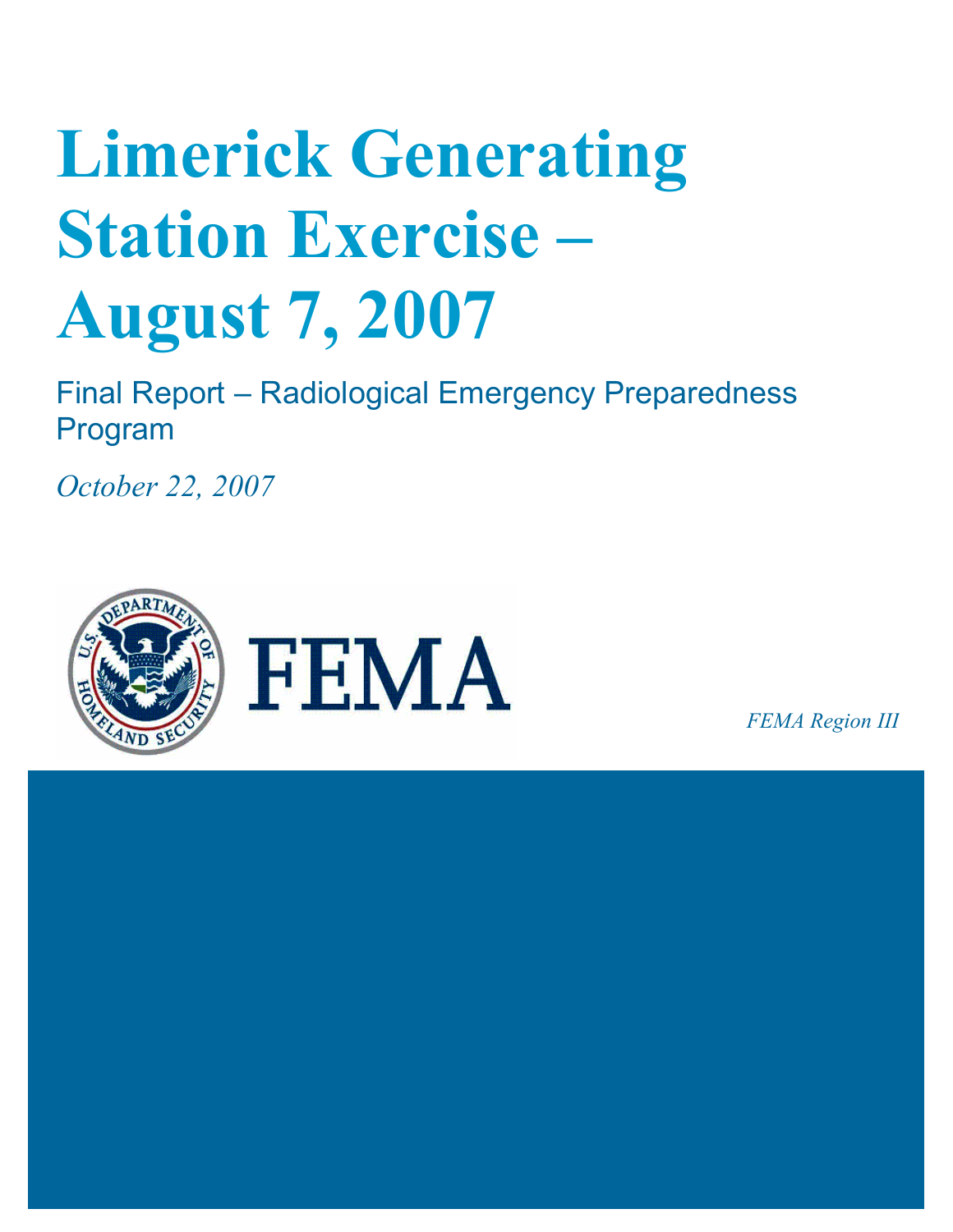

## **Final Exercise Report Limerick Generating Station**

Licensee: **Exelon Nuclear** 

Exercise Date: **August 7, 2007** 

Report Date: **October 22, 2007** 

### **U.S. DEPARTMENT OF HOMELAND SECURITY/FEMA RADIOLOGICAL EMERGENCY PREPAREDNESS**

**FEMA REGION III ONE INDEPENDENCE MALL, 6TH FLOOR 615 CHESTNUT STREET PHILADELPHIA, PENNSYLVANIA 19106-4404**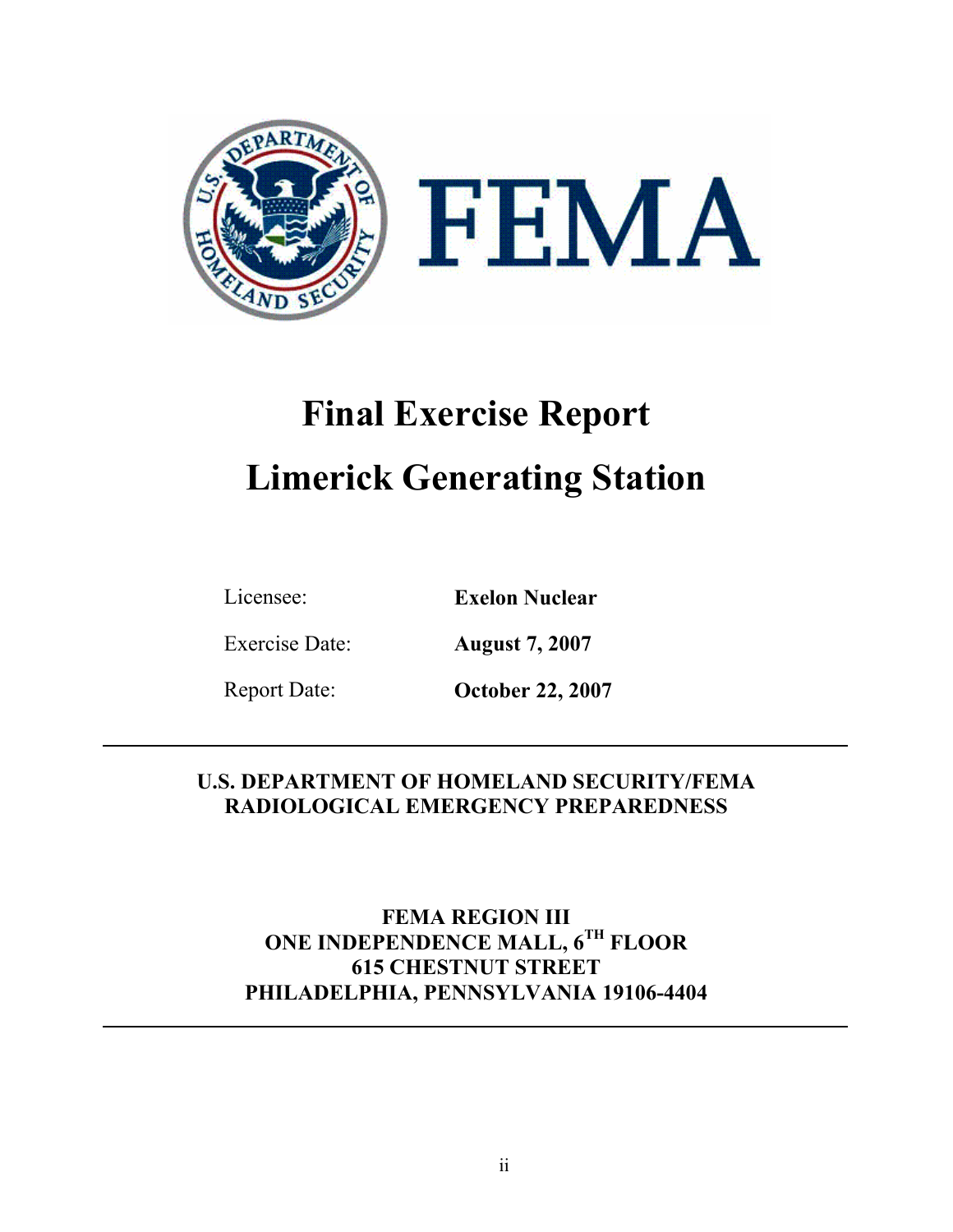## **TABLE OF CONTENTS**

| 1.2 | Accident Assessment (State Bureau of Radiation Protection, Control Cell -  |    |
|-----|----------------------------------------------------------------------------|----|
|     |                                                                            |    |
| 1.3 |                                                                            |    |
| 1.4 | Emergency Operations Facility (State Bureau of Radiation Protection) 25    |    |
| 15  |                                                                            |    |
|     |                                                                            |    |
|     |                                                                            |    |
| 1.7 |                                                                            |    |
|     |                                                                            |    |
| 2.1 |                                                                            | 27 |
|     | 2.1.1<br>Emergency Worker Monitoring/Decontamination Center (Oley<br>2.1.2 |    |
|     |                                                                            |    |
|     | 2.1.3                                                                      |    |
|     | 2.1.4a Monitoring/Decontamination Center (Antietam Junior & Senior         |    |
|     | 2.1.4b Mass Care Center (Antietam Junior & Senior High School) 28          |    |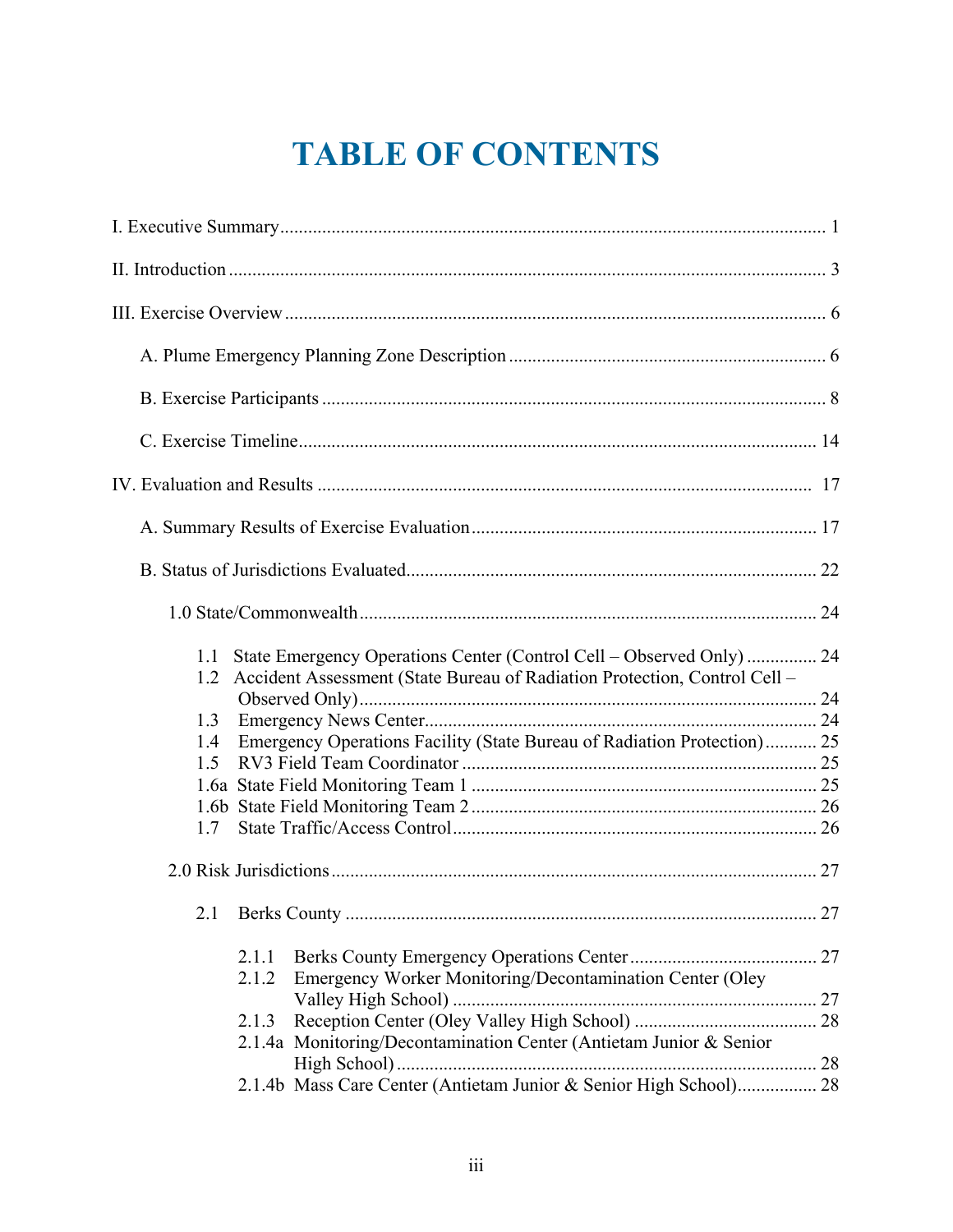|     |       | 2.1.5a Monitoring/Decontamination Center (Kutztown Area Senior High |  |
|-----|-------|---------------------------------------------------------------------|--|
|     |       |                                                                     |  |
|     |       |                                                                     |  |
|     | 2.1.6 |                                                                     |  |
|     |       | 2.1.6a Amity Township Route Alerting (Amity Fire Company) 30        |  |
|     |       | 2.1.7 Washington Township Emergency Operations Center 30            |  |
| 2.2 |       |                                                                     |  |
|     | 2.2.1 | Chester County Emergency Operations Center (Control Cell/           |  |
|     | 2.2.2 | Emergency Worker Monitoring/Decontamination Center (Elverson        |  |
|     |       |                                                                     |  |
|     | 2.2.3 |                                                                     |  |
|     | 2.2.4 | Monitoring/Decontamination Center (Stetson Middle School) 33        |  |
|     |       |                                                                     |  |
|     |       |                                                                     |  |
|     |       |                                                                     |  |
|     |       |                                                                     |  |
|     |       |                                                                     |  |
|     |       |                                                                     |  |
|     | 2.2.6 |                                                                     |  |
|     |       | 2.2.7 North Coventry Township Emergency Operations Center 35        |  |
|     | 2.2.8 |                                                                     |  |
|     |       |                                                                     |  |
|     | 2.2.9 | Upper Uwchlan Township Emergency Operations Center 38               |  |
|     |       | 2.2.10 Warwick Township Emergency Operations Center  39             |  |
|     |       |                                                                     |  |
| 2.3 |       |                                                                     |  |
|     |       | 2.3.1 Montgomery County Emergency Operations Center (Alternate      |  |
|     |       |                                                                     |  |
|     | 2.3.2 | Emergency Worker Monitoring/Decontamination Center (Methacton       |  |
|     |       |                                                                     |  |
|     | 2.3.3 |                                                                     |  |
|     | 2.3.4 | Monitoring/Decontamination Center (Montgomery Mall) 42              |  |
|     |       |                                                                     |  |
|     |       |                                                                     |  |
|     |       |                                                                     |  |
|     |       |                                                                     |  |
|     |       |                                                                     |  |
|     | 2.3.6 | Collegeville Borough Emergency Operations Center 44                 |  |
|     | 2.3.7 |                                                                     |  |
|     | 2.3.8 | Royersford Borough Emergency Operations Center  45                  |  |
|     |       |                                                                     |  |
|     | 2.3.9 | Schwenksville Borough Emergency Operations Center 46                |  |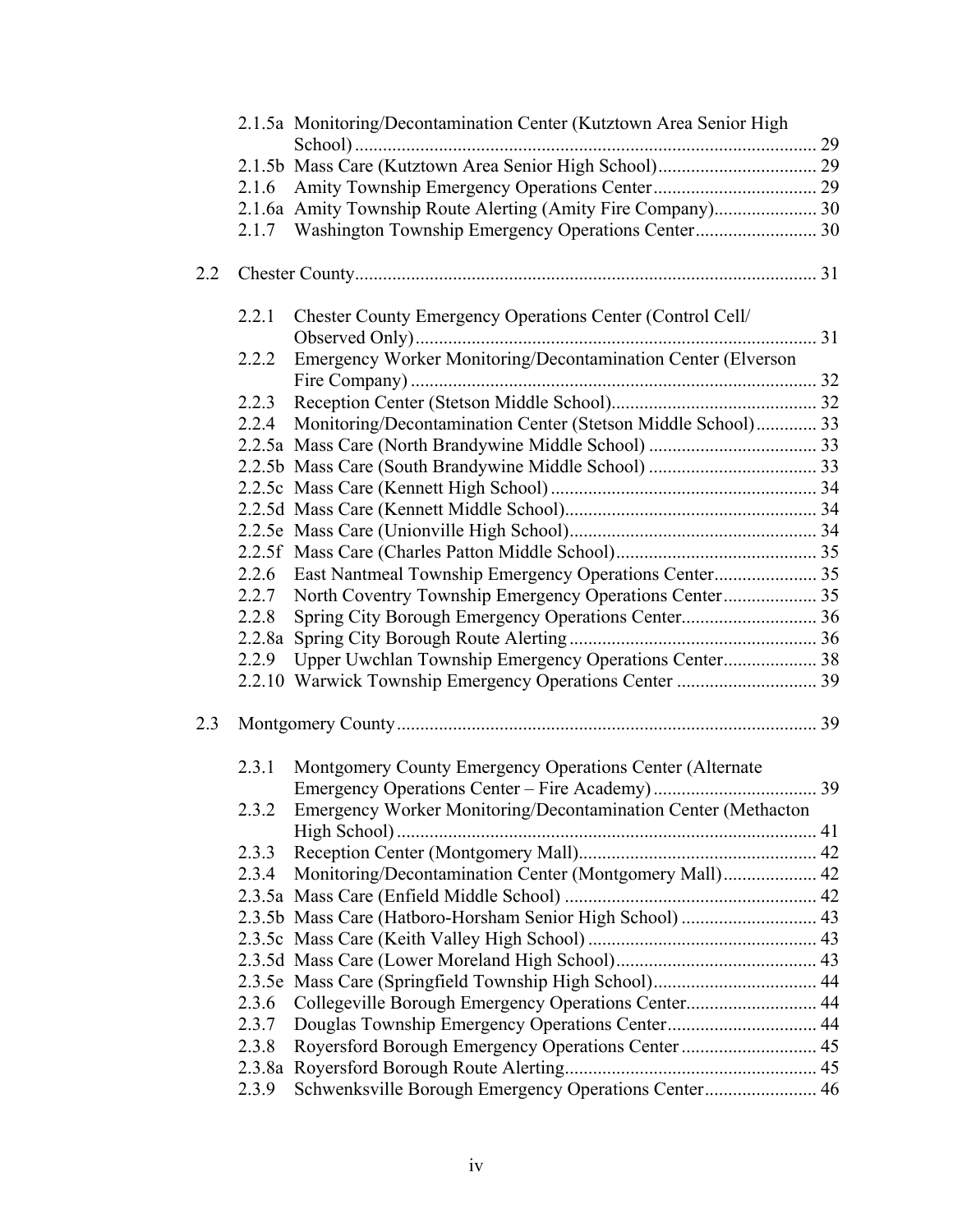|     |       | 2.3.11 Upper Providence Township Emergency Operations Center  48    |  |
|-----|-------|---------------------------------------------------------------------|--|
|     |       | 2.3.12 Upper Salford Township Emergency Operations Center  49       |  |
|     |       |                                                                     |  |
| 3.1 |       |                                                                     |  |
|     |       |                                                                     |  |
|     | 3.1.1 |                                                                     |  |
|     |       |                                                                     |  |
|     | 3.1.3 |                                                                     |  |
|     |       |                                                                     |  |
|     |       |                                                                     |  |
|     |       |                                                                     |  |
|     |       |                                                                     |  |
|     |       |                                                                     |  |
|     |       |                                                                     |  |
|     |       |                                                                     |  |
|     |       |                                                                     |  |
|     |       |                                                                     |  |
|     |       |                                                                     |  |
|     |       |                                                                     |  |
|     |       |                                                                     |  |
| 3.2 |       |                                                                     |  |
|     | 3.2.1 |                                                                     |  |
|     | 3.2.2 |                                                                     |  |
|     | 3.2.3 | Monitoring/Decontamination Center (Southern Lehigh High School). 58 |  |
|     |       |                                                                     |  |
|     |       |                                                                     |  |
|     |       | 3.2.4c Mass Care Center (Northern Lehigh Junior High School)  59    |  |
|     |       |                                                                     |  |
|     |       |                                                                     |  |
|     |       |                                                                     |  |
|     |       |                                                                     |  |
| 4.1 |       |                                                                     |  |
|     | 4.1.1 |                                                                     |  |
|     |       |                                                                     |  |
|     |       |                                                                     |  |
|     |       |                                                                     |  |
|     |       |                                                                     |  |
|     | 4.1.2 |                                                                     |  |
|     |       |                                                                     |  |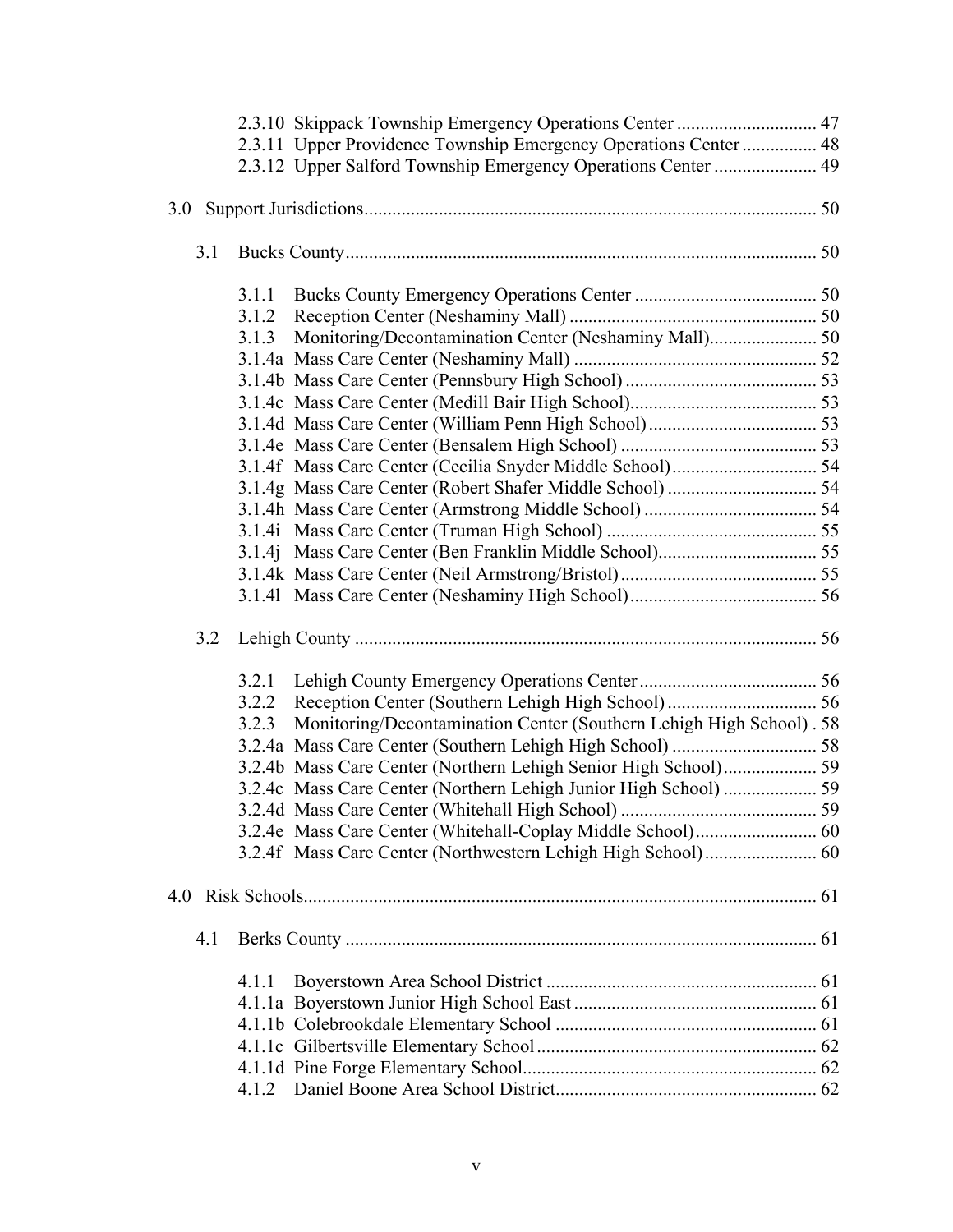| 4.2 |       |  |
|-----|-------|--|
|     |       |  |
|     |       |  |
|     |       |  |
|     |       |  |
|     |       |  |
|     |       |  |
|     | 4.2.3 |  |
|     |       |  |
|     |       |  |
|     | 424   |  |
|     |       |  |
|     |       |  |
|     |       |  |
| 4.3 |       |  |
|     |       |  |
|     |       |  |
|     |       |  |
|     |       |  |
|     | 4.3.2 |  |
|     |       |  |
|     |       |  |
|     | 4.3.3 |  |
|     |       |  |
|     |       |  |
|     |       |  |
|     |       |  |
|     |       |  |
|     | 4.3.5 |  |
|     |       |  |
|     | 4.3.6 |  |
|     |       |  |
|     |       |  |
|     |       |  |
|     |       |  |
|     |       |  |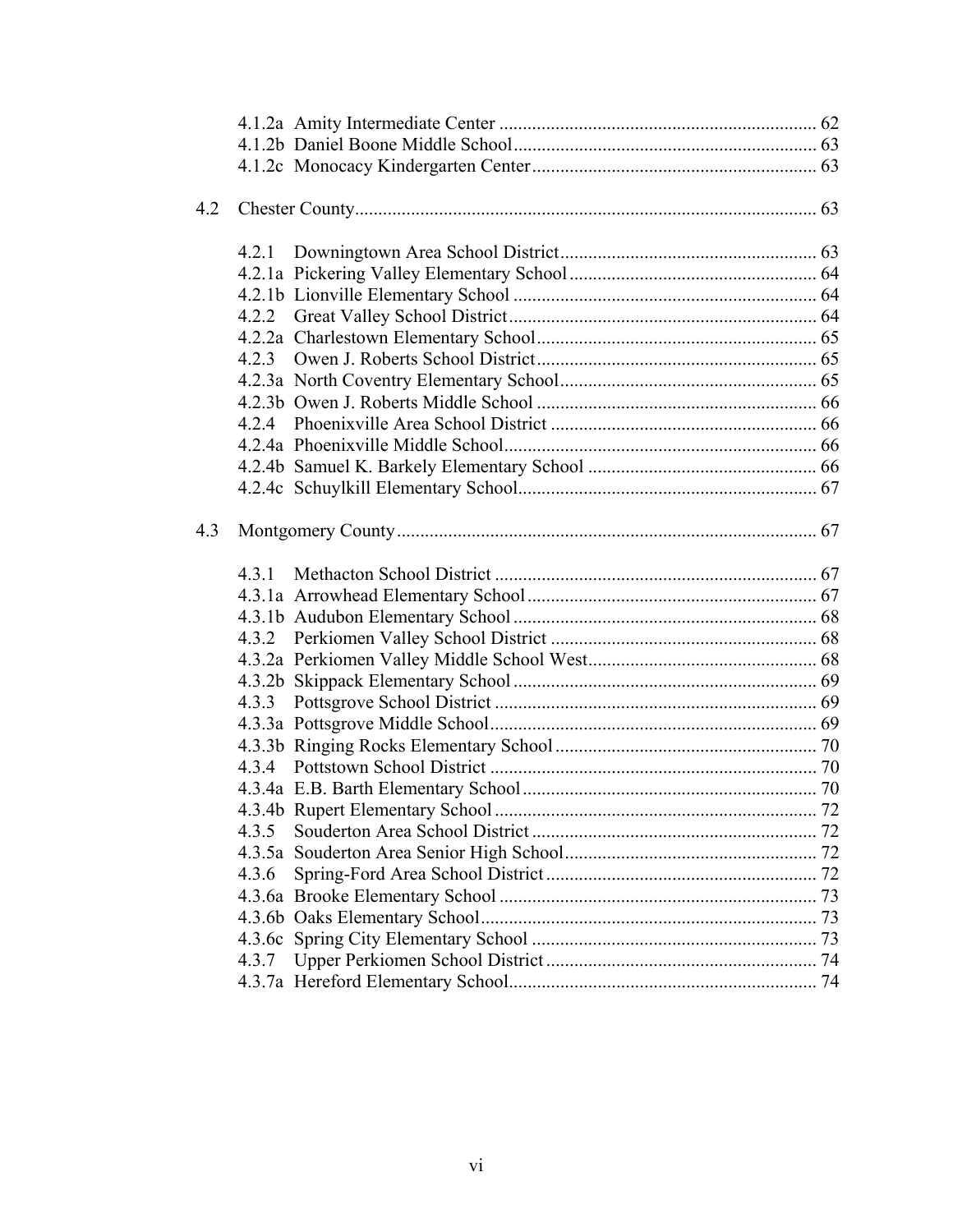## **APPENDICES**

## **LIST OF TABLES**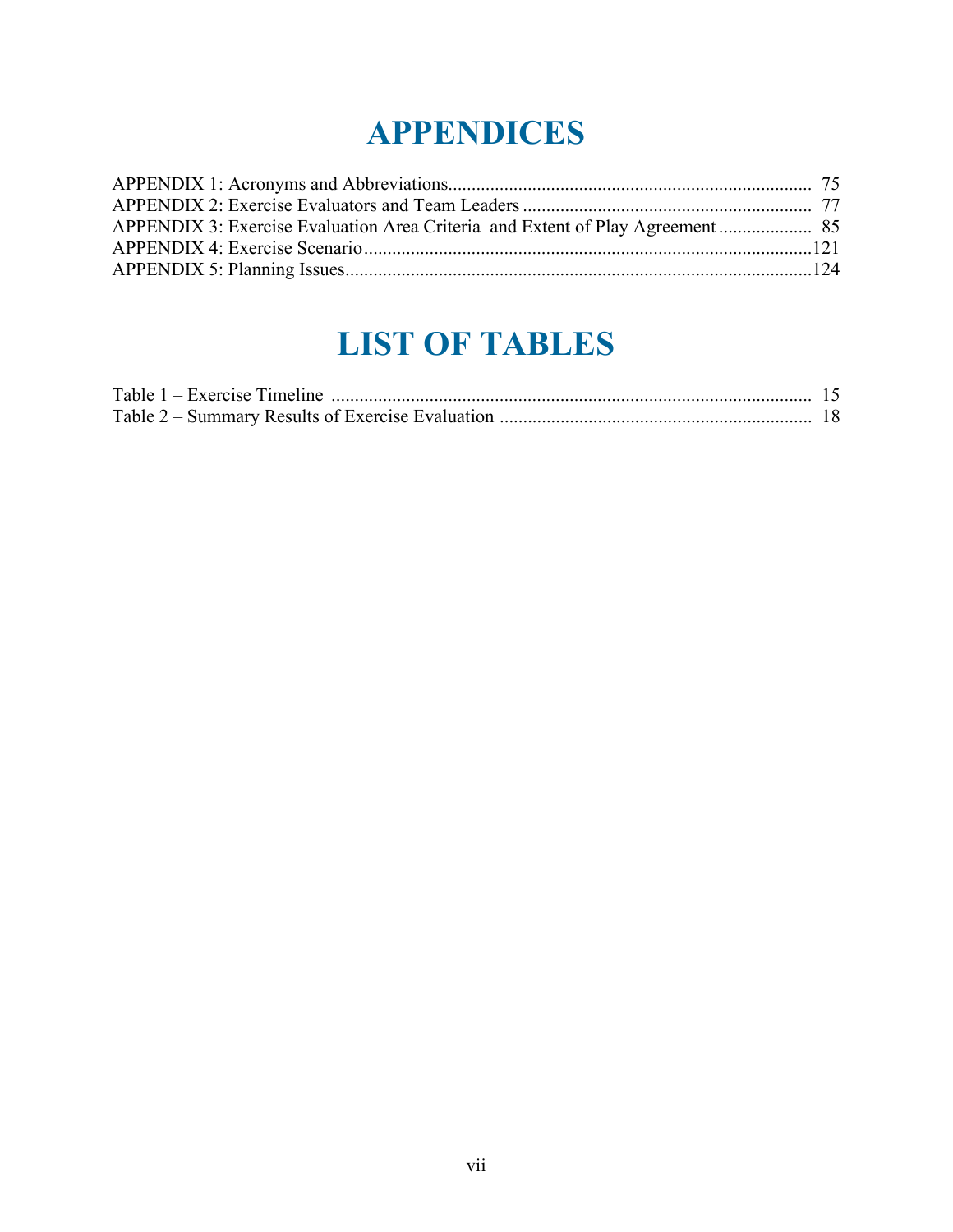## **I. EXECUTIVE SUMMARY**

On August 7, 2007, a full-scale plume exercise was conducted in the 10-mile plume exposure pathway, emergency planning zone (EPZ) around the Limerick Generating Station (LGS) by the Federal Emergency Management Agency (FEMA), Region III. Out-of-sequence demonstrations were conducted on July 23, 2007 and August 8, 2007. The purpose of the exercise and the outof-sequence demonstrations was to assess the level of State and local preparedness in responding to a radiological emergency. The exercise and out-of-sequence demonstrations were held in accordance with FEMA's policies and guidance concerning the exercise of State and local radiological emergency response plans (RERP) and procedures.

The most recent prior full-scale exercise at this site was conducted on November 15, 2005.

FEMA wishes to acknowledge the efforts of the many individuals in the Commonwealth of Pennsylvania; the risk jurisdictions of Berks, Chester, and Montgomery Counties; the support jurisdictions of Bucks and Lehigh Counties; and 14 participating municipalities who were evaluated at this exercise.

Protecting the public health and safety is the full-time job of some of the exercise participants and an additional assigned responsibility for others. Still others have willingly sought this responsibility by volunteering to provide vital emergency services to their communities. Cooperation and teamwork of all the participants were evident during this exercise.

This report contains the final evaluation of the biennial exercise and the evaluation of the following out-of-sequence activities:

- *General Population Monitoring and Decontamination:* Conducted on August 8, 2007 in Berks County, Bucks County, Chester County, Lehigh County, and Montgomery County.
- *Mass Care:* Conducted on July 23, 2007 in Bucks County, Chester County, Lehigh County, and Montgomery County, and on August 8, 2007 in Berks County and Lehigh County.
- *Emergency Workers, Equipment, and Vehicles Monitoring and Decontamination:*  Conducted on August 8, 2007 in Berks County, Chester County, and Montgomery County.
- *School Interviews:* Conducted on August 7, 2007 in Berks County, Chester County, and Montgomery County and on August 8, 2007 in Berks County.
- *Traffic/Access Control:* Conducted on August 8, 2007 Pennsylvania State Police Troop K Skippack Barracks.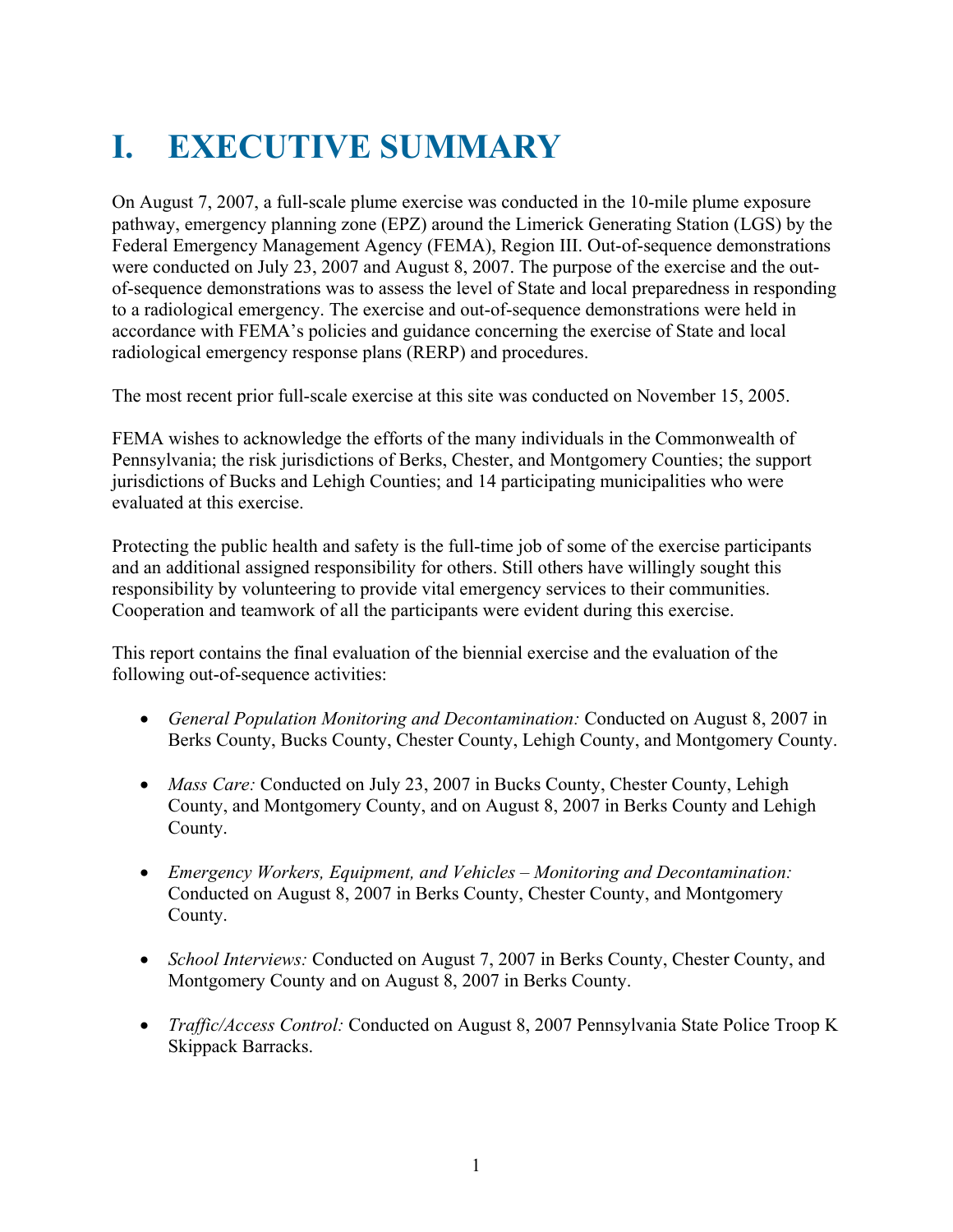The State and local organizations, except where noted in this report, demonstrated knowledge of their emergency response plans and procedures and adequately implemented them. There were no Deficiencies and nine Areas Requiring Corrective Action (ARCAs) identified as a result of this exercise; three of the ARCAs were successfully re-demonstrated during the exercise. Six of the ARCAs were successfully re-demonstrated at drills on September 25 and October 15, 2007. Six ARCAs from a previous exercise were successfully demonstrated at this exercise. Seventeen new planning issues were identified and six planning issues from a previous exercise were successfully demonstrated (see Appendix 5 for all planning issues).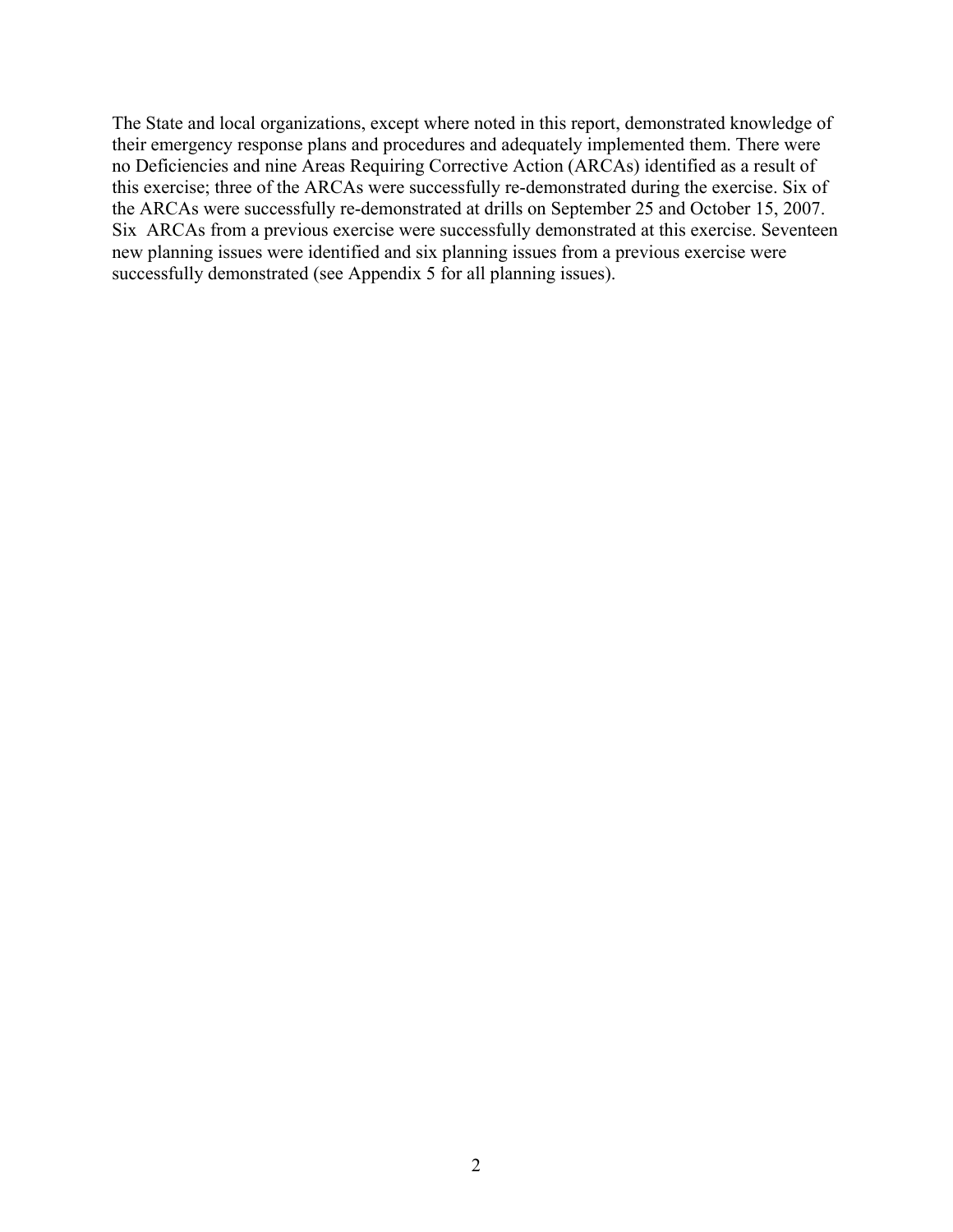## **II. Introduction**

On December 7, 1979, the President directed the Federal Emergency Management Agency (FEMA) to assume the lead responsibility for all off-site nuclear planning and response. FEMA's activities were conducted pursuant to 44 Code of Federal Regulations (CFR) Parts 350, 351 and 352. These regulations are a key element in the Radiological Emergency Preparedness (REP) Program that was established following the Three Mile Island Nuclear Station accident in March 1979.

44 CFR 350 establishes the policies and procedures for FEMA's initial and continued approval of Tribal, State, and local governments' radiological emergency planning and preparedness for commercial nuclear power plants. This approval is contingent, in part, on State and local government participation in joint exercises with licensees.

FEMA's responsibilities in radiological emergency planning for fixed nuclear facilities include the following:

- Taking the lead in offsite emergency planning and in the review and evaluation of Radiological Emergency Response Plans (RERPs) and procedures developed by State and local governments;
- Determining whether such plans and procedures can be implemented on the basis of observation and evaluation of exercises of the plans and procedures conducted by State and local governments;
- Responding to requests by the U.S. Nuclear Regulatory Commission (NRC) pursuant to the Memorandum of Understanding between the NRC and FEMA dated June 17, 1993 (Federal Register, Vol. 58, No. 176, September 14, 1993; and
- Coordinating the activities of the following Federal agencies with responsibilities in the radiological emergency planning process:
	- U.S. Department of Commerce,
	- U.S. Nuclear Regulatory Commission,
	- U.S. Environmental Protection Agency,
	- U.S. Department of Energy,
	- U.S. Department of Health and Human Services,
	- U.S. Department of Transportation,
	- U.S. Department of Agriculture,
	- U.S. Department of the Interior, and
	- U.S. Food and Drug Administration.

Representatives of these agencies serve on the FEMA Region III Radiological Assistance Committee (RAC), which is chaired by FEMA.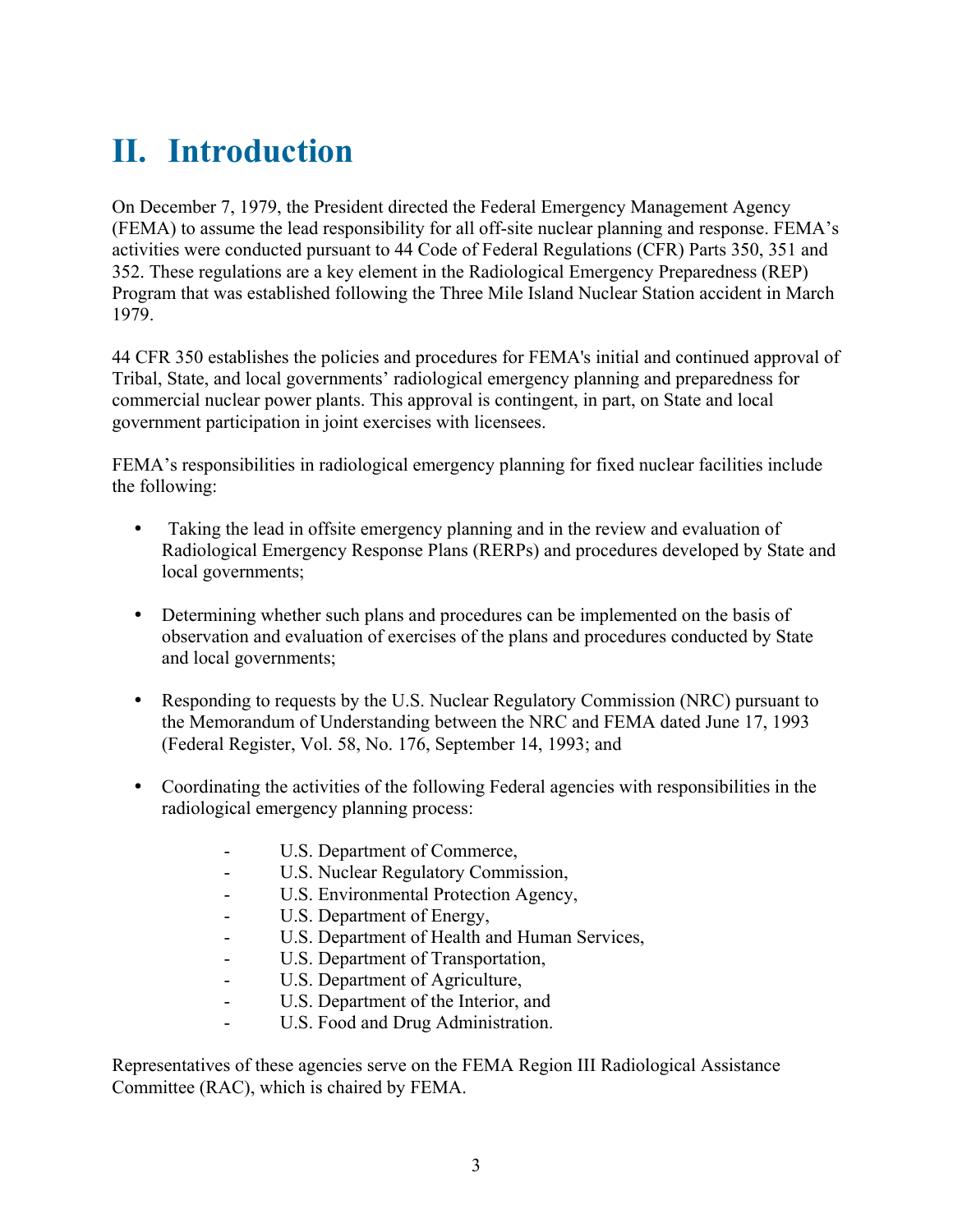A REP exercise was conducted on August 7, 2007, to assess the capabilities of State and local emergency preparedness organizations in implementing their RERPs and procedures to protect the public health and safety during a radiological emergency involving Limerick Generating Station (LGS). The purpose of this exercise report is to present the exercise results and findings on the performance of the off-site response organizations (OROs) during a simulated radiological emergency.

The findings presented in this report are based on the evaluations of the Federal evaluator team, with final determinations made by the FEMA Region III RAC Chairperson and approved by FEMA Headquarters.

These reports are provided to the NRC and participating States. State and local governments utilize the findings contained in these reports for the purposes of planning, training, and improving emergency response capabilities.

The criteria utilized in the FEMA evaluation process are contained in the following:

- NUREG-0654/FEMA-REP-1, Rev. 1, "Criteria for Preparation and Evaluation of Radiological Emergency Response Plans and Preparedness in Support of Nuclear Power Plants," November 1980;
- FEMA Guidance Memoranda MS-1, "Medical Services," November 1986;
- y FEMA-REP-14, "Radiological Emergency Preparedness Exercise Manual," September 1991;
- y 66 FR 47546, "FEMA Radiological Emergency Preparedness: Alert and Notification," September 12, 2001; and
- y 67 FR 20580, "FEMA Radiological Emergency Preparedness: Exercise Evaluation Methodology," April 25, 2002.

Section III of this report, entitled "Exercise Overview," presents basic information and data relevant to the exercise. This section of the report contains a description of the plume pathway emergency planning zone (EPZ), a listing of all participating jurisdictions and functional entities that were evaluated, and a tabular presentation of the time of actual occurrence of key exercise events and activities.

Section IV of this report, entitled "Exercise Evaluation and Results," presents detailed information on the demonstration of applicable exercise evaluation areas at each jurisdiction or functional entity evaluated in a jurisdiction-based, issues-only format. This section also contains: (1) descriptions of all Deficiencies and Areas Requiring Corrective Action (ARCAs) assessed during this exercise, recommended corrective actions, and the Tribal, State, and local governments' schedule of corrective actions for each identified exercise issue and (2) descriptions of ARCAs assessed during previous exercises and resolved at this exercise,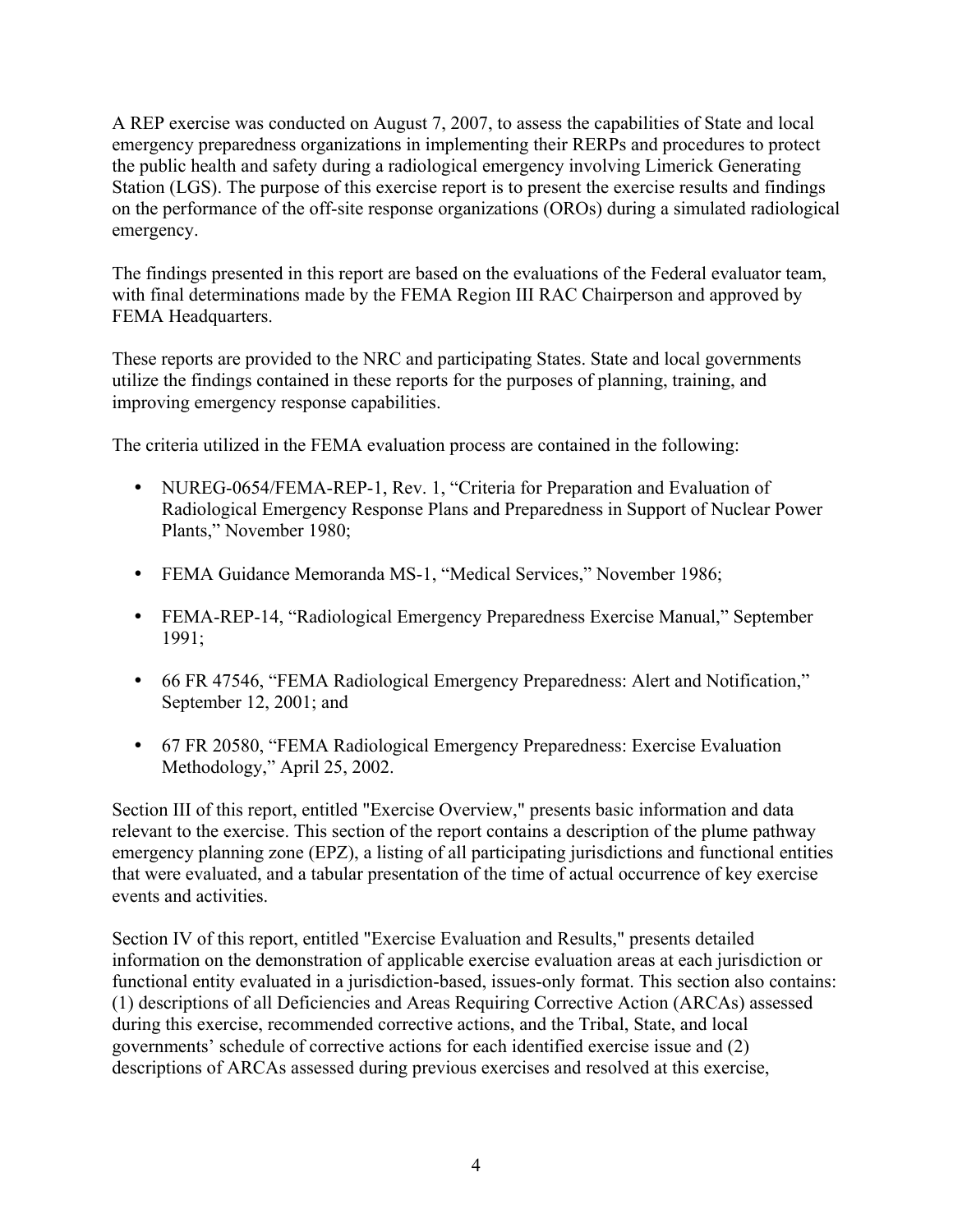including the corrective action demonstrated, as well as ARCAs assessed during previous exercises and scheduled for demonstration at this exercise which remain unresolved.

The final section of the report is comprised of the appendices, which present the following supplementary information: acronyms and abbreviations, exercise evaluators and team leaders, exercise evaluation area criteria and extent of play agreement, and the exercise scenario. It also presents information on planning issues (both new planning issues identified during this exercise and resolved planning issues identified during previous exercises).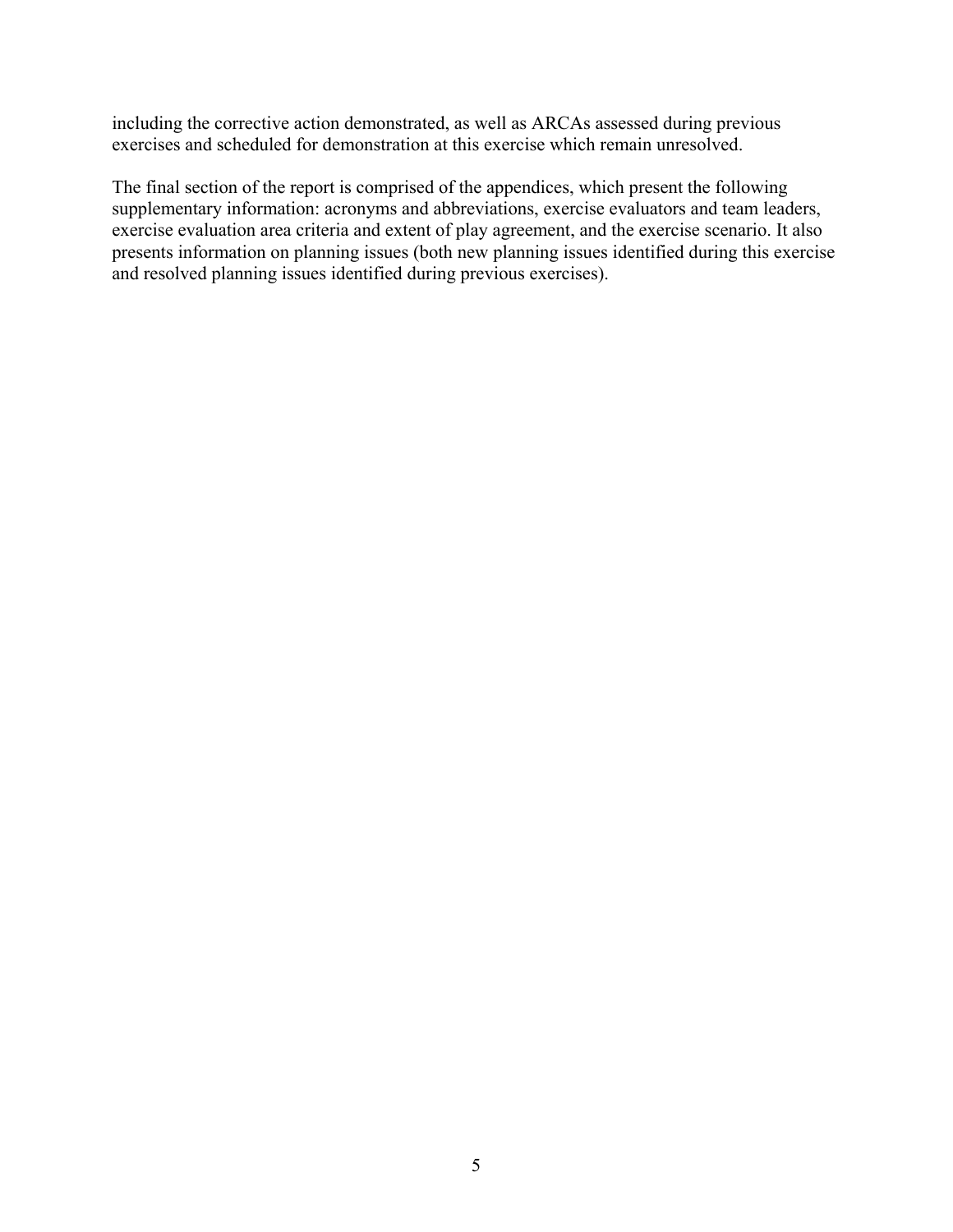## **III. Exercise Overview**

Contained in this section are data and basic information relevant to the August 7, 2007 exercise to test the off-site emergency response capabilities in the area surrounding Limerick Generating Station (LGS). This section of the exercise report includes a description of the plume pathway emergency planning zone (EPZ), a listing of all participating jurisdictions and functional entities that were evaluated, and a tabular presentation of the time of actual occurrence of key exercise events and activities.

### **A. Plume Emergency Planning Zone Description**

LGS is located in southeastern Pennsylvania on the Schuylkill River about 1.7 miles southeast of Pottstown Borough. The river passes through the site, separating the western portion, which is in East Coventry Township in Chester County, from the eastern portion, which is in Limerick and Lower Pottsgrove Townships in Montgomery County. The plant is owned and operated by Exelon Nuclear. Two boiling water reactors each generate an electrical output of 1,050 megawatts (MW). Unit 1 was issued a full-power license in August 1985; commercial operations began in February 1986. Unit 2 was issued a fullpower license in August 1989 with commercial operations beginning in January 1990.

The site encompasses 595 acres and is divided into three (3) parts. The principal portion, where the major operating equipment and buildings are located, is on the east bank of the Schuylkill River. This portion is separated from the second segment, where the cooling water intake is located, near the main line of the Reading Railroad. The third portion lies on the west bank of the river, adjacent to Conrail railroad tracks. The site coordinates are approximately 40°13'27"N and 75°35'15"W.

The minimum exclusion distance for the LGS is 2,500 feet from the center of each reactor. The utility owns all the land within the exclusion area. No private residences are located within the exclusion area; however, some farming may be permitted.

There are 165 sirens installed to cover the 10-mile plume exposure pathway EPZ. These sirens are activated three (3) minutes before the Emergency Alert System (EAS) messages issued by the Commonwealth of Pennsylvania are broadcast.

Soils in this area are of the Reaville-Penn-Klinesville Association and are characteristic of rolling uplands. They are underlain by sedimentary rocks of the Brunswick Formation, consisting mostly of red shale with some fine-grained sandstone interbedding.

The normal pool elevation of the Schuylkill River in this area is 200 feet above mean sea level (msl). The topography of the area is hilly, with elevations ranging from 100-300 feet above msl within five (5) miles of the site. The plant is approximately 217 feet above msl.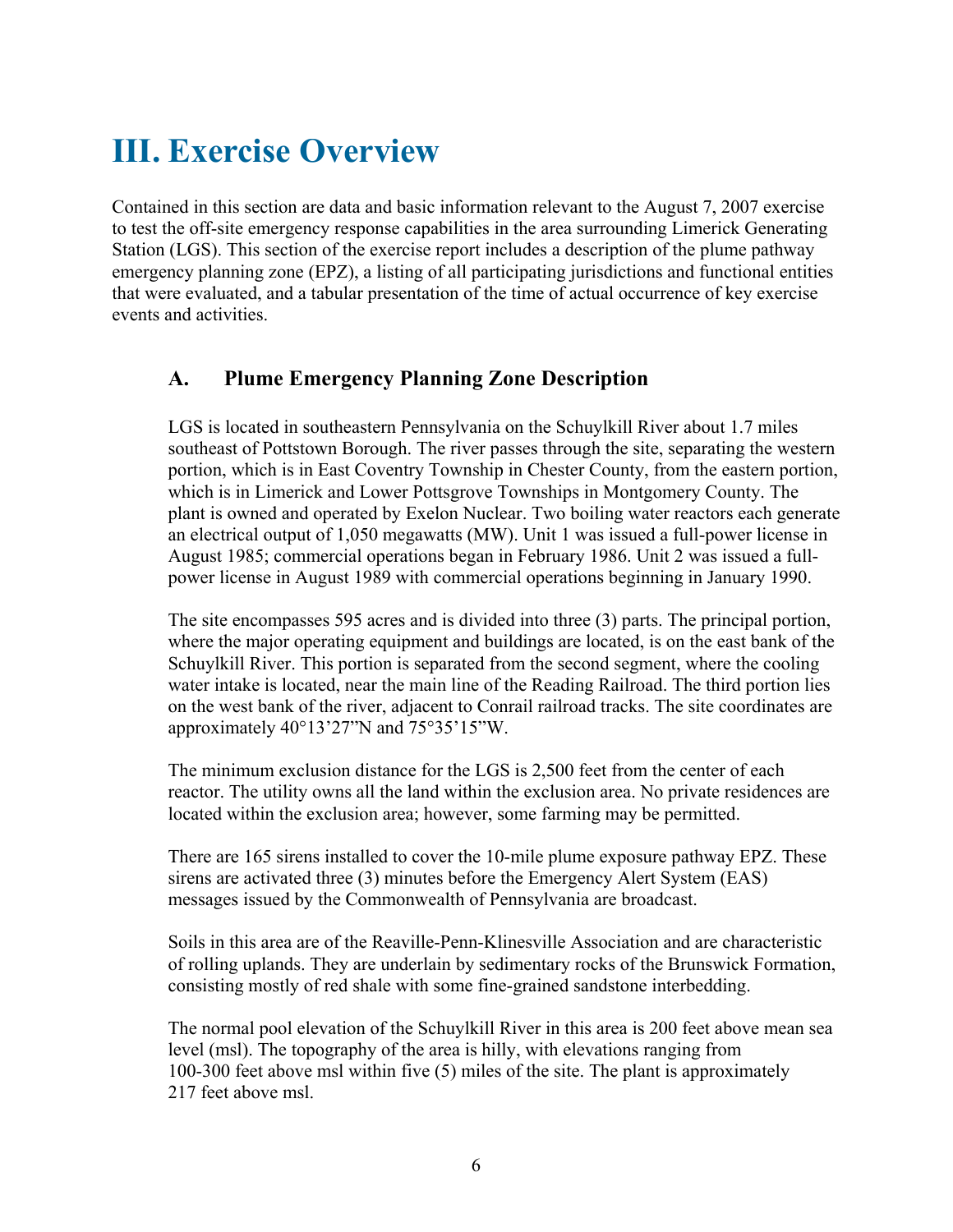The climate in this area is dominated by prevailing westerly winds that produce humid, continental-type weather characterized by warm summers and moderately cold winters. Montgomery County is the warmest part of Pennsylvania, with an average annual temperature of 57°F. Annual precipitation is approximately 42 inches.

The area in the immediate vicinity of the plant is made up mostly of agricultural and other open land. The Pottstown Borough in Montgomery County is the nearest community and has a population of 21,859 based on the 2000 Census. The nearest major population center (more than 25,000 people) is Philadelphia that lies 25 miles to the southeast of the site.

Two major industries employ a total of 850 persons within two (2) miles of the plant. Two small airfields are also located nearby. A small private airfield is about one (1) mile to the northeast, but its runway is oriented so that the flight path does not pass over the plant. The Pottstown Municipal Airport is 4.3 miles northwest of the site. The LGS does not lie in the approach pattern for this airport.

No major thoroughfares are located in the immediate vicinity of the plant. The main line of the Reading Railroad runs along the north bank of the Schuylkill River and traverses the site about 500 feet from the plant.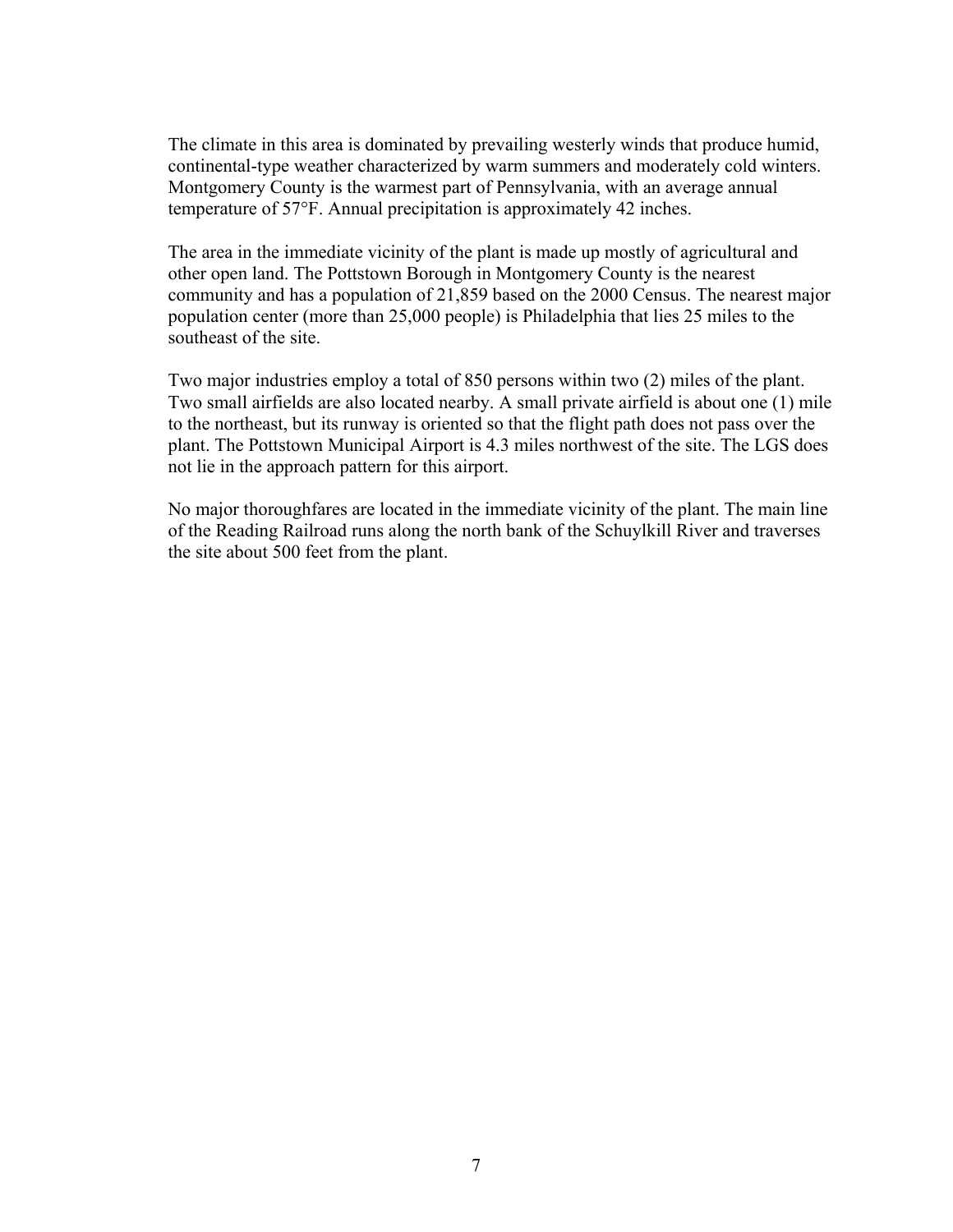### **B. Exercise Participants**

The following agencies, organizations, and units of government participated in the LGS out-of-sequence activities on July 23, 2007 and August 8, 2007, or the exercise on August 7, 2007.

### **STATE/COMMONWEALTH AGENCIES**

Pennsylvania Department of Agriculture Pennsylvania Department of Corrections Pennsylvania Department of Education Pennsylvania Department of Environmental Protection Pennsylvania Department of Environmental Protection – Bureau of Radiation Protection Pennsylvania Department of Environmental Protection – Emergency Response Pennsylvania Department of Health Pennsylvania Department of Military and Veterans Affairs Pennsylvania Department of Public Welfare Pennsylvania Department of Transportation Pennsylvania Emergency Management Agency Pennsylvania Fish and Boat Commission Pennsylvania Game Commission Pennsylvania Office of Administration Pennsylvania Public Utility Commission Pennsylvania State Police Pennsylvania Turnpike Commission

### **RISK JURISDICTIONS**

### **Berks County**

Amity Township Emergency Management Agency Amity Township Emergency Medical Services Amity Township Fire Department Amity Township Manager Amity Township Police Department Amity Township Public Works Amity Township Special Fire/Police Amity Township Transportation Department Amity Volunteer Fire Department Bally Emergency Medical Services Bartow Police Department Bartow Volunteer Fire Department Berks County Emergency Management Agency Berks County Fire Department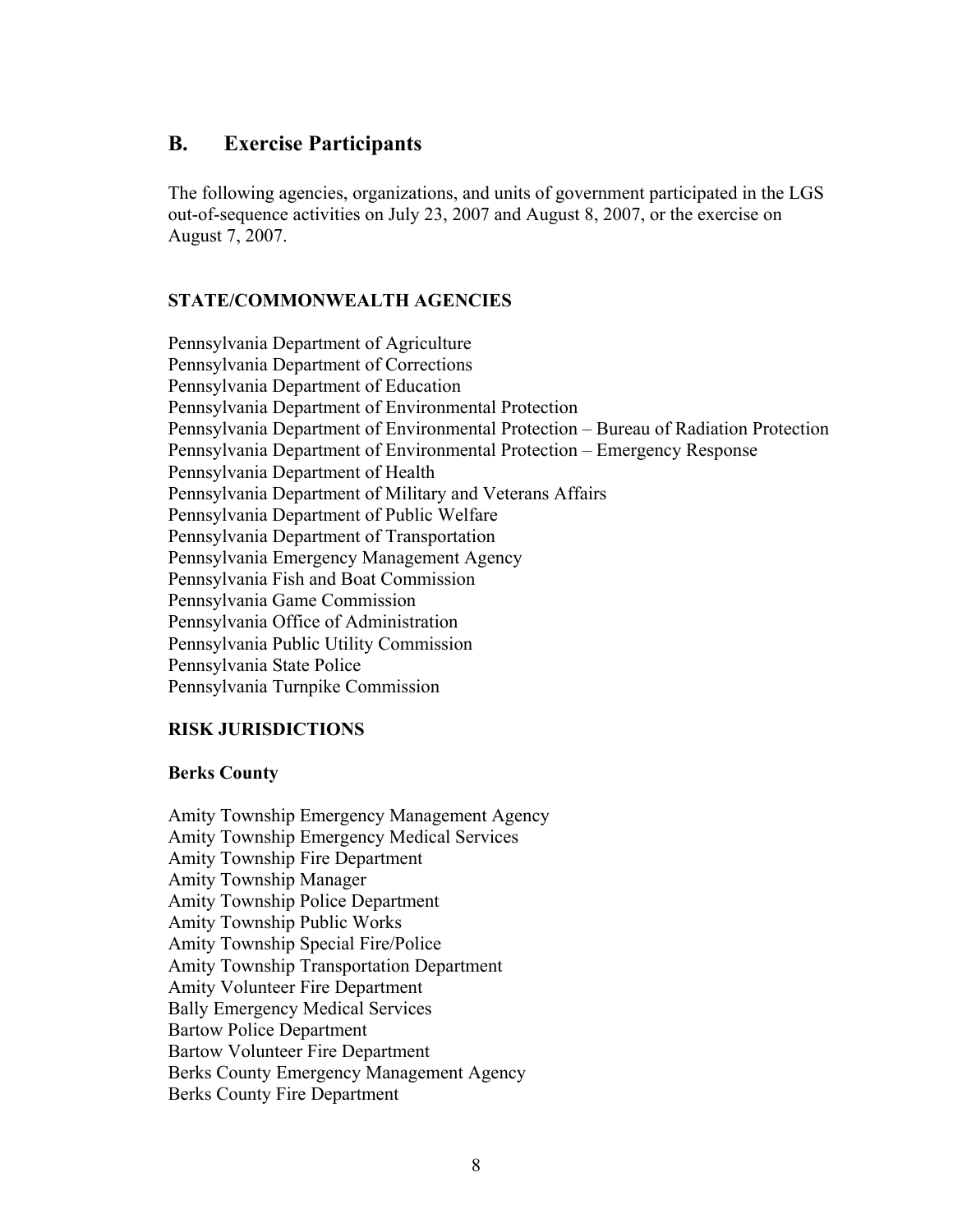Berks County Personnel Berks County Public Works Berks County Schools Berks County Sheriffs Office Kutztown Volunteer Fire Department Oley Township Emergency Management Agency Oley Valley Volunteer Fire Company Pennsylvania Department of Transportation Pennsylvania Emergency Management Agency Pennsylvania National Guard Pennsylvania State Police United States Department of Agriculture Upper Alsace Township Volunteer Fire Department Washington Township Board of Supervisors Washington Township Emergency Management Agency Washington Township Manager Washington Township Public Works Department

### **Chester County**

Chester County Department of Emergency Services Chester County Emergency Services Chester County Emergency Services HazMat Unit Chester County Hazmat Team Chester County Parks Service East Nantmeal Township Emergency Management Agency Elverson Emergency Fire Department and Emergency Medical Services Liberty Fire Company Lionville Fire Company Ludwig's Corner Volunteer Fire Department Montgomery County Office of Emergency Preparedness North Coventry Fire Department North Coventry Police Department North Coventry Township Emergency Management Agency Pennsylvania Emergency Management Agency Spring City Borough Twin Valley Fire Department Upper Uwchlan Township Emergency Management Agency Upper Uwchlan Township Manager Upper Uwchlan Township Police Department Upper Uwchlan Township Public Works Upper Uwchlan Township Supervisors Uwchlan Township Emergency Medical Services Warwick Township Administrator Warwick Township Board of Supervisors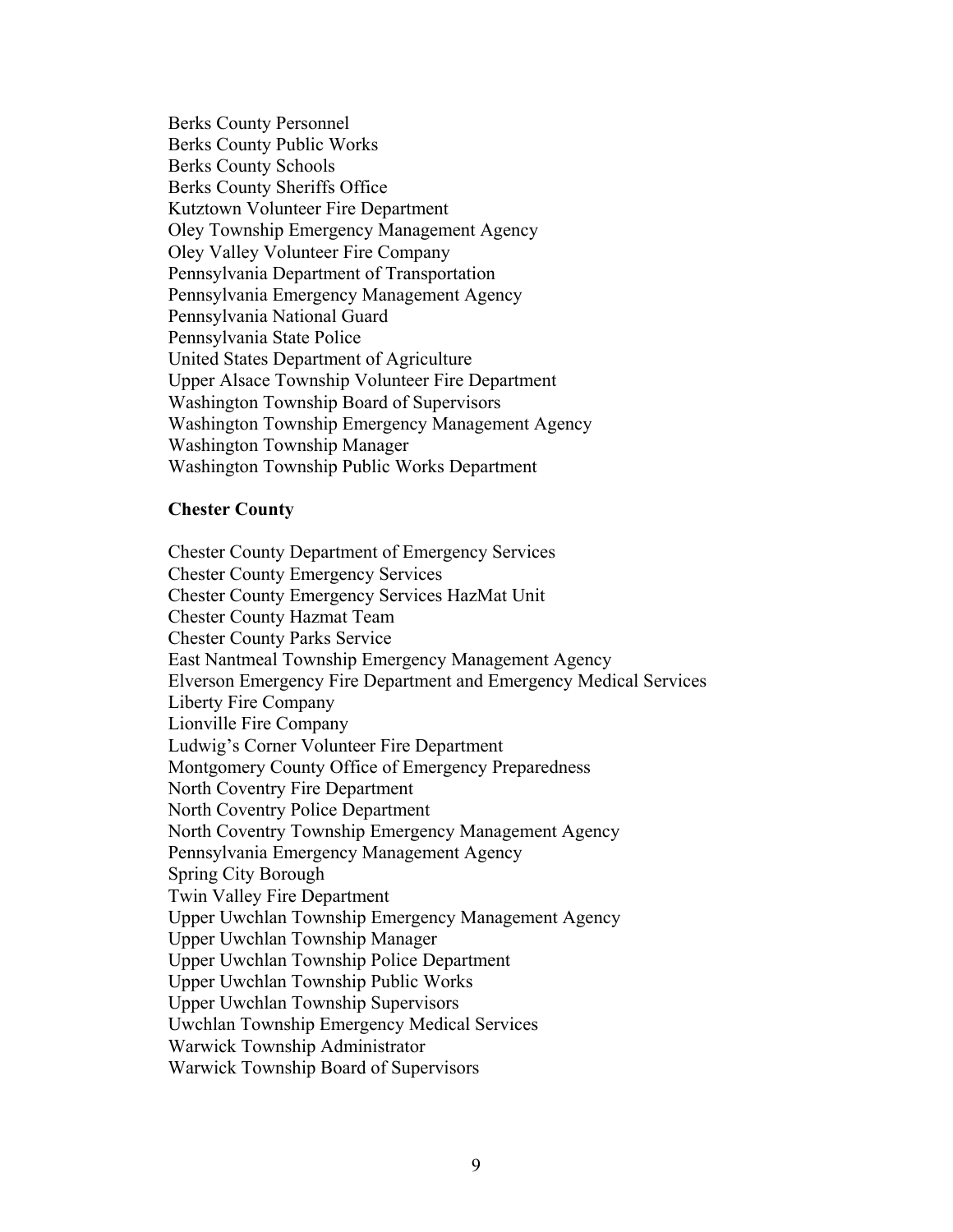### **Montgomery County**

Collegeville Emergency Management Agency Collegeville Fire Department Collegeville Police Department Douglass Township Highway Department Douglass Township Office staff members Douglass Township Police Department Federal Emergency Management Agency Friendship Fire Company Gilbertsville Ambulance Service Gilbertsville Fire and Rescue Greater Philadelphia Search and Rescue Lansdale Volunteer Medical Services Corporation Montgomery County Commissioner's Office Montgomery County Critical Incident Stress Management Team Montgomery County Department of Public Safety Montgomery County Department of Public Works Montgomery County Dispatchers Montgomery County District Attorney's Office Montgomery County Emergency Management Services Montgomery County Fire Police Montgomery County Health Care Support Zone Montgomery County Health Services Montgomery County Office of Emergency Preparedness Montgomery County Sheriff's Office Montgomery County Volunteer Fire Fighters and Hazmat Technicians North Penn Volunteer Fire Company Oaks Volunteer Fire Department Pennsylvania Department of Transportation Pennsylvania Emergency Management Agency Pennsylvania Health Services Pennsylvania State Police Philadelphia Office of Emergency Management Royersford Borough Administrative Staff Royersford Borough Friendship Volunteer Fire Company Royersford Borough Humane Volunteer Fire Company Royersford Borough Police Department Royersford Borough Public Works Schwenksville Borough Schwenksville Fire Department Schwenksville Police Department Skippack Board of Supervisors Skippack Emergency Management Coordinator Skippack Fire Company Skippack Township City Manager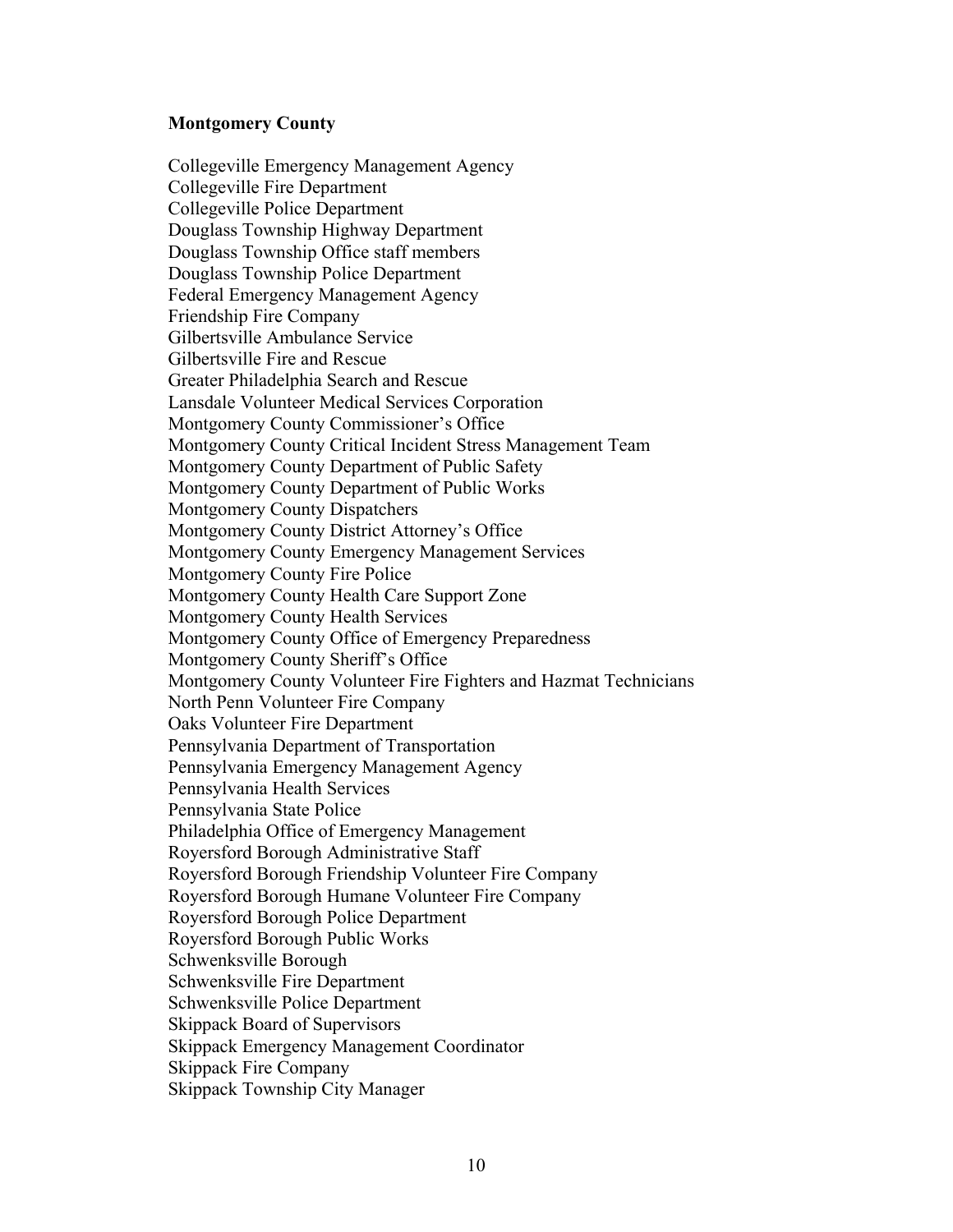Skippack Township Public Works Trapp Fire Department Upper Providence Township Administration Office Upper Providence Township Board of Supervisors Upper Providence Township Emergency Management Upper Providence Township Fire Department Upper Providence Township Police Department Upper Providence Township Public Works Upper Salford Police Department Upper Salford Township Volunteer Fire Company

### **SUPPORT JURISDICTIONS**

### **Bucks County**

Bucks County Emergency Management Agency Bucks County Emergency Medical Services Bucks County Fire Marshall Bucks County Health Department Bucks County Public Information Office Bucks County Regional Health Bucks County Sheriff's Office Trevose Fire Company

### **Lehigh County**

Bucks County Emergency Management Agency Coopersburg Police Department Eastern Pennsylvania Emergency Medical Services Council Emmaus Volunteer Fire Department Lehigh County Agricultural Extension Lehigh County Emergency Management Agency Lehigh County Public Works Department Lehigh County Sheriffs Department Lower Milford Volunteer Fire Department Pennsylvania Emergency Management Agency Pennsylvania State Police Southern Lehigh School District Upper Saucon Ambulance Upper Saucon Volunteer Fire Department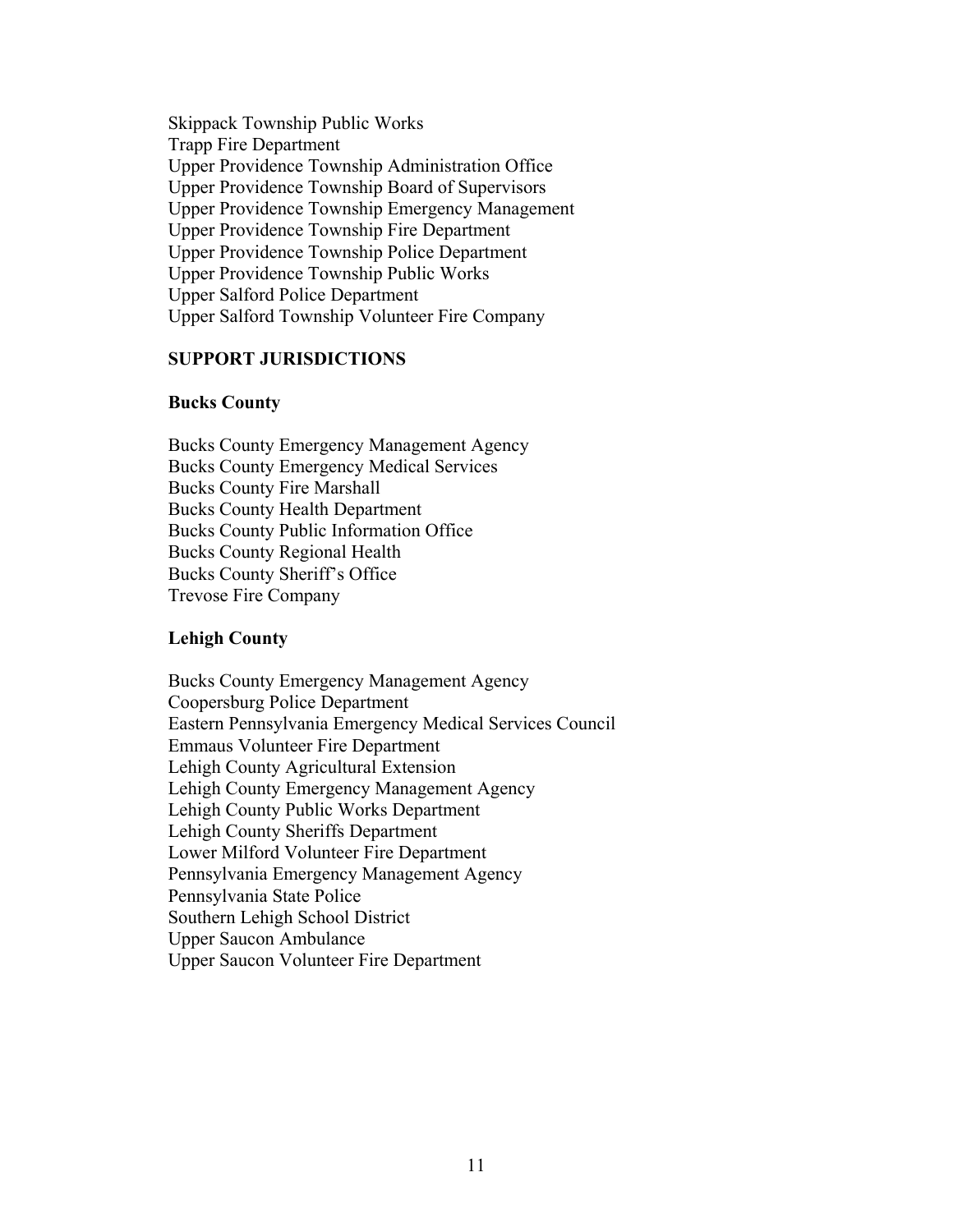### **SCHOOLS**

### **Berks County**

- Boyertown Area School District Boyertown Junior High School East Colebrookdale Elementary School Gilbertsville Elementary School Pine Forge Elementary School
- Daniel Boone Area School District Amity Intermediate Center Daniel Boone Middle School Monocacy Kindergarten Center

### **Chester County**

- Downingtown Area School District Pickering Valley Elementary School Lionville Elementary School
- Great Valley School District Charlestown Elementary School
- Owen J. Roberts School District North Coventry Elementary School Owen J. Roberts Middle School
- Phoenixville Area School District Phoenixville Middle School Samuel K. Barkely Elementary School Schuylkill Elementary School

### **Montgomery County**

- Methacton School District Arrowhead Elementary School Audubon Elementary School
- Perkiomen Valley School District Perkiomen Valley Middle School Skippack Elementary School
- Pottsgrove School District Pottsgrove Middle School Ringing Rocks Elementary School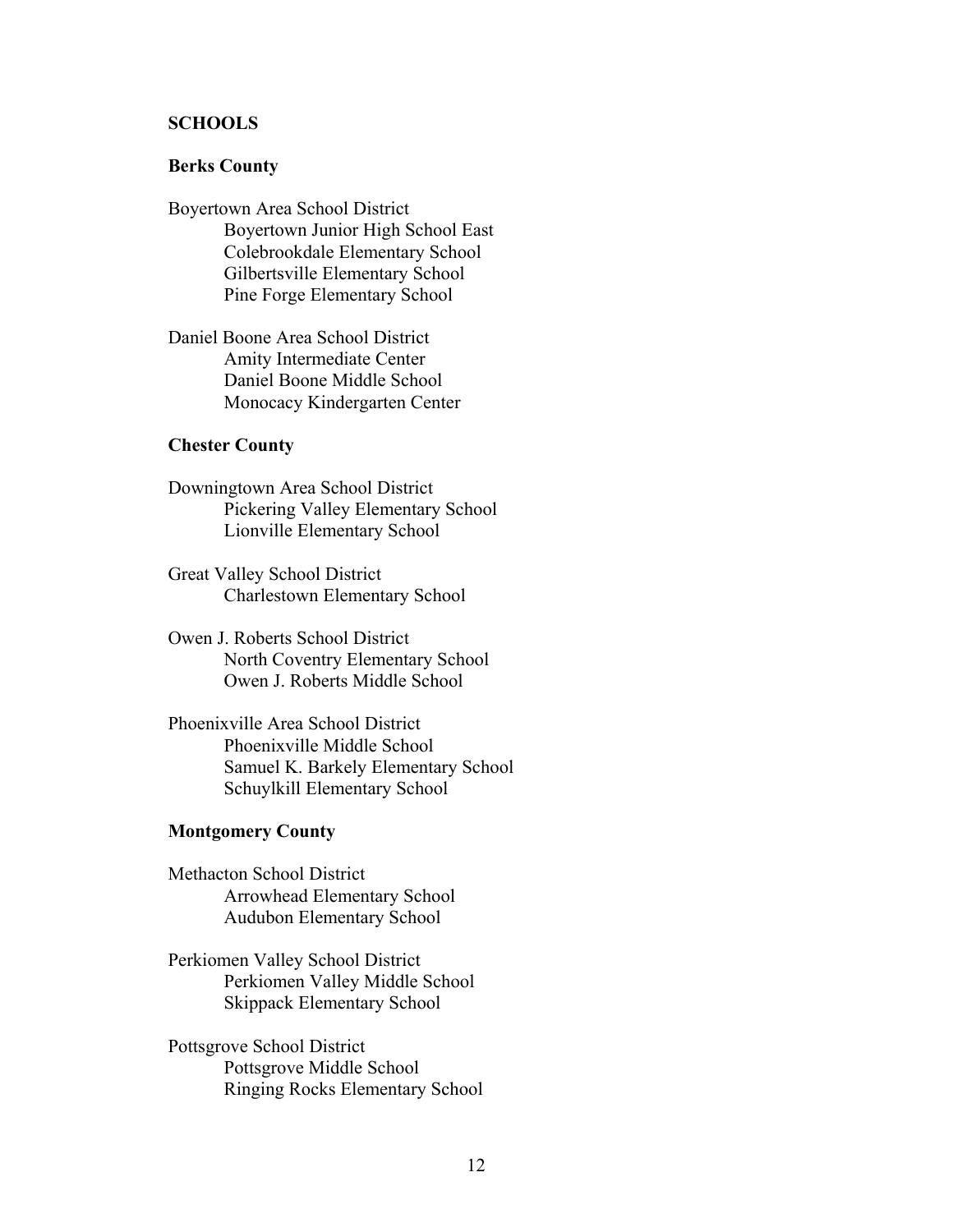Pottstown School District E.B. Barth Elementary School Rupert Elementary School

Souderton Area School District Souderton Area Senior High School

Spring-Ford Area School District Brooke Elementary School Oaks Elementary School Spring City Elementary School

Upper Perkiomen School District Hereford Elementary School

### **PRIVATE/VOLUNTEER ORGANIZATIONS**

The following private and volunteer organizations participated in the LGS exercise at many different locations throughout the area. We thank them and all those who volunteer their services to State, county, and municipal governments during emergencies.

Albert Einstein Medical Center Amateur Radio Emergency Services (ARES) and Radio Amateur Civil Emergency Services (RACES), including the following clubs: Bucks County Amateur Radio Emergency Services Chester County Amateur Radio (RACES) Lehigh Valley RACES Montgomery County RACES Washington Township RACES team American Red Cross, including the following local chapters: Berks County Greater Lehigh Valley Lower Bucks County Southeastern Pennsylvania Civil Air Patrol Delaware Valley Health Care Central Exelon Nuclear Holy Redeemer Health System Mercy Suburban Hospital Reading General Hospital Saint Joseph Hospital Two Private Citizens without affiliation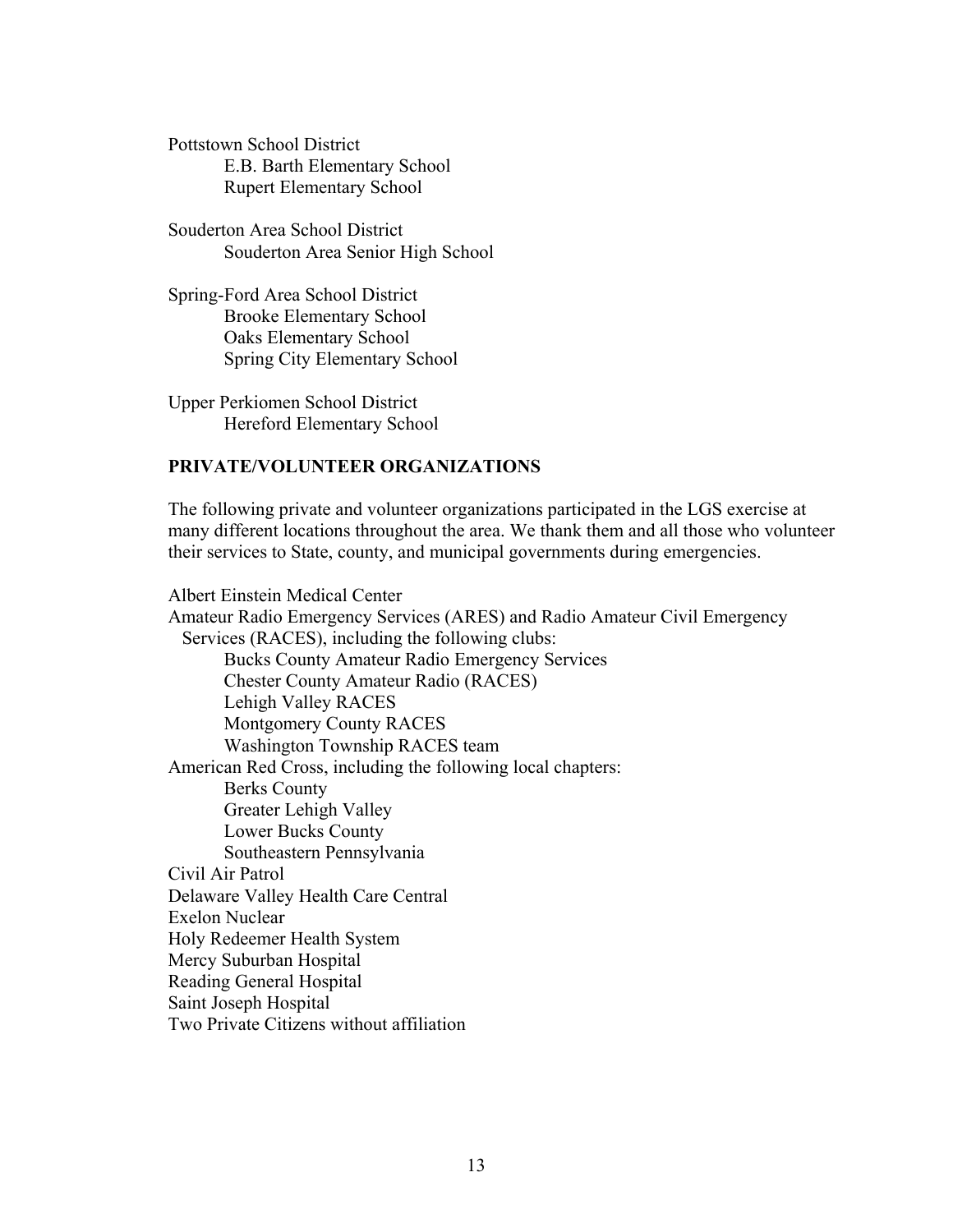### **C. Exercise Timeline**

Table 1, on the following page, presents the times at which key events and activities occurred during the LGS exercise on August 7, 2007. Also included are times notifications were made to the participating jurisdictions/functional entities.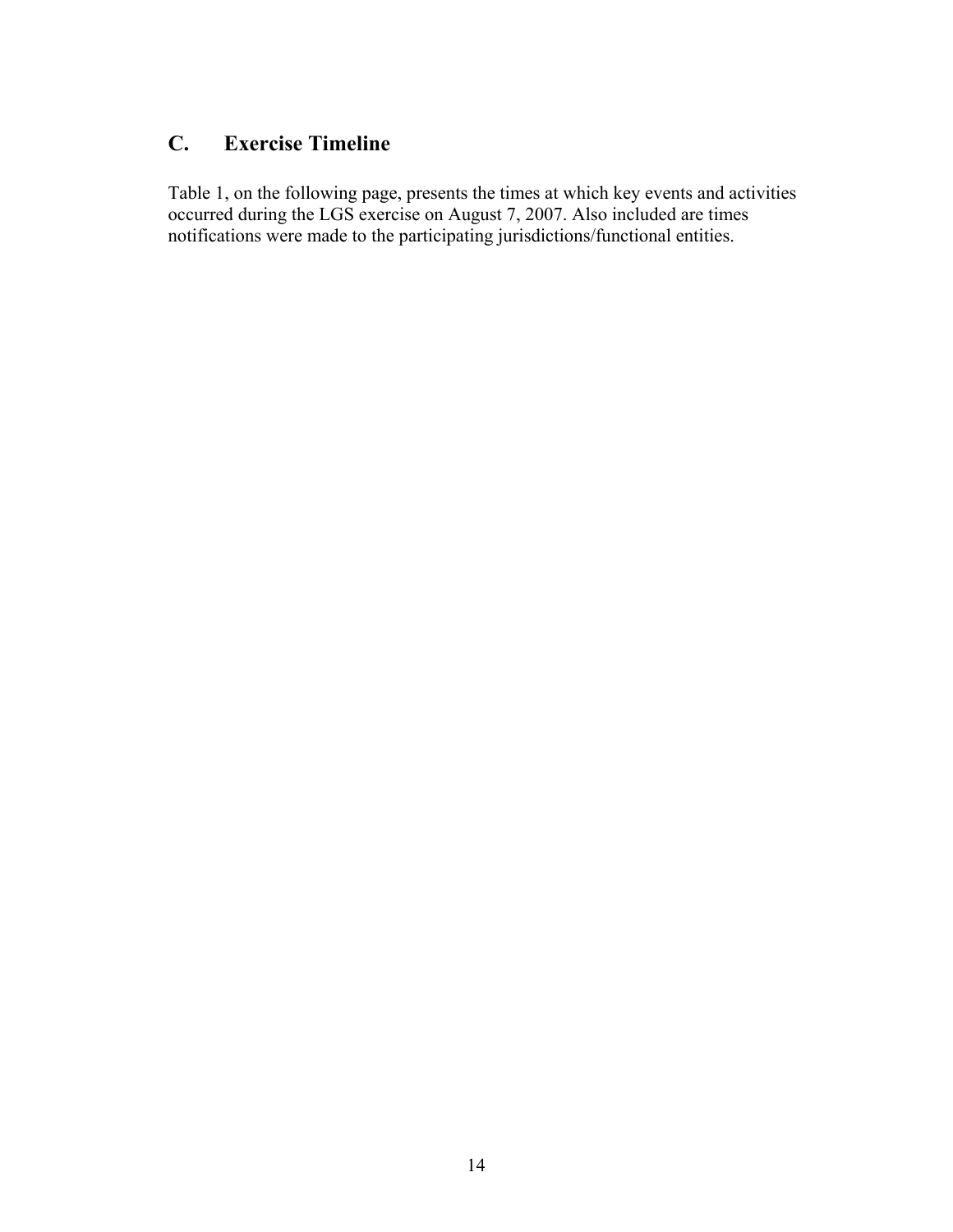### **TABLE 1. EXERCISE TIMELINE**

DATE AND SITE: *August 7, 2007, Limerick Generating Station*

| <b>Emergency Classification</b>                                                                 | <b>Time</b>                       |                           |                        |                             | ********* TIME THAT NOTIFICATION WAS RECEIVED ********* |                                      |                      |                                  |                                        |                                 |                                  |                                       |
|-------------------------------------------------------------------------------------------------|-----------------------------------|---------------------------|------------------------|-----------------------------|---------------------------------------------------------|--------------------------------------|----------------------|----------------------------------|----------------------------------------|---------------------------------|----------------------------------|---------------------------------------|
| <b>Level or Event</b>                                                                           | <b>Utility</b><br><b>Declared</b> | PA<br><b>State</b><br>EOC | Accident<br>Assessment | Emergency<br>News<br>Center | Emergency<br>Operations<br>Facility                     | <b>Berks</b><br>County<br><b>EOC</b> | Amity<br>Twp.<br>EOC | Washington<br>Twp.<br><b>EOC</b> | <b>Chester</b><br>County<br><b>EOC</b> | East<br>Nantmeal<br>Twp.<br>EOC | North<br>Coventry<br>Twp.<br>EOC | Spring<br>City<br>Boro.<br><b>EOC</b> |
| <b>Unusual Event</b>                                                                            | 1533                              | 1542                      | 1545                   | N/A                         | N/A                                                     | 1554                                 | N/A                  | N/A                              | 1542                                   | N/A                             | N/A                              | N/A                                   |
| Alert                                                                                           | 1635                              | 1703                      | 1703                   | 1640                        | N/A                                                     | 1642                                 | 1654                 | 1654                             | 1643                                   | 1646                            | 1646                             | 1646                                  |
| Site Area Emergency                                                                             | 1811                              | 1822                      | 1822                   | 1815                        | 1811                                                    | 1820                                 | 1828                 | 1828                             | 1821                                   | 1827                            | 1823                             | 1829                                  |
| General Emergency                                                                               | 1923                              | 1934                      | 1934                   | 1923                        | 1923                                                    | 1932                                 | 1940                 | 1945                             | 1934                                   | 1940                            | 1945                             | 1943                                  |
| Simulated Radiation Release Started                                                             | 1735                              | 1740                      | 1740                   | 1735                        | 1735                                                    | 1748                                 |                      |                                  | N/A                                    |                                 |                                  |                                       |
| Simulated Radiation Release Terminated                                                          | N/A                               | N/A                       | N/A                    | N/A                         | N/A                                                     | N/A                                  |                      |                                  | N/A                                    |                                 |                                  |                                       |
| <b>Facility Declared Operational</b>                                                            |                                   | 1705                      | 1705                   | 1813                        | 1742                                                    | 1701                                 | 1740                 | 1748                             | N/A                                    | 1731                            | 1733                             | 1733                                  |
| Governor's Declaration of State Emergency                                                       |                                   | 2022                      | 2022                   | 2107                        | N/A                                                     | 2113                                 |                      |                                  | 2115                                   |                                 |                                  |                                       |
| Local Declaration of State of Emergency                                                         |                                   |                           |                        |                             |                                                         | 2007                                 |                      |                                  | N/A                                    |                                 |                                  |                                       |
| <b>Exercise Terminated</b>                                                                      |                                   | 2130                      | 2130                   | 2130                        | 2130                                                    | 2133                                 | 2135                 | 2138                             | 2132                                   | 2125                            | 2123                             | 2122                                  |
| Precautionary Actions:<br>Restrict Airspace                                                     |                                   | 1857                      | 1857                   | N/A                         | N/A                                                     | 1926                                 |                      |                                  | 1927                                   |                                 |                                  |                                       |
| Restrict Rail Traffic                                                                           |                                   | 1848                      | 1848                   | N/A                         | N/A                                                     | 1927                                 |                      |                                  | 1929                                   |                                 |                                  |                                       |
| Restrict Water Traffic                                                                          |                                   | 1910                      | 1910                   | N/A                         | N/A                                                     | 1928                                 |                      |                                  | 1929                                   |                                 |                                  |                                       |
| Shelter Livestock, Place on Stored Feed                                                         |                                   | 1859                      | 1859                   | N/A                         | $\rm N/A$                                               | 1957                                 |                      |                                  | 1952                                   |                                 |                                  |                                       |
| 1 <sup>st</sup> A&N Decision Time                                                               |                                   | 1905                      | N/A                    | N/A                         | N/A                                                     | 1905                                 | 1910                 | 1910                             | 1905                                   | 1928                            | 1928                             | 1928                                  |
| 1 <sup>st</sup> Siren Activation                                                                |                                   | 1915                      |                        |                             |                                                         | 1915                                 |                      |                                  | 1915                                   |                                 |                                  |                                       |
| $1st$ EAS Message                                                                               |                                   | 1918                      |                        |                             |                                                         |                                      |                      |                                  |                                        |                                 |                                  |                                       |
| 2 <sup>nd</sup> A&N Decision Time                                                               |                                   | 2045                      | N/A                    | N/A                         | N/A                                                     | 2045                                 | 2046                 | 2046                             | 2045                                   | 2047                            | 2047                             | 2047                                  |
| 2 <sup>nd</sup> Siren Activation                                                                |                                   | 2055                      |                        |                             |                                                         | 2055                                 |                      |                                  | 2055                                   |                                 |                                  |                                       |
| $2nd$ EAS Message                                                                               |                                   | 2058                      |                        |                             |                                                         |                                      |                      |                                  |                                        |                                 |                                  |                                       |
| KI Administration Decision:<br>Emergency Workers advised to take KI<br>Action taken at Location |                                   | 2027                      | 2027                   | 2049                        | N/A                                                     | 2027                                 | 2041                 | 2041                             | 2029                                   | 2052                            | 2044                             | 2044                                  |
| KI Administration Decision:<br>General Public advised to take KI<br>Action taken at Location    |                                   | 2027                      | 2027                   | N/A                         | N/A                                                     | 2027                                 | 2041                 | 2041                             | 2029                                   | 1952                            | 2044                             | 2044                                  |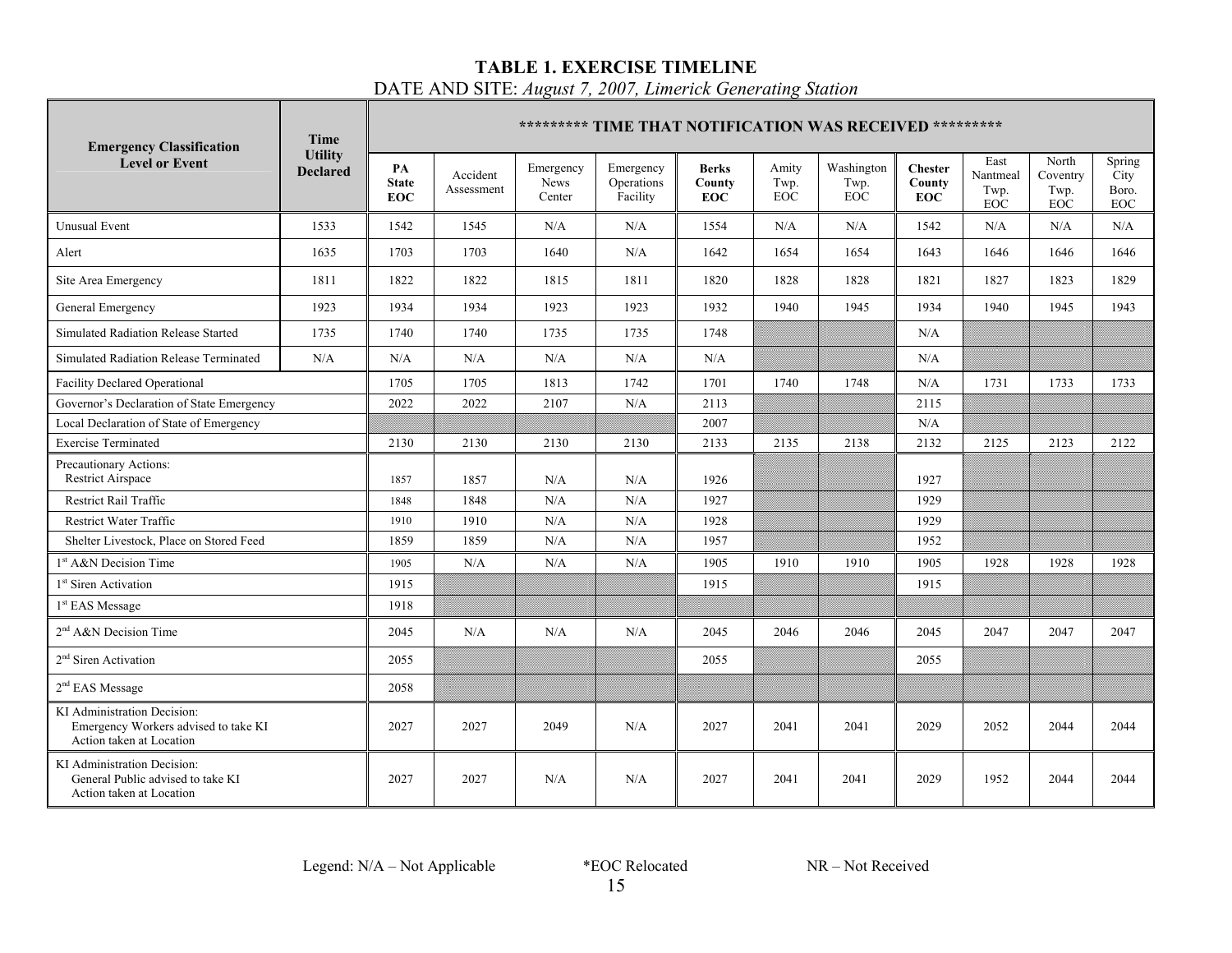**TABLE 1. EXERCISE TIMELINE** DATE AND SITE: *August 7, 2007, Limerick Generating Station*

|                                                                                                 | Time                              |                                 |                               |                                         | ********* TIME THAT NOTIFICATION WAS RECEIVED ********* |                               |                                   |                                           |                                |                                    |                                        |                                   |                             |
|-------------------------------------------------------------------------------------------------|-----------------------------------|---------------------------------|-------------------------------|-----------------------------------------|---------------------------------------------------------|-------------------------------|-----------------------------------|-------------------------------------------|--------------------------------|------------------------------------|----------------------------------------|-----------------------------------|-----------------------------|
| <b>Emergency Classification</b><br><b>Level or Event</b>                                        | <b>Utility</b><br><b>Declared</b> | Upper<br>Uwchlan<br>Twp.<br>EOC | Warwick<br>Twp.<br><b>EOC</b> | Mont-<br>gomery<br>County<br><b>EOC</b> | Collegeville<br>Boro.<br><b>EOC</b>                     | Douglas<br>Twp.<br><b>EOC</b> | Royersford<br>Boro.<br><b>EOC</b> | Schwenks-<br>ville<br>Boro.<br><b>EOC</b> | Skippack<br>Twp.<br><b>EOC</b> | Upper<br>Providence<br>Twp.<br>EOC | Upper<br>Salford<br>Twp.<br><b>EOC</b> | <b>Bucks</b><br>Co.<br><b>EOC</b> | Lehigh<br>Co.<br><b>EOC</b> |
| <b>Unusual Event</b>                                                                            | 1533                              | N/A                             | N/A                           | 1552                                    | N/A                                                     | N/A                           | N/A                               | $\rm N/A$                                 | N/A                            | N/A                                | N/A                                    | $\rm N/A$                         | N/A                         |
| Alert                                                                                           | 1635                              | 1655                            | 1653                          | 1650                                    | 1650                                                    | 1650                          | 1652                              | 1650                                      | 1653                           | 1650                               | 1655                                   | 1724                              | 1733                        |
| Site Area Emergency                                                                             | 1811                              | 1833                            | 1824                          | 1827                                    | 1827                                                    | 1827                          | 1827                              | 1827                                      | 1827                           | 1827                               | 1827                                   | 1851                              | 1853                        |
| General Emergency                                                                               | 1923                              | 1935                            | 1939                          | 1936                                    | 1946                                                    | 1943                          | 1949                              | 1943                                      | 1941                           | 1943                               | 1941                                   | 1951                              | 1959                        |
| Simulated Radiation Release Started                                                             | 1735                              |                                 |                               | 1827                                    |                                                         |                               |                                   |                                           |                                |                                    |                                        | 2023                              | 1951                        |
| Simulated Radiation Release Terminated                                                          | N/A                               |                                 |                               | N/A                                     |                                                         |                               |                                   |                                           |                                |                                    |                                        | N/A                               | N/A                         |
| <b>Facility Declared Operational</b>                                                            |                                   | 1800                            | 1717                          | 1702                                    | 1717                                                    | 1728                          | 1738                              | 1702                                      | 1717                           | 1735                               | 1723                                   | 1725                              | 1900                        |
| Governor's Declaration of State Emergency                                                       |                                   |                                 |                               | 2114                                    |                                                         |                               |                                   |                                           |                                |                                    |                                        |                                   |                             |
| Local Declaration of State of Emergency                                                         |                                   |                                 |                               | 1950                                    |                                                         |                               |                                   |                                           |                                |                                    |                                        |                                   |                             |
| <b>Exercise Terminated</b>                                                                      |                                   | 2105                            | 2051                          | 2135                                    | 2025                                                    | 2100                          | 2130                              | 2100                                      | 2113                           | 2125                               | 2100                                   | 2115                              | 2108                        |
| Precautionary Actions:<br>Restrict Airspace                                                     |                                   |                                 |                               | 1927                                    |                                                         |                               |                                   |                                           |                                |                                    |                                        | 1957                              | 1926                        |
| Restrict Rail Traffic                                                                           |                                   |                                 |                               | 1927                                    |                                                         |                               |                                   |                                           |                                |                                    |                                        | 1957                              | 1928                        |
| <b>Restrict Water Traffic</b>                                                                   |                                   |                                 |                               | N/A                                     |                                                         |                               |                                   |                                           |                                |                                    |                                        | 1929                              | 1929                        |
| Shelter Livestock, Place on Stored Feed                                                         |                                   |                                 |                               | 1951                                    |                                                         |                               |                                   |                                           |                                |                                    |                                        | 1951                              | 1951                        |
| 1 <sup>st</sup> A&N Decision Time                                                               |                                   | 1930                            | 1930                          | 1905                                    | N/R                                                     | 2027                          | N/R                               | 2030                                      | 2025                           | 2025                               | 2026                                   | 1905                              | 1905                        |
| 1 <sup>st</sup> Siren Activation                                                                |                                   |                                 |                               | 1915                                    |                                                         |                               |                                   |                                           |                                |                                    |                                        |                                   |                             |
| $1st$ EAS Message                                                                               |                                   |                                 |                               |                                         |                                                         |                               |                                   |                                           |                                |                                    |                                        |                                   |                             |
| $2nd A&N$ Decision Time                                                                         |                                   | 2047                            | 2047                          | 2047                                    | N/R                                                     | N/R                           | N/R                               | 2050                                      | 2046                           | 2046                               | 2046                                   | 2055                              | 2055                        |
| 2 <sup>nd</sup> Siren Activation                                                                |                                   |                                 |                               | 2055                                    |                                                         |                               |                                   |                                           |                                |                                    |                                        |                                   |                             |
| $2nd$ EAS Message                                                                               |                                   |                                 |                               |                                         |                                                         |                               |                                   |                                           |                                |                                    |                                        |                                   |                             |
| KI Administration Decision:<br>Emergency Workers advised to take KI<br>Action taken at Location |                                   | 2027                            | 2030                          | 2027                                    | 2030                                                    | 2029                          | 2029                              | 2030                                      | 2029                           | N/R                                | 2029                                   | 2030                              | 2030                        |
| KI Administration Decision:<br>General Public advised to take KI<br>Action taken at Location    |                                   | 2027                            | 2030                          | 2027                                    | N/R                                                     | N/R                           | N/R                               | N/R                                       | 2029                           | N/R                                | N/R                                    | 2030                              | 2030                        |

Legend: N/A – Not Applicable \* EOC Relocated NR – Not Received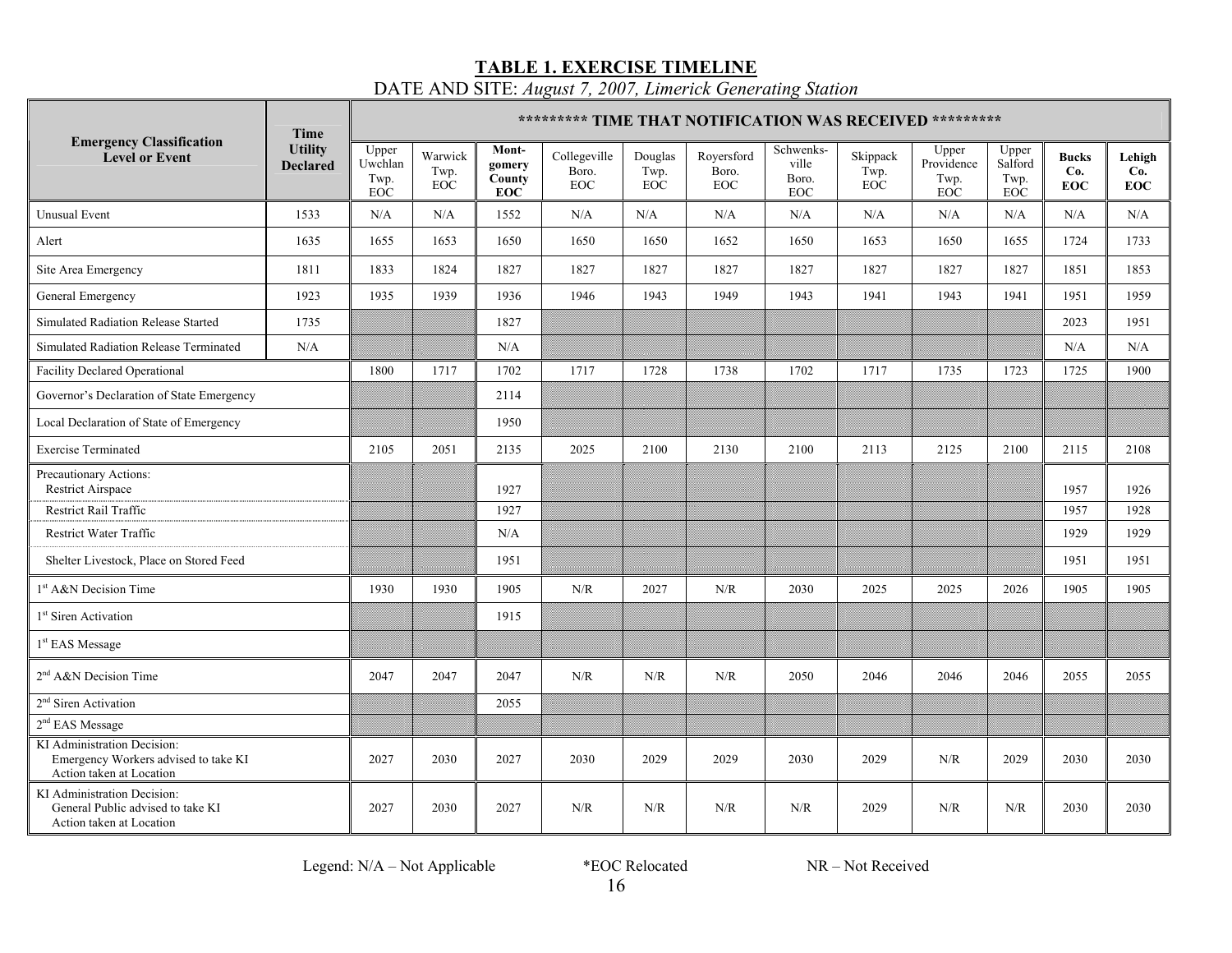## **IV. Evaluation and Results**

Contained in this section are the results and findings of the evaluation of all jurisdictions and locations that participated in the August 7, 2007, biennial Radiological Emergency Preparedness (REP) exercise. The exercise was held to test the offsite emergency response capabilities of local governments in the 10-mile Emergency Planning Zone (EPZ) surrounding the Limerick Generating Station (LGS).

Each jurisdiction and functional entity was evaluated on the basis of its demonstration of the exercise evaluation area criteria contained in the REP Exercise Evaluation Methodology. Detailed information on the exercise evaluation area criteria and the extent-of-play agreement used in this exercise are found in Appendix 3 of this report.

### **A. Summary Results of Exercise Evaluation**

The matrix presented in Table 2, on the following pages, presents the status of the exercise evaluation area criteria from the REP Exercise Evaluation Methodology that were scheduled for demonstration during this exercise by all participating jurisdictions and functional entities. Exercise evaluation area criteria are listed by number and the demonstration status of the criteria is indicated by the use of the following letters:

- M Met (No Deficiency or Area Requiring Corrective Action (ARCA) assessed and no unresolved ARCAs from prior exercises)
- A ARCA(s) assessed
- $A^1$ ARCA(s) assessed, but successfully re-demonstrated
- R Resolved ARCA(s) from prior exercises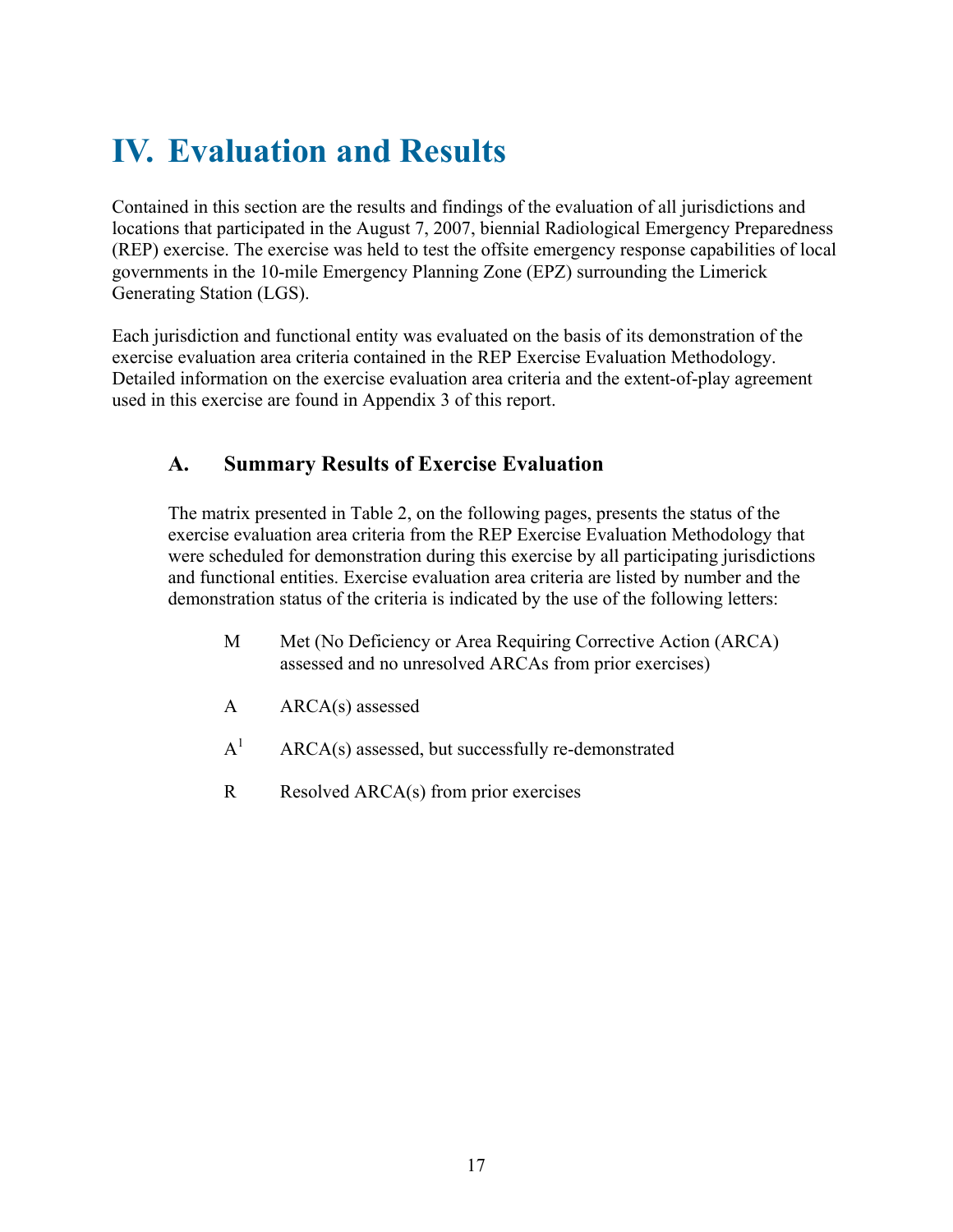| <b>JURISDICTION/LOCATION</b>                                | 1.<br>$a$ . | 1.<br>b.     | c.           | 1<br>d. | e.             | 2.<br>a.       | $\overline{2}$ .<br>$\mathbf b.$ | 2.<br>b.       | 2.<br>$\mathbf{c}.$ | $\begin{array}{c} 2. \\ d. \end{array}$ | 2.<br>e.     | 3.<br>a.    | $\mathbf{3}$ .<br>b. | $\overline{3}$ .<br>c. | 3<br>$\mathbf{c}.$ | 3.<br>$\mathrm{d}.$ | 3.<br>$\mathrm{d}.$ | 3.<br>e.     | 3.<br>${\rm e}.$ | 3.<br>f. | 4.<br>a.     | 4.<br>${\bf a}.$ | 4.<br>$\mathbf{a}.$ | 4.<br>b. | 4.<br>c.       | 5.<br>a.     | 5.<br>$a$ .   | 5.<br>a.       | 5.<br>b.         | 6.<br>a. | 6.<br>b. | 6.<br>$\mathbf{c}.$ | 6.<br>$d_{\cdot}$ |
|-------------------------------------------------------------|-------------|--------------|--------------|---------|----------------|----------------|----------------------------------|----------------|---------------------|-----------------------------------------|--------------|-------------|----------------------|------------------------|--------------------|---------------------|---------------------|--------------|------------------|----------|--------------|------------------|---------------------|----------|----------------|--------------|---------------|----------------|------------------|----------|----------|---------------------|-------------------|
|                                                             |             | $\mathbf{1}$ | $\mathbf{1}$ |         | $\overline{1}$ | $\mathbf{1}$   | $\mathbf{1}$                     | $\overline{2}$ | $\overline{1}$      | $\mathbf{1}$                            | $\mathbf{1}$ |             | $\overline{1}$       | $\overline{1}$         | $\overline{2}$     |                     | 2                   | $\mathbf{1}$ | $\overline{2}$   |          | $\mathbf{1}$ | 2                | $\overline{3}$      |          | $\overline{1}$ | $\mathbf{1}$ | $\mathcal{L}$ | $\overline{3}$ |                  |          |          |                     |                   |
| STATE/COMMONWEALTH                                          |             |              |              |         |                |                |                                  |                |                     |                                         |              |             |                      |                        |                    |                     |                     |              |                  |          |              |                  |                     |          |                |              |               |                |                  |          |          |                     |                   |
| <b>State Emergency Operations</b><br>Center (Observed only) |             |              |              |         |                |                |                                  |                |                     |                                         |              |             |                      |                        |                    |                     |                     |              |                  |          |              |                  |                     |          |                |              |               |                |                  |          |          |                     |                   |
| <b>Accident Assessment (BRP)</b>                            |             |              |              |         |                |                |                                  |                |                     |                                         |              |             |                      |                        |                    |                     |                     |              |                  |          |              |                  |                     |          |                |              |               |                |                  |          |          |                     |                   |
| (Observed only)                                             |             |              |              |         |                |                |                                  |                |                     |                                         |              |             |                      |                        |                    |                     |                     |              |                  |          |              |                  |                     |          |                |              |               |                |                  |          |          |                     |                   |
| <b>Emergency News Center</b>                                |             |              |              | M       |                |                |                                  |                |                     |                                         |              |             |                      |                        |                    |                     |                     |              |                  |          |              |                  |                     |          |                |              |               |                | M                |          |          |                     |                   |
| <b>Emergency Operations Facility</b>                        |             |              |              | M       | M              |                |                                  |                |                     |                                         |              |             |                      |                        |                    |                     |                     |              |                  |          |              |                  |                     |          |                |              |               |                |                  |          |          |                     |                   |
| RV3 Field Team Coordinator                                  |             |              |              | M       | M              |                |                                  |                |                     |                                         |              | M           | M                    |                        |                    |                     |                     |              |                  |          | M            | M                |                     |          |                |              |               |                |                  |          |          |                     |                   |
| Field Monitoring Team 1                                     |             |              |              | M       | M              |                |                                  |                |                     |                                         |              | M           | M                    |                        |                    |                     |                     |              |                  |          | M            |                  | M                   |          |                |              |               |                |                  |          |          |                     |                   |
| Field Monitoring Team 2                                     |             |              |              | M       | M              |                |                                  |                |                     |                                         |              | M           | M                    |                        |                    |                     |                     |              |                  |          | M            |                  | M                   |          |                |              |               |                |                  |          |          |                     |                   |
| State Traffic/Access Control                                |             |              |              | M       | M              |                |                                  |                |                     |                                         |              | M           | M                    |                        |                    | M                   | M                   |              |                  |          |              |                  |                     |          |                |              |               |                |                  |          |          |                     |                   |
| <b>RISK JURISDICTIONS</b>                                   |             |              |              |         |                |                |                                  |                |                     |                                         |              |             |                      |                        |                    |                     |                     |              |                  |          |              |                  |                     |          |                |              |               |                |                  |          |          |                     |                   |
| <b>BERKS COUNTY</b>                                         |             |              |              |         |                |                |                                  |                |                     |                                         |              |             |                      |                        |                    |                     |                     |              |                  |          |              |                  |                     |          |                |              |               |                |                  |          |          |                     |                   |
| <b>Berks County EOC</b>                                     | M           |              | M            | M       | M              | M              |                                  |                | M                   |                                         |              |             | $M$ $M/R$            | M                      | M                  | M                   | M                   |              |                  |          |              |                  |                     |          |                | M            |               |                | M                |          |          |                     |                   |
| Emergency Worker Mon./Decon.<br>(Oley Valley HS)            |             |              |              |         | M              |                |                                  |                |                     |                                         |              | M           |                      |                        |                    |                     |                     |              |                  |          |              |                  |                     |          |                |              |               |                |                  | M        | M        |                     |                   |
| Reception Center (Oley Valley HS)                           |             |              |              |         | M              |                |                                  |                |                     |                                         |              | $\mathbf M$ |                      |                        |                    |                     |                     |              |                  |          |              |                  |                     |          |                |              |               |                |                  | M        |          |                     |                   |
| Mon./Decon. Center (Antietam Jr.<br>$&$ Sr. HS)             |             |              |              |         | M              |                |                                  |                |                     |                                         |              | M           |                      |                        |                    |                     |                     |              |                  |          |              |                  |                     |          |                |              |               |                |                  | M        |          |                     |                   |
| Mass Care (Antietam Jr. & Sr. HS)                           |             |              |              |         |                |                |                                  |                |                     |                                         |              |             |                      |                        |                    |                     |                     |              |                  |          |              |                  |                     |          |                |              |               |                |                  |          |          | M                   |                   |
| Mon./Decon. Center (Kutztown                                |             |              |              |         |                |                |                                  |                |                     |                                         |              |             |                      |                        |                    |                     |                     |              |                  |          |              |                  |                     |          |                |              |               |                |                  |          |          |                     |                   |
| Area Senior HS)                                             |             |              |              |         | M              |                |                                  |                |                     |                                         |              | M           |                      |                        |                    |                     |                     |              |                  |          |              |                  |                     |          |                |              |               |                |                  | M        |          |                     |                   |
| Mass Care (Kutztown Area Senior<br>HS)                      |             |              |              |         |                |                |                                  |                |                     |                                         |              |             |                      |                        |                    |                     |                     |              |                  |          |              |                  |                     |          |                |              |               |                |                  |          |          | M                   |                   |
| Amity Twp. EOC                                              | M           |              | M            | M       | M              | M              |                                  |                |                     |                                         |              | M           | M                    | M                      |                    | M                   | M                   |              |                  |          |              |                  |                     |          |                | M            |               |                |                  |          |          |                     |                   |
| Amity Twp. Route Alerting (Earl<br>EOC) (Amity Fire Co.)    |             |              |              | M       |                |                |                                  |                |                     |                                         |              | M           | M                    |                        |                    |                     |                     |              |                  |          |              |                  |                     |          |                |              |               | M              |                  |          |          |                     |                   |
| Washington Twp. EOC                                         | M           |              | M            | M       | M              | $\overline{M}$ |                                  |                |                     |                                         |              | M           | M                    | $\overline{M}$         |                    | $\mathbf M$         | M                   |              |                  |          |              |                  |                     |          |                | $\mathbf M$  |               |                |                  |          |          |                     |                   |
| <b>CHESTER COUNTY</b>                                       |             |              |              |         |                |                |                                  |                |                     |                                         |              |             |                      |                        |                    |                     |                     |              |                  |          |              |                  |                     |          |                |              |               |                |                  |          |          |                     |                   |
| Chester County EOC (Observed<br>only)                       |             |              |              |         |                |                |                                  |                |                     |                                         |              |             |                      |                        |                    |                     |                     |              |                  |          |              |                  |                     |          |                |              |               |                | R/A <sup>1</sup> |          |          |                     |                   |
| Emergency Worker Mon./Decon.<br>(Elverson Fire Co.)         |             |              |              |         | M              |                |                                  |                |                     |                                         |              | M           |                      |                        |                    |                     |                     |              |                  |          |              |                  |                     |          |                |              |               |                |                  | M        | M        |                     |                   |
| Reception Center (Stetson MS)                               |             |              |              |         | M              |                |                                  |                |                     |                                         |              | $\mathbf M$ |                      |                        |                    |                     |                     |              |                  |          |              |                  |                     |          |                |              |               |                |                  | M        |          |                     |                   |
| Mon./Decon. Center (Stetson MS)                             |             |              |              |         | M              |                |                                  |                |                     |                                         |              | M           |                      |                        |                    |                     |                     |              |                  |          |              |                  |                     |          |                |              |               |                |                  | M        |          |                     |                   |
| Mass Care (N. Brandywine MS)                                |             |              |              |         |                |                |                                  |                |                     |                                         |              |             |                      |                        |                    |                     |                     |              |                  |          |              |                  |                     |          |                |              |               |                |                  |          |          | M                   |                   |
| Mass Care (S. Brandywine MS)                                |             |              |              |         |                |                |                                  |                |                     |                                         |              |             |                      |                        |                    |                     |                     |              |                  |          |              |                  |                     |          |                |              |               |                |                  |          |          | M                   |                   |
| Mass Care (Kennett HS)                                      |             |              |              |         |                |                |                                  |                |                     |                                         |              |             |                      |                        |                    |                     |                     |              |                  |          |              |                  |                     |          |                |              |               |                |                  |          |          | $\mathbf{M}$        |                   |
| Mass Care (Kennett MS)                                      |             | M            |              |         |                |                |                                  |                |                     |                                         |              |             |                      |                        |                    |                     |                     |              |                  |          |              |                  |                     |          |                |              |               |                |                  |          |          | M                   |                   |
| Mass Care (Unionville HS)                                   |             |              |              |         |                |                |                                  |                |                     |                                         |              |             |                      |                        |                    |                     |                     |              |                  |          |              |                  |                     |          |                |              |               |                |                  |          |          | M                   |                   |
| Mass Care (Charles Patton MS)                               |             |              |              |         |                |                |                                  |                |                     |                                         |              |             |                      |                        |                    |                     |                     |              |                  |          |              |                  |                     |          |                |              |               |                |                  |          |          | M                   |                   |
| East Nantmeal Twp. EOC                                      | M           |              | M            | M       | M              | M              |                                  |                |                     |                                         |              | M           | M                    | M                      |                    | M                   | M                   |              |                  |          |              |                  |                     |          |                | M            |               |                |                  |          |          |                     |                   |
| North Coventry Twp. EOC                                     | M           |              | M            | M       | M              | M              |                                  |                |                     |                                         |              |             | $M/R$ $M/R$          | M                      |                    | $\mathbf M$         | M                   |              |                  |          |              |                  |                     |          |                | M            |               |                |                  |          |          |                     |                   |

 $R =$ Resolved ARCA(s) from prior exercises  $U =$  Unresolved ARCA(s) from prior exercise Blank = Not scheduled for demonstration

LEGEND:  $M = Met$  (no Deficiency or ARCA(s) assessed)  $A = ARCA(s)$  assessed  $A^1 = ARCA(s)$  assessed but successfully re-demonstrated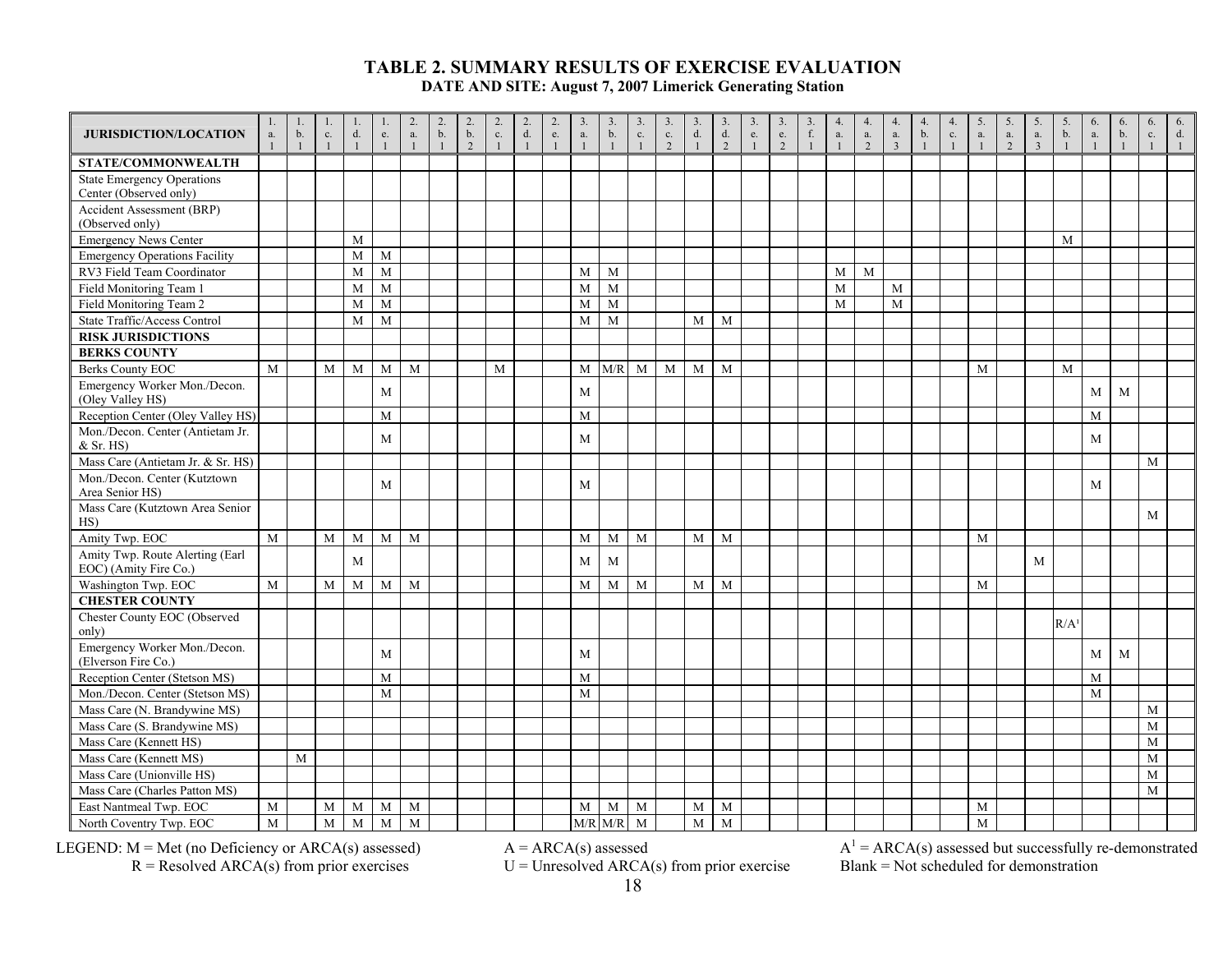| <b>JURISDICTION/LOCATION</b>                            | 1.<br>$\mathbf{a}.$ | 1.<br>b. | 1.<br>$\mathbf{c}.$ | -1.<br>$d$ . | 1.<br>$\rm e.$ | 2.<br>$\mathbf{a}.$ | $\overline{2}$ .<br>b. | 2.<br>b.<br>$\overline{2}$ | $\overline{2}$ .<br>$\mathbf{c}.$<br>$\overline{1}$ | 2.<br>$\mathrm{d}.$<br>$\mathbf{1}$ | 2.<br>$\rm e.$<br>$\overline{1}$ | $\overline{3}$ .<br>a. | 3.<br>b. | $\overline{3}$ .<br>$\mathbf{c}.$<br>$\mathbf{1}$ | 3.<br>$\mathbf{c}.$<br>$\mathfrak{D}$ | 3.<br>$d$ . | 3.<br>$\mathrm{d}.$<br>2 | 3.<br>${\rm e}.$ | 3.<br>$\rm e.$<br>$\mathcal{L}$ | 3.<br>$f_{\cdot}$ | 4.<br>$\mathbf{a}.$<br>$\mathbf{1}$ | 4.<br>a.<br>$\overline{2}$ | 4.<br>${\mathfrak{a}}.$<br>$\overline{3}$ | 4.<br>b. | 4.<br>$\mathbf{c}.$ | 5.<br>$\mathbf{a}.$ | 5.<br>$\mathbf{a}.$<br>$\mathcal{L}$ | 5.<br>$\mathbf{a}.$<br>$\mathcal{L}$ | 5.<br>b. | 6.<br>$a$ .    | 6.<br>b. | 6.<br>$\mathbf{c}.$ | 6.<br>$d_{\cdot}$ |
|---------------------------------------------------------|---------------------|----------|---------------------|--------------|----------------|---------------------|------------------------|----------------------------|-----------------------------------------------------|-------------------------------------|----------------------------------|------------------------|----------|---------------------------------------------------|---------------------------------------|-------------|--------------------------|------------------|---------------------------------|-------------------|-------------------------------------|----------------------------|-------------------------------------------|----------|---------------------|---------------------|--------------------------------------|--------------------------------------|----------|----------------|----------|---------------------|-------------------|
| Spring City Bor. EOC                                    | M                   |          | M                   | M            | M              | M                   |                        |                            |                                                     |                                     |                                  | M                      | M        | M                                                 |                                       | M           | M                        |                  |                                 |                   |                                     |                            |                                           |          |                     | M                   |                                      |                                      |          |                |          |                     |                   |
| Spring City Bor. Route Alerting                         |                     |          |                     | M            |                |                     |                        |                            |                                                     |                                     |                                  | $\mathbf M$            | M        |                                                   |                                       |             |                          |                  |                                 |                   |                                     |                            |                                           |          |                     |                     |                                      | A <sup>1</sup>                       |          |                |          |                     |                   |
| Upper Uwchlan Twp. EOC                                  | M                   |          | $\mathbf M$         | M            | $\mathbf M$    | M                   |                        |                            |                                                     |                                     |                                  | A <sup>1</sup>         | M        | $\mathbf M$                                       |                                       | M           | M                        |                  |                                 |                   |                                     |                            |                                           |          |                     | M                   |                                      |                                      |          |                |          |                     |                   |
| Warwick Twp. EOC                                        | M                   |          | $\mathbf M$         | M            | M              | M                   |                        |                            |                                                     |                                     |                                  | M                      | M        | M                                                 |                                       | M           | M                        |                  |                                 |                   |                                     |                            |                                           |          |                     | M                   |                                      |                                      |          |                |          |                     |                   |
| <b>MONTGOMERY COUNTY</b>                                |                     |          |                     |              |                |                     |                        |                            |                                                     |                                     |                                  |                        |          |                                                   |                                       |             |                          |                  |                                 |                   |                                     |                            |                                           |          |                     |                     |                                      |                                      |          |                |          |                     |                   |
| Montgomery County EOC<br>(alternate EOC - Fire Academy) | M                   |          | A <sup>1</sup>      | M            | M              | M                   |                        |                            | M                                                   |                                     |                                  | M                      | M        | M                                                 | M                                     | M           | M                        |                  |                                 |                   |                                     |                            |                                           |          |                     | M                   |                                      |                                      | M        |                |          |                     |                   |
| Emergency Worker Mon./Decon.<br>(Methacton HS)          |                     |          |                     |              | M/R            |                     |                        |                            |                                                     |                                     |                                  | M                      |          |                                                   |                                       |             |                          |                  |                                 |                   |                                     |                            |                                           |          |                     |                     |                                      |                                      |          | M              | M        |                     |                   |
| Reception Center (Montgomery<br>Mall)                   |                     |          |                     |              | M              |                     |                        |                            |                                                     |                                     |                                  | M                      |          |                                                   |                                       |             |                          |                  |                                 |                   |                                     |                            |                                           |          |                     |                     |                                      |                                      |          | M              |          |                     |                   |
| Mon./Decon. Center (Montgomery<br>Mall)                 |                     |          |                     |              | M              |                     |                        |                            |                                                     |                                     |                                  | M                      |          |                                                   |                                       |             |                          |                  |                                 |                   |                                     |                            |                                           |          |                     |                     |                                      |                                      |          | M              |          |                     |                   |
| Mass Care (Enfield MS)                                  |                     |          |                     |              |                |                     |                        |                            |                                                     |                                     |                                  |                        |          |                                                   |                                       |             |                          |                  |                                 |                   |                                     |                            |                                           |          |                     |                     |                                      |                                      |          |                |          | M                   |                   |
| Mass Care (Hatboro-Horsham Sr.<br>HS)                   |                     |          |                     |              |                |                     |                        |                            |                                                     |                                     |                                  |                        |          |                                                   |                                       |             |                          |                  |                                 |                   |                                     |                            |                                           |          |                     |                     |                                      |                                      |          |                |          | M                   |                   |
| Mass Care (Keith Valley HS)                             |                     |          |                     |              |                |                     |                        |                            |                                                     |                                     |                                  |                        |          |                                                   |                                       |             |                          |                  |                                 |                   |                                     |                            |                                           |          |                     |                     |                                      |                                      |          |                |          | M                   |                   |
| Mass Care (Lower Moreland HS)                           |                     |          |                     |              |                |                     |                        |                            |                                                     |                                     |                                  |                        |          |                                                   |                                       |             |                          |                  |                                 |                   |                                     |                            |                                           |          |                     |                     |                                      |                                      |          |                |          | M                   |                   |
| Mass Care (Springfield Twp. HS)                         |                     |          |                     |              |                |                     |                        |                            |                                                     |                                     |                                  |                        |          |                                                   |                                       |             |                          |                  |                                 |                   |                                     |                            |                                           |          |                     |                     |                                      |                                      |          |                |          | M                   |                   |
| Collegeville Bor. EOC                                   | M                   |          | M                   | M            | M              | M                   |                        |                            |                                                     |                                     |                                  | M                      | M        | M                                                 |                                       | M           | M                        |                  |                                 |                   |                                     |                            |                                           |          |                     | M                   |                                      |                                      |          |                |          |                     |                   |
| Douglas Twp. EOC                                        | M                   |          | $\mathbf M$         | M            | M              | M                   |                        |                            |                                                     |                                     |                                  | M                      | M        | $\mathbf M$                                       |                                       | M           | M                        |                  |                                 |                   |                                     |                            |                                           |          |                     | $\mathbf M$         |                                      |                                      |          |                |          |                     |                   |
| Royersford Bor. EOC                                     | M                   |          | $\mathbf M$         | M            | M              | M                   |                        |                            |                                                     |                                     |                                  | M                      | M        | $\mathbf{M}$                                      |                                       | M           | M                        |                  |                                 |                   |                                     |                            |                                           |          |                     | M                   |                                      |                                      |          |                |          |                     |                   |
| Royersford Bor. Route Alerting                          |                     |          |                     |              | M              |                     |                        |                            |                                                     |                                     |                                  | M                      | M        |                                                   |                                       |             |                          |                  |                                 |                   |                                     |                            |                                           |          |                     |                     |                                      | M                                    |          |                |          |                     |                   |
| Schwenksville Bor. EOC                                  | M                   |          | M                   | M            | M              | M                   |                        |                            |                                                     |                                     |                                  | M/R                    | M/R      | M                                                 |                                       | M           | M                        |                  |                                 |                   |                                     |                            |                                           |          |                     | $\mathbf{M}$        |                                      |                                      |          |                |          |                     |                   |
| Skippack Twp. EOC                                       | M                   |          | $\mathbf M$         | M            | M              | M                   |                        |                            |                                                     |                                     |                                  | M                      | M        | M                                                 |                                       | M           | M                        |                  |                                 |                   |                                     |                            |                                           |          |                     | A <sup>1</sup>      |                                      |                                      |          |                |          |                     |                   |
| Upper Providence Twp. EOC                               | M                   |          | M                   | M            | M              | M                   |                        |                            |                                                     |                                     |                                  | M                      | M        | M                                                 |                                       | M           | M                        |                  |                                 |                   |                                     |                            |                                           |          |                     | M                   |                                      |                                      |          |                |          |                     |                   |
| Upper Salford Twp. EOC                                  | M                   |          | $\mathbf M$         | M            | M              | M                   |                        |                            |                                                     |                                     |                                  | $\mathbf M$            | M        | $\mathbf M$                                       |                                       | M           | M                        |                  |                                 |                   |                                     |                            |                                           |          |                     | M                   |                                      |                                      |          |                |          |                     |                   |
| <b>SUPPORT JURISDICTIONS</b>                            |                     |          |                     |              |                |                     |                        |                            |                                                     |                                     |                                  |                        |          |                                                   |                                       |             |                          |                  |                                 |                   |                                     |                            |                                           |          |                     |                     |                                      |                                      |          |                |          |                     |                   |
| <b>BUCKS COUNTY</b>                                     |                     |          |                     |              |                |                     |                        |                            |                                                     |                                     |                                  |                        |          |                                                   |                                       |             |                          |                  |                                 |                   |                                     |                            |                                           |          |                     |                     |                                      |                                      |          |                |          |                     |                   |
| <b>Bucks County EOC</b>                                 | M                   |          | $\mathbf M$         | M            | M              |                     |                        |                            |                                                     |                                     |                                  |                        |          |                                                   |                                       |             |                          |                  |                                 |                   |                                     |                            |                                           |          |                     |                     |                                      |                                      |          |                |          |                     |                   |
| Reception Center (Neshaminy<br>Mall)                    |                     |          |                     |              | M              |                     |                        |                            |                                                     |                                     |                                  | M                      |          |                                                   |                                       |             |                          |                  |                                 |                   |                                     |                            |                                           |          |                     |                     |                                      |                                      |          | M              |          |                     |                   |
| Mon./Decon. Center (Neshaminy<br>Mall)                  |                     |          |                     |              | M              |                     |                        |                            |                                                     |                                     |                                  | M                      |          |                                                   |                                       |             |                          |                  |                                 |                   |                                     |                            |                                           |          |                     |                     |                                      |                                      |          | A <sup>1</sup> |          |                     |                   |
| Mass Care (Neshaminy MS)                                |                     |          |                     |              |                |                     |                        |                            |                                                     |                                     |                                  |                        |          |                                                   |                                       |             |                          |                  |                                 |                   |                                     |                            |                                           |          |                     |                     |                                      |                                      |          |                |          | M                   |                   |
| Mass Care (Pennsbury HS)                                |                     |          |                     |              |                |                     |                        |                            |                                                     |                                     |                                  |                        |          |                                                   |                                       |             |                          |                  |                                 |                   |                                     |                            |                                           |          |                     |                     |                                      |                                      |          |                |          | M                   |                   |
| Mass Care (Medill Bair HS)                              |                     |          |                     |              |                |                     |                        |                            |                                                     |                                     |                                  |                        |          |                                                   |                                       |             |                          |                  |                                 |                   |                                     |                            |                                           |          |                     |                     |                                      |                                      |          |                |          | M                   |                   |
| Mass Care (William Penn HS)                             |                     |          |                     |              |                |                     |                        |                            |                                                     |                                     |                                  |                        |          |                                                   |                                       |             |                          |                  |                                 |                   |                                     |                            |                                           |          |                     |                     |                                      |                                      |          |                |          | M                   |                   |
| Mass Care (Bensalem HS)                                 |                     |          |                     |              |                |                     |                        |                            |                                                     |                                     |                                  |                        |          |                                                   |                                       |             |                          |                  |                                 |                   |                                     |                            |                                           |          |                     |                     |                                      |                                      |          |                |          | M                   |                   |
| Mass Care (Cecilia Snyder MS)                           |                     |          |                     |              |                |                     |                        |                            |                                                     |                                     |                                  |                        |          |                                                   |                                       |             |                          |                  |                                 |                   |                                     |                            |                                           |          |                     |                     |                                      |                                      |          |                |          | M                   |                   |
| Mass Care (Robert Shafer MS)                            |                     |          |                     |              |                |                     |                        |                            |                                                     |                                     |                                  |                        |          |                                                   |                                       |             |                          |                  |                                 |                   |                                     |                            |                                           |          |                     |                     |                                      |                                      |          |                |          | M                   |                   |
| Mass Care (Armstrong MS)                                |                     |          |                     |              |                |                     |                        |                            |                                                     |                                     |                                  |                        |          |                                                   |                                       |             |                          |                  |                                 |                   |                                     |                            |                                           |          |                     |                     |                                      |                                      |          |                |          | M                   |                   |
| Mass Care (Truman HS)                                   |                     |          |                     |              |                |                     |                        |                            |                                                     |                                     |                                  |                        |          |                                                   |                                       |             |                          |                  |                                 |                   |                                     |                            |                                           |          |                     |                     |                                      |                                      |          |                |          | M                   |                   |

 $R =$ Resolved ARCA(s) from prior exercises  $U =$  Unresolved ARCA(s) from prior exercise Blank = Not scheduled for demonstration

LEGEND:  $M = Met$  (no Deficiency or ARCA(s) assessed)  $A = ARCA(s)$  assessed  $A^1 = ARCA(s)$  assessed but successfully re-demonstrated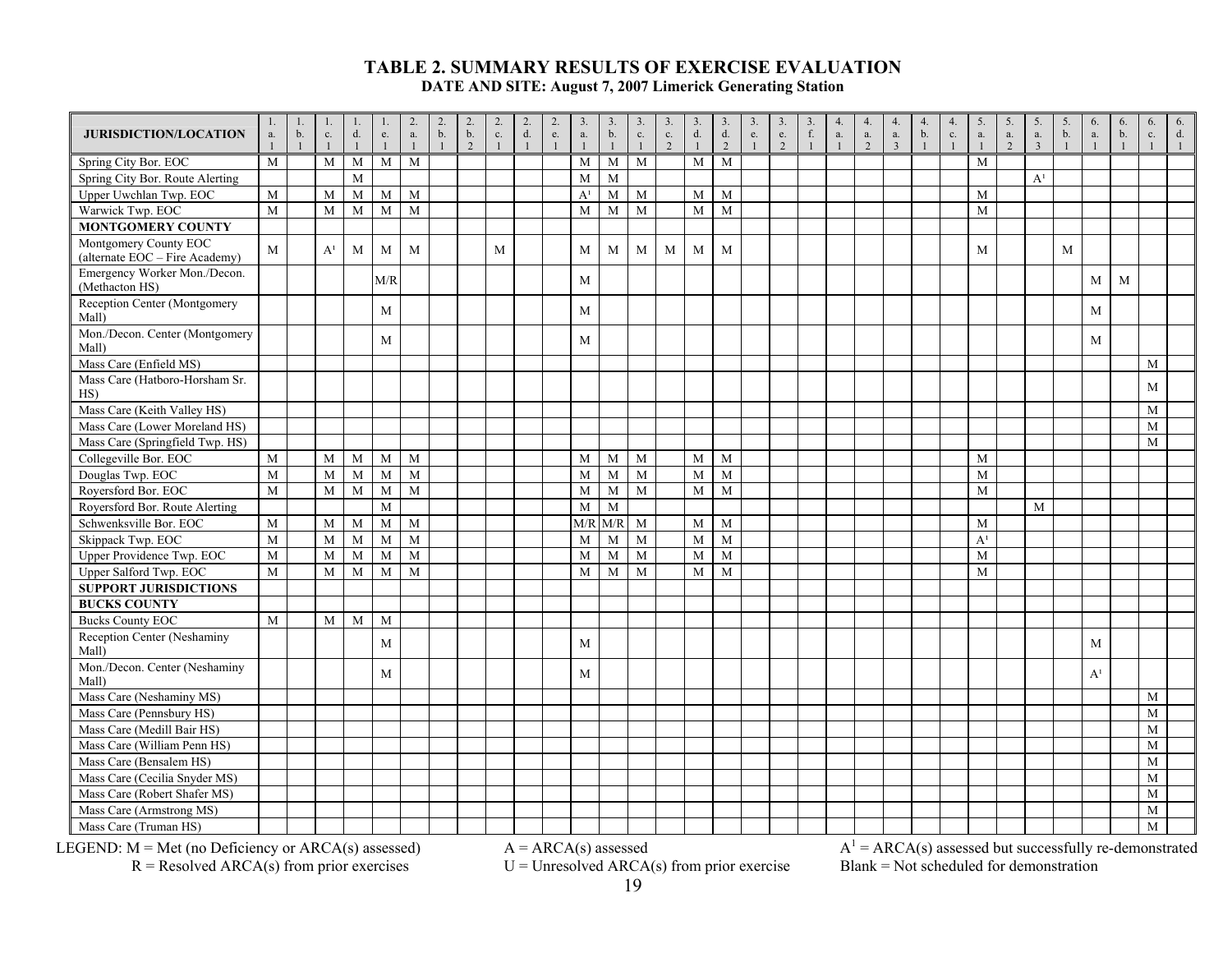| <b>JURISDICTION/LOCATION</b>                       | 1.<br>a.<br>$\mathbf{1}$ | 1.<br>b.<br>$\mathbf{1}$ | 1.<br>$\mathbf{c}.$<br>$\mathbf{1}$ | 1.<br>$d$ .<br>$\mathbf{1}$ | 1.<br>${\rm e}.$<br>$\mathbf{1}$ | 2.<br>${\bf a}.$<br>$\mathbf{1}$ | $\overline{2}$ .<br>$\mathbf b.$<br>$\overline{1}$ | 2.<br>$\mathbf b$ .<br>$\overline{2}$ | $\frac{2}{c}$ .<br>$\overline{1}$ | $_{\rm d.}^{2.}$<br>$\mathbf{1}$ | 2.<br>$\rm e.$<br>$\overline{1}$ | 3.<br>$\mathbf{a}.$<br>$\mathbf{1}$ | $\overline{3}$ .<br>$\mathbf b$ .<br>$\mathbf{1}$ | $\overline{3}$ .<br>$\mathbf{c}.$<br>$\overline{1}$ | 3.<br>$\mathbf{c}.$<br>$\overline{2}$ | 3.<br>$\mathrm{d}.$<br>$\mathbf{1}$ | $\overline{3}$ .<br>$\mathrm{d}.$<br>2 | 3.<br>e.<br>$\mathbf{1}$ | 3.<br>$\rm e.$<br>2 | 3.<br>$f_{\cdot}$<br>$\mathbf{1}$ | 4.<br>a.<br>$\overline{1}$ | 4.<br>a.<br>2 | 4.<br>a.<br>$\overline{3}$ | 4.<br>b.<br>$\mathbf{1}$ | 4.<br>$\rm c.$<br>$\blacksquare$ | 5.<br>$\mathbf{a}.$<br>$\overline{1}$ | 5.<br>a.<br>$\mathfrak{D}$ | 5.<br>a.<br>$\overline{3}$ | 5.<br>b.<br>$\overline{1}$ | 6.<br>a.<br>$\mathbf{1}$ | 6.<br>b.<br>$\overline{1}$ | 6.<br>$\mathbf{c}.$ | 6.<br>d. |
|----------------------------------------------------|--------------------------|--------------------------|-------------------------------------|-----------------------------|----------------------------------|----------------------------------|----------------------------------------------------|---------------------------------------|-----------------------------------|----------------------------------|----------------------------------|-------------------------------------|---------------------------------------------------|-----------------------------------------------------|---------------------------------------|-------------------------------------|----------------------------------------|--------------------------|---------------------|-----------------------------------|----------------------------|---------------|----------------------------|--------------------------|----------------------------------|---------------------------------------|----------------------------|----------------------------|----------------------------|--------------------------|----------------------------|---------------------|----------|
| Mass Care (Ben Franklin MS)                        |                          |                          |                                     |                             |                                  |                                  |                                                    |                                       |                                   |                                  |                                  |                                     |                                                   |                                                     |                                       |                                     |                                        |                          |                     |                                   |                            |               |                            |                          |                                  |                                       |                            |                            |                            |                          |                            | M                   |          |
| Mass Care (Neil Armstrong MS)                      |                          |                          |                                     |                             |                                  |                                  |                                                    |                                       |                                   |                                  |                                  |                                     |                                                   |                                                     |                                       |                                     |                                        |                          |                     |                                   |                            |               |                            |                          |                                  |                                       |                            |                            |                            |                          |                            | M                   |          |
| Mass Care (Neshaminy HS)                           |                          |                          |                                     |                             |                                  |                                  |                                                    |                                       |                                   |                                  |                                  |                                     |                                                   |                                                     |                                       |                                     |                                        |                          |                     |                                   |                            |               |                            |                          |                                  |                                       |                            |                            |                            |                          |                            | M                   |          |
| <b>LEHIGH COUNTY</b>                               |                          |                          |                                     |                             |                                  |                                  |                                                    |                                       |                                   |                                  |                                  |                                     |                                                   |                                                     |                                       |                                     |                                        |                          |                     |                                   |                            |               |                            |                          |                                  |                                       |                            |                            |                            |                          |                            |                     |          |
| Lehigh County EOC                                  | M                        |                          | M                                   | $\mathbf M$                 | M                                |                                  |                                                    |                                       |                                   |                                  |                                  |                                     |                                                   |                                                     |                                       |                                     |                                        |                          |                     |                                   |                            |               |                            |                          |                                  |                                       |                            |                            |                            |                          |                            |                     |          |
| Reception Center (Southern Lehigh<br>HS)           |                          |                          |                                     |                             | M                                |                                  |                                                    |                                       |                                   |                                  |                                  | A <sup>1</sup>                      |                                                   |                                                     |                                       |                                     |                                        |                          |                     |                                   |                            |               |                            |                          |                                  |                                       |                            |                            |                            | M                        |                            |                     |          |
| Mon./Decon. Center (Southern<br>Lehigh HS)         |                          |                          |                                     |                             | M                                |                                  |                                                    |                                       |                                   |                                  |                                  | M                                   |                                                   |                                                     |                                       |                                     |                                        |                          |                     |                                   |                            |               |                            |                          |                                  |                                       |                            |                            |                            | A <sup>1</sup>           |                            |                     |          |
| Mass Care (Southern Lehigh HS)                     |                          |                          |                                     |                             |                                  |                                  |                                                    |                                       |                                   |                                  |                                  |                                     |                                                   |                                                     |                                       |                                     |                                        |                          |                     |                                   |                            |               |                            |                          |                                  |                                       |                            |                            |                            |                          |                            | M                   |          |
| Mass Care (Northern Lehigh Senior<br>HS)           |                          |                          |                                     |                             |                                  |                                  |                                                    |                                       |                                   |                                  |                                  |                                     |                                                   |                                                     |                                       |                                     |                                        |                          |                     |                                   |                            |               |                            |                          |                                  |                                       |                            |                            |                            |                          |                            | M                   |          |
| Mass Care (Northern Lehigh Junior<br>HS)           |                          |                          |                                     |                             |                                  |                                  |                                                    |                                       |                                   |                                  |                                  |                                     |                                                   |                                                     |                                       |                                     |                                        |                          |                     |                                   |                            |               |                            |                          |                                  |                                       |                            |                            |                            |                          |                            | M                   |          |
| Mass Care (Whitehall HS)                           |                          |                          |                                     |                             |                                  |                                  |                                                    |                                       |                                   |                                  |                                  |                                     |                                                   |                                                     |                                       |                                     |                                        |                          |                     |                                   |                            |               |                            |                          |                                  |                                       |                            |                            |                            |                          |                            | M                   |          |
| Mass Care (Whitehall-Coplay MS)                    |                          |                          |                                     |                             |                                  |                                  |                                                    |                                       |                                   |                                  |                                  |                                     |                                                   |                                                     |                                       |                                     |                                        |                          |                     |                                   |                            |               |                            |                          |                                  |                                       |                            |                            |                            |                          |                            | M                   |          |
| Mass Care (Northwestern Lehigh<br>HS)              |                          |                          |                                     |                             |                                  |                                  |                                                    |                                       |                                   |                                  |                                  |                                     |                                                   |                                                     |                                       |                                     |                                        |                          |                     |                                   |                            |               |                            |                          |                                  |                                       |                            |                            |                            |                          |                            | M                   |          |
| <b>SCHOOLS</b>                                     |                          |                          |                                     |                             |                                  |                                  |                                                    |                                       |                                   |                                  |                                  |                                     |                                                   |                                                     |                                       |                                     |                                        |                          |                     |                                   |                            |               |                            |                          |                                  |                                       |                            |                            |                            |                          |                            |                     |          |
| <b>BERKS COUNTY</b>                                |                          |                          |                                     |                             |                                  |                                  |                                                    |                                       |                                   |                                  |                                  |                                     |                                                   |                                                     |                                       |                                     |                                        |                          |                     |                                   |                            |               |                            |                          |                                  |                                       |                            |                            |                            |                          |                            |                     |          |
| <b>Boyerstown Area School District</b>             |                          |                          |                                     |                             |                                  |                                  |                                                    |                                       |                                   |                                  |                                  |                                     |                                                   |                                                     | M                                     |                                     |                                        |                          |                     |                                   |                            |               |                            |                          |                                  |                                       |                            |                            |                            |                          |                            |                     |          |
| <b>Boyertown JSH East</b>                          |                          |                          |                                     |                             |                                  |                                  |                                                    |                                       |                                   |                                  |                                  |                                     |                                                   |                                                     | $\mathbf M$                           |                                     |                                        |                          |                     |                                   |                            |               |                            |                          |                                  |                                       |                            |                            |                            |                          |                            |                     |          |
| Colebrookdale ES                                   |                          |                          |                                     |                             |                                  |                                  |                                                    |                                       |                                   |                                  |                                  |                                     |                                                   |                                                     | $\mathbf M$                           |                                     |                                        |                          |                     |                                   |                            |               |                            |                          |                                  |                                       |                            |                            |                            |                          |                            |                     |          |
| Gilbertsville ES                                   |                          |                          |                                     |                             |                                  |                                  |                                                    |                                       |                                   |                                  |                                  |                                     |                                                   |                                                     | M                                     |                                     |                                        |                          |                     |                                   |                            |               |                            |                          |                                  |                                       |                            |                            |                            |                          |                            |                     |          |
| Pine Forge ES                                      |                          |                          |                                     |                             |                                  |                                  |                                                    |                                       |                                   |                                  |                                  |                                     |                                                   |                                                     | M                                     |                                     |                                        |                          |                     |                                   |                            |               |                            |                          |                                  |                                       |                            |                            |                            |                          |                            |                     |          |
| <b>Daniel Boone Area School</b><br><b>District</b> |                          |                          |                                     |                             |                                  |                                  |                                                    |                                       |                                   |                                  |                                  |                                     |                                                   |                                                     | M                                     |                                     |                                        |                          |                     |                                   |                            |               |                            |                          |                                  |                                       |                            |                            |                            |                          |                            |                     |          |
| Amity Intermediate Center                          |                          |                          |                                     |                             |                                  |                                  |                                                    |                                       |                                   |                                  |                                  |                                     |                                                   |                                                     | M                                     |                                     |                                        |                          |                     |                                   |                            |               |                            |                          |                                  |                                       |                            |                            |                            |                          |                            |                     |          |
| Daniel Boone MS                                    |                          |                          |                                     |                             |                                  |                                  |                                                    |                                       |                                   |                                  |                                  |                                     |                                                   |                                                     | M                                     |                                     |                                        |                          |                     |                                   |                            |               |                            |                          |                                  |                                       |                            |                            |                            |                          |                            |                     |          |
| Monocacy Kindergarten Center                       |                          |                          |                                     |                             |                                  |                                  |                                                    |                                       |                                   |                                  |                                  |                                     |                                                   |                                                     | M                                     |                                     |                                        |                          |                     |                                   |                            |               |                            |                          |                                  |                                       |                            |                            |                            |                          |                            |                     |          |
| <b>CHESTER COUNTY</b>                              |                          |                          |                                     |                             |                                  |                                  |                                                    |                                       |                                   |                                  |                                  |                                     |                                                   |                                                     |                                       |                                     |                                        |                          |                     |                                   |                            |               |                            |                          |                                  |                                       |                            |                            |                            |                          |                            |                     |          |
| Downingtown Area School<br><b>District</b>         |                          |                          |                                     |                             |                                  |                                  |                                                    |                                       |                                   |                                  |                                  |                                     |                                                   |                                                     | M                                     |                                     |                                        |                          |                     |                                   |                            |               |                            |                          |                                  |                                       |                            |                            |                            |                          |                            |                     |          |
| Pickering Valley ES                                |                          |                          |                                     |                             |                                  |                                  |                                                    |                                       |                                   |                                  |                                  |                                     |                                                   |                                                     | M                                     |                                     |                                        |                          |                     |                                   |                            |               |                            |                          |                                  |                                       |                            |                            |                            |                          |                            |                     |          |
| Lionville ES                                       |                          |                          |                                     |                             |                                  |                                  |                                                    |                                       |                                   |                                  |                                  |                                     |                                                   |                                                     | M                                     |                                     |                                        |                          |                     |                                   |                            |               |                            |                          |                                  |                                       |                            |                            |                            |                          |                            |                     |          |
| <b>Great Valley School District</b>                |                          |                          |                                     |                             |                                  |                                  |                                                    |                                       |                                   |                                  |                                  |                                     |                                                   |                                                     | M                                     |                                     |                                        |                          |                     |                                   |                            |               |                            |                          |                                  |                                       |                            |                            |                            |                          |                            |                     |          |
| Charlestown ES                                     |                          |                          |                                     |                             |                                  |                                  |                                                    |                                       |                                   |                                  |                                  |                                     |                                                   |                                                     | M                                     |                                     |                                        |                          |                     |                                   |                            |               |                            |                          |                                  |                                       |                            |                            |                            |                          |                            |                     |          |
| Owen J. Roberts School District                    |                          |                          |                                     |                             |                                  |                                  |                                                    |                                       |                                   |                                  |                                  |                                     |                                                   |                                                     | M                                     |                                     |                                        |                          |                     |                                   |                            |               |                            |                          |                                  |                                       |                            |                            |                            |                          |                            |                     |          |
| North Coventry ES                                  |                          |                          |                                     |                             |                                  |                                  |                                                    |                                       |                                   |                                  |                                  |                                     |                                                   |                                                     | M                                     |                                     |                                        |                          |                     |                                   |                            |               |                            |                          |                                  |                                       |                            |                            |                            |                          |                            |                     |          |
| Owen J. Roberts MS                                 |                          |                          |                                     |                             |                                  |                                  |                                                    |                                       |                                   |                                  |                                  |                                     |                                                   |                                                     | M                                     |                                     |                                        |                          |                     |                                   |                            |               |                            |                          |                                  |                                       |                            |                            |                            |                          |                            |                     |          |
| <b>Phoenixville Area School District</b>           |                          |                          |                                     |                             |                                  |                                  |                                                    |                                       |                                   |                                  |                                  |                                     |                                                   |                                                     | M                                     |                                     |                                        |                          |                     |                                   |                            |               |                            |                          |                                  |                                       |                            |                            |                            |                          |                            |                     |          |
| Phoenixville MS                                    |                          |                          |                                     |                             |                                  |                                  |                                                    |                                       |                                   |                                  |                                  |                                     |                                                   |                                                     | M                                     |                                     |                                        |                          |                     |                                   |                            |               |                            |                          |                                  |                                       |                            |                            |                            |                          |                            |                     |          |
| Samuel K. Barkely ES                               |                          |                          |                                     |                             |                                  |                                  |                                                    |                                       |                                   |                                  |                                  |                                     |                                                   |                                                     | M                                     |                                     |                                        |                          |                     |                                   |                            |               |                            |                          |                                  |                                       |                            |                            |                            |                          |                            |                     |          |

 $R =$ Resolved ARCA(s) from prior exercises  $U =$  Unresolved ARCA(s) from prior exercise Blank = Not scheduled for demonstration

LEGEND:  $M = Met$  (no Deficiency or ARCA(s) assessed)  $A = ARCA(s)$  assessed  $A^1 = ARCA(s)$  assessed but successfully re-demonstrated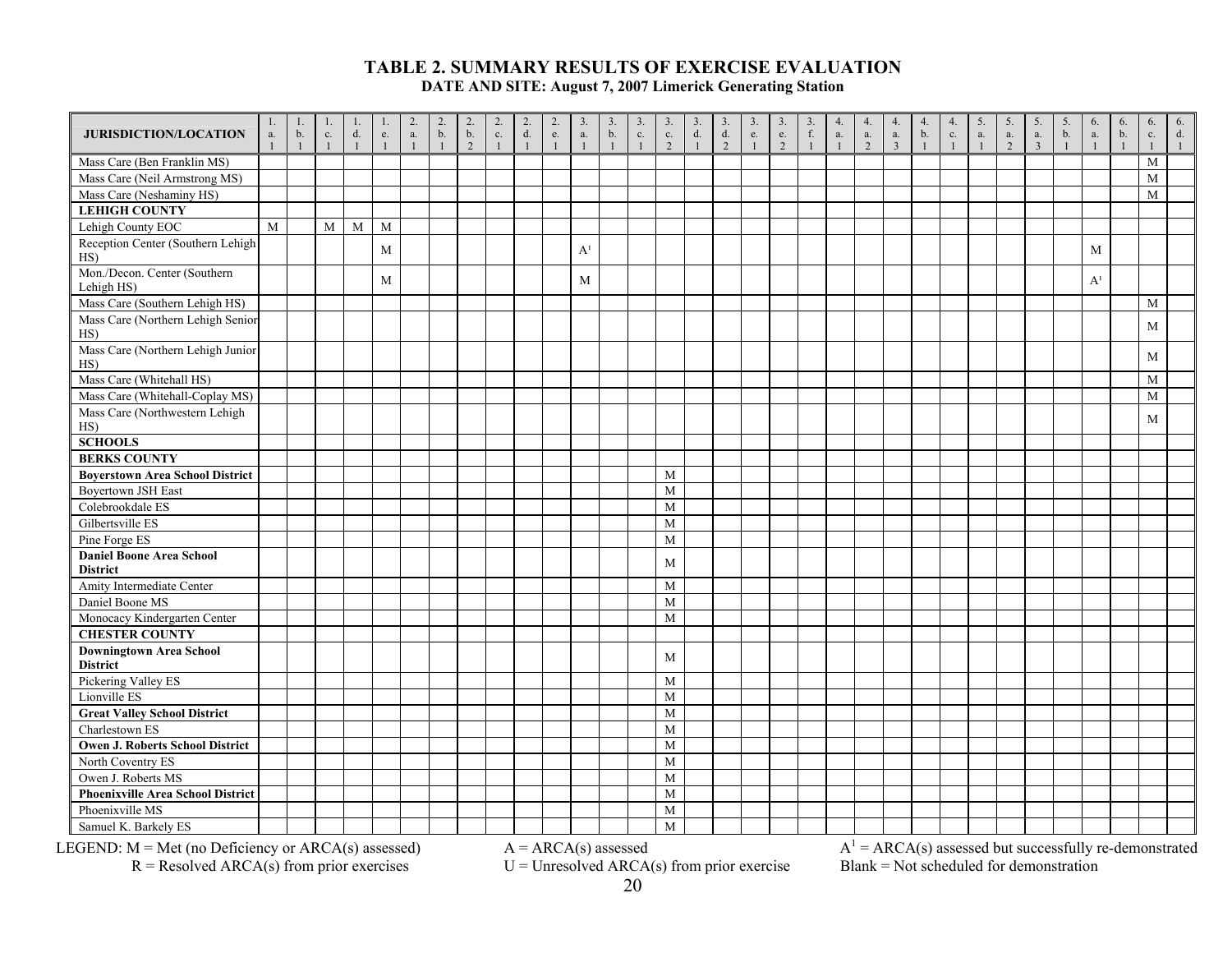| <b>JURISDICTION/LOCATION</b>            | a. | b. | c. | d. | e. | a. | $\overline{2}$<br>b. | $\overline{2}$<br>b.<br>$\Omega$ | 2.<br>c. | $\overline{2}$ .<br>d. | 2.<br>e. | 3.<br>a. | 3.<br>b. | 3<br>c. | c.<br>$\Omega$ | d. | 3.<br>d.<br>$\gamma$ | 3.<br>e. | 3.<br>e.<br>$\gamma$ | 3.<br>$\mathbf f$ | 4.<br>a. | 4.<br>a.<br>2 | $\overline{4}$<br>a.<br>$\overline{3}$ | 4.<br>b. | 4.<br>c. | 5.<br>a. | 5<br>a.<br>2 | 5.<br>а.<br>3 | 5.<br>b. | 6.<br>a. | $\sigma$<br>b. | 6<br>c. | 6.<br>d. |
|-----------------------------------------|----|----|----|----|----|----|----------------------|----------------------------------|----------|------------------------|----------|----------|----------|---------|----------------|----|----------------------|----------|----------------------|-------------------|----------|---------------|----------------------------------------|----------|----------|----------|--------------|---------------|----------|----------|----------------|---------|----------|
| Schuylkill ES                           |    |    |    |    |    |    |                      |                                  |          |                        |          |          |          |         | M              |    |                      |          |                      |                   |          |               |                                        |          |          |          |              |               |          |          |                |         |          |
| <b>MONTGOMERY COUNTY</b>                |    |    |    |    |    |    |                      |                                  |          |                        |          |          |          |         |                |    |                      |          |                      |                   |          |               |                                        |          |          |          |              |               |          |          |                |         |          |
| <b>Methacton School District</b>        |    |    |    |    |    |    |                      |                                  |          |                        |          |          |          |         | M              |    |                      |          |                      |                   |          |               |                                        |          |          |          |              |               |          |          |                |         |          |
| Arrowhead ES                            |    |    |    |    |    |    |                      |                                  |          |                        |          |          |          |         | M              |    |                      |          |                      |                   |          |               |                                        |          |          |          |              |               |          |          |                |         |          |
| Audubon ES                              |    |    |    |    |    |    |                      |                                  |          |                        |          |          |          |         | M              |    |                      |          |                      |                   |          |               |                                        |          |          |          |              |               |          |          |                |         |          |
| <b>Perkiomen Valley School District</b> |    |    |    |    |    |    |                      |                                  |          |                        |          |          |          |         | M              |    |                      |          |                      |                   |          |               |                                        |          |          |          |              |               |          |          |                |         |          |
| Perkiomen Valley MS West                |    |    |    |    |    |    |                      |                                  |          |                        |          |          |          |         | M              |    |                      |          |                      |                   |          |               |                                        |          |          |          |              |               |          |          |                |         |          |
| Skippack ES                             |    |    |    |    |    |    |                      |                                  |          |                        |          |          |          |         | M              |    |                      |          |                      |                   |          |               |                                        |          |          |          |              |               |          |          |                |         |          |
| <b>Pottsgrove School District</b>       |    |    |    |    |    |    |                      |                                  |          |                        |          |          |          |         | M              |    |                      |          |                      |                   |          |               |                                        |          |          |          |              |               |          |          |                |         |          |
| Pottsgrove MS                           |    |    |    |    |    |    |                      |                                  |          |                        |          |          |          |         | M              |    |                      |          |                      |                   |          |               |                                        |          |          |          |              |               |          |          |                |         |          |
| <b>Ringing Rocks ES</b>                 |    |    |    |    |    |    |                      |                                  |          |                        |          |          |          |         | M              |    |                      |          |                      |                   |          |               |                                        |          |          |          |              |               |          |          |                |         |          |
| <b>Pottstown School District</b>        |    |    |    |    |    |    |                      |                                  |          |                        |          |          |          |         | M/R            |    |                      |          |                      |                   |          |               |                                        |          |          |          |              |               |          |          |                |         |          |
| E.B. Barth ES                           |    |    |    |    |    |    |                      |                                  |          |                        |          |          |          |         | A <sup>1</sup> |    |                      |          |                      |                   |          |               |                                        |          |          |          |              |               |          |          |                |         |          |
| <b>Rupert ES</b>                        |    |    |    |    |    |    |                      |                                  |          |                        |          |          |          |         | M              |    |                      |          |                      |                   |          |               |                                        |          |          |          |              |               |          |          |                |         |          |
| <b>Souderton Area School District</b>   |    |    |    |    |    |    |                      |                                  |          |                        |          |          |          |         | M              |    |                      |          |                      |                   |          |               |                                        |          |          |          |              |               |          |          |                |         |          |
| Souderton Area Senior HS                |    |    |    |    |    |    |                      |                                  |          |                        |          |          |          |         | M              |    |                      |          |                      |                   |          |               |                                        |          |          |          |              |               |          |          |                |         |          |
| <b>Spring-Ford Area School District</b> |    |    |    |    |    |    |                      |                                  |          |                        |          |          |          |         | M              |    |                      |          |                      |                   |          |               |                                        |          |          |          |              |               |          |          |                |         |          |
| <b>Brooke ES</b>                        |    |    |    |    |    |    |                      |                                  |          |                        |          |          |          |         | M              |    |                      |          |                      |                   |          |               |                                        |          |          |          |              |               |          |          |                |         |          |
| Oaks ES                                 |    |    |    |    |    |    |                      |                                  |          |                        |          |          |          |         | M              |    |                      |          |                      |                   |          |               |                                        |          |          |          |              |               |          |          |                |         |          |
| Spring City ES                          |    |    |    |    |    |    |                      |                                  |          |                        |          |          |          |         | M              |    |                      |          |                      |                   |          |               |                                        |          |          |          |              |               |          |          |                |         |          |
| <b>Upper Perkiomen School District</b>  |    |    |    |    |    |    |                      |                                  |          |                        |          |          |          |         | M              |    |                      |          |                      |                   |          |               |                                        |          |          |          |              |               |          |          |                |         |          |
| Hereford ES                             |    |    |    |    |    |    |                      |                                  |          |                        |          |          |          |         | M              |    |                      |          |                      |                   |          |               |                                        |          |          |          |              |               |          |          |                |         |          |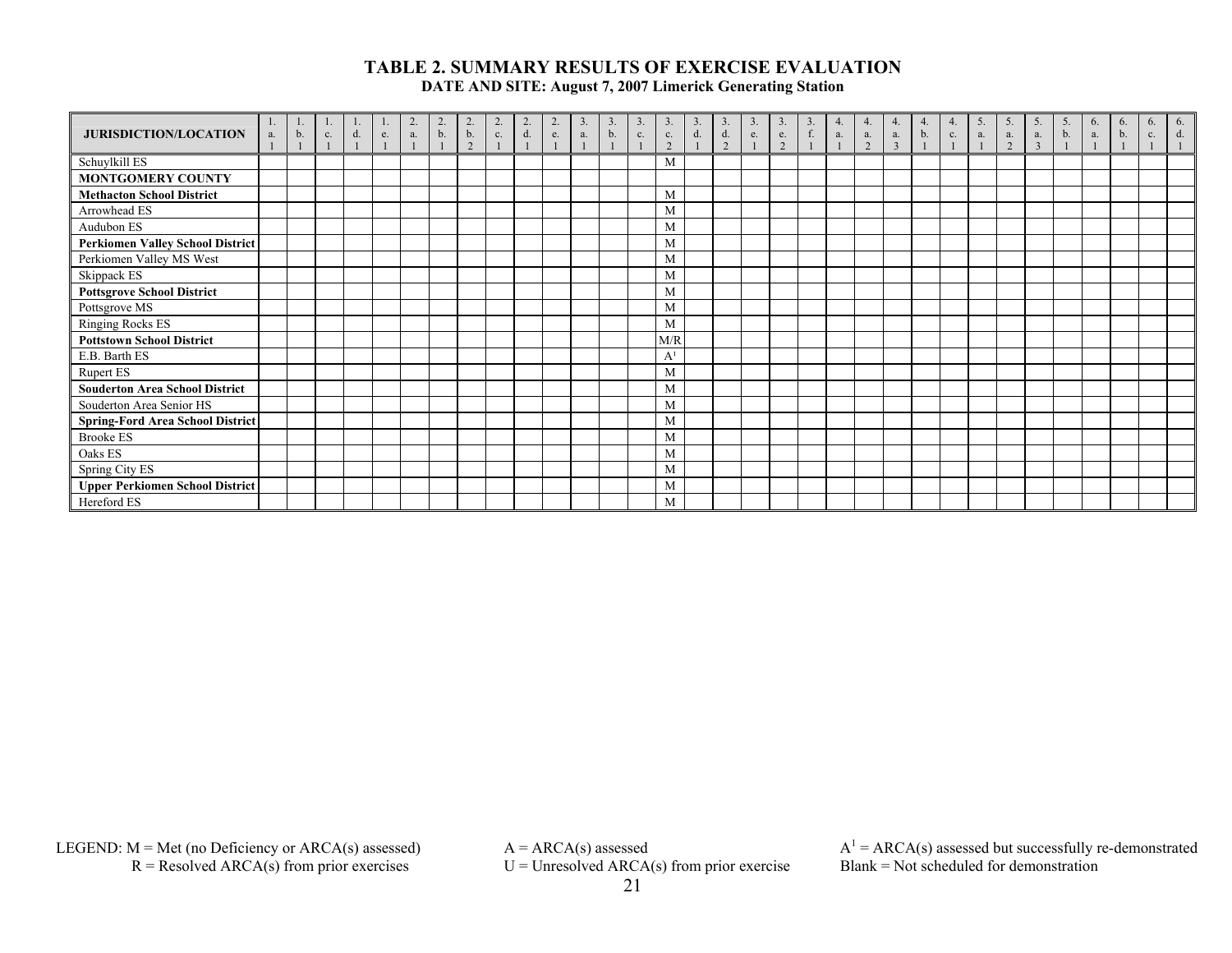### **B. Status of Jurisdictions Evaluated**

This subsection provides information on the evaluation of each participating and functional entity in a jurisdiction-based, issues-only format. Presented below are definitions of the terms used in this subsection relative to criteria demonstration status.

- Met Listing of the demonstrated exercise evaluation area criteria under which no Deficiencies or ARCAs were assessed during this exercise and under which no ARCAs assessed during prior exercises remain unresolved.
- **Deficiency** Listing of the demonstrated exercise evaluation area criteria under which one or more Deficiencies were assessed during this exercise. Included is a description of each Deficiency and recommended corrective actions.
- **Area Requiring Corrective Action** Listing of the demonstrated exercise evaluation area criteria under which one or more ARCAs were assessed during the current exercise. Included is a description of the ARCAs assessed during this exercise and the recommended corrective actions to be demonstrated before or during the next biennial exercise.
- Not Demonstrated Listing of the exercise evaluation area criteria that were scheduled to be demonstrated during this exercise, but were not demonstrated and the reason they were not demonstrated.
- **Prior ARCAs Resolved** Descriptions of ARCAs assessed during previous exercises that were resolved in this exercise and the corrective actions demonstrated.
- **Prior ARCAs Unresolved** Descriptions of ARCAs assessed during prior exercises that were not resolved in this exercise. Included are the reasons the ARCAs remain unresolved and recommended corrective actions to be demonstrated before or during the next biennial exercise.

The following are definitions of the two types of exercise issues that are discussed in this report.

y A **Deficiency** is defined in the FEMA-REP-14 as "...an observed or identified inadequacy of organizational performance in an exercise that could cause a finding that offsite emergency preparedness is not adequate to provide reasonable assurance that appropriate protective measures can be taken in the event of a radiological emergency to protect the health and safety of the public living in the vicinity of a nuclear power plant."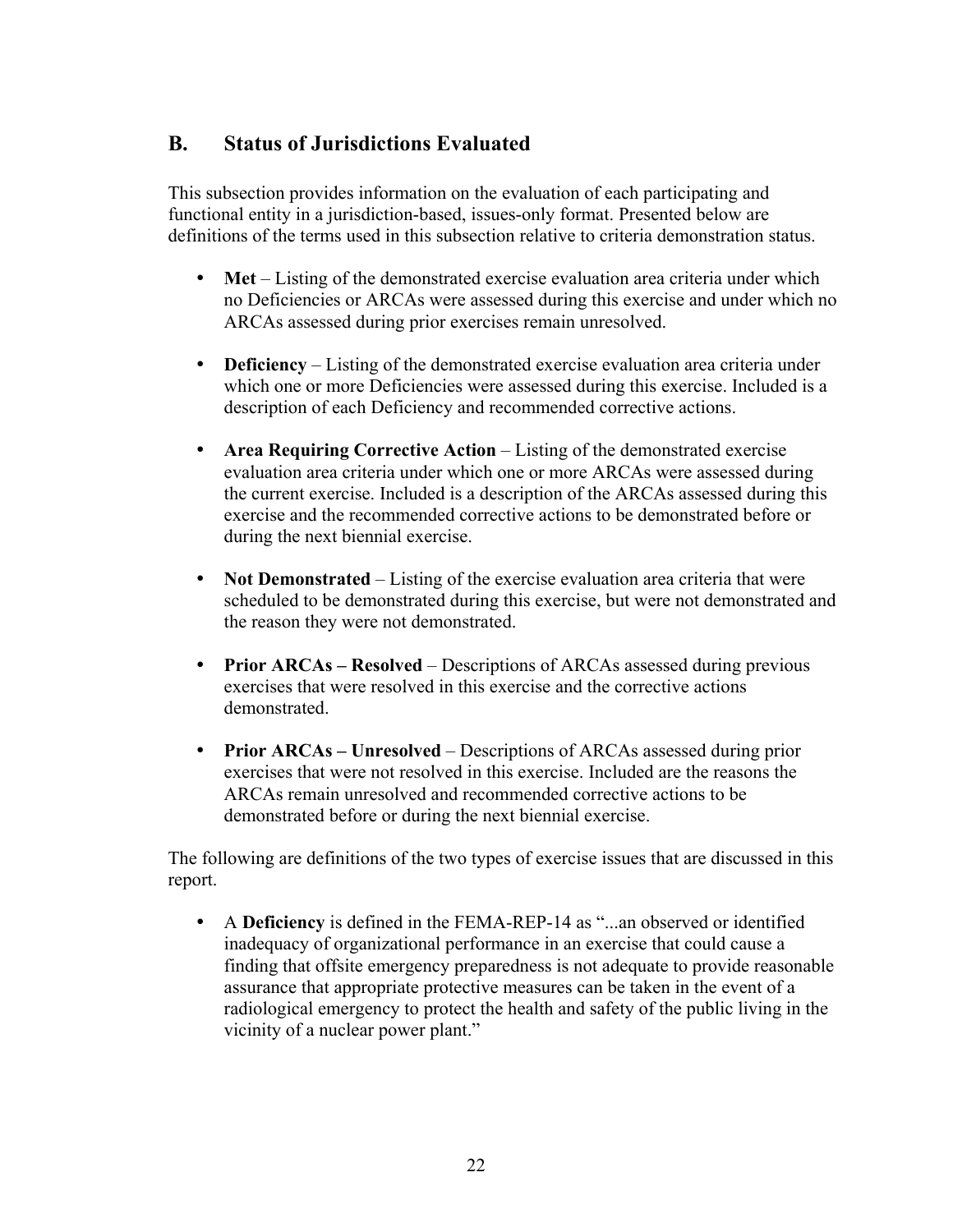• An **ARCA** is defined in the FEMA-REP-14 as "...an observed or identified inadequacy of organizational performance in an exercise that is not considered, by itself, to adversely impact public health and safety."

The Federal Emergency Management Agency (FEMA) has developed a standardized system for numbering exercise issues (Deficiencies and ARCAs). This system is used to achieve consistency in numbering exercise issues among FEMA Regions and sitespecific exercise reports within each Region. It is also used to expedite tracking of exercise issues on a nationwide basis.

The identifying number for Deficiencies and ARCAs includes the following elements, with each element separated by a hyphen (-).

- **Plant Site Identifier** A two-digit number corresponding to the Utility Billable Plant Site Codes.
- y **Exercise Year** The last two digits of the year the exercise was conducted.
- **Evaluation Area Criterion** A letter and number corresponding to the criteria in the FEMA REP Exercise Evaluation Methodology.
- **Issue Classification Identifier** ( $D = Deficiency$ ,  $A = ARCA$ ). Only Deficiencies and ARCAs are included in exercise reports.
- **Exercise Issue Identification Number** A separate two digit indexing number assigned to each issue identified in the exercise.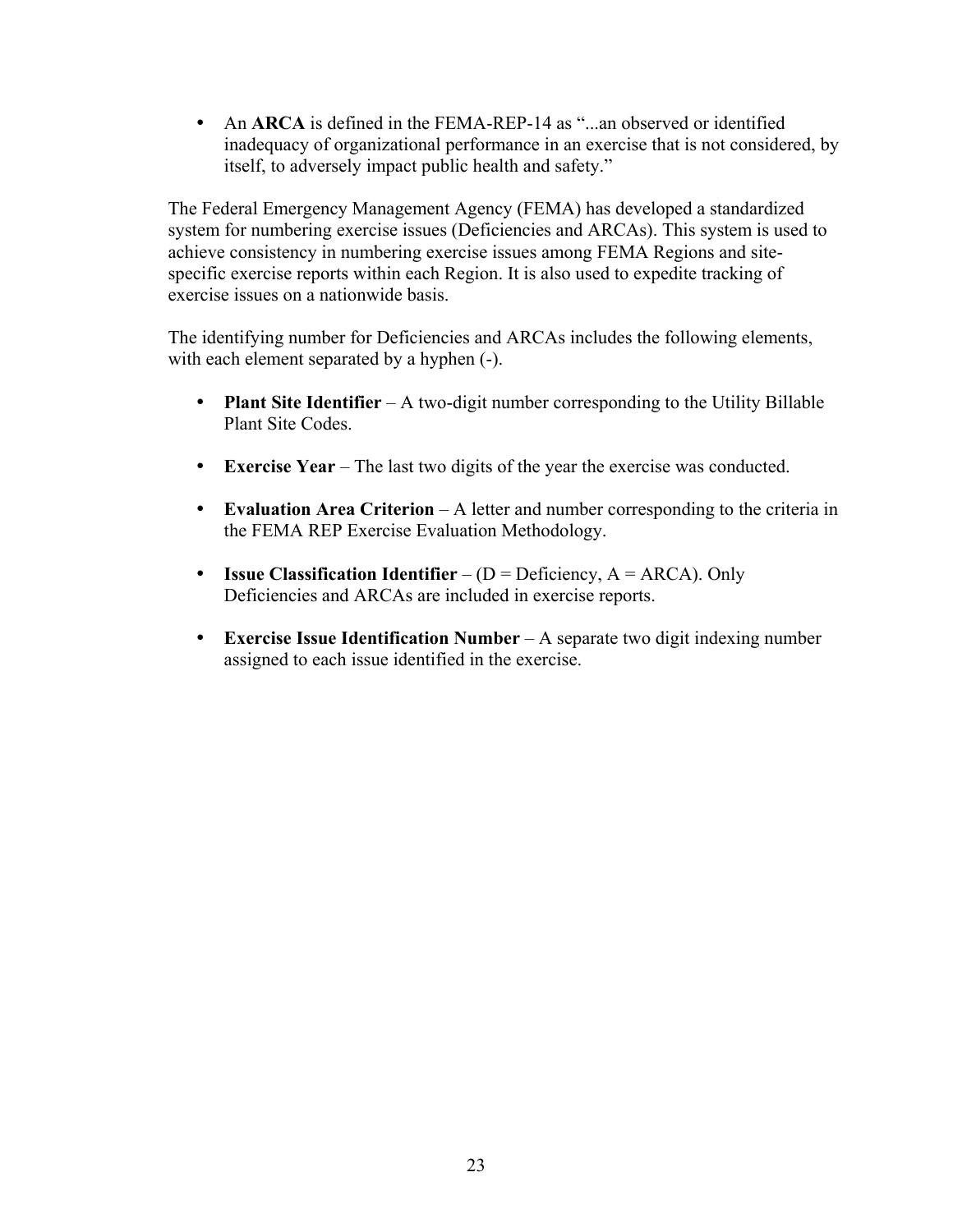### **1.0 STATE/COMMONWEALTH**

- **1.1 State Emergency Operations Center (Control Cell Observed Only)** 
	- **a. MET:** N/A
	- **b. DEFICIENCY:** None
	- **c. AREAS REQUIRING CORRECTIVE ACTION:** None
	- **d. NOT DEMONSTRATED:** None
	- **e. PRIOR ARCAs RESOLVED:** None
	- **f. PRIOR ARCAs UNRESOLVED:** None
- **1.2 Accident Assessment (State Bureau of Radiation Protection, Control Cell Observed Only)** 
	- **a. MET:** N/A
	- **b. DEFICIENCY:** None
	- **c. AREAS REQUIRING CORRECTIVE ACTION:** None
	- **d. NOT DEMONSTRATED:** None
	- **e. PRIOR ARCAs RESOLVED:** None
	- **f. PRIOR ARCAs UNRESOLVED:** None
- **1.3 Emergency News Center** 
	- **a. MET:** 1.d.1 5.b.1
	- **b. DEFICIENCY:** None
	- **c. AREAS REQUIRING CORRECTIVE ACTION:** None
	- **d. NOT DEMONSTRATED:** None
	- **e. PRIOR ARCAs RESOLVED:** None
	- **f. PRIOR ARCAs UNRESOLVED:** None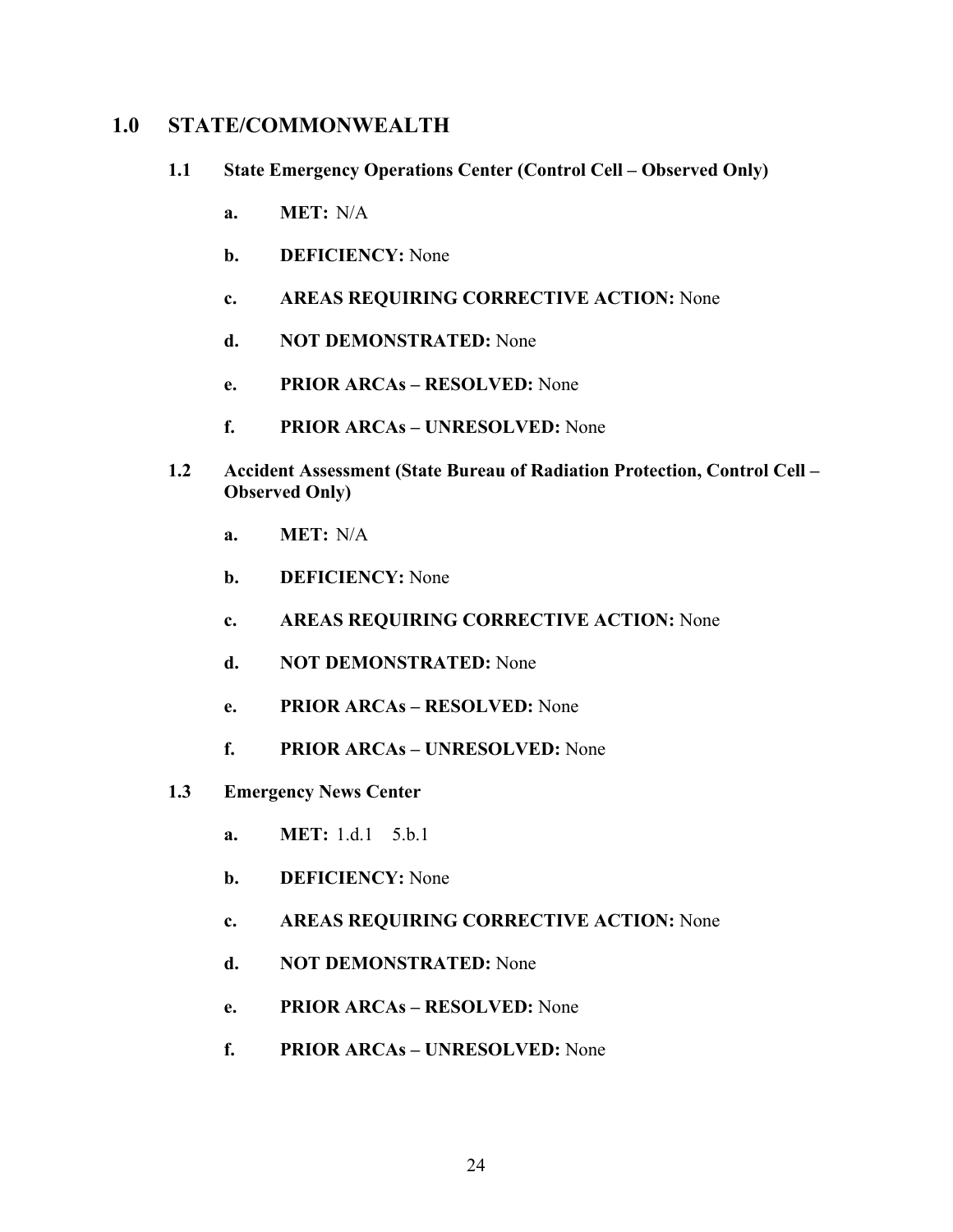### **1.4 Emergency Operations Facility (State Bureau of Radiation Protection)**

- **a. MET:** 1.d.1 1.e.1
- **b. DEFICIENCY:** None
- **c. AREAS REQUIRING CORRECTIVE ACTION:** None
- **d. NOT DEMONSTRATED:** None
- **e. PRIOR ARCAs RESOLVED:** None
- **f. PRIOR ARCAs UNRESOLVED:** None
- **1.5 RV3 Field Team Coordinator** 
	- **a. MET:** 1.d.1 3.a.1 4.a.1 1.e.1 3.b.1 4.a.2
	- **b. DEFICIENCY:** None
	- **c. AREAS REQUIRING CORRECTIVE ACTION:** None
	- **d. NOT DEMONSTRATED:** None
	- **e. PRIOR ARCAs RESOLVED:** None
	- **f. PRIOR ARCAs UNRESOLVED:** None
- **1.6a State Field Monitoring Team 1** 
	- **a. MET:** 1.d.1 3.a.1 4.a.1 1.e.1 3.b.1 4.a.3
	- **b. DEFICIENCY:** None

### **c. AREAS REQUIRING CORRECTIVE ACTION:** None

- **d. NOT DEMONSTRATED:** None
- **e. PRIOR ARCAs RESOLVED:** None
- **f. PRIOR ARCAs UNRESOLVED:** None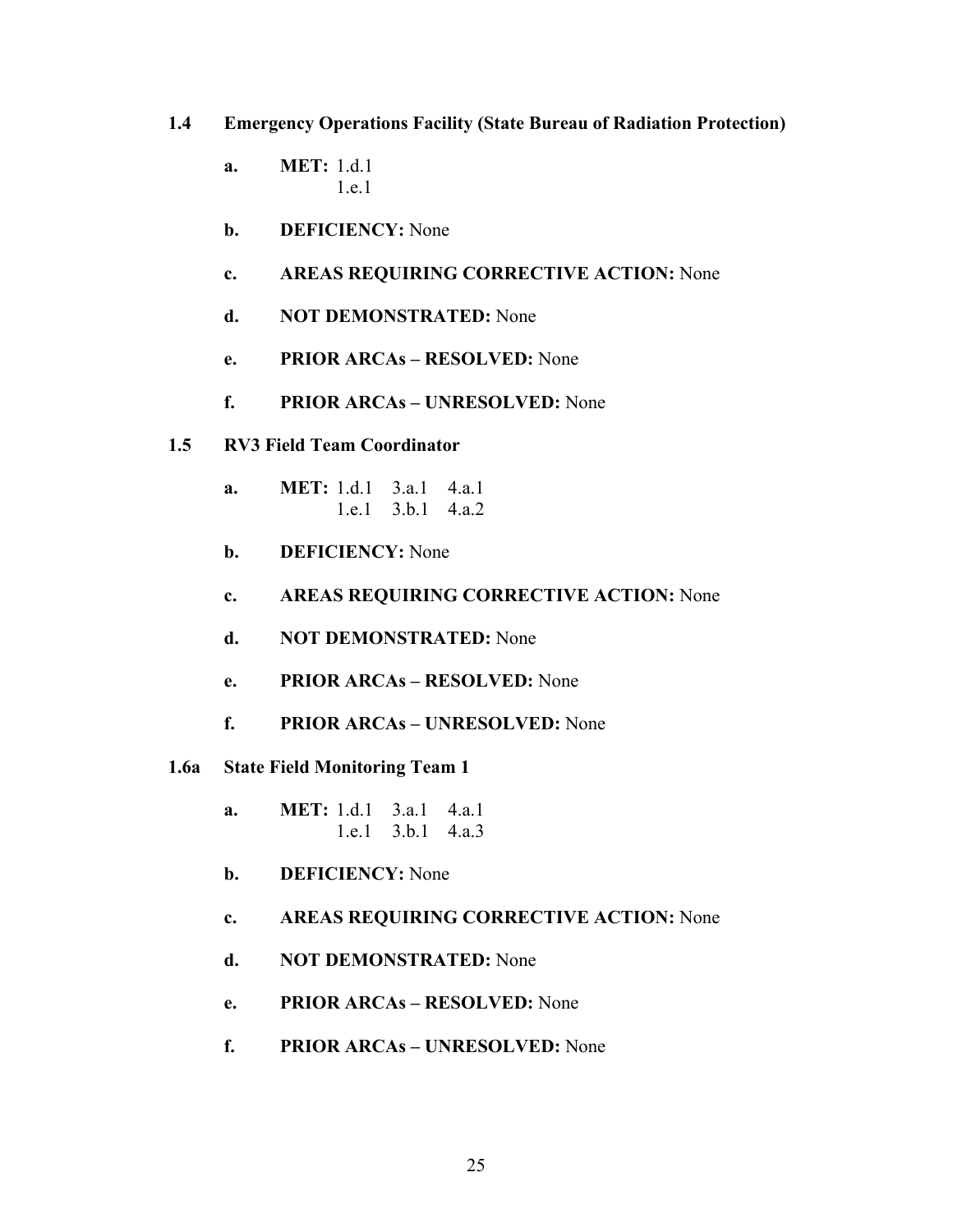- **1.6b State Field Monitoring Team 2** 
	- **a. MET:** 1.d.1 3.a.1 4.a.1 1.e.1 3.b.1 4.a.3
	- **b. DEFICIENCY:** None

### **c. AREAS REQUIRING CORRECTIVE ACTION:** None

- **d. NOT DEMONSTRATED:** None
- **e. PRIOR ARCAs RESOLVED:** None
- **f. PRIOR ARCAs UNRESOLVED:** None
- **1.7 State Traffic/Access Control** 
	- **a. MET:** 1.d.1 3.a.1 1.e.1 3.b.1 3.d.1 3.d.2
	- **b. DEFICIENCY:** None
	- **c. AREAS REQUIRING CORRECTIVE ACTION:** None
	- **d. NOT DEMONSTRATED:** None
	- **e. PRIOR ARCAs RESOLVED:** None
	- **f. PRIOR ARCAs UNRESOLVED:** None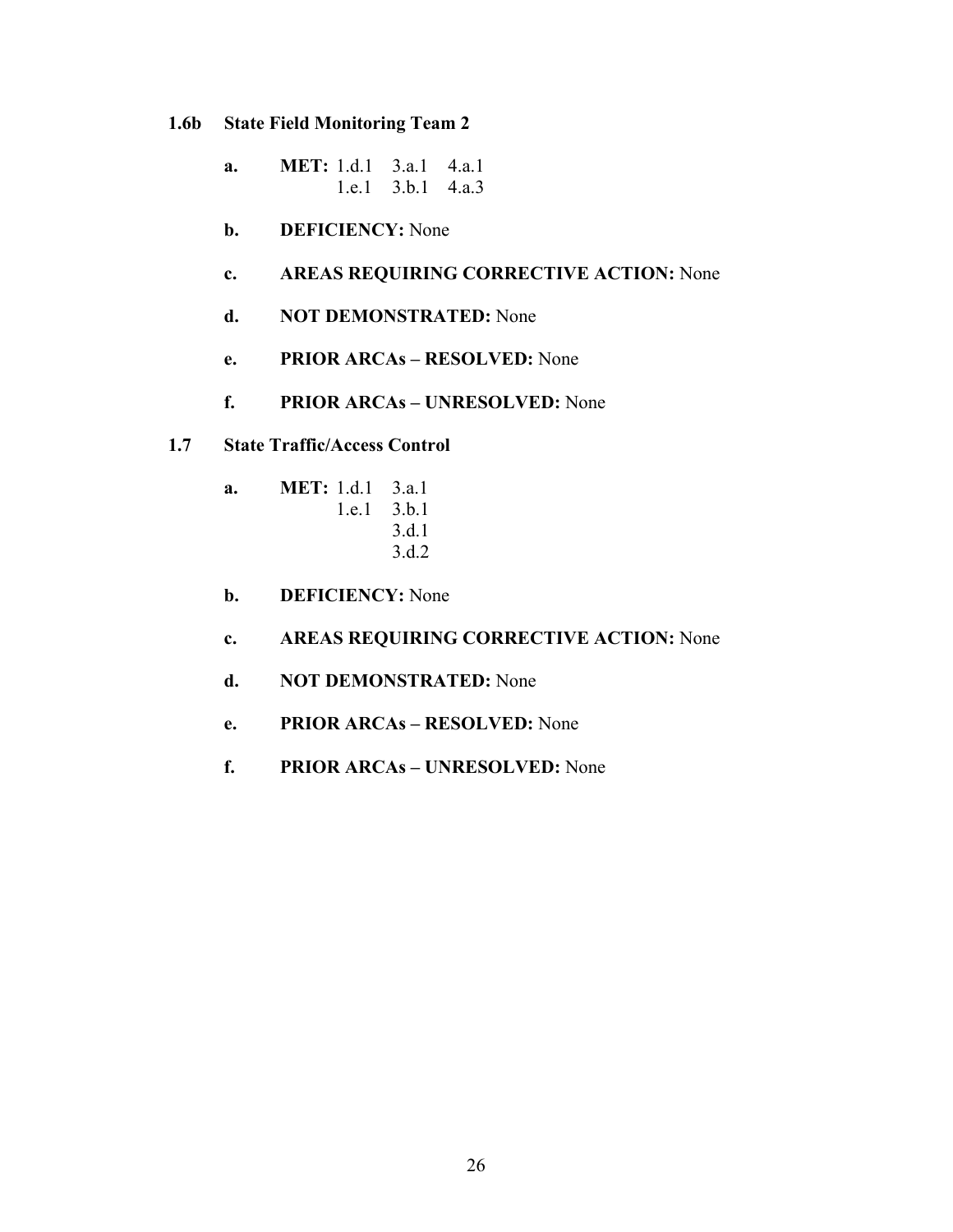### **2.0 RISK JURISDICTIONS**

### **2.1 Berks County**

### **2.1.1 Berks County Emergency Operations Center**

| a. | <b>MET:</b> 1.a.1 2.a.1 3.a.1 5.a.1 |                           |  |
|----|-------------------------------------|---------------------------|--|
|    |                                     | 1.c.1 2.c.1 $3.b.1 5.b.1$ |  |
|    | 1.d.1                               | 3.c.1                     |  |
|    | 1 e 1                               | 3.c.2                     |  |
|    |                                     | 3.d.1                     |  |
|    |                                     | 3 d 2                     |  |

**b. DEFICIENCY:** None

### **c. AREAS REQUIRING CORRECTIVE ACTION:** None

### **d. NOT DEMONSTRATED:** None

### **e. PRIOR ARCAs – RESOLVED:** 1

### **Issue Number: 35-05-3.b.1-A-01**

**Condition:** The decision by the Secretary of the Department of Health for emergency workers to ingest potassium iodide (KI) was not communicated to the Earl Township Emergency Operations Center (EOC).

**Corrective Action Demonstrated:** At 2027 hours, Berks County received the decision of the Pennsylvania Secretary of Health that KI was to be taken. By 2041 hours, all municipalities and townships, including Earl Township, were notified that KI was to be ingested by all emergency workers, the general public and institutionalized persons. The municipality liaison, radiological officer, and RACES transmitted the message to the municipality and township EOCs.

### **f. PRIOR ARCAs – UNRESOLVED:** None

### **2.1.2 Emergency Worker Monitoring/Decontamination Center (Oley Valley High School)**

**a. MET:** 1.e.1 3.a.1 6.a.1 6.b.1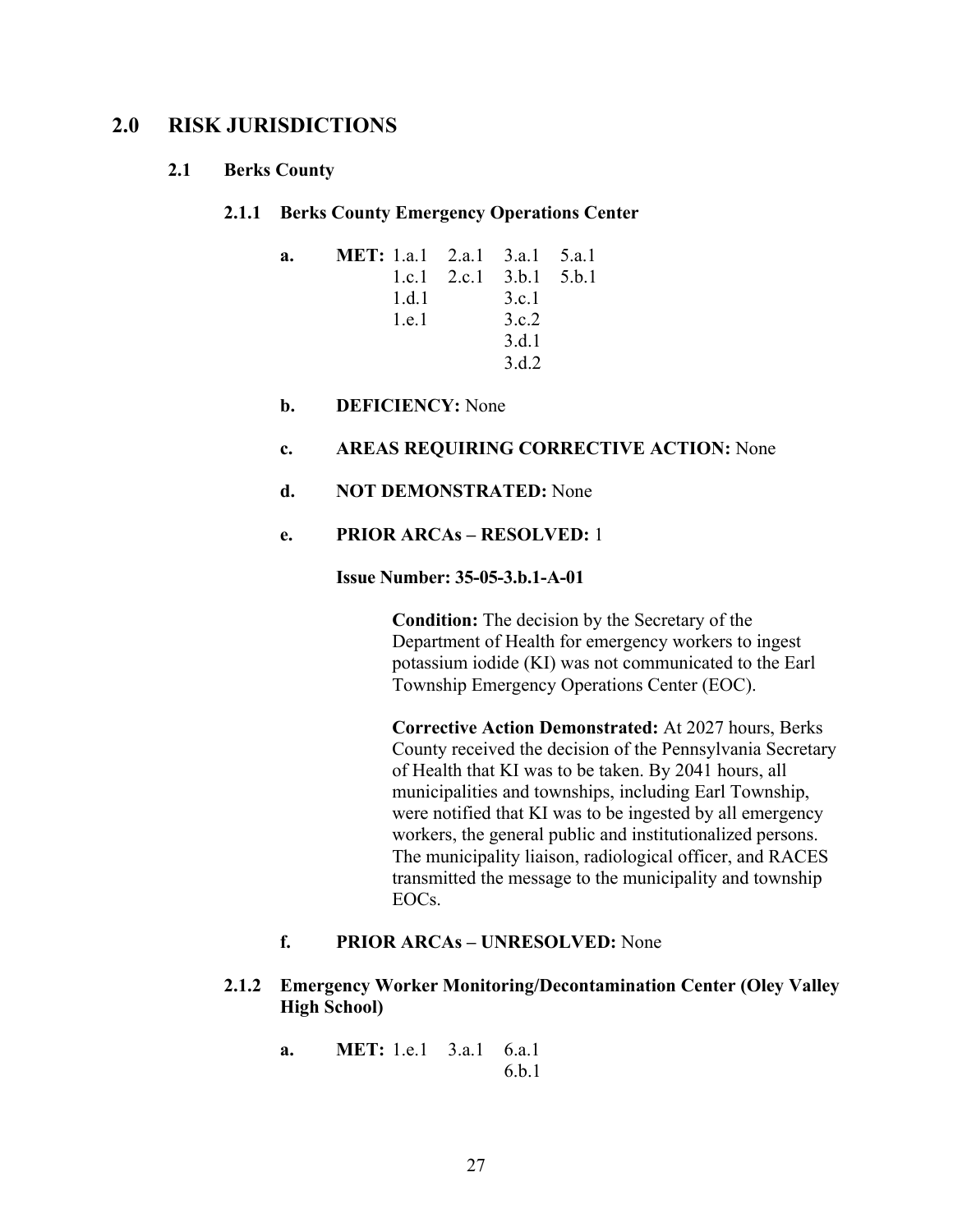- **b. DEFICIENCY:** None
- **c. AREAS REQUIRING CORRECTIVE ACTION:** None
- **d. NOT DEMONSTRATED:** None
- **e. PRIOR ARCAs RESOLVED:** None
- **f. PRIOR ARCAs UNRESOLVED:** None
- **2.1.3 Reception Center (Oley Valley High School)** 
	- **a. MET:** 1.e.1 3.a.1 6.a.1
	- **b. DEFICIENCY:** None
	- **c. AREAS REQUIRING CORRECTIVE ACTION:** None
	- **d. NOT DEMONSTRATED:** None
	- **e. PRIOR ARCAs RESOLVED:** None
	- **f. PRIOR ARCAs UNRESOLVED:** None
- **2.1.4a Monitoring/Decontamination Center (Antietam Junior & Senior High School)** 
	- **a. MET:** 1.e.1 3.a.1 6.a.1
	- **b. DEFICIENCY:** None
	- **c. AREAS REQUIRING CORRECTIVE ACTION:** None
	- **d. NOT DEMONSTRATED:** None
	- **e. PRIOR ARCAs RESOLVED:** None
	- **f. PRIOR ARCAs UNRESOLVED:** None

### **2.1.4b Mass Care Center (Antietam Junior & Senior High School)**

- **a. MET:** 6.c.1
- **b. DEFICIENCY:** None
- **c. AREAS REQUIRING CORRECTIVE ACTION:** None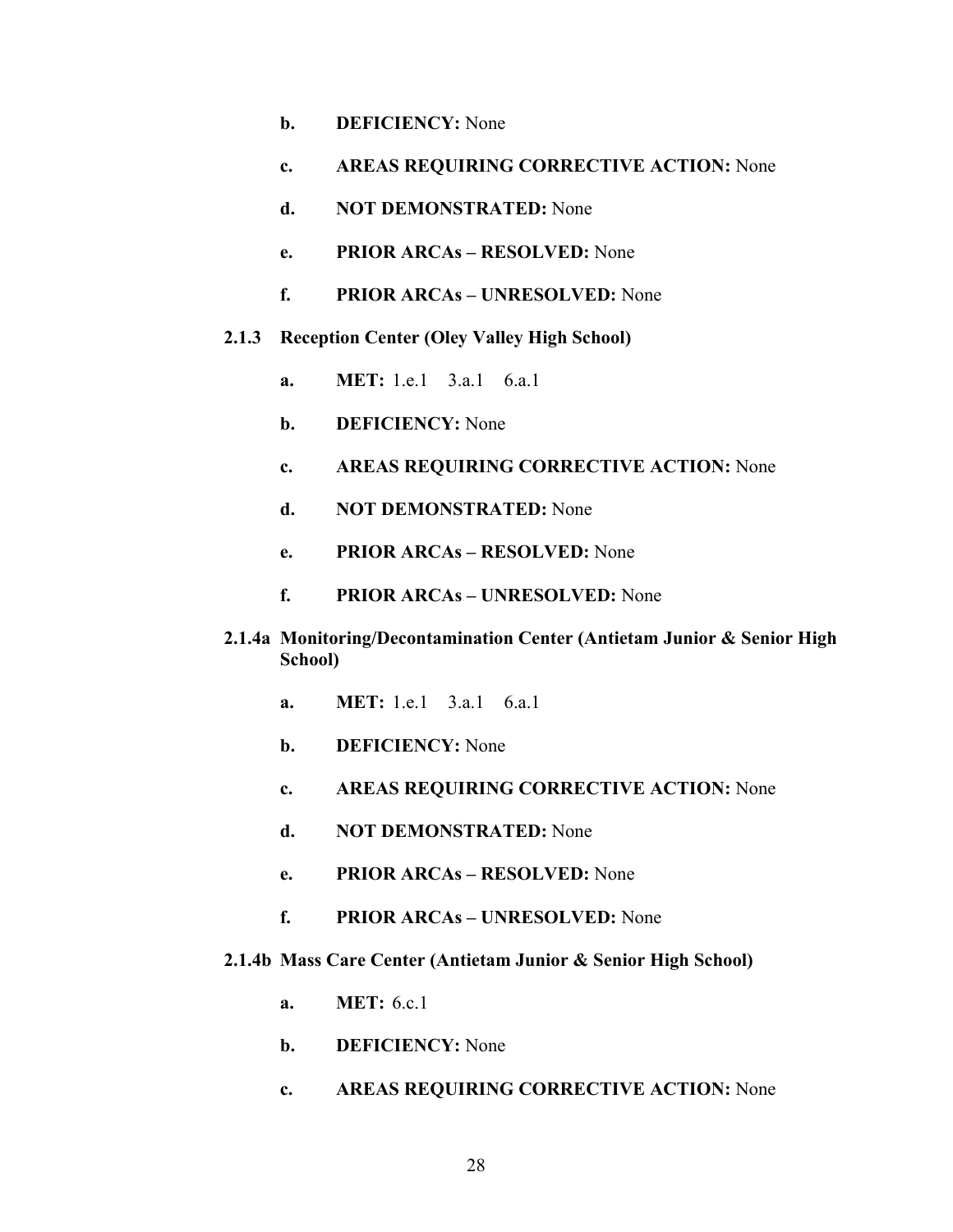- **d. NOT DEMONSTRATED:** None
- **e. PRIOR ARCAs RESOLVED:** None
- **f. PRIOR ARCAs UNRESOLVED:** None
- **2.1.5a Monitoring/Decontamination Center (Kutztown Area Senior High School)** 
	- **a. MET:** 1.e.1 3.a.1 6.a.1
	- **b. DEFICIENCY:** None
	- **c. AREAS REQUIRING CORRECTIVE ACTION:** None
	- **d. NOT DEMONSTRATED:** None
	- **e. PRIOR ARCAs RESOLVED:** None
	- **f. PRIOR ARCAs UNRESOLVED:** None
- **2.1.5b Mass Care (Kutztown Area Senior High School)** 
	- **a. MET:** 6.c.1
	- **b. DEFICIENCY:** None
	- **c. AREAS REQUIRING CORRECTIVE ACTION:** None
	- **d. NOT DEMONSTRATED:** None
	- **e. PRIOR ARCAs RESOLVED:** None
	- **f. PRIOR ARCAs UNRESOLVED:** None
- **2.1.6 Amity Township Emergency Operations Center**

**a. MET:** 1.a.1 2.a.1 3.a.1 5.a.1 1.c.1 3.b.1 1.d.1 3.c.1 1.e.1 3.d.1 3.d.2

**b. DEFICIENCY:** None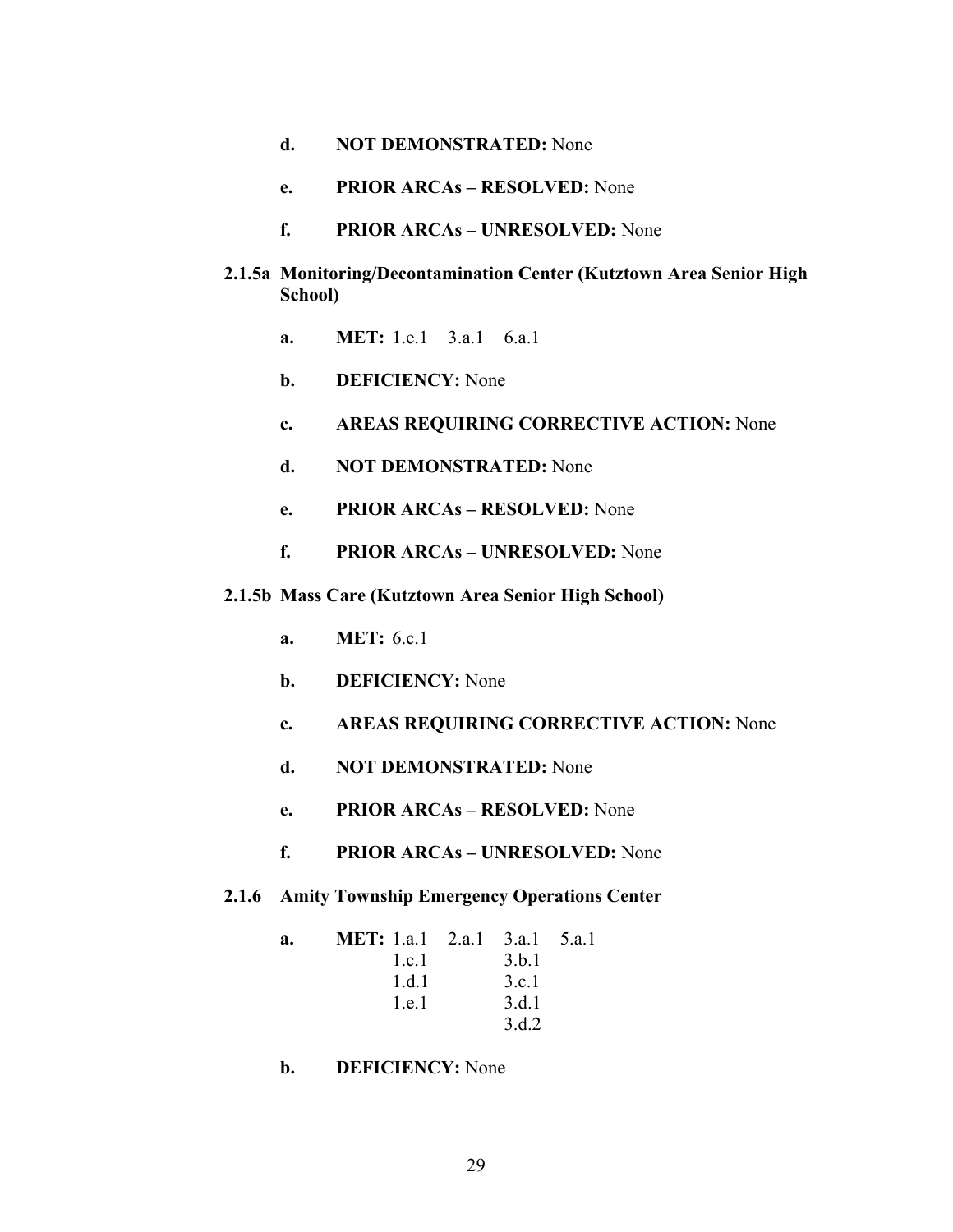- **c. AREAS REQUIRING CORRECTIVE ACTION:** None
- **d. NOT DEMONSTRATED:** None
- **e. PRIOR ARCAs RESOLVED:** None
- **f. PRIOR ARCAs UNRESOLVED:** None
- **2.1.6a Amity Township Route Alerting (Amity Fire Company)** 
	- **a. MET:** 1.d.1 3.a.1 5.a.3 3.b.1
	- **b. DEFICIENCY:** None
	- **c. AREAS REQUIRING CORRECTIVE ACTION:** None
	- **d. NOT DEMONSTRATED:** None
	- **e. PRIOR ARCAs RESOLVED:** None
	- **f. PRIOR ARCAs UNRESOLVED:** None
- **2.1.7 Washington Township Emergency Operations Center**

| a. | <b>MET:</b> 1.a.1 2.a.1 3.a.1 5.a.1 |       |  |
|----|-------------------------------------|-------|--|
|    | 1c1                                 | 3.b.1 |  |
|    | 1 d 1                               | 3.c.1 |  |
|    | 1.e.1                               | 3.d.1 |  |
|    |                                     | 3.d.2 |  |

- **b. DEFICIENCY:** None
- **c. AREAS REQUIRING CORRECTIVE ACTION:** None
- **d. NOT DEMONSTRATED:** None
- **e. PRIOR ARCAs RESOLVED:** None
- **f. PRIOR ARCAs UNRESOLVED:** None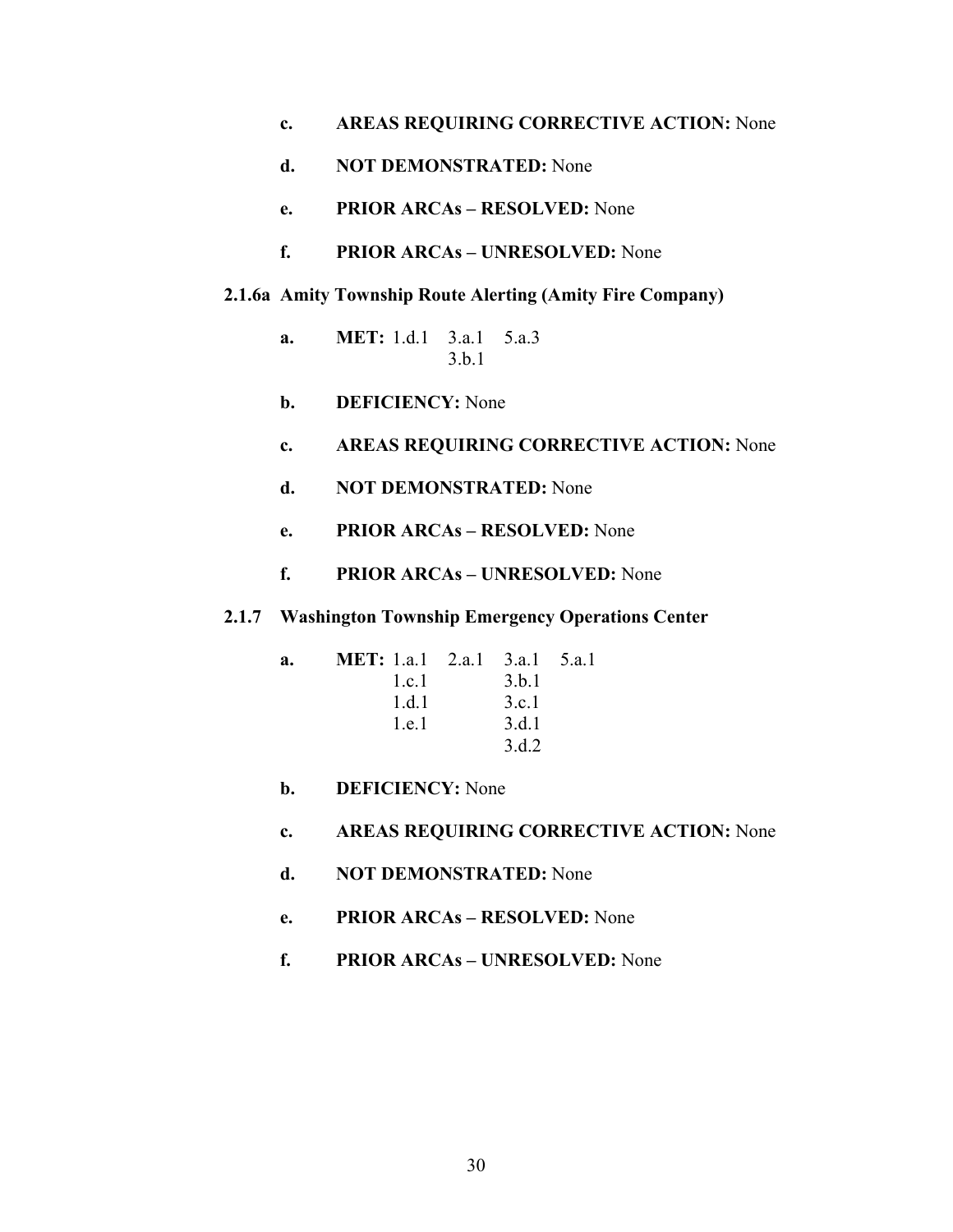# **2.2 Chester County**

- **2.2.1 Chester County Emergency Operations Center (Control Cell/ Observed Only)** 
	- **a. MET:** N/A
	- **b. DEFICIENCY:** None
	- **c. AREAS REQUIRING CORRECTIVE ACTION:** 1 (5.b.1 Re-demonstrated)

## **Issue Number: 35-07-5.b.1-A-01 (Re-demonstrated)**

**Condition:** A press release containing inaccurate information was prepared and distributed by the Chester County Emergency Operations Center. Specifically, the following inaccuracies were in the initial press release:

Peach Bottom Atomic Power Station was the identified site; and

The press release directed Emergency Workers, Special Populations, and General Public to take Potassium Iodide (KI) and "for only those people who are allergic to iodine to take KI."

Additionally, the press release was issued at 1942, seven minutes prior to the Pennsylvania Department of Health issuing a message for emergency workers, special populations and the general public to take potassium iodide.

**Possible Cause:** Misread information from utility Protective Action Recommendation posted on status board.

**Reference:** NUREG-0654, E.7.

**Effect:** Emergency Workers, Special Populations, and General Public could have ingested Potassium Iodide (KI) when not needed.

**Corrective Action Demonstrated:** At 2004, Chester County prepared and distributed a revised press release correcting the inaccurate plant information and identifying who should take KI. This press release was distributed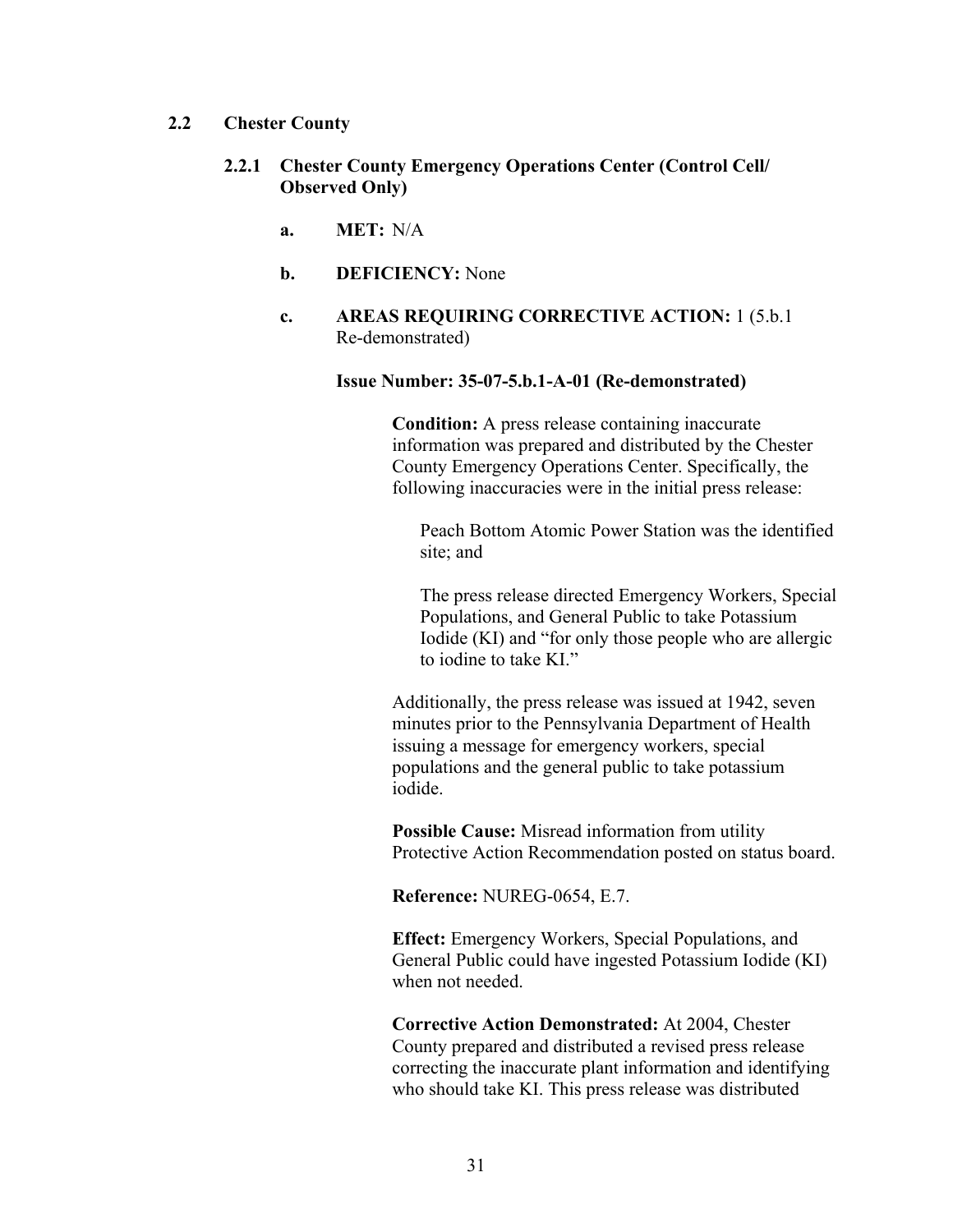subsequent to the Protective Action Decision issued by the Pennsylvania Department of Health (1949), thus remediating the issue.

**d. NOT DEMONSTRATED:** None

# **e. PRIOR ARCAs – RESOLVED:** 1

**Issue Number: 35-05-5.b.1-A-02** 

**Condition:** The Chester County news release at 2103 did not specify that the general public and special populations should ingest potassium iodide (KI).

**Corrective Action Demonstrated:** During the Peach Bottom Atomic Power Station Full Scale Exercise on August 25, 2007 the Chester County Public Information Officer's Press Release at 2022 contained all necessary information on the ingestion of KI by the public and special populations.

# **f. PRIOR ARCAs – UNRESOLVED:** None

- **2.2.2 Emergency Worker Monitoring/Decontamination Center (Elverson Fire Company)** 
	- **a. MET:** 1.e.1 3.a.1 6.a.1 6.b.1
	- **b. DEFICIENCY:** None
	- **c. AREAS REQUIRING CORRECTIVE ACTION:** None
	- **d. NOT DEMONSTRATED:** None
	- **e. PRIOR ARCAs RESOLVED:** None
	- **f. PRIOR ARCAs UNRESOLVED:** None
- **2.2.3 Reception Center (Stetson Middle School)** 
	- **a. MET:** 1.e.1 3.a.1 6.a.1
	- **b. DEFICIENCY:** None
	- **c. AREAS REQUIRING CORRECTIVE ACTION:** None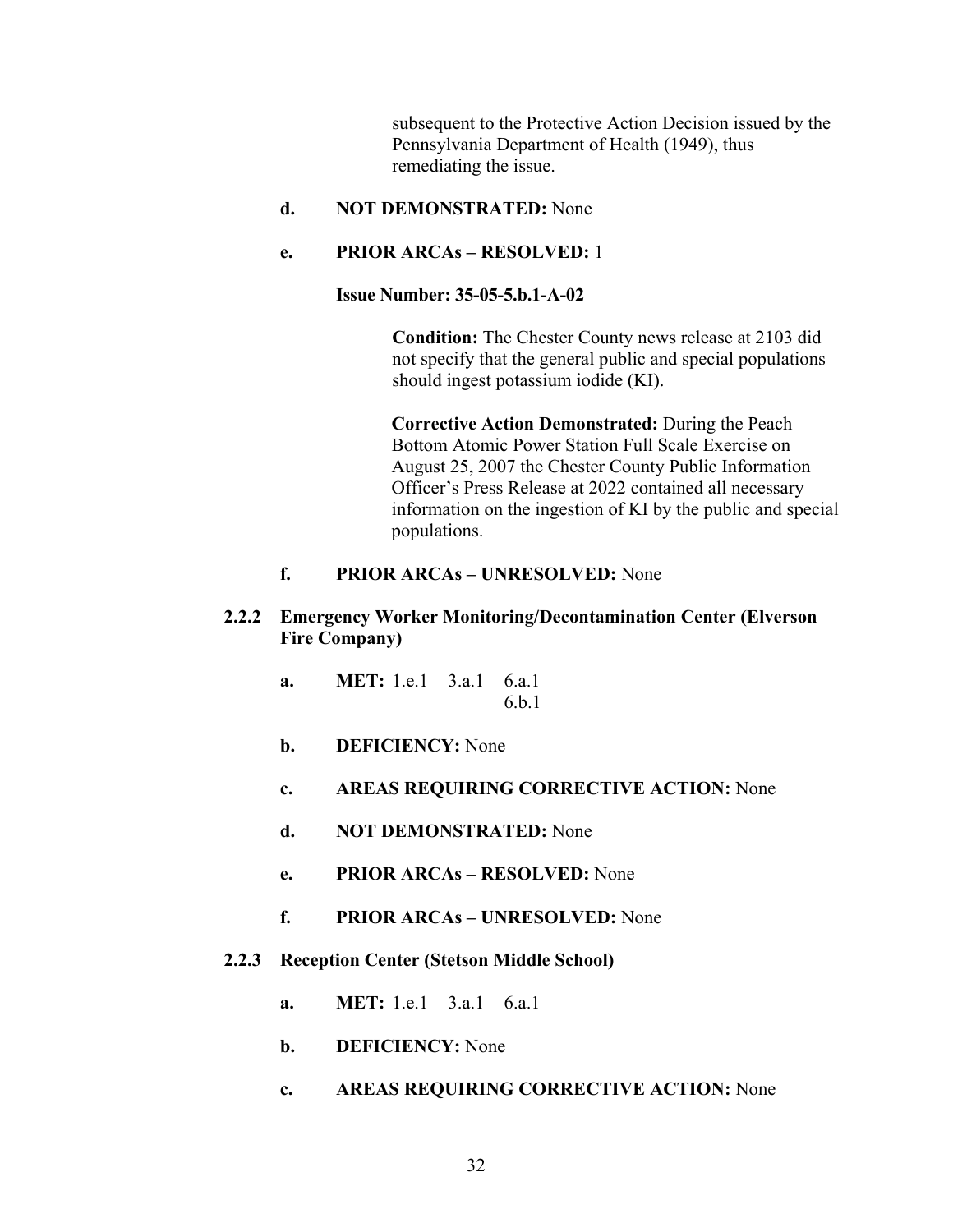- **d. NOT DEMONSTRATED:** None
- **e. PRIOR ARCAs RESOLVED:** None
- **f. PRIOR ARCAs UNRESOLVED:** None
- **2.2.4 Monitoring/Decontamination Center (Stetson Middle School)** 
	- **a. MET:** 1.e.1 3.a.1 6.a.1
	- **b. DEFICIENCY:** None
	- **c. AREAS REQUIRING CORRECTIVE ACTION:** None
	- **d. NOT DEMONSTRATED:** None
	- **e. PRIOR ARCAs RESOLVED:** None
	- **f. PRIOR ARCAs UNRESOLVED:** None
- **2.2.5a Mass Care (North Brandywine Middle School)** 
	- **a. MET:** 6.c.1
	- **b. DEFICIENCY:** None
	- **c. AREAS REQUIRING CORRECTIVE ACTION:** None
	- **d. NOT DEMONSTRATED:** None
	- **e. PRIOR ARCAs RESOLVED:** None
	- **f. PRIOR ARCAs UNRESOLVED:** None
- **2.2.5b Mass Care (South Brandywine Middle School)** 
	- **a. MET:** 6.c.1
	- **b. DEFICIENCY:** None
	- **c. AREAS REQUIRING CORRECTIVE ACTION:** None
	- **d. NOT DEMONSTRATED:** None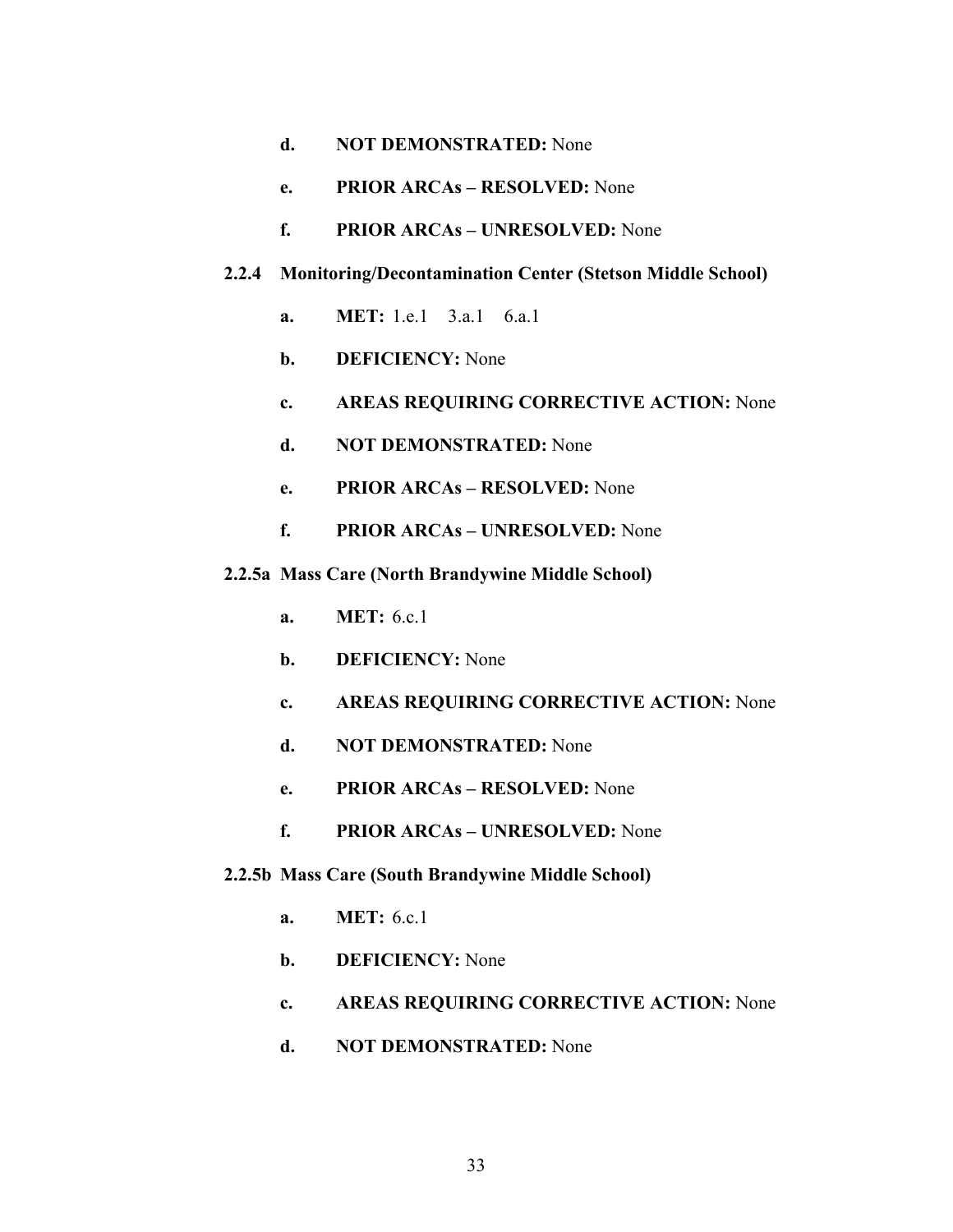- **e. PRIOR ARCAs RESOLVED:** None
- **f. PRIOR ARCAs UNRESOLVED:** None
- **2.2.5c Mass Care (Kennett High School)** 
	- **a. MET:** 6.c.1
	- **b. DEFICIENCY:** None
	- **c. AREAS REQUIRING CORRECTIVE ACTION:** None
	- **d. NOT DEMONSTRATED:** None
	- **e. PRIOR ARCAs RESOLVED:** None
	- **f. PRIOR ARCAs UNRESOLVED:** None
- **2.2.5d Mass Care (Kennett Middle School)** 
	- **a. MET:** 1.b.1 6.c.1
	- **b. DEFICIENCY:** None
	- **c. AREAS REQUIRING CORRECTIVE ACTION:** None
	- **d. NOT DEMONSTRATED:** None
	- **e. PRIOR ARCAs RESOLVED:** None
	- **f. PRIOR ARCAs UNRESOLVED:** None
- **2.2.5e Mass Care (Unionville High School)** 
	- **a. MET:** 6.c.1
	- **b. DEFICIENCY:** None
	- **c. AREAS REQUIRING CORRECTIVE ACTION:** None
	- **d. NOT DEMONSTRATED:** None
	- **e. PRIOR ARCAs RESOLVED:** None
	- **f. PRIOR ARCAs UNRESOLVED:** None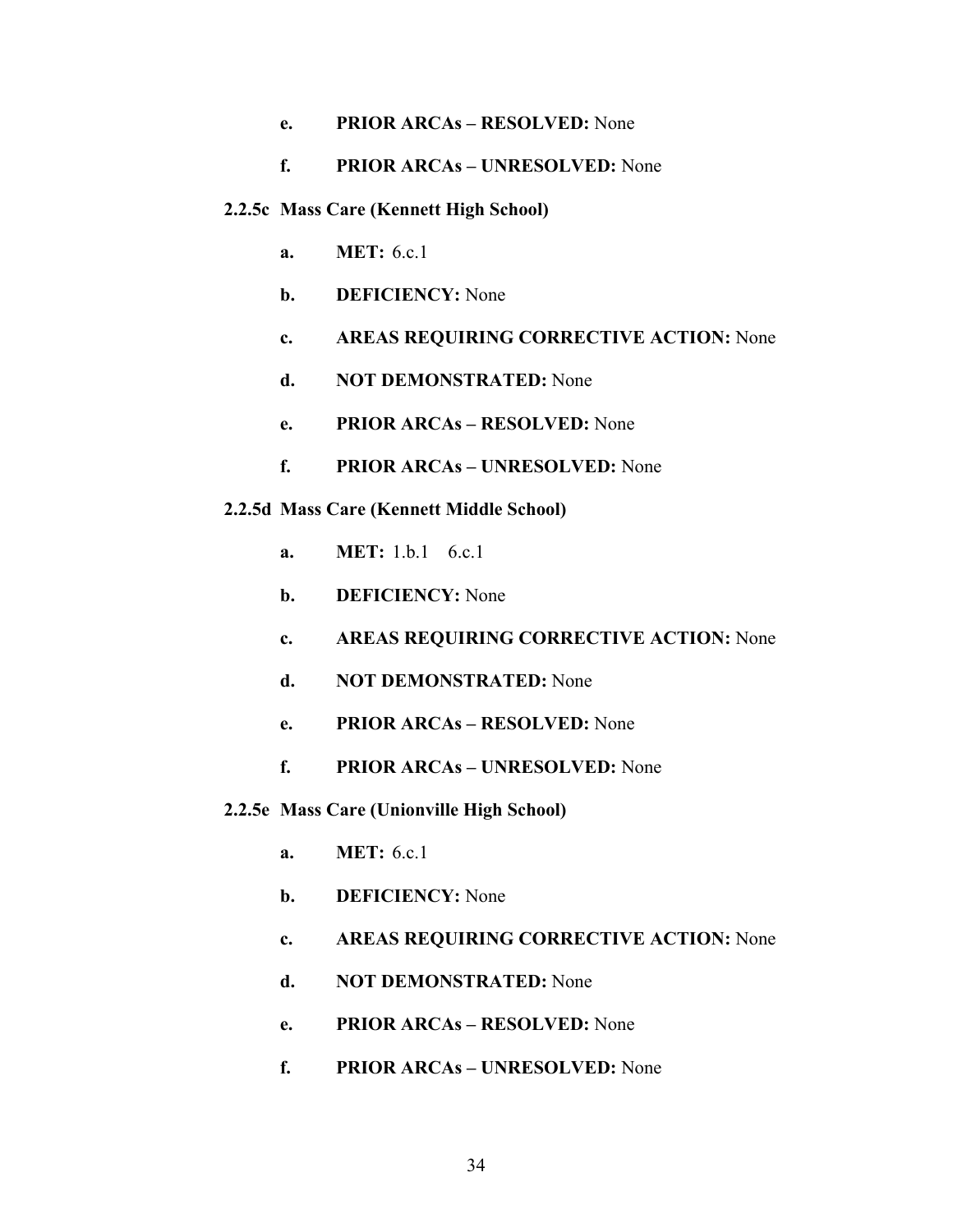### **2.2.5f Mass Care (Charles Patton Middle School)**

- **a. MET:** 6.c.1
- **b. DEFICIENCY:** None
- **c. AREAS REQUIRING CORRECTIVE ACTION:** None
- **d. NOT DEMONSTRATED:** None
- **e. PRIOR ARCAs RESOLVED:** None
- **f. PRIOR ARCAs UNRESOLVED:** None

### **2.2.6 East Nantmeal Township Emergency Operations Center**

| a. | <b>MET:</b> 1.a.1 2.a.1 3.a.1 5.a.1 |       |  |
|----|-------------------------------------|-------|--|
|    | l.c.                                | 3.b.1 |  |
|    | 1.d.1                               | 3.c.1 |  |
|    | 1.e.1                               | 3.d.1 |  |
|    |                                     | 3 d 2 |  |

- **b. DEFICIENCY:** None
- **c. AREAS REQUIRING CORRECTIVE ACTION:** None
- **d. NOT DEMONSTRATED:** None
- **e. PRIOR ARCAs RESOLVED:** None
- **f. PRIOR ARCAs UNRESOLVED:** None
- **2.2.7 North Coventry Township Emergency Operations Center**

| a. | <b>MET:</b> 1.a.1 2.a.1 3.a.1 5.a.1 |       |  |
|----|-------------------------------------|-------|--|
|    | l.c.                                | 3.b.1 |  |
|    | 1 d 1                               | 3.c.1 |  |
|    | 1 e 1                               | 3.d.1 |  |
|    |                                     | 3.d.2 |  |
|    |                                     |       |  |

- **b. DEFICIENCY:** None
- **c. AREAS REQUIRING CORRECTIVE ACTION:** None
- **d. NOT DEMONSTRATED:** None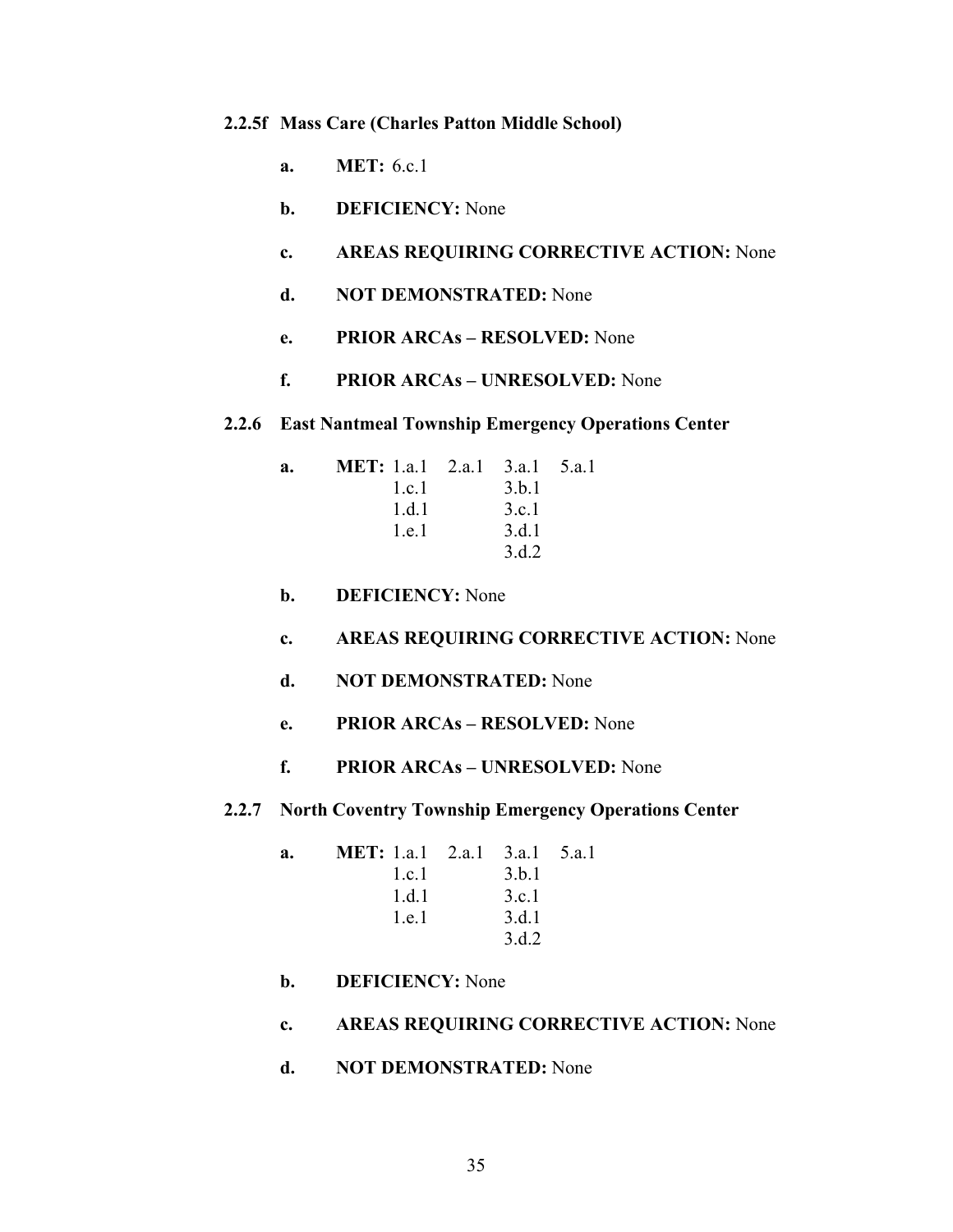# **e. PRIOR ARCAs – RESOLVED:** 1

#### **Issue Number: 35-05-3.a.1, 3.b.1-A-03**

**Condition:** Emergency Workers did not receive a radiological briefing.

**Corrective Action Demonstrated:** The Radiological Officer (RO) presented a thorough and comprehensive briefing of the police representative (simulating a policeman assigned to traffic control). The briefing covered the use of direct reading dosimetry, permanent record dosimetry, and the administration/consumption of potassium iodine (KI), along with the necessary records maintained by the user and the RO. Furthermore, the RO played the VCR tape used for a radiological briefing of the EOC staff.

# **f. PRIOR ARCAs – UNRESOLVED:** None

#### **2.2.8 Spring City Borough Emergency Operations Center**

| a. | <b>MET:</b> 1.a.1 2.a.1 3.a.1 5.a.1 |       |  |
|----|-------------------------------------|-------|--|
|    | l.c.                                | 3.b.1 |  |
|    | 1.d.1                               | 3.c.1 |  |
|    | 1.e.1                               | 3.d.1 |  |
|    |                                     | 3 d 2 |  |

## **b. DEFICIENCY:** None

### **c. AREAS REQUIRING CORRECTIVE ACTION:** None

- **d. NOT DEMONSTRATED:** None
- **e. PRIOR ARCAs RESOLVED:** None
- **f. PRIOR ARCAs UNRESOLVED:** None

### **2.2.8a Spring City Borough Route Alerting**

| я. | <b>MET:</b> 1.d.1 $3.a.1$ |       |
|----|---------------------------|-------|
|    |                           | 3.b.1 |

# **b. DEFICIENCY:** None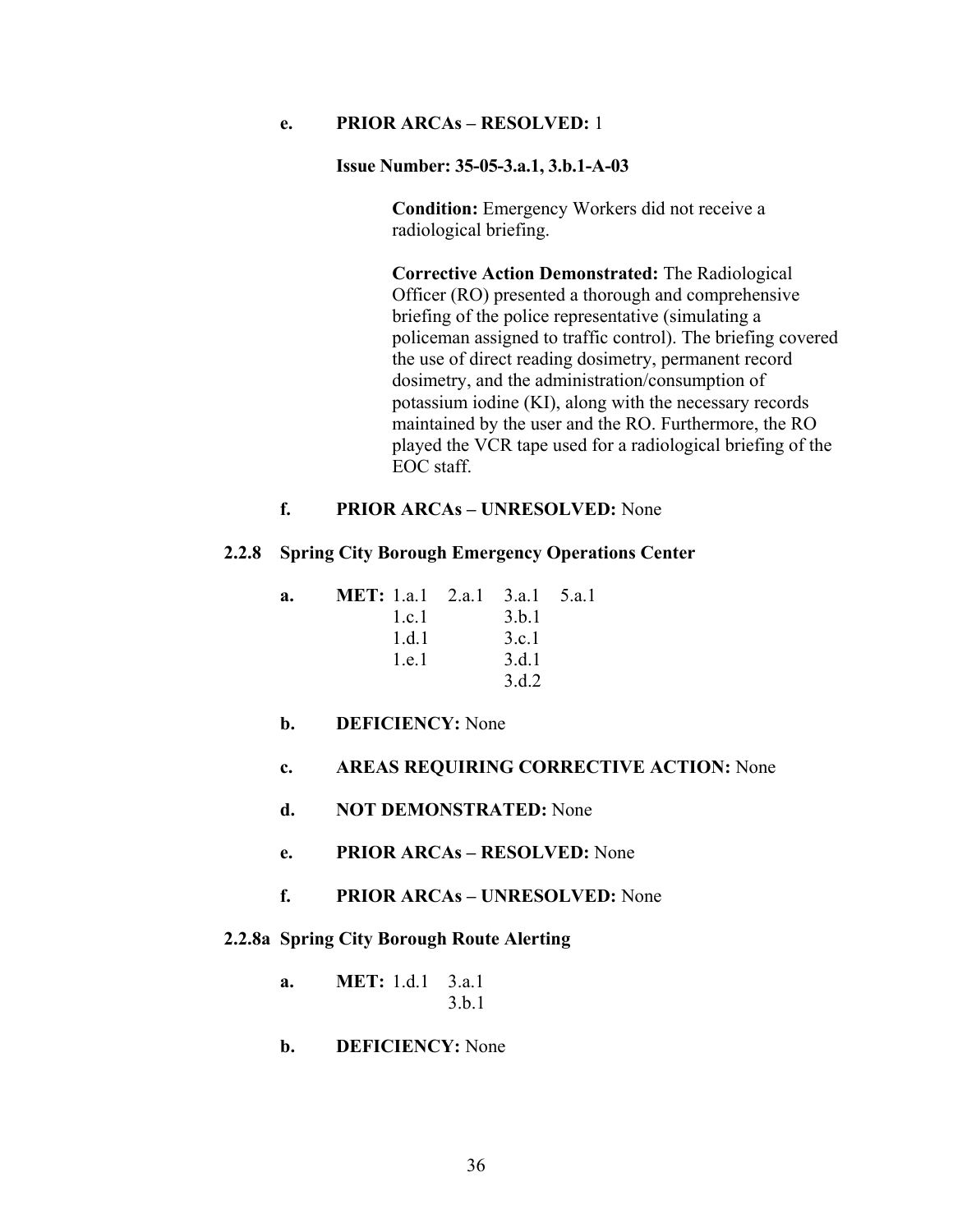**c. AREAS REQUIRING CORRECTIVE ACTION:** 1 (5.a.3 Re-demonstrated)

### **Issue Number: 35-07-5.a.3-A-02 (Re-demonstrated)**

**Condition:** The Spring City Borough failed to complete the back-up route alerting upon being notified of the failure of a siren in the allotted 45 minute time period. The demonstration took 58 minutes to complete. The Fire Company declined an opportunity to re-demonstrate this criterion during the exercise.

**Possible Cause:** The fire company members that completed the demonstration had not received a radiological briefing before the failure of the siren notification was received. The fire chief thought that the forty-five (45) minute time requirement began once the actual route alert vehicle began the route.

**References:** NUREG-0654, E. 6, Appendix 3.B.2.c.

**Effect:** The notification to the public to tune to local Emergency Alert System stations for further information could be delayed longer than the 45 minutes recommended.

**Recommendation:** Members that are assigned to carry out back-up route alerting should receive radiological briefing and have equipment issued before sirens are sounded.

**Corrective Action Demonstrated:** On October 15, 2007, the Spring City Borough re-demonstrated back up route alerting for a failed siren. Upon notification of the Site Area Emergency, they gave a radiological briefing, instructing the team of their responsibilities. Upon notification of a failed siren in their jurisdiction, they dispatched the team for the failed siren. The total time for the team to complete this task was 36 minutes.

### **d. NOT DEMONSTRATED:** None

- **e. PRIOR ARCAs RESOLVED:** None
- **f. PRIOR ARCAs UNRESOLVED:** None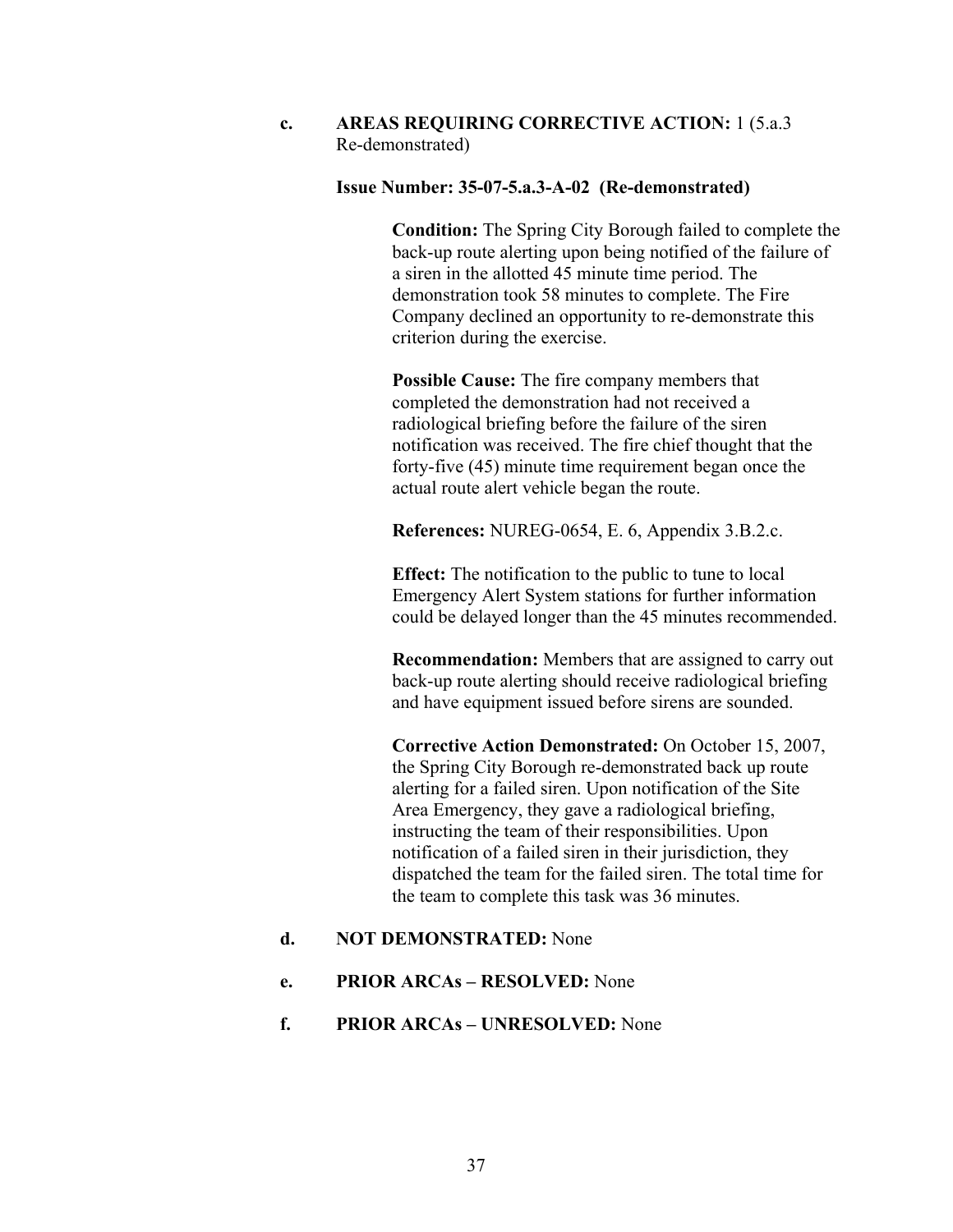### **2.2.9 Upper Uwchlan Township Emergency Operations Center**

| a. | <b>MET:</b> 1.a.1 2.a.1 3.b.1 5.a.1 |       |  |
|----|-------------------------------------|-------|--|
|    | 1.c.1                               | 3 c.1 |  |
|    | 1 d 1                               | 3.d.1 |  |
|    | 1e1                                 | 3.d.2 |  |

# **b. DEFICIENCY:** None

**c. AREAS REQUIRING CORRECTIVE ACTION:** 1 (3.a.1 Re-demonstrated)

#### **Issue Number: 35-07-3.a.1-A-03 (Re-demonstrated)**

**Condition:** Emergency workers were not shown how to read their direct reading dosimeters (DRDs) nor told that they should be read every 30 minutes. Emergency workers were told to read their dosimeters at the end of task performance, which could mean they would be exposed in the field for hours prior to and between readings of their DRD. Emergency workers were also never told where and to whom they return their dosimetry at the end of the emergency or their mission.

**Possible Cause:** Insufficient training for the new Radiological Officer (RO).

**References:** NUREG-0654, K.3.a, b.

**Effect:** Emergency workers were not prepared to read their dosimetry in the field, thereby possibly leaving them susceptible to receiving a high dose of radiation. Without notifying the emergency workers where to return their dosimetry the emergency workers could be contaminated and return home without being monitored and decontaminated.

**Recommendation:** Training should be provided for the Radiological Officer and for all departments that have emergency workers in the field.

**Corrective Action Demonstrated:** During the September 25, 2007 re-demonstration, the Upper Uwchlan Radiological Officer performed a complete radiological briefing, to include explaining how often to read their direct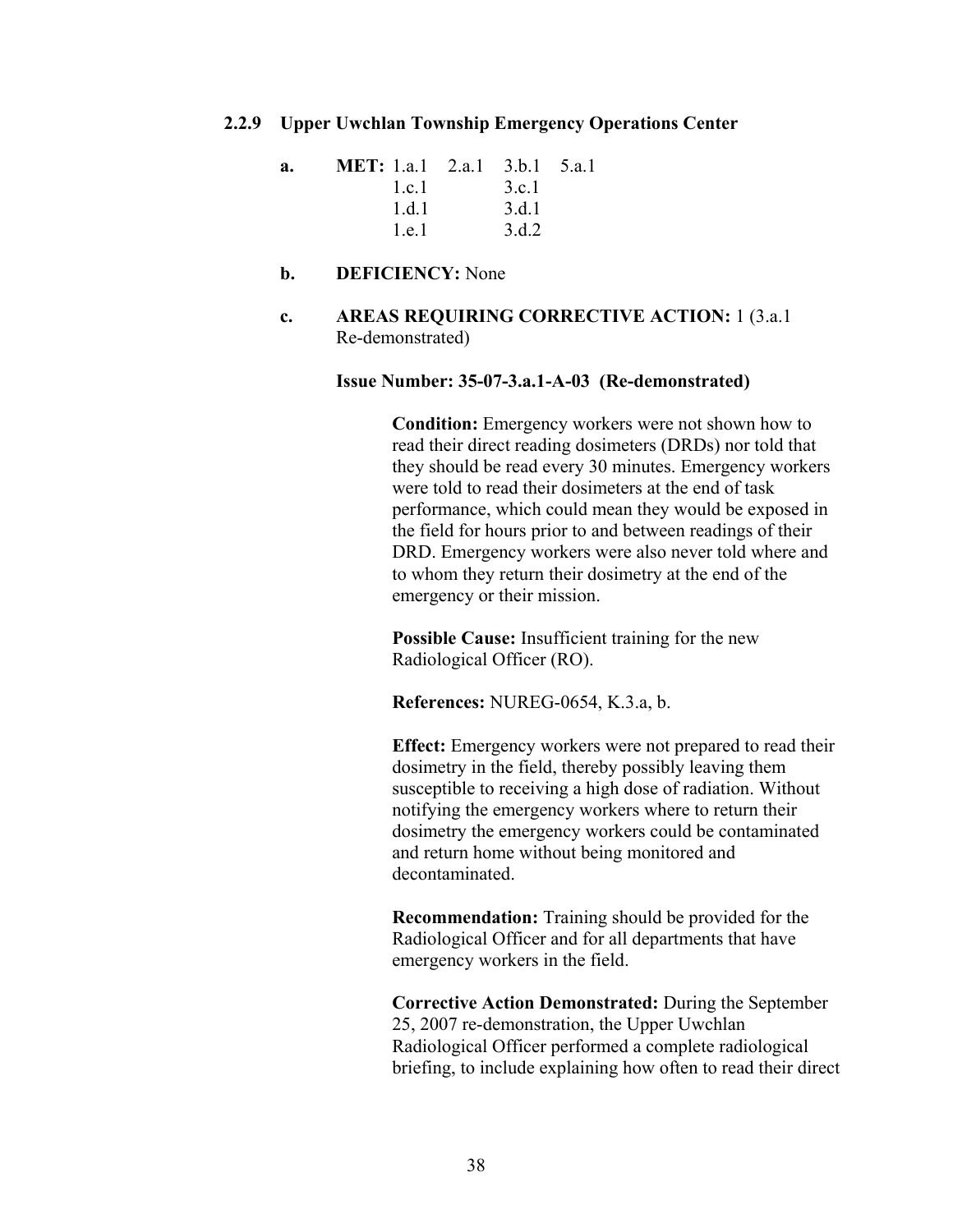reading dosimeter and what to do with their equipment when they return from their assignment.

- **d. NOT DEMONSTRATED:** None
- **e. PRIOR ARCAs RESOLVED:** None
- **f. PRIOR ARCAs UNRESOLVED:** None

#### **2.2.10 Warwick Township Emergency Operations Center**

| a. | <b>MET:</b> 1.a.1 2.a.1 3.a.1 5.a.1 |       |  |
|----|-------------------------------------|-------|--|
|    | 1 c 1                               | 3.b.1 |  |
|    | 1.d.1                               | 3.c.1 |  |
|    | 1.e.1                               | 3.d.1 |  |
|    |                                     | 3 d 2 |  |

- **b. DEFICIENCY:** None
- **c. AREAS REQUIRING CORRECTIVE ACTION:** None
- **d. NOT DEMONSTRATED:** None
- **e. PRIOR ARCAs RESOLVED:** None
- **f. PRIOR ARCAs UNRESOLVED:** None

# **2.3 Montgomery County**

**2.3.1 Montgomery County Emergency Operations Center (Alternate Emergency Operations Center – Fire Academy)** 

| a. | <b>MET:</b> 1.a.1 2.a.1 3.a.1 5.a.1 |                           |  |
|----|-------------------------------------|---------------------------|--|
|    |                                     | 1.d.1 2.c.1 $3.b.1 5.b.1$ |  |
|    | 1.e.1                               | 3.c.1                     |  |
|    |                                     | 3 c 2                     |  |
|    |                                     | 3.d.1                     |  |
|    |                                     | 3.d.2                     |  |

# **b. DEFICIENCY:** None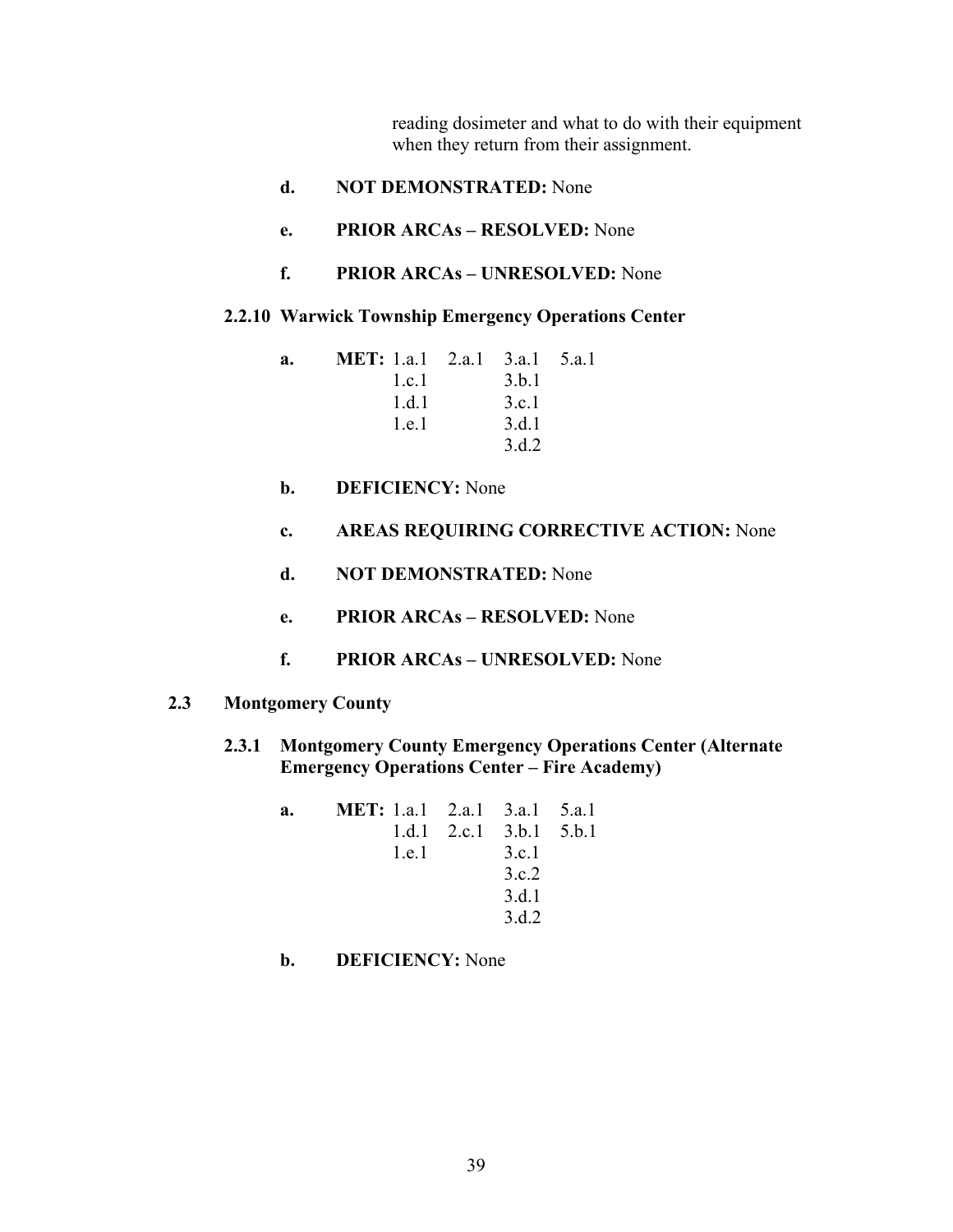# **c. AREAS REQUIRING CORRECTIVE ACTION:** 1 (1.c.1) (Re-demonstrated)

# **Issue Number: 35-07-1.c.1-A-04 (Re-demonstrated)**

**Condition:** The State Department of Health issued the order for the general public, special populations, emergency workers, and institutionalized persons to ingest KI. The Montgomery County Incident Commander briefed his staff and the municipalities that only emergency workers, special populations, and institutionalized persons were included in the order to ingest KI. The general public was not mentioned by the incident commander.

**Possible Cause:** The Incident Commander was not on the conference call himself when the Protective Action Recommendation (PAR) was discussed. The Incident Commander directed the Plans Section Chief to represent him on the conference call when the PAR was being discussed. When the Plans Section Chief reported back to the Incident Commander on the State PAR, "evacuate 10 mile radius, except hospitals, and state prison which were to be sheltered, and the order for KI for emergency workers, everyone, institutionalized". When reviewing the information he missed the reference to "everyone" as the general public. Also, he did not question that the general public was omitted from the order to ingest KI.

**References:** NUREG-0654, A.1.d; A.2.a, b.

**Effect:** Information to the municipalities and information relayed in press releases and media briefings was different from what the State and other counties were reporting.

**Recommendation:** The Incident Commander should ensure he is on any conference call where PARs are being discussed. He should check for written verification of the information.

**Corrective Action Demonstrated:** During the September 25, 2007 re-demonstration, the Montgomery County Office of Emergency Preparedness Incident Commander properly identified and instructed everyone who should ingest KI. The Public Information Officer (PIO) also provided a press release with all proper information as to who should ingest KI.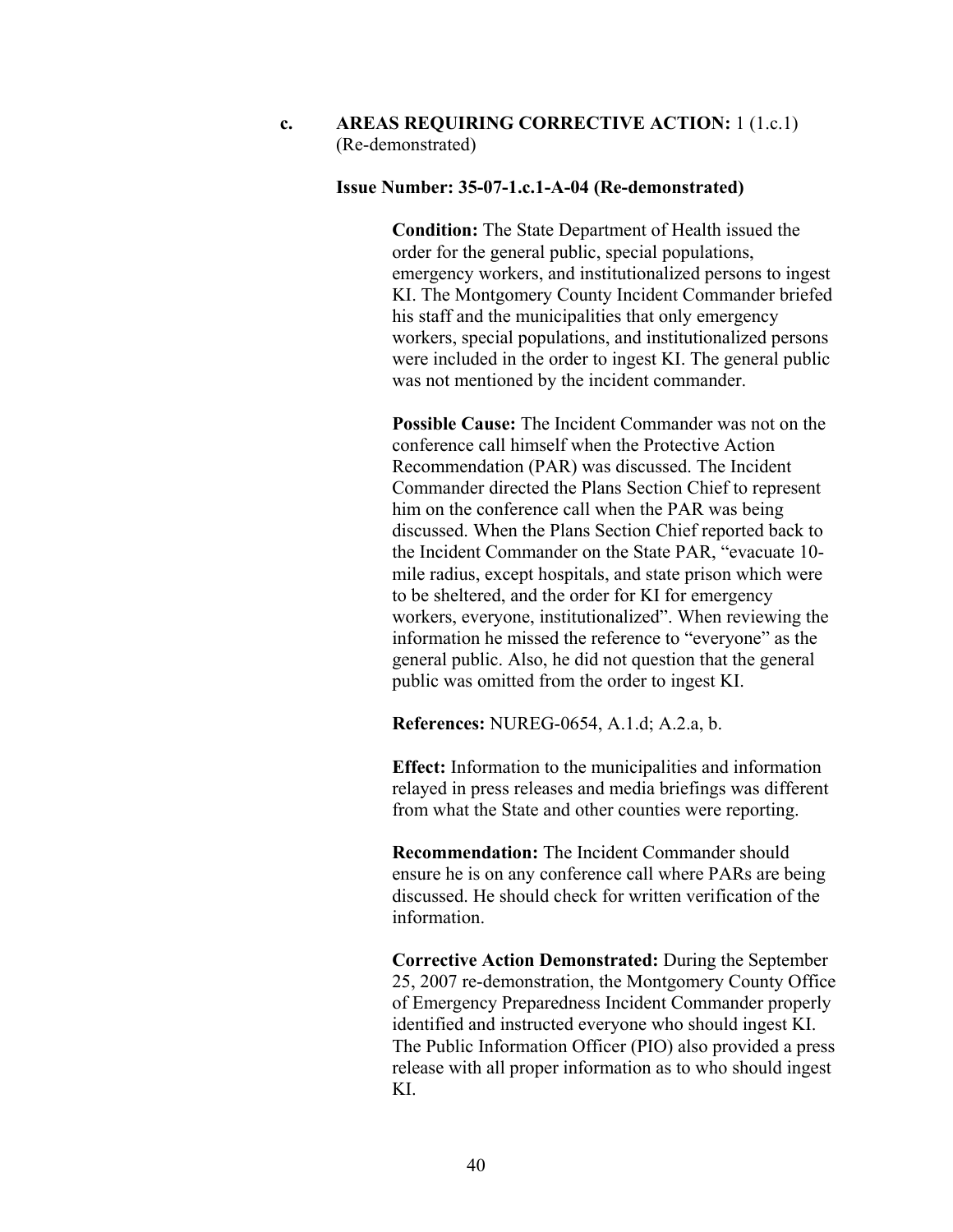- **d. NOT DEMONSTRATED:** None
- **e. PRIOR ARCAs RESOLVED:** None
- **f. PRIOR ARCAs UNRESOLVED:** None
- **2.3.2 Emergency Worker Monitoring/Decontamination Center (Methacton High School)** 
	- **a. MET:** 1.e.1 3.a.1 6.a.1 6.b.1
	- **b. DEFICIENCY:** None
	- **c. AREAS REQUIRING CORRECTIVE ACTION:** None
	- **d. NOT DEMONSTRATED:** None
	- **e. PRIOR ARCAs RESOLVED:** 1

## **Issue Number: 35-05-1.e.1-A-05**

**Condition:** There were insufficient equipment and supplies available on the Montgomery County HAZMAT trailer to support operation of the Indian Valley Middle School Emergency Worker Monitoring and Decontamination Station.

**Corrective Action Demonstrated:** The equipment and supplies at the Montgomery County Emergency Worker Monitoring and Decontamination Station located on the grounds of Methacton High School were of sufficient quantities to adequately support Emergency Worker Monitoring and Decontamination operations. Radiological monitoring equipment consisted of one Bicron TPM-903 portal monitor, four Victoreen 190 portable survey meters (primary) with pancake probes and twelve CDV-700 portable survey meters used for back up. The calibration dates of the survey equipment were verified to be May, 2007. Due to the location of the decontamination station being outside of the Emergency Planning Zone, direct reading dosimeters and Potassium Iodide are not provided to the Emergency Workers. There were three hundred gowns on hand and additional supplies in storage, if needed. These gowns are to be provided to any worker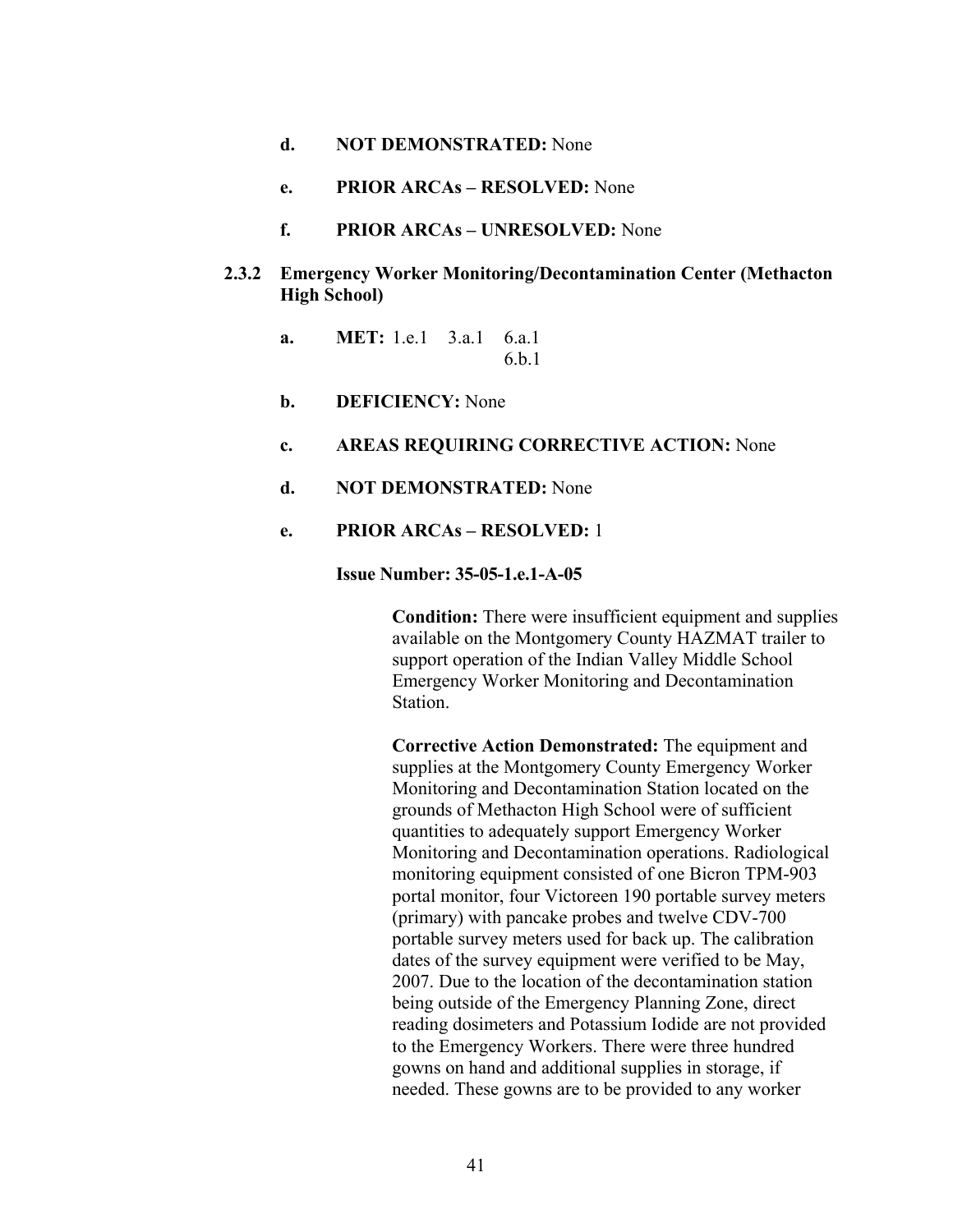whose clothing was lost due to contamination. The contaminated vehicle quarantine area was sufficiently sized to accommodate a large number of vehicles. Rolls of paper and plastic were on hand to be spread along personnel walkways to prevent the potential spread of contamination. The walkways and vehicle staging areas were cordoned off by cones and tape. Receptacles were available for both contaminated and clean trash. The trailer, vehicle and personnel staging areas and standby emergency equipment were configured according to a diagram provided to the Monitoring Team Chief.

# **f. PRIOR ARCAs – UNRESOLVED:** None

#### **2.3.3 Reception Center (Montgomery Mall)**

- **a. MET:** 1.e.1 3.a.1 6.a.1
- **b. DEFICIENCY:** None
- **c. AREAS REQUIRING CORRECTIVE ACTION:** None
- **d. NOT DEMONSTRATED:** None
- **e. PRIOR ARCAs RESOLVED:** None
- **f. PRIOR ARCAs UNRESOLVED:** None
- **2.3.4 Monitoring/Decontamination Center (Montgomery Mall)** 
	- **a. MET:** 1.e.1 3.a.1 6.a.1
	- **b. DEFICIENCY:** None
	- **c. AREAS REQUIRING CORRECTIVE ACTION:** None
	- **d. NOT DEMONSTRATED:** None
	- **e. PRIOR ARCAs RESOLVED:** None
	- **f. PRIOR ARCAs UNRESOLVED:** None
- **2.3.5a Mass Care (Enfield Middle School)** 
	- **a. MET:** 6.c.1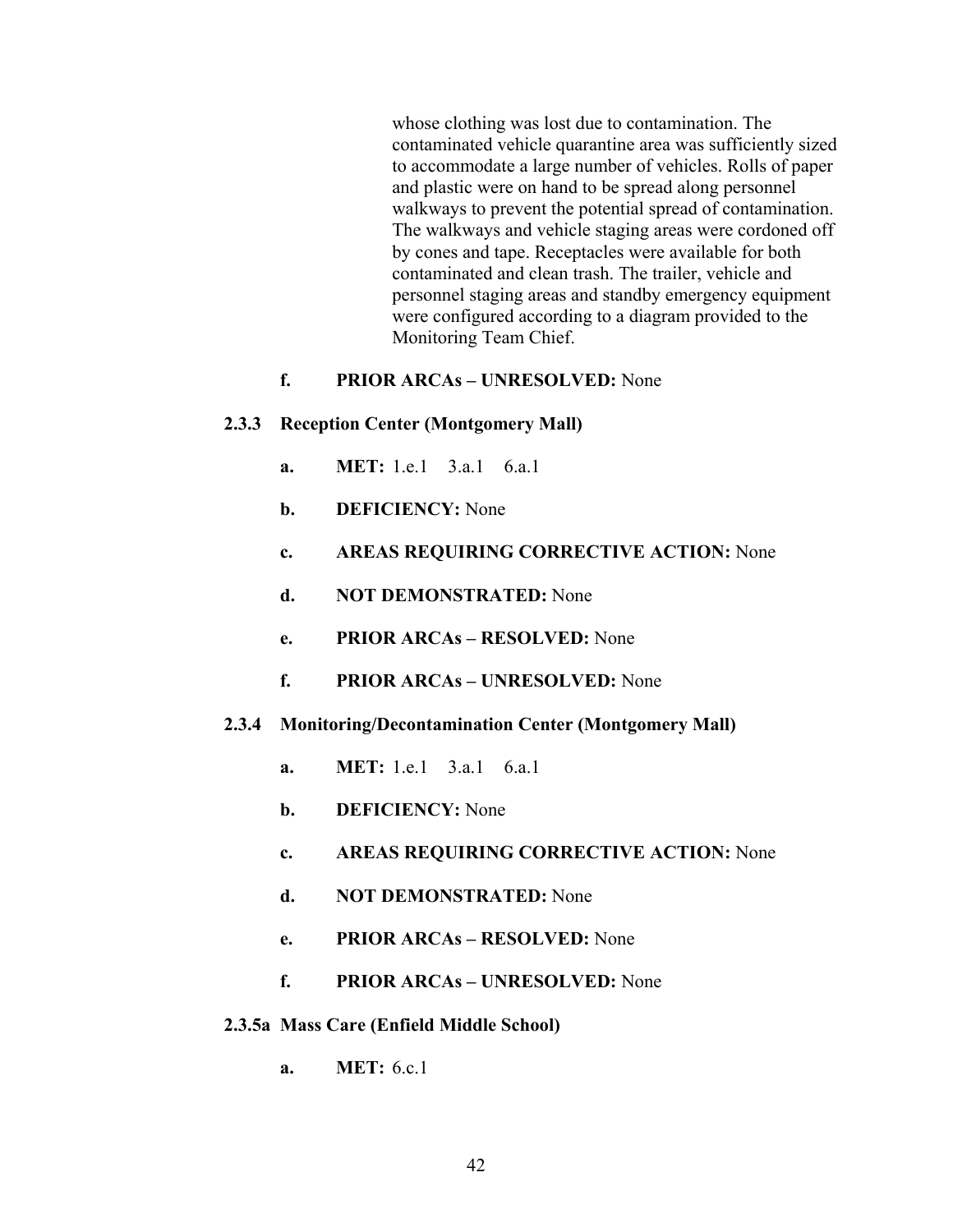- **b. DEFICIENCY:** None
- **c. AREAS REQUIRING CORRECTIVE ACTION:** None
- **d. NOT DEMONSTRATED:** None
- **e. PRIOR ARCAs RESOLVED:** None
- **f. PRIOR ARCAs UNRESOLVED:** None

## **2.3.5b Mass Care (Hatboro-Horsham Senior High School)**

- **a. MET:** 6.c.1
- **b. DEFICIENCY:** None
- **c. AREAS REQUIRING CORRECTIVE ACTION:** None
- **d. NOT DEMONSTRATED:** None
- **e. PRIOR ARCAs RESOLVED:** None
- **f. PRIOR ARCAs UNRESOLVED:** None

### **2.3.5c Mass Care (Keith Valley High School)**

- **a. MET:** 6.c.1
- **b. DEFICIENCY:** None
- **c. AREAS REQUIRING CORRECTIVE ACTION:** None
- **d. NOT DEMONSTRATED:** None
- **e. PRIOR ARCAs RESOLVED:** None
- **f. PRIOR ARCAs UNRESOLVED:** None

### **2.3.5d Mass Care (Lower Moreland High School)**

- **a. MET:** 6.c.1
- **b. DEFICIENCY:** None
- **c. AREAS REQUIRING CORRECTIVE ACTION:** None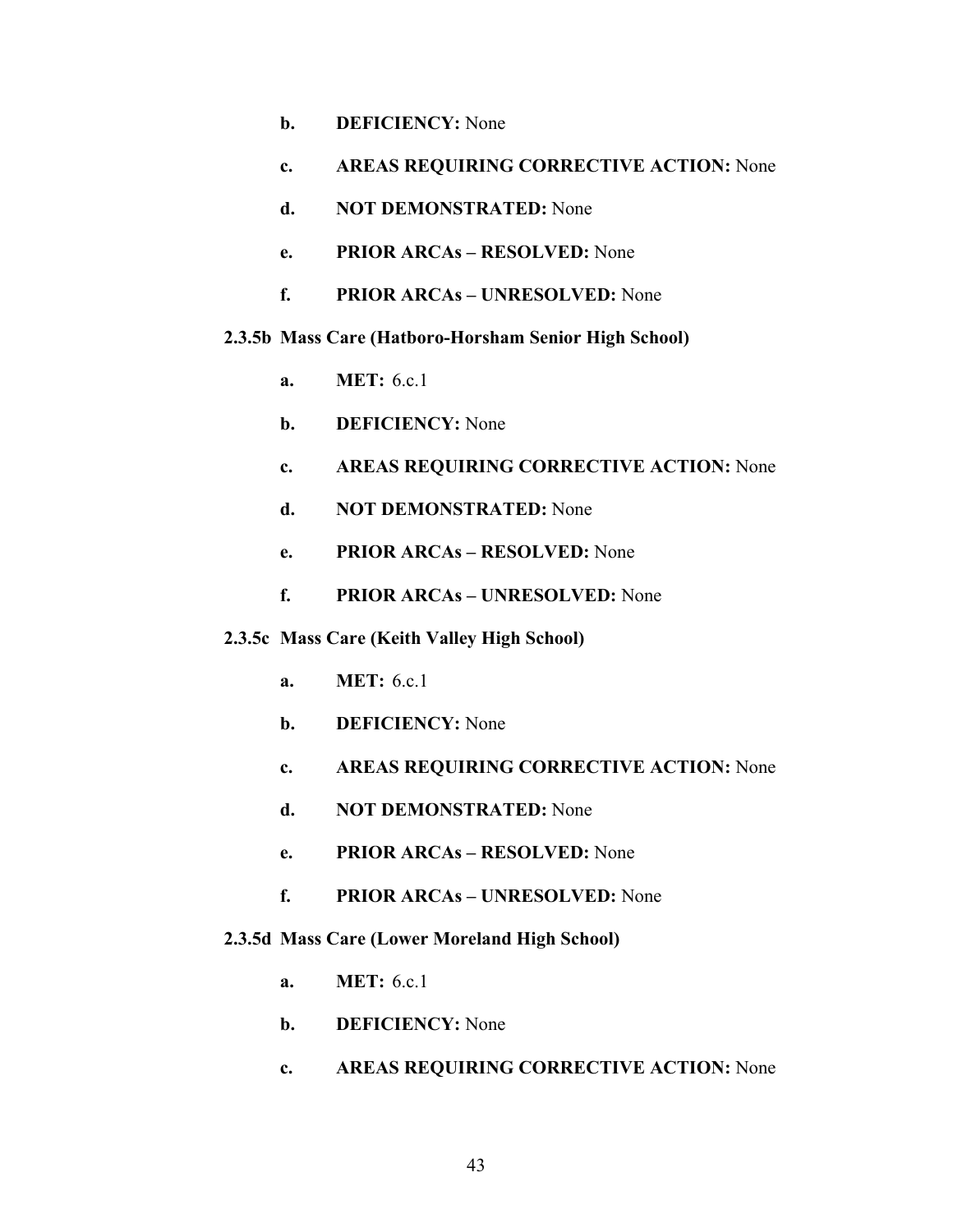- **e. PRIOR ARCAs RESOLVED:** None
- **f. PRIOR ARCAs UNRESOLVED:** None

# **2.3.5e Mass Care (Springfield Township High School)**

- **a. MET:** 6.c.1
- **b. DEFICIENCY:** None
- **c. AREAS REQUIRING CORRECTIVE ACTION:** None
- **d. NOT DEMONSTRATED:** None
- **e. PRIOR ARCAs RESOLVED:** None
- **f. PRIOR ARCAs UNRESOLVED:** None
- **2.3.6 Collegeville Borough Emergency Operations Center**

| a. | <b>MET:</b> 1.a.1 2.a.1 3.a.1 5.a.1 |       |  |
|----|-------------------------------------|-------|--|
|    | l.c.                                | 3.b.1 |  |
|    | 1.d.1                               | 3.c.1 |  |
|    | 1.e.1                               | 3.d.1 |  |
|    |                                     | 3 d 2 |  |

- **b. DEFICIENCY:** None
- **c. AREAS REQUIRING CORRECTIVE ACTION:** None
- **d. NOT DEMONSTRATED:** None
- **e. PRIOR ARCAs RESOLVED:** None
- **f. PRIOR ARCAs UNRESOLVED:** None
- **2.3.7 Douglas Township Emergency Operations Center**

| a. | <b>MET:</b> 1.a.1 2.a.1 3.a.1 5.a.1 |       |  |
|----|-------------------------------------|-------|--|
|    | 1 c 1                               | 3.b.1 |  |
|    | 1.d.1                               | 3.c.1 |  |
|    | 1.e.1                               | 3.d.1 |  |
|    |                                     | 3.d.2 |  |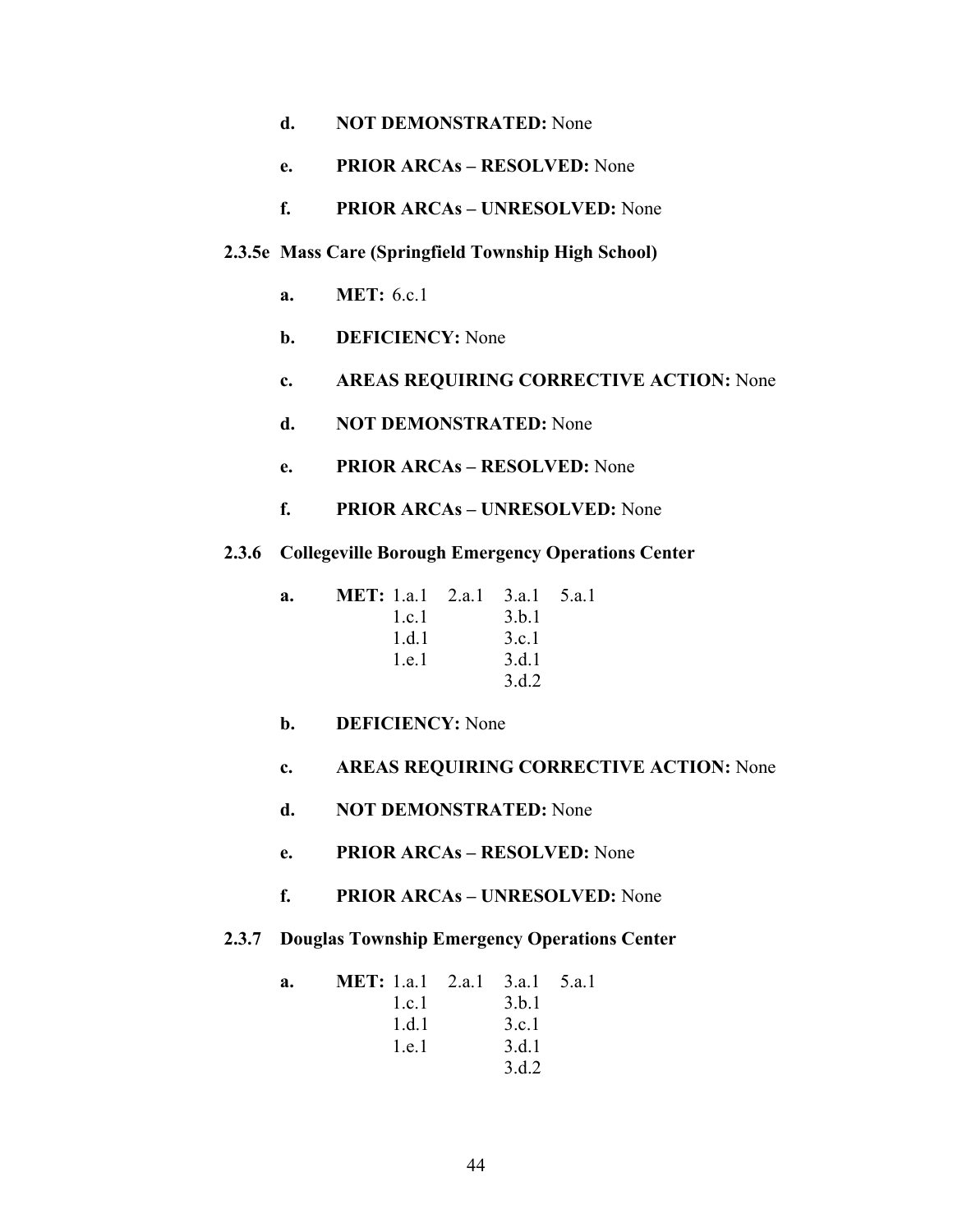- **b. DEFICIENCY:** None
- **c. AREAS REQUIRING CORRECTIVE ACTION:** None
- **d. NOT DEMONSTRATED:** None
- **e. PRIOR ARCAs RESOLVED:** None
- **f. PRIOR ARCAs UNRESOLVED:** None
- **2.3.8 Royersford Borough Emergency Operations Center**

**a. MET:** 1.a.1 2.a.1 3.a.1 5.a.1 1.c.1 3.b.1 1.d.1 3.c.1 1.e.1 3.d.1 3.d.2

- **b. DEFICIENCY:** None
- **c. AREAS REQUIRING CORRECTIVE ACTION:** None
- **d. NOT DEMONSTRATED:** None
- **e. PRIOR ARCAs RESOLVED:** None
- **f. PRIOR ARCAs UNRESOLVED:** None

### **2.3.8a Royersford Borough Route Alerting**

- **a. MET:** 1.d.1 3.a.1 5.a.3 3.b.1
- **b. DEFICIENCY:** None
- **c. AREAS REQUIRING CORRECTIVE ACTION:** None
- **d. NOT DEMONSTRATED:** None
- **e. PRIOR ARCAs RESOLVED:** None
- **f. PRIOR ARCAs UNRESOLVED:** None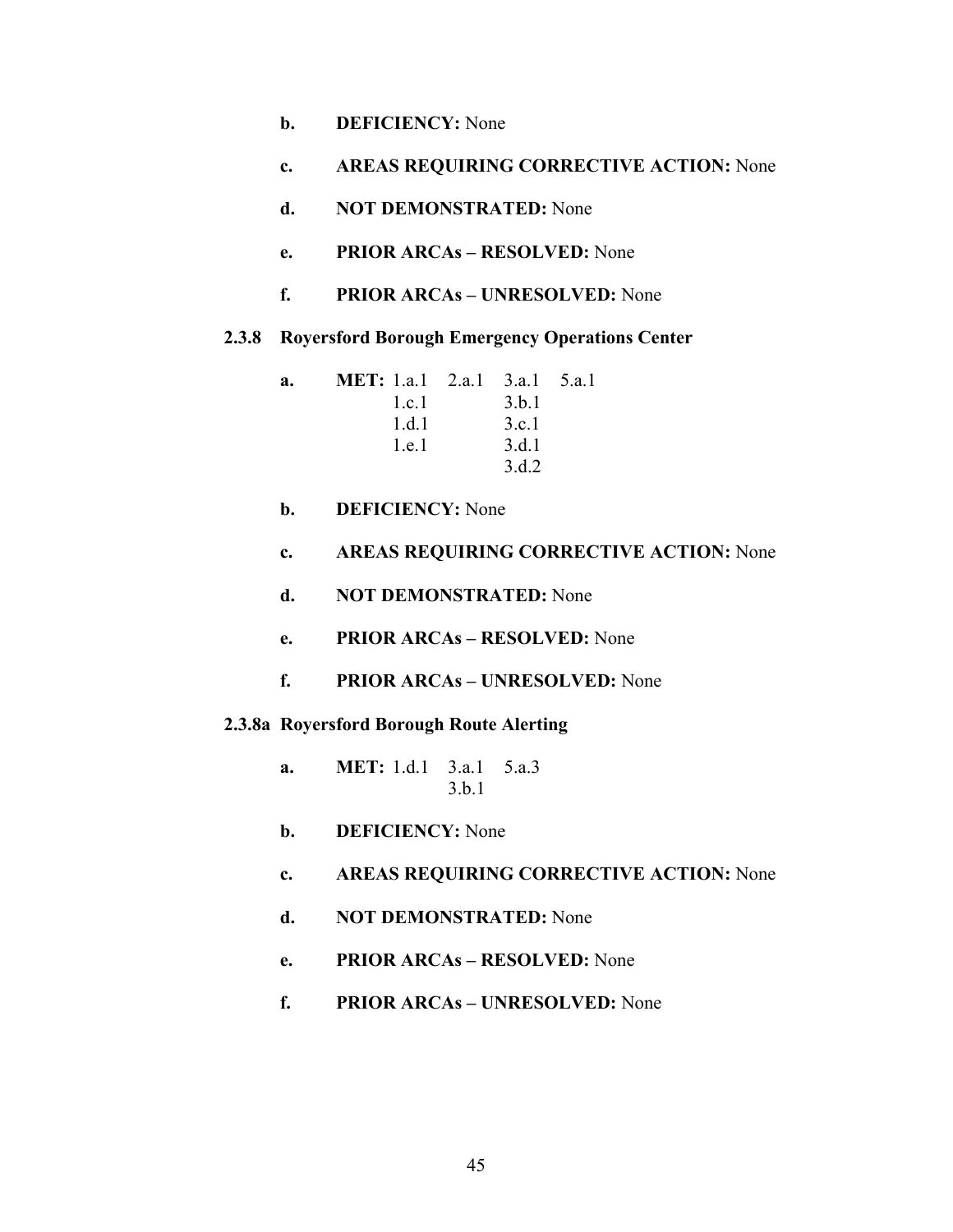#### **2.3.9 Schwenksville Borough Emergency Operations Center**

| a. | <b>MET:</b> 1.a.1 2.a.1 3.a.1 5.a.1 |       |  |
|----|-------------------------------------|-------|--|
|    | 1.c.1                               | 3 h 1 |  |
|    | 1.d.1                               | 3.c.1 |  |
|    | 1.e.1                               | 3.d.1 |  |
|    |                                     | 3 d 2 |  |

### **b. DEFICIENCY:** None

### **c. AREAS REQUIRING CORRECTIVE ACTION:** None

#### **d. NOT DEMONSTRATED:** None

#### **e. PRIOR ARCAs – RESOLVED:** 1

#### **Issue Number: 35-05-3.a.1, 3.b.1-A-08**

**Condition:** The Schwenksville Emergency Operations Center Radiological Officer briefing was not adequate and did not include radiological monitoring requirements, dosimetry, monitoring procedures, potassium iodide (KI) use, precautions for the ingestion of KI, KI reporting requirements, and other radiological briefing requirements.

**Corrective Action Demonstrated:** This issue has been corrected. The Schwenksville Borough EOC Radiological Officer's (RO) briefing, in conjunction with a short radiological film that all emergency workers (EWs) viewed, was adequate and included radiological monitoring requirements, dosimetry, monitoring procedures, potassium iodide (KI) use, precautions for the ingestion of KI, KI reporting requirements, and other requisite radiological briefing requirements.

Instructions for use of KI, including the reasons for taking it and the possible side effects, were part of the demonstration briefing given by the RO to a member of the EOC staff. Administrative record keeping was demonstrated, and KI control forms were available in sufficient quantities to accompany KI distribution. The form has a place to record the date and time that KI is taken over a period of 14 days. Additionally, the RO strongly emphasized during his briefing, and several times during the exercise after the declaration of the General Emergency (GE), Emergency Classification Level (ECL) at 1943 hours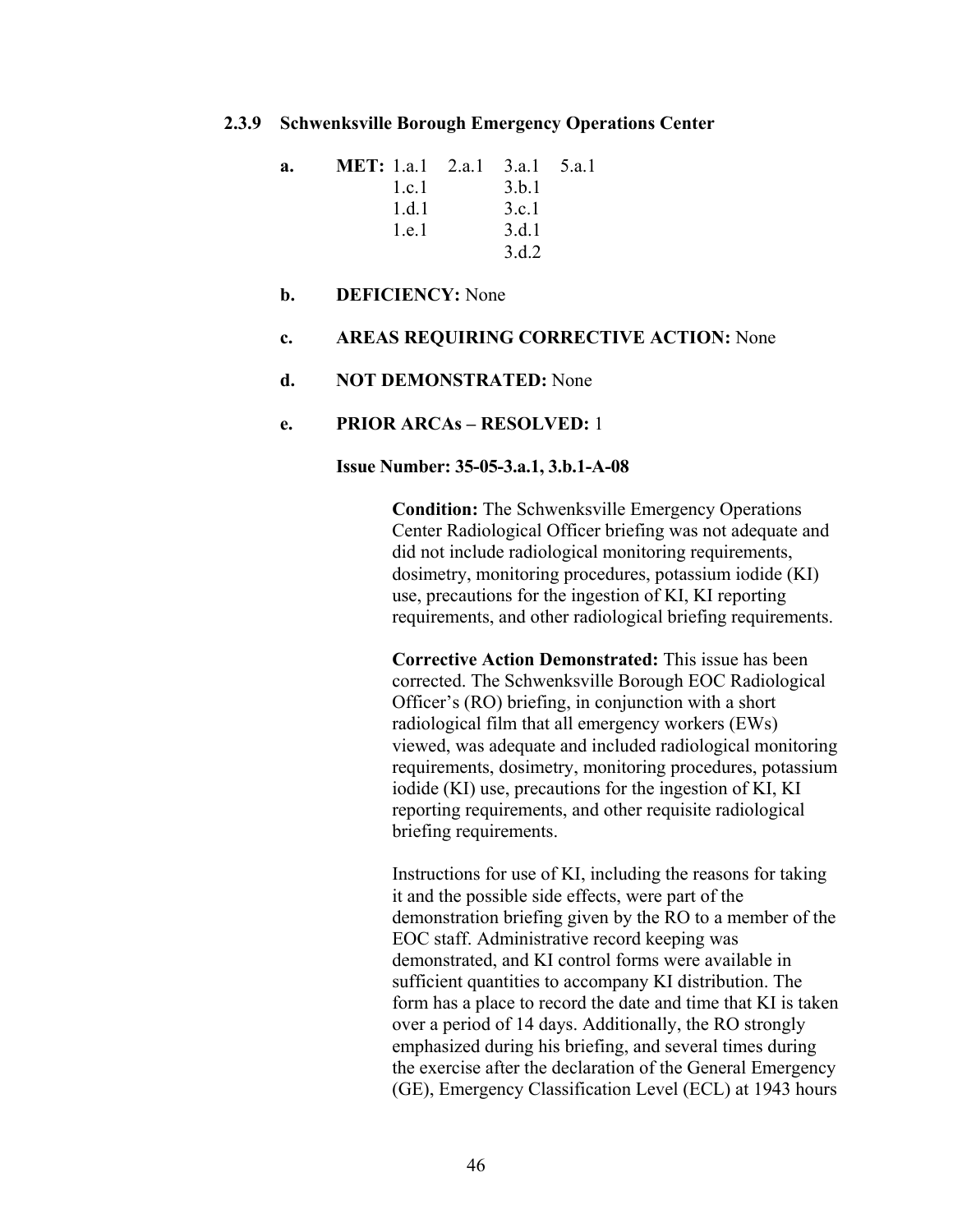that KI is not to be taken by anyone until precise instructions to do so are issued.

The RO understood the decision making process for KI ingestion was at the State level. During the exercise a message was received at 2030 hours over the Montgomery County Emergency Preparedness Radio System (MCEPRS) EWs and special population personnel were to ingest KI. The RO quickly disseminated this information to all EWs, and reminded them to log in the time that they ingested (simulated) their first pill.

# **f. PRIOR ARCAs – UNRESOLVED:** None

## **2.3.10 Skippack Township Emergency Operations Center**

| a. | MET: $1a1 \quad 2a1$ | 3.a.1 |
|----|----------------------|-------|
|    | 1.c.1                | 3.b.1 |
|    | 1 d 1                | 3.c.1 |
|    | 1.e.1                | 3.d.1 |
|    |                      | 3.d.2 |

# **b. DEFICIENCY:** None

# **c. AREAS REQUIRING CORRECTIVE ACTION:** 1 (5.a.1) (Re-demonstrated)

### **Issue Number: 35-07-5.a.1-A-05 (Re-demonstrated)**

**Condition:** Alert and notification of hearing impaired individuals was not successfully accomplished by Skippack responders in the Township Emergency Operations Center (EOC). Responders were unaware of the provisions of Section II.D.2.d (Hearing Impaired) and Attachment F (Residents With Special Medical Requirements) of Annex E (Radiological Emergency Response Plan for Incidents at Limerick Generating Station) or the use of the pre-scripted message form for hearing-impaired individuals (Attachment P of Annex E) and did not know that route alerting of these individuals was required after each sounding of the sirens.

**Possible Cause:** EOC responders were not aware of alert and notification procedures for hearing impaired individuals.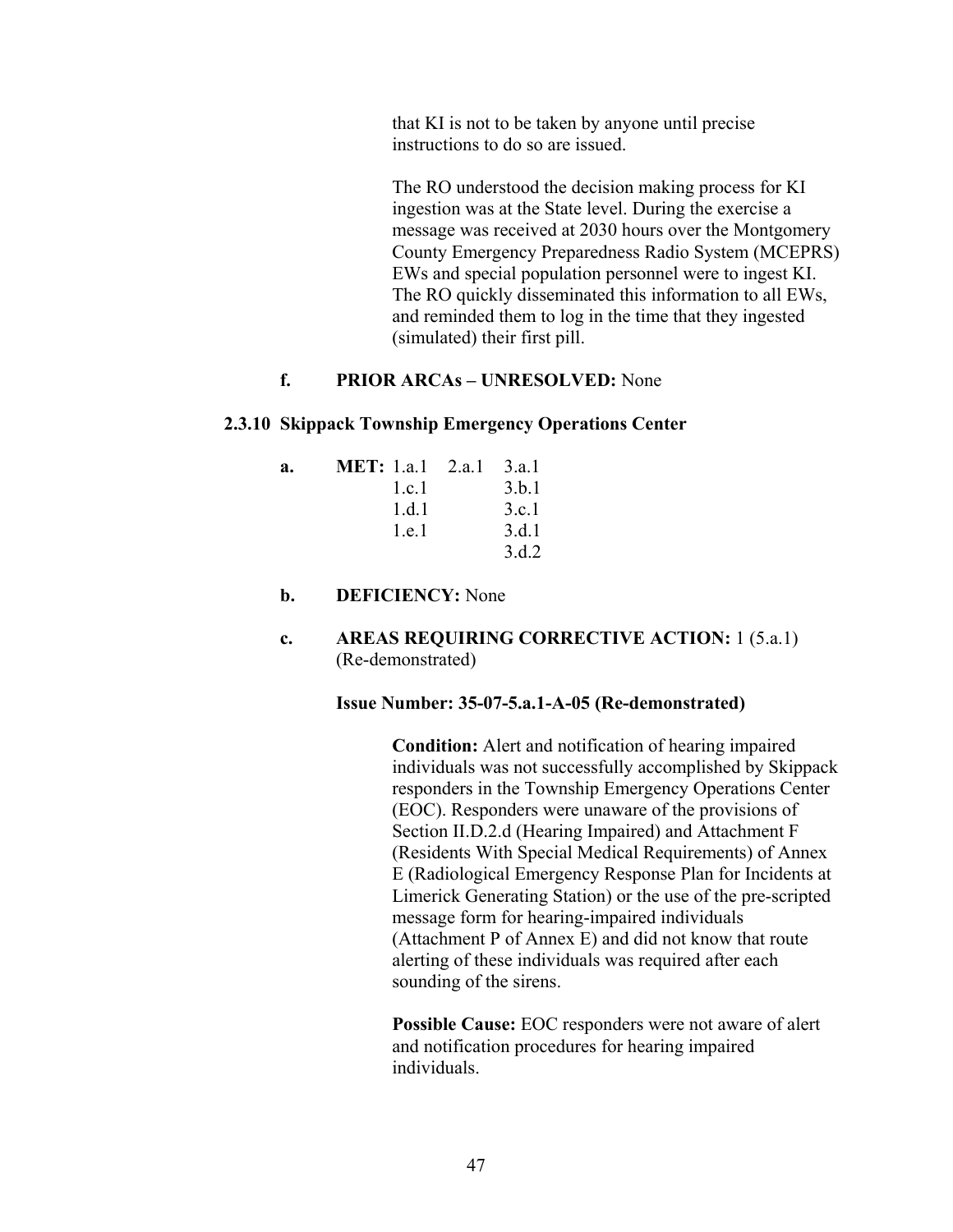**Reference:** Annex E – Radiological Emergency Response Plan for Incidents at Limerick Generating Station.

**Effect:** Hearing impaired individuals would not have been informed of protective actions.

**Recommendation:** Conduct training for Skippack EOC responders on procedures for alert and notification of hearing impaired individuals.

**Corrective Action Demonstrated:** On September 25, 2007, the Radiological Officer for Skippack Township properly re-demonstrated the steps taken by the Radiological Officer in the event the sirens for Limerick Generating Station were sounded to notify the residents of a problem. Through an interview he explained the list of hearing impaired in the township. He also explained that the Public Works Department members would be issued dosimetry, given a radiological briefing, and explained their responsibilities. They were also told to report back to the EOC once their mission was accomplished and ensure they have completed their notification within a 45 minute time period.

- **d. NOT DEMONSTRATED:** None
- **e. PRIOR ARCAs RESOLVED:** None
- **f. PRIOR ARCAs UNRESOLVED:** None

# **2.3.11 Upper Providence Township Emergency Operations Center**

| a. | <b>MET:</b> 1.a.1 2.a.1 3.a.1 5.a.1 |       |  |
|----|-------------------------------------|-------|--|
|    | 1 c 1                               | 3.b.1 |  |
|    | 1 d 1                               | 3.c.1 |  |
|    | 1.e.1                               | 3.d.1 |  |
|    |                                     | 3 d 2 |  |

# **b. DEFICIENCY:** None

**c. AREAS REQUIRING CORRECTIVE ACTION:** None

# **d. NOT DEMONSTRATED:** None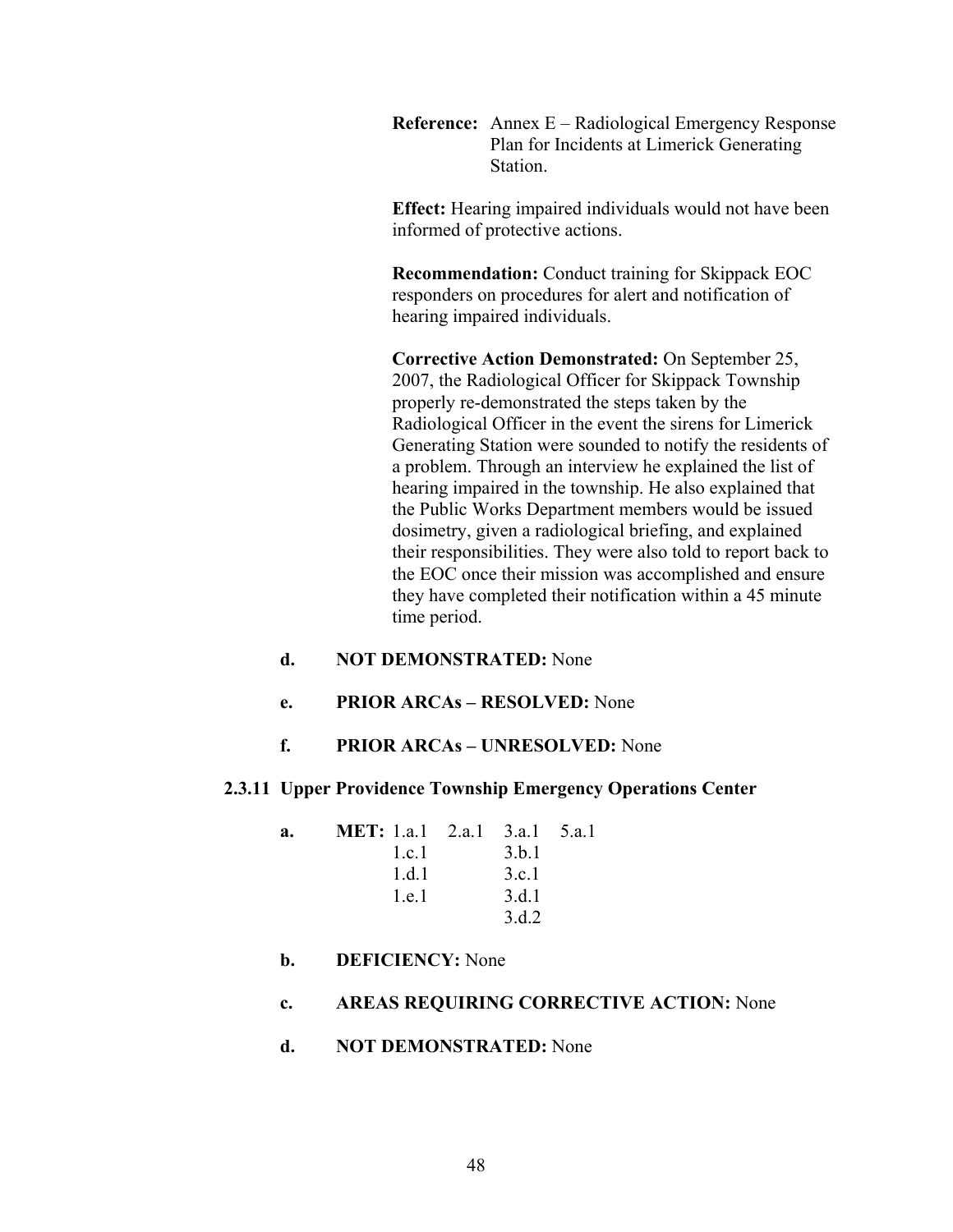**e. PRIOR ARCAs – RESOLVED:** None

# **f. PRIOR ARCAs – UNRESOLVED:** None

# **2.3.12 Upper Salford Township Emergency Operations Center**

| a. | <b>MET:</b> 1.a.1 2.a.1 3.a.1 5.a.1 |       |  |
|----|-------------------------------------|-------|--|
|    | 1 c 1                               | 3.b.1 |  |
|    | 1 d 1                               | 3.c.1 |  |
|    | 1.e.1                               | 3.d.1 |  |
|    |                                     | 3.d.2 |  |

**b. DEFICIENCY:** None

# **c. AREAS REQUIRING CORRECTIVE ACTION:** None

- **d. NOT DEMONSTRATED:** None
- **e. PRIOR ARCAs RESOLVED:** None
- **f. PRIOR ARCAs UNRESOLVED:** None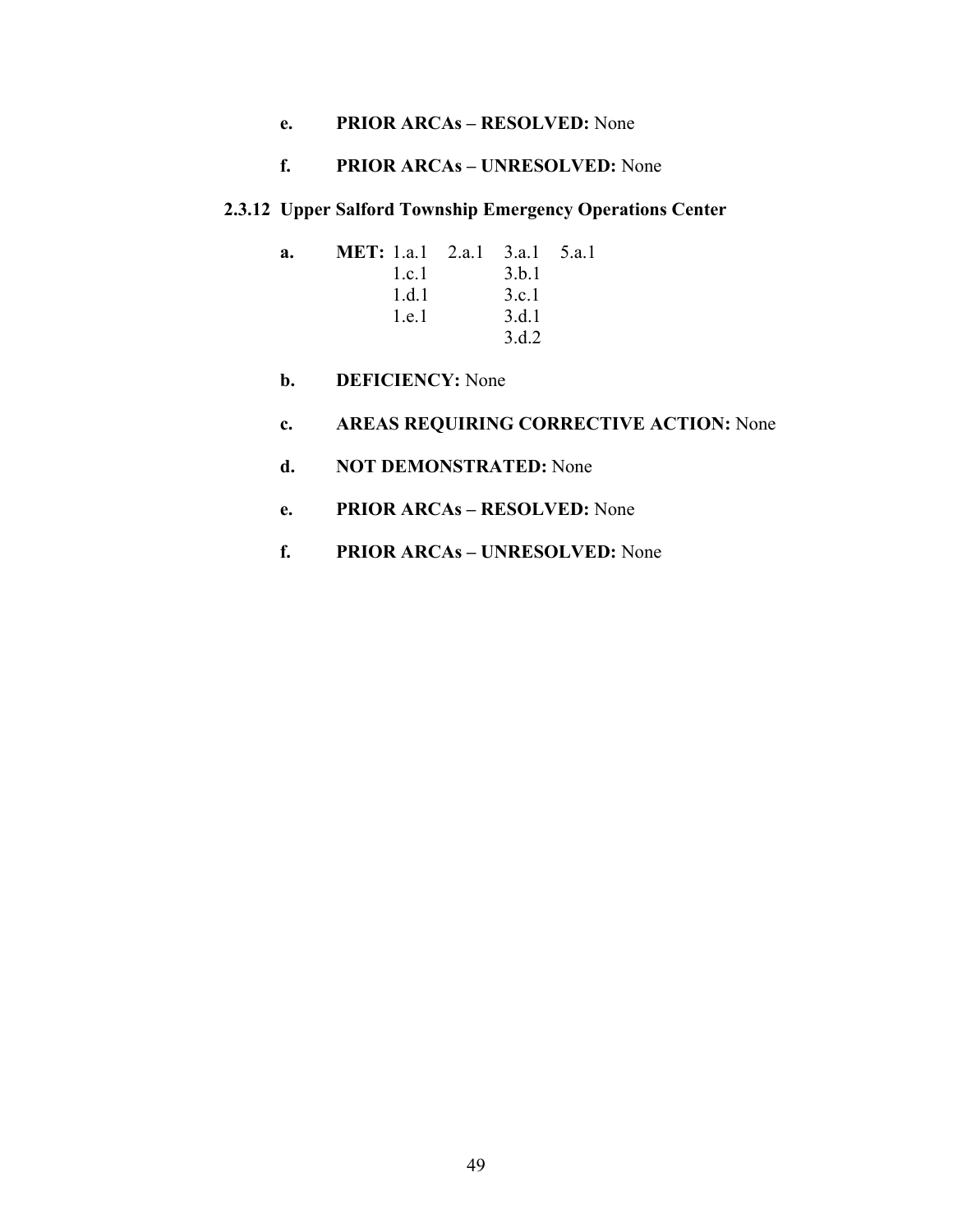# **3.0 SUPPORT JURISDICTIONS**

# **3.1 Bucks County**

- **3.1.1 Bucks County Emergency Operations Center** 
	- **a. MET:** 1.a.1 1.c.1 1.d.1 1.e.1
	- **b. DEFICIENCY:** None
	- **c. AREAS REQUIRING CORRECTIVE ACTION:** None
	- **d. NOT DEMONSTRATED:** None
	- **e. PRIOR ARCAs RESOLVED:** None
	- **f. PRIOR ARCAs UNRESOLVED:** None
- **3.1.2 Reception Center (Neshaminy Mall)** 
	- **a. MET:** 1.e.1 3.a.1 6.a.1
	- **b. DEFICIENCY:** None
	- **c. AREAS REQUIRING CORRECTIVE ACTION:** None
	- **d. NOT DEMONSTRATED:** None
	- **e. PRIOR ARCAs RESOLVED:** None
	- **f. PRIOR ARCAs UNRESOLVED:** None
- **3.1.3 Monitoring/Decontamination Center (Neshaminy Mall)** 
	- **a. MET:** 1.e.1 3.a.1
	- **b. DEFICIENCY:** None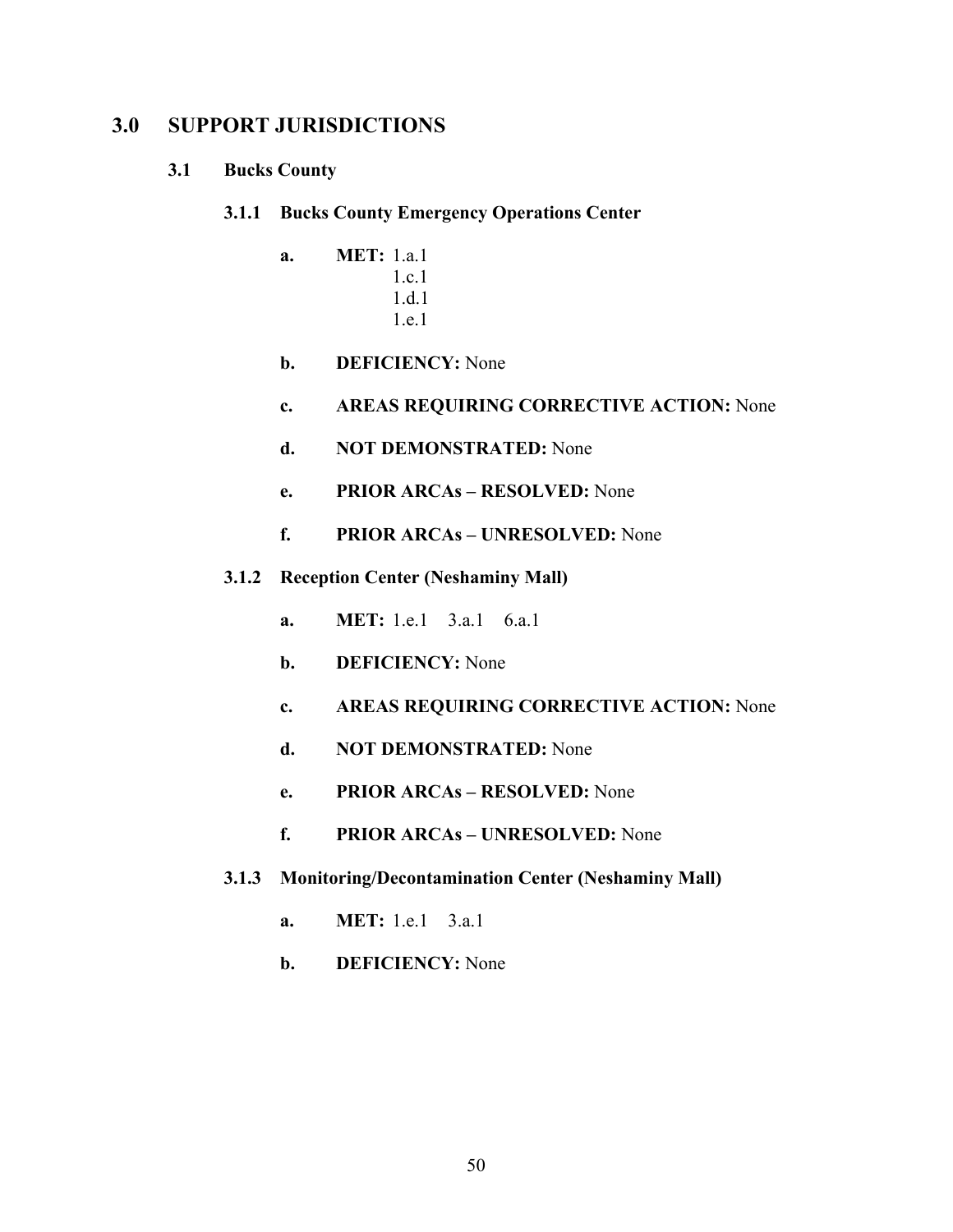**c. AREAS REQUIRING CORRECTIVE ACTION:** 1 (6.a.1) (Re-demonstrated)

#### **Issue Number: 35-07-6.a.1-A-06 (Re-demonstrated)**

**Condition:** Inadequate monitoring techniques with hand held survey meter. Probe speed was 10 to 12 inches per second versus 4 inches per second specified in C2004-2. Probe distance was 1 to 3 inches versus plan requirement of 1 inch. During scanning of a vehicle two monitors did not maintain proper probe orientation or wear gloves to minimize the probability of monitor contamination.

**Possible Cause:** The individuals who performed the monitoring were not adequately trained in proper techniques for monitoring.

**References:** NUREG-0654, K.5.b;

PEMA Circular No. C2004-2, Emergency Management Guidance and Information.

**Effect:** There are two possible effects. Some contamination of an evacuee could go undetected and possibly be spread. The individual performing the monitoring could become contaminated from touching the vehicle being monitored.

**Recommendation:** Train the individual and other monitors in proper monitoring techniques including contamination control.

# **CORRECTIVE ACTION DEMONSTRATED:** On

September 25, 2007, the Bucks County Monitoring and Decontamination Center team properly re-demonstrated monitoring techniques using a hand held survey meter. The monitor began by installing batteries in a CDV 700 and performing correct operational check procedures. He began monitoring the subject at the top of the head and proceeded slowly and methodically down the body. The probe was protected by a plastic covering and held approximately 1 inch from the subject's skin and clothing throughout the process. The rate of progress was approximately 3 to 4 inches per minute. Controller injects were provided to advise the monitor when and where contamination was detected. The monitor then verified the presence and location of contamination by approaching the location from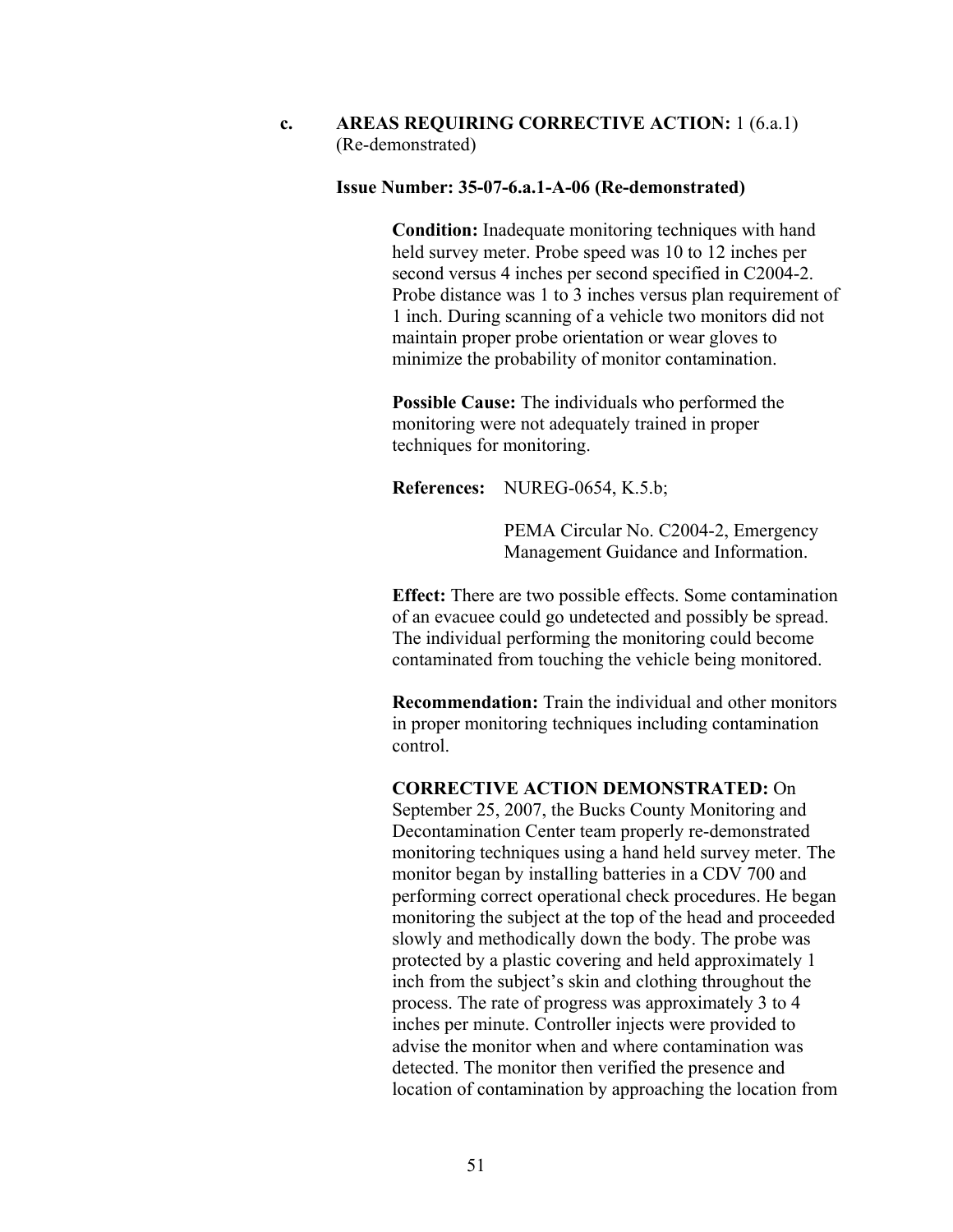different directions. The contamination was determined to be located between the neck and shoulder in the vicinity of the collar bone.

In a post monitoring interview the monitor explained that the subject would be decontaminated by first removing the shirt and re-monitoring the contaminated area. If contamination was found, the subject would shower and be monitored again. If contamination was still detected, the subject would be transported to an MS-1 hospital for treatment.

The monitoring team explained proper techniques for detecting contamination on a vehicle. The monitor explained they would begin with the interior of the vehicle on the driver's side, including the instrument panel, steering wheel, floor, pedal, and seats, and slowly sweep left to right and front to real. This would be followed by monitoring the exterior of the vehicle beginning with the grill, left front wheel, wheel well, rocker panel, rear wheel and wheel well. The monitoring of the right side of the vehicle would then take place. If contamination was detected the vehicle would be placed in a segregated parking area for decontamination.

- **d. NOT DEMONSTRATED:** None
- **e. PRIOR ARCAs RESOLVED:** None
- **f. PRIOR ARCAs UNRESOLVED:** None

# **3.1.4a Mass Care Center (Neshaminy Middle School)**

- **a. MET:** 6.c.1
- **b. DEFICIENCY:** None
- **c. AREAS REQUIRING CORRECTIVE ACTION:** None
- **d. NOT DEMONSTRATED:** None
- **e. PRIOR ARCAs RESOLVED:** None
- **f. PRIOR ARCAs UNRESOLVED:** None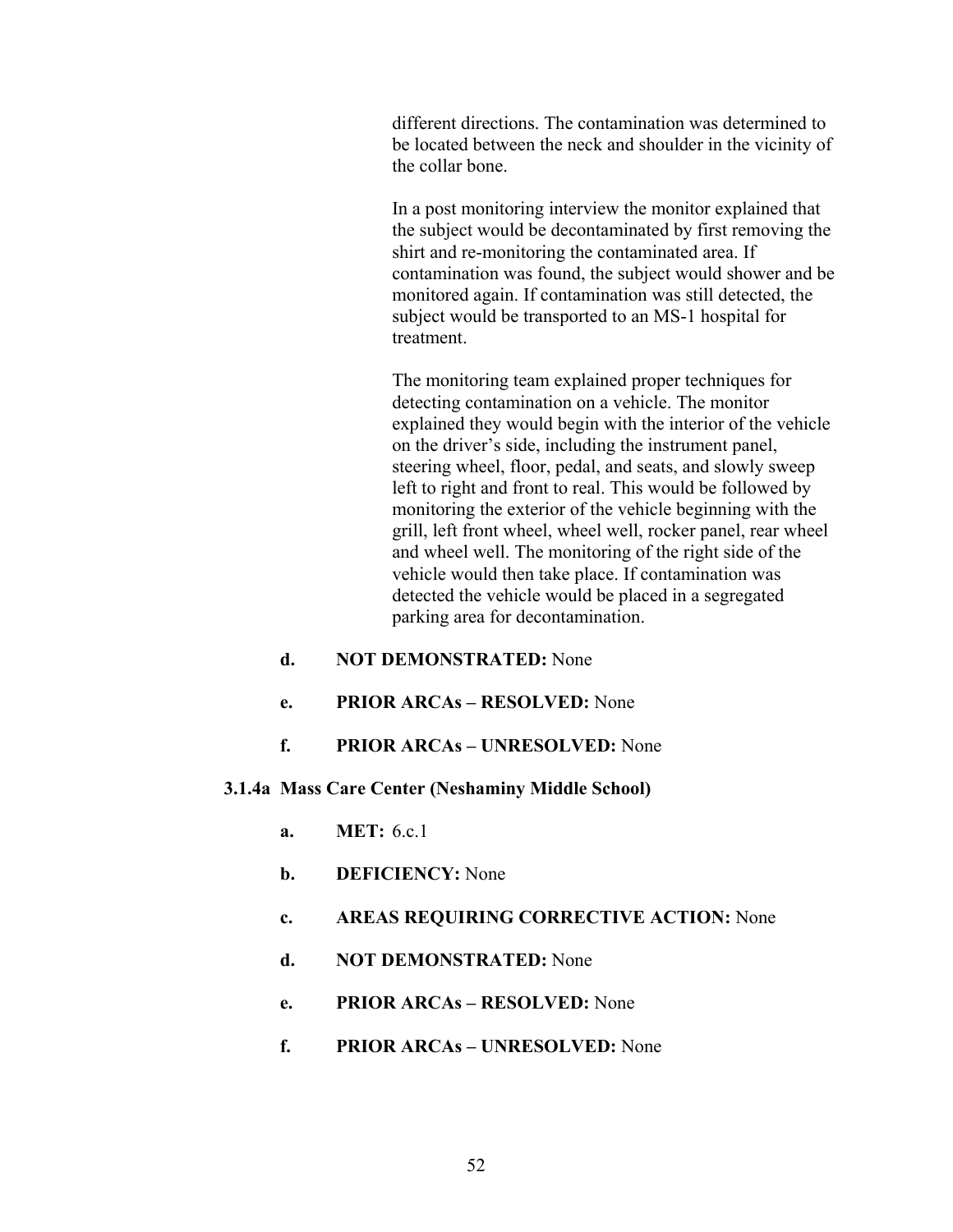#### **3.1.4b Mass Care Center (Pennsbury High School)**

- **a. MET:** 6.c.1
- **b. DEFICIENCY:** None
- **c. AREAS REQUIRING CORRECTIVE ACTION:** None
- **d. NOT DEMONSTRATED:** None
- **e. PRIOR ARCAs RESOLVED:** None
- **f. PRIOR ARCAs UNRESOLVED:** None
- **3.1.4c Mass Care Center (Medill Bair High School)** 
	- **a. MET:** 6.c.1
	- **b. DEFICIENCY:** None
	- **c. AREAS REQUIRING CORRECTIVE ACTION:** None
	- **d. NOT DEMONSTRATED:** None
	- **e. PRIOR ARCAs RESOLVED:** None
	- **f. PRIOR ARCAs UNRESOLVED:** None
- **3.1.4d Mass Care Center (William Penn High School)** 
	- **a. MET:** 6.c.1
	- **b. DEFICIENCY:** None
	- **c. AREAS REQUIRING CORRECTIVE ACTION:** None
	- **d. NOT DEMONSTRATED:** None
	- **e. PRIOR ARCAs RESOLVED:** None
	- **f. PRIOR ARCAs UNRESOLVED:** None
- **3.1.4e Mass Care Center (Bensalem High School)** 
	- **a. MET:** 6.c.1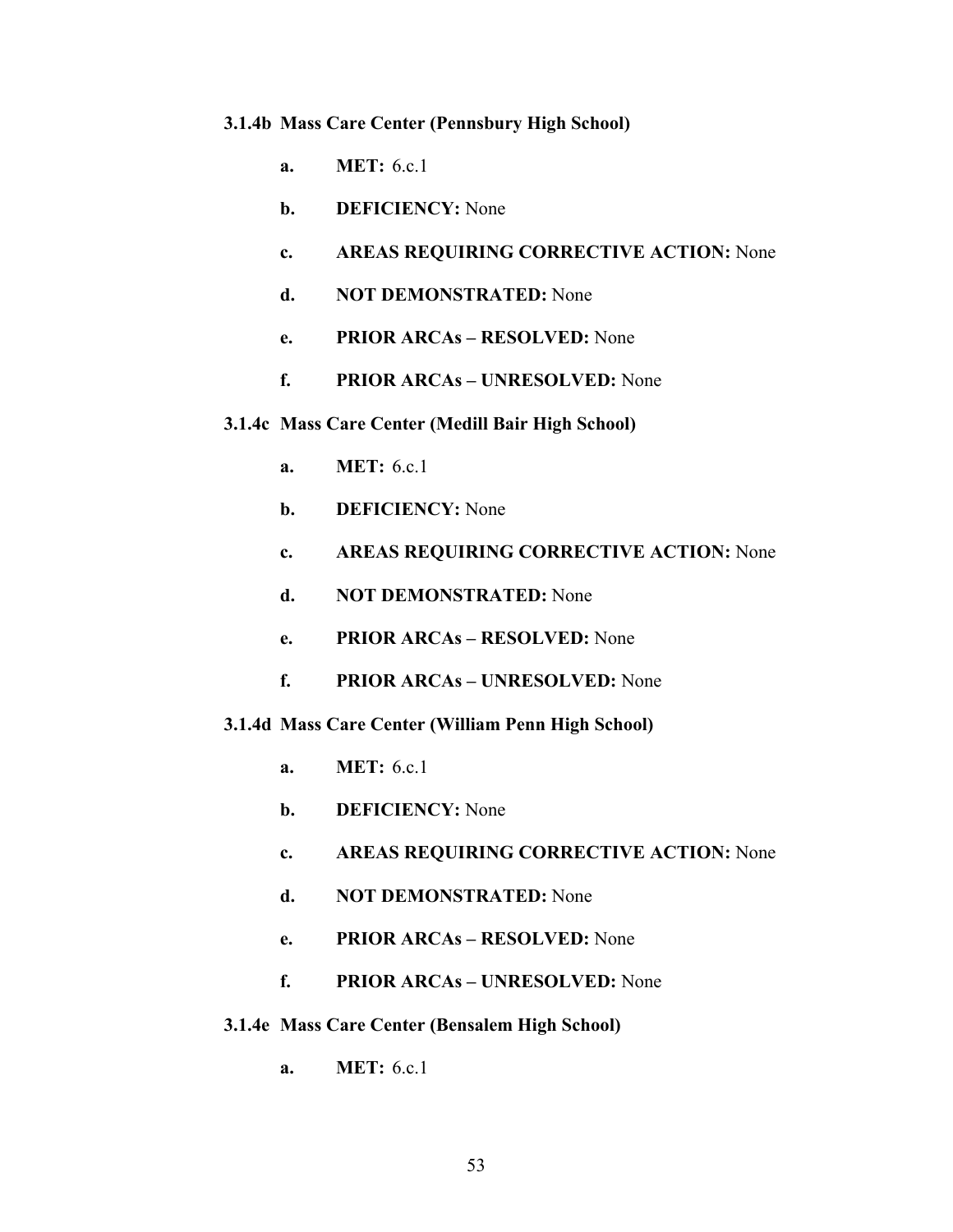- **b. DEFICIENCY:** None
- **c. AREAS REQUIRING CORRECTIVE ACTION:** None
- **d. NOT DEMONSTRATED:** None
- **e. PRIOR ARCAs RESOLVED:** None
- **f. PRIOR ARCAs UNRESOLVED:** None

## **3.1.4f Mass Care Center (Cecilia Snyder Middle School)**

- **a. MET:** 6.c.1
- **b. DEFICIENCY:** None
- **c. AREAS REQUIRING CORRECTIVE ACTION:** None
- **d. NOT DEMONSTRATED:** None
- **e. PRIOR ARCAs RESOLVED:** None
- **f. PRIOR ARCAs UNRESOLVED:** None

### **3.1.4g Mass Care Center (Robert Shafer Middle School)**

- **a. MET:** 6.c.1
- **b. DEFICIENCY:** None
- **c. AREAS REQUIRING CORRECTIVE ACTION:** None
- **d. NOT DEMONSTRATED:** None
- **e. PRIOR ARCAs RESOLVED:** None
- **f. PRIOR ARCAs UNRESOLVED:** None

### **3.1.4h Mass Care Center (Armstrong Middle School)**

- **a. MET:** 6.c.1
- **b. DEFICIENCY:** None
- **c. AREAS REQUIRING CORRECTIVE ACTION:** None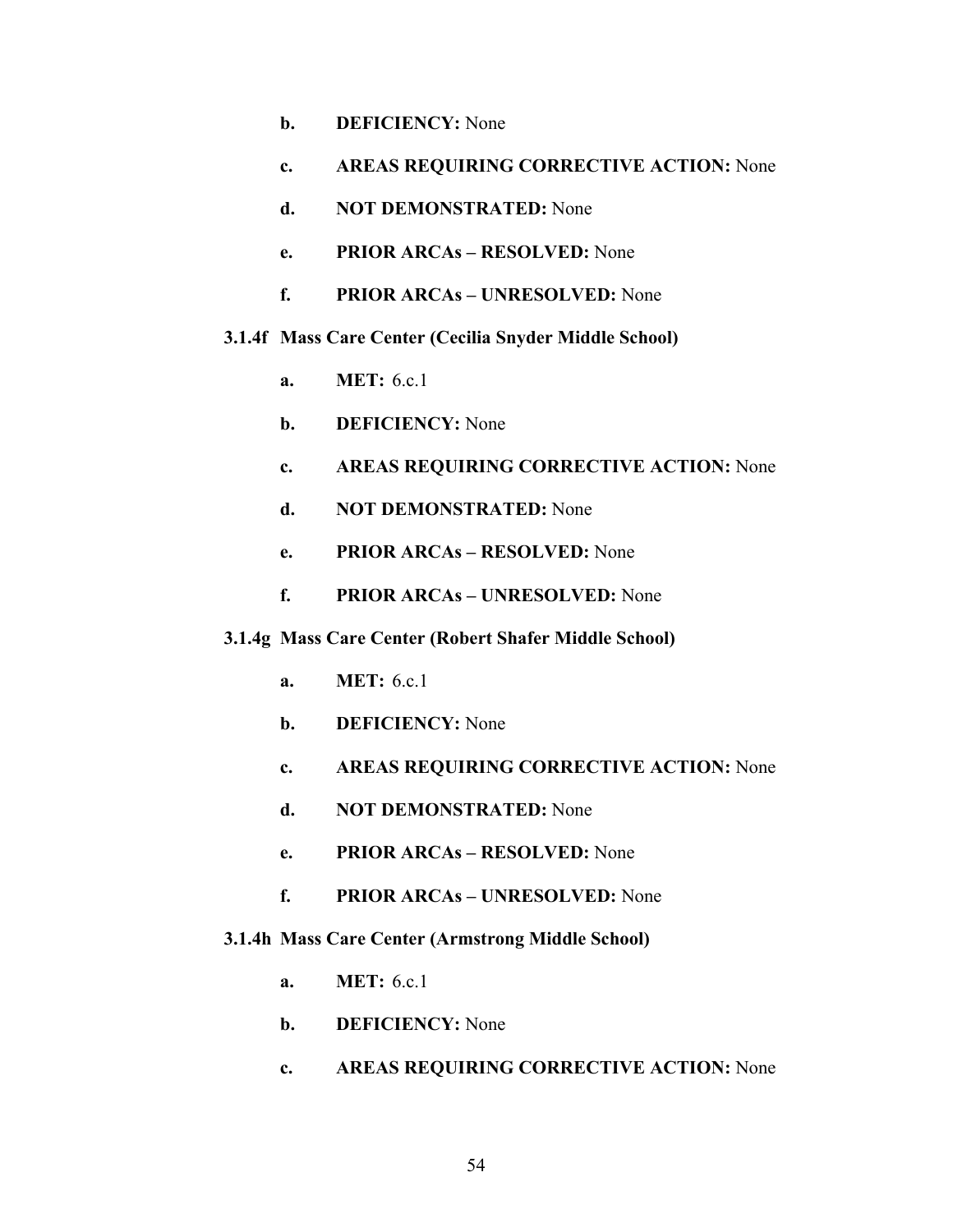- **e. PRIOR ARCAs RESOLVED:** None
- **f. PRIOR ARCAs UNRESOLVED:** None

## **3.1.4i Mass Care Center (Truman High School)**

- **a. MET:** 6.c.1
- **b. DEFICIENCY:** None
- **c. AREAS REQUIRING CORRECTIVE ACTION:** None
- **d. NOT DEMONSTRATED:** None
- **e. PRIOR ARCAs RESOLVED:** None
- **f. PRIOR ARCAs UNRESOLVED:** None
- **3.1.4j Mass Care Center (Ben Franklin Middle School)** 
	- **a. MET:** 6.c.1
	- **b. DEFICIENCY:** None
	- **c. AREAS REQUIRING CORRECTIVE ACTION:** None
	- **d. NOT DEMONSTRATED:** None
	- **e. PRIOR ARCAs RESOLVED:** None
	- **f. PRIOR ARCAs UNRESOLVED:** None
- **3.1.4k Mass Care Center (Neil Armstrong Middle School)** 
	- **a. MET:** 6.c.1
	- **b. DEFICIENCY:** None
	- **c. AREAS REQUIRING CORRECTIVE ACTION:** None
	- **d. NOT DEMONSTRATED:** None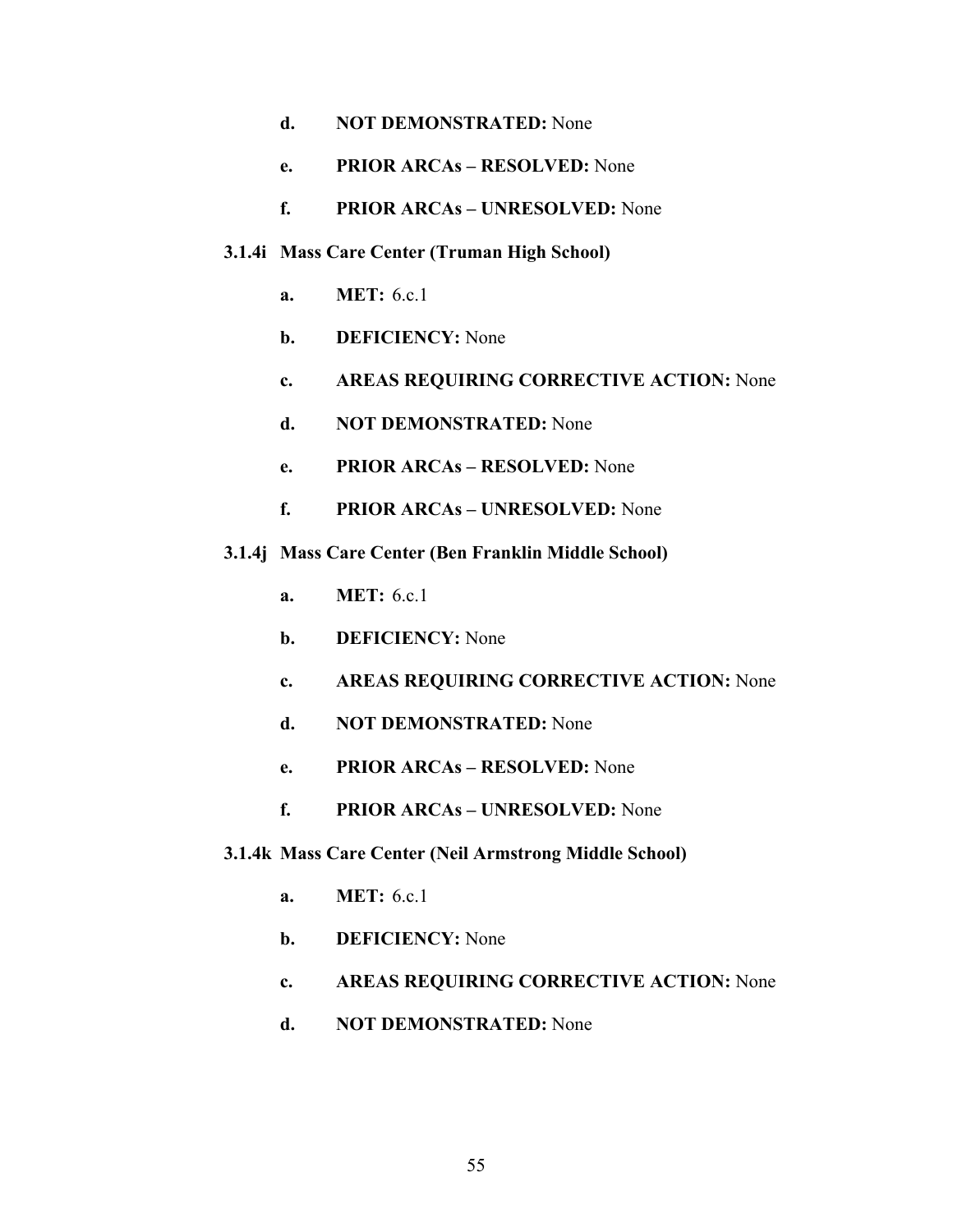- **e. PRIOR ARCAs RESOLVED:** None
- **f. PRIOR ARCAs UNRESOLVED:** None
- **3.1.4l Mass Care Center (Neshaminy High School)** 
	- **a. MET:** 6.c.1
	- **b. DEFICIENCY:** None
	- **c. AREAS REQUIRING CORRECTIVE ACTION:** None
	- **d. NOT DEMONSTRATED:** None
	- **e. PRIOR ARCAs RESOLVED:** None
	- **f. PRIOR ARCAs UNRESOLVED:** None
- **3.2 Lehigh County** 
	- **3.2.1 Lehigh County Emergency Operations Center** 
		- **a. MET:** 1.a.1 1.c.1 1.d.1 1.e.1
		- **b. DEFICIENCY:** None
		- **c. AREAS REQUIRING CORRECTIVE ACTION:** None
		- **d. NOT DEMONSTRATED:** None
		- **e. PRIOR ARCAs RESOLVED:** None
		- **f. PRIOR ARCAs UNRESOLVED:** None
	- **3.2.2 Reception Center (Southern Lehigh High School)** 
		- **a. MET:** 1.e.1 6.a.1
		- **b. DEFICIENCY:** None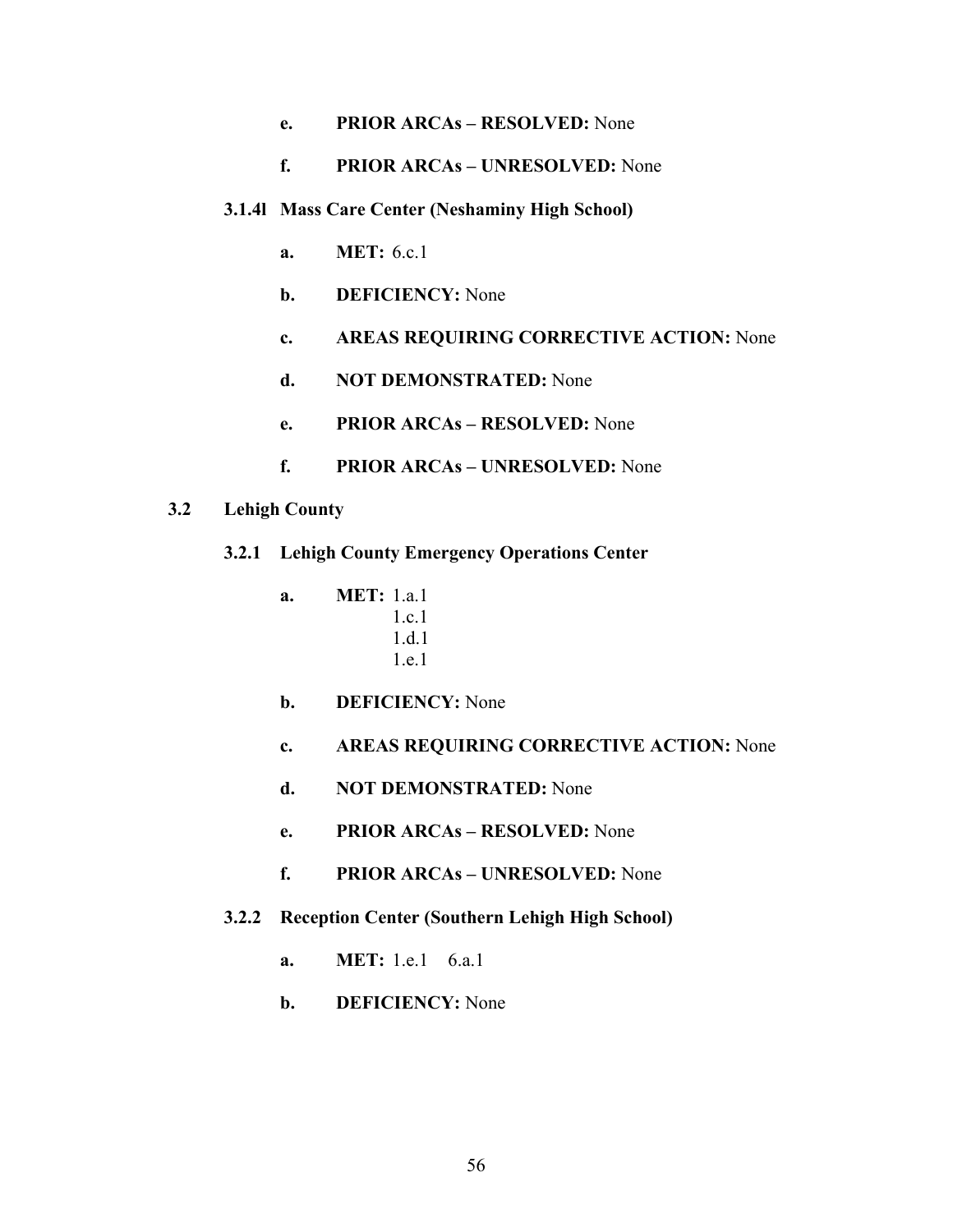# **c. AREAS REQUIRING CORRECTIVE ACTION:** 1 (3.a.1 Re-demonstrated)

### **Issue Number: 35-07-3.a.1-A-07 (Re-demonstrated)**

**Condition:** The reception center emergency workers were issued Permanent Record Dosimeters (PRDs) with no briefing or guidance.

**Possible Cause:** Radiological officer was not present.

**Reference:** NUREG-0654, K.3.a.

**Effect:** The PRDs were improperly worn, and the exposure measurement would not be accurate.

**Recommendation:** Provide emergency workers with a radiological briefing.

**Corrective Action Demonstrated:** On September 25, 2007, the Lehigh County Radiological Officer (RO) successfully re-demonstrated a radiological briefing for Reception Center staff. The RO presented a folder containing procedures, forms and simulated Permanent Reading Dosimeters (PRDs) that would be issued to the reception center staff. The RO conducted a radiological briefing informing participants of the purpose of the dosimeters, the proper procedures for completing the standard Dosimetry – Potassium Iodide Form, and the exposure limits allowed for Category "C" emergency workers. Participants were instructed to wear the PRD between the waist and shoulder and on the exterior of any clothing. The RO also explained the method of operations for the Reception Center Registrar. The Registrar is responsible for issuing dosimetry to Reception Center personnel and recording the corresponding names and serial numbers for the PRDs issued.

# **d. NOT DEMONSTRATED:** None

- **e. PRIOR ARCAs RESOLVED:** None
- **f. PRIOR ARCAs UNRESOLVED:** None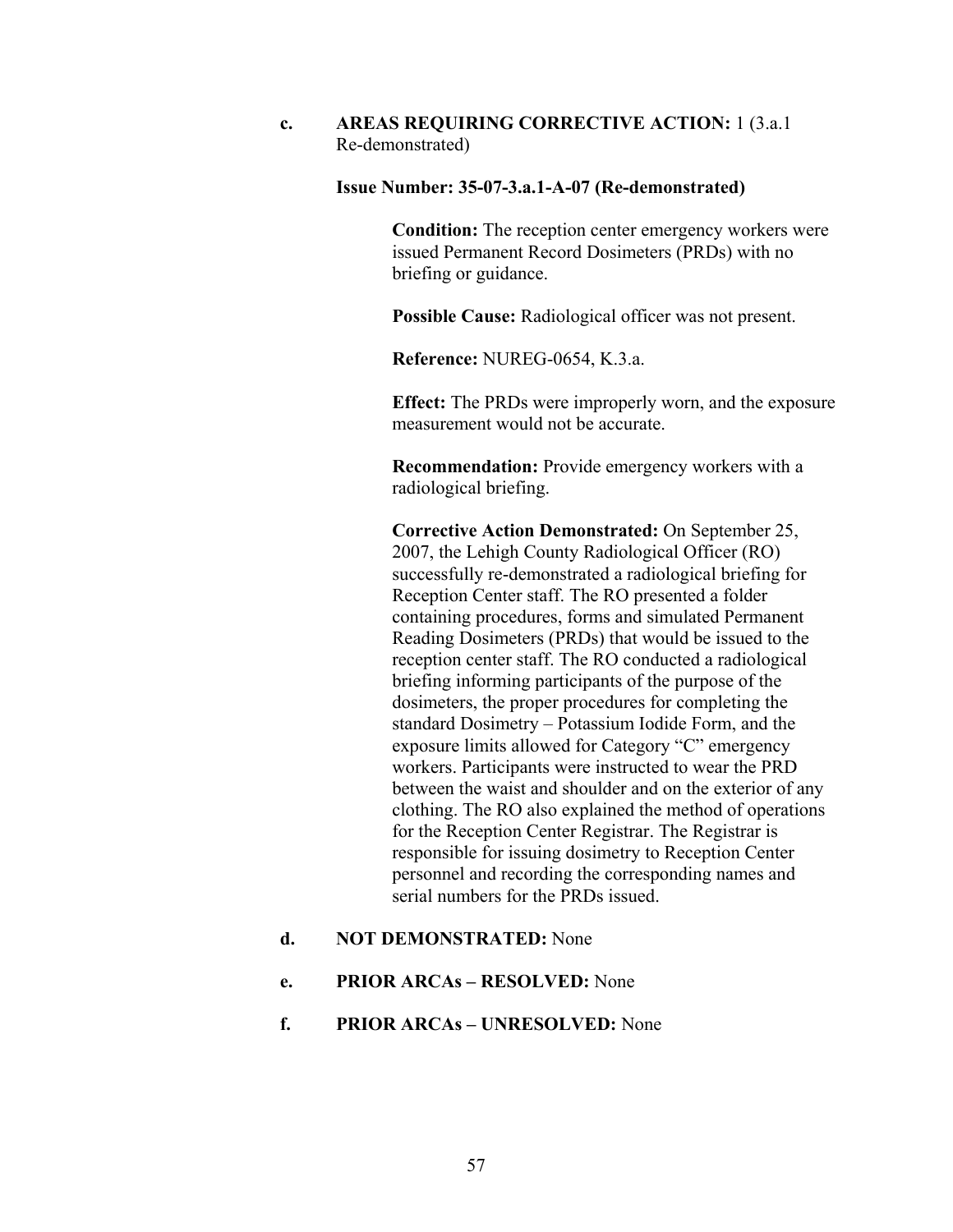## **3.2.3 Monitoring/Decontamination Center (Southern Lehigh High School)**

- **a. MET:** 1.e.1 3.a.1
- **b. DEFICIENCY:** None
- **c. AREAS REQUIRING CORRECTIVE ACTION:** 1 (6.a.1 Re-demonstrated)

### **Issue Number: 35-07-6.a.1-A-08 (Re-demonstrated)**

**Condition:** Contamination control was not maintained during monitoring of a simulated evacuee.

**Possible Cause:** The contamination control boundaries were not clearly defined and not completely understood by the monitoring personnel.

**Reference:** NUREG-0654, K.5.a.

**Effect:** Contamination could have been spread into areas designated as being free of contamination.

**Corrective Action Demonstrated:** The exercise controller stopped the process and retrained the monitoring teams on the location of the contamination boundaries and contamination control procedures. After this training the activity was successfully re-demonstrated.

# **d. NOT DEMONSTRATED:** None

- **e. PRIOR ARCAs RESOLVED:** None
- **f. PRIOR ARCAs UNRESOLVED:** None

### **3.2.4a Mass Care Center (Southern Lehigh High School)**

- **a. MET:** 6.c.1
- **b. DEFICIENCY:** None
- **c. AREAS REQUIRING CORRECTIVE ACTION:** None
- **d. NOT DEMONSTRATED:** None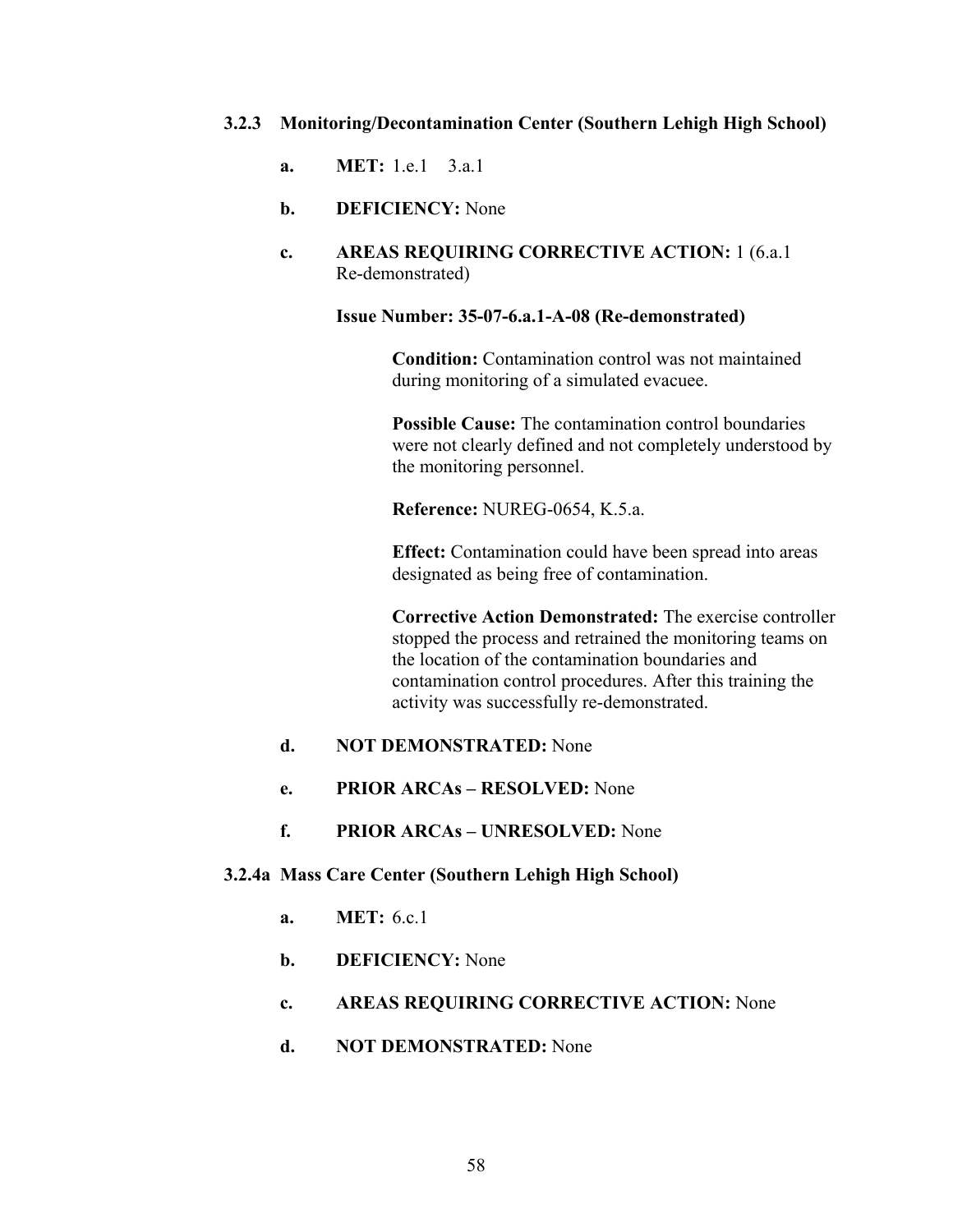# **e. PRIOR ARCAs – RESOLVED:** None

## **f. PRIOR ARCAs – UNRESOLVED:** None

#### **3.2.4b Mass Care Center (Northern Lehigh Senior High School)**

- **a. MET:** 6.c.1
- **b. DEFICIENCY:** None
- **c. AREAS REQUIRING CORRECTIVE ACTION:** None
- **d. NOT DEMONSTRATED:** None
- **e. PRIOR ARCAs RESOLVED:** None
- **f. PRIOR ARCAs UNRESOLVED:** None

### **3.2.4c Mass Care Center (Northern Lehigh Junior High School)**

- **a. MET:** 6.c.1
- **b. DEFICIENCY:** None
- **c. AREAS REQUIRING CORRECTIVE ACTION:** None
- **d. NOT DEMONSTRATED:** None
- **e. PRIOR ARCAs RESOLVED:** None
- **f. PRIOR ARCAs UNRESOLVED:** None
- **3.2.4d Mass Care Center (Whitehall High School)** 
	- **a. MET:** 6.c.1
	- **b. DEFICIENCY:** None
	- **c. AREAS REQUIRING CORRECTIVE ACTION:** None
	- **d. NOT DEMONSTRATED:** None
	- **e. PRIOR ARCAs RESOLVED:** None
	- **f. PRIOR ARCAs UNRESOLVED:** None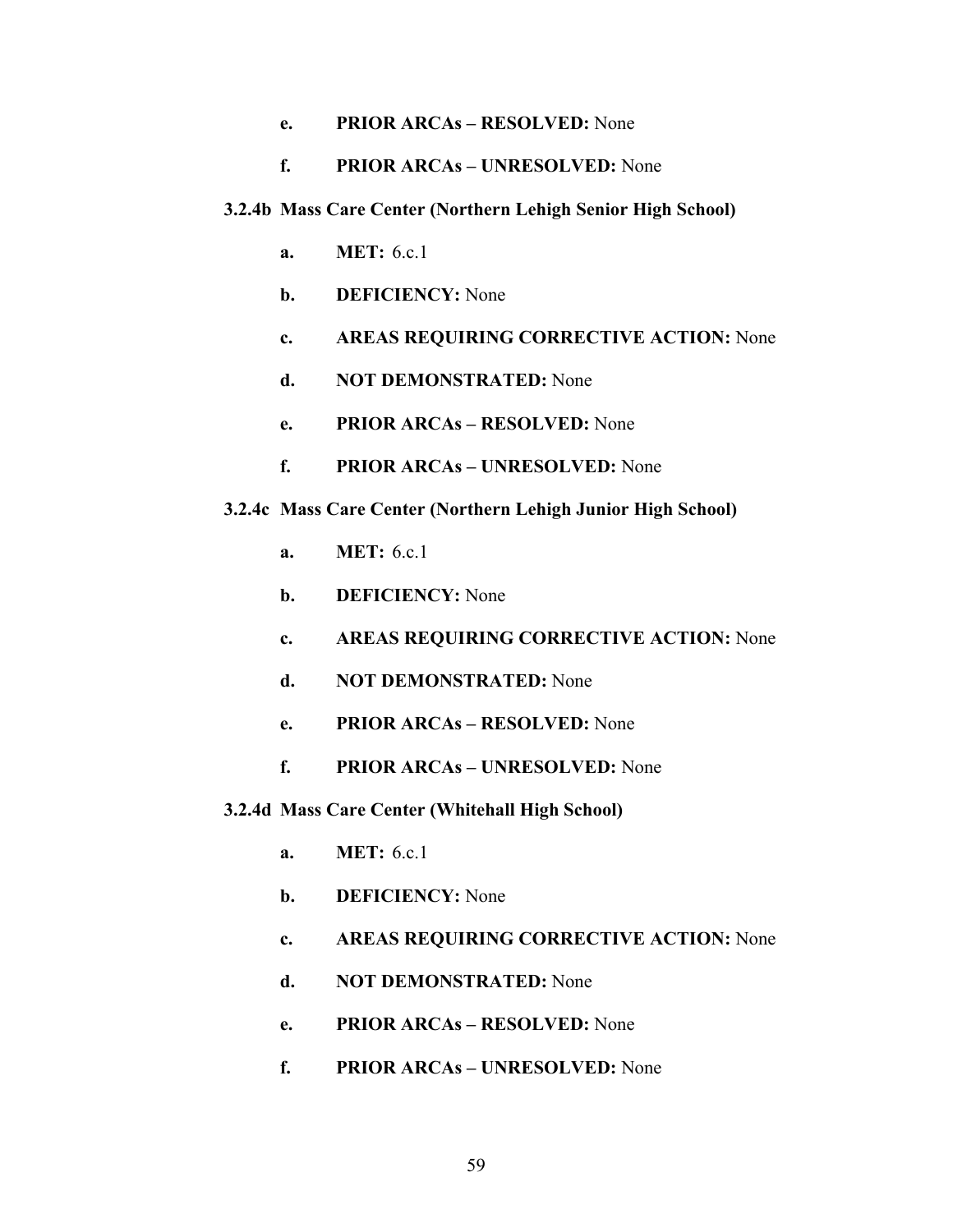# **3.2.4e Mass Care Center (Whitehall-Coplay Middle School)**

- **a. MET:** 6.c.1
- **b. DEFICIENCY:** None
- **c. AREAS REQUIRING CORRECTIVE ACTION:** None
- **d. NOT DEMONSTRATED:** None
- **e. PRIOR ARCAs RESOLVED:** None
- **f. PRIOR ARCAs UNRESOLVED:** None
- **3.2.4f Mass Care Center (Northwestern Lehigh High School)** 
	- **a. MET:** 6.c.1
	- **b. DEFICIENCY:** None
	- **c. AREAS REQUIRING CORRECTIVE ACTION:** None
	- **d. NOT DEMONSTRATED:** None
	- **e. PRIOR ARCAs RESOLVED:** None
	- **f. PRIOR ARCAs UNRESOLVED:** None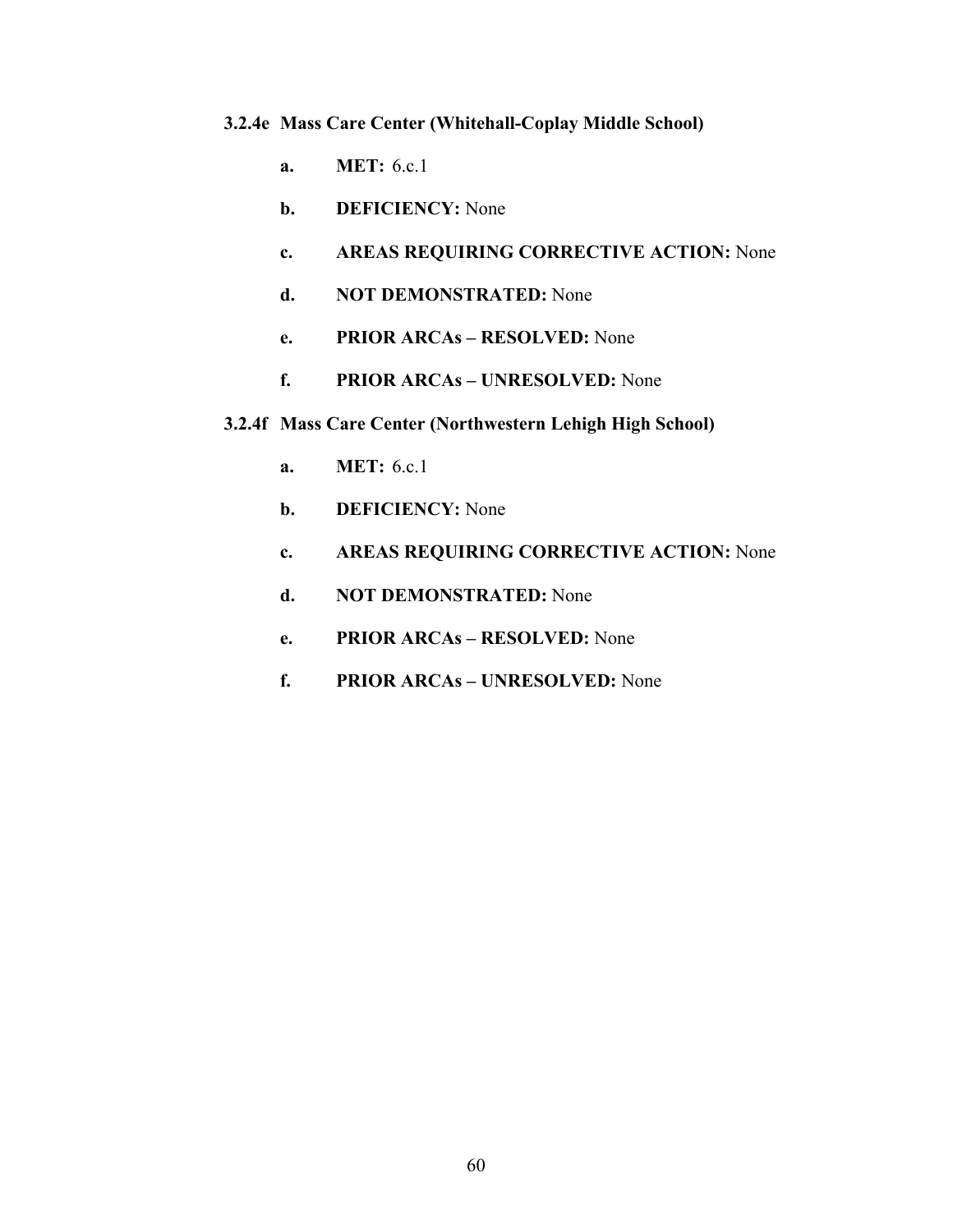# **4.0 RISK SCHOOLS**

- **4.1 Berks County** 
	- **4.1.1 Boyerstown Area School District** 
		- **a. MET:** 3.c.2
		- **b. DEFICIENCY:** None
		- **c. AREAS REQUIRING CORRECTIVE ACTION:** None
		- **d. NOT DEMONSTRATED:** None
		- **e. PRIOR ARCAs RESOLVED:** None
		- **f. PRIOR ARCAs UNRESOLVED:** None
	- **4.1.1a Boyerstown Junior High School East** 
		- **a. MET:** 3.c.2
		- **b. DEFICIENCY:** None
		- **c. AREAS REQUIRING CORRECTIVE ACTION:** None
		- **d. NOT DEMONSTRATED:** None
		- **e. PRIOR ARCAs RESOLVED:** None
		- **f. PRIOR ARCAs UNRESOLVED:** None
	- **4.1.1b Colebrookdale Elementary School** 
		- **a. MET:** 3.c.2
		- **b. DEFICIENCY:** None
		- **c. AREAS REQUIRING CORRECTIVE ACTION:** None
		- **d. NOT DEMONSTRATED:** None
		- **e. PRIOR ARCAs RESOLVED:** None
		- **f. PRIOR ARCAs UNRESOLVED:** None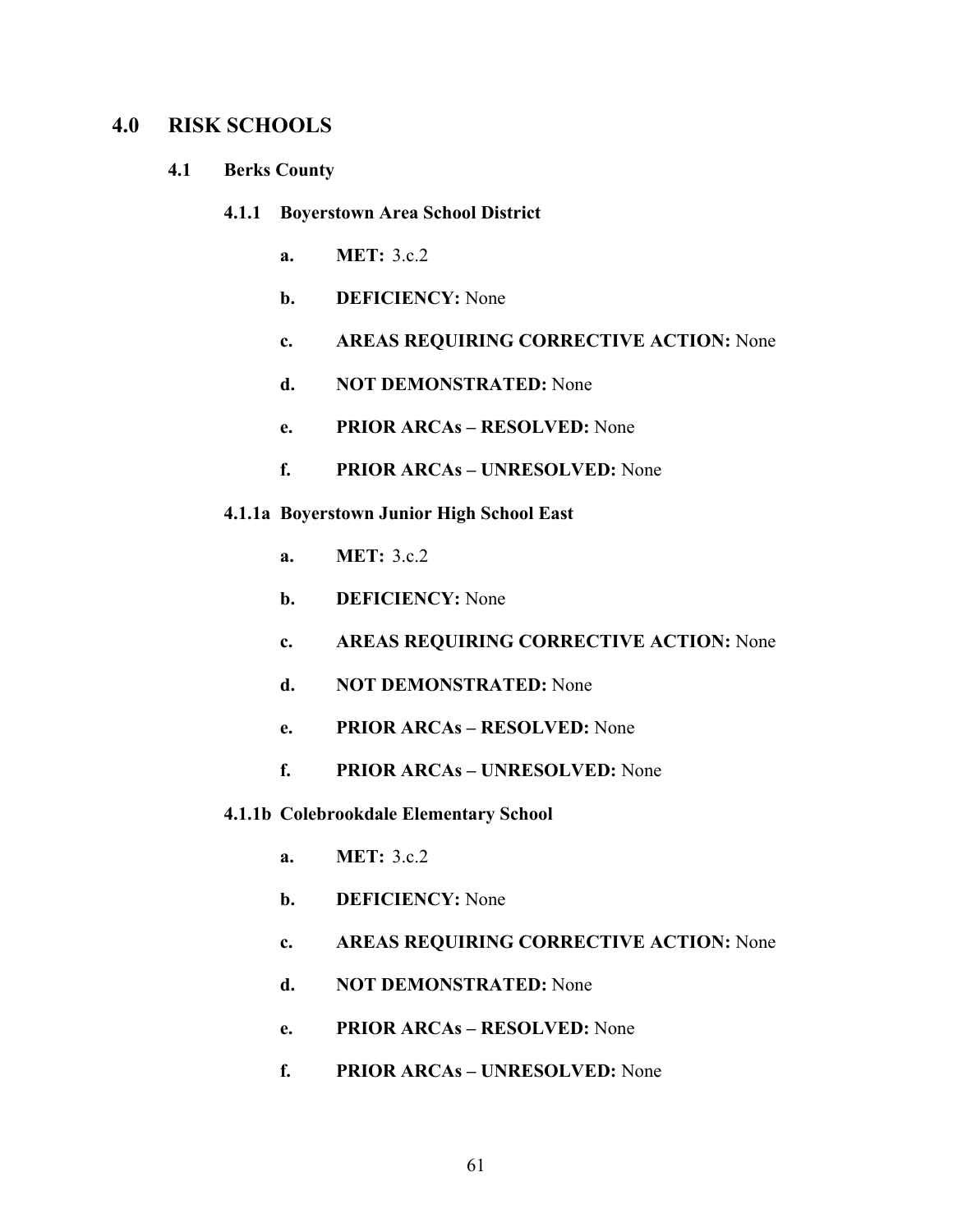#### **4.1.1c Gilbertsville Elementary School**

- **a. MET:** 3.c.2
- **b. DEFICIENCY:** None
- **c. AREAS REQUIRING CORRECTIVE ACTION:** None
- **d. NOT DEMONSTRATED:** None
- **e. PRIOR ARCAs RESOLVED:** None
- **f. PRIOR ARCAs UNRESOLVED:** None

### **4.1.1d Pine Forge Elementary School**

- **a. MET:** 3.c.2
- **b. DEFICIENCY:** None
- **c. AREAS REQUIRING CORRECTIVE ACTION:** None
- **d. NOT DEMONSTRATED:** None
- **e. PRIOR ARCAs RESOLVED:** None
- **f. PRIOR ARCAs UNRESOLVED:** None

## **4.1.2 Daniel Boone Area School District**

- **a. MET:** 3.c.2
- **b. DEFICIENCY:** None
- **c. AREAS REQUIRING CORRECTIVE ACTION:** None
- **d. NOT DEMONSTRATED:** None
- **e. PRIOR ARCAs RESOLVED:** None
- **f. PRIOR ARCAs UNRESOLVED:** None
- **4.1.2a Amity Intermediate Center** 
	- **a. MET:** 3.c.2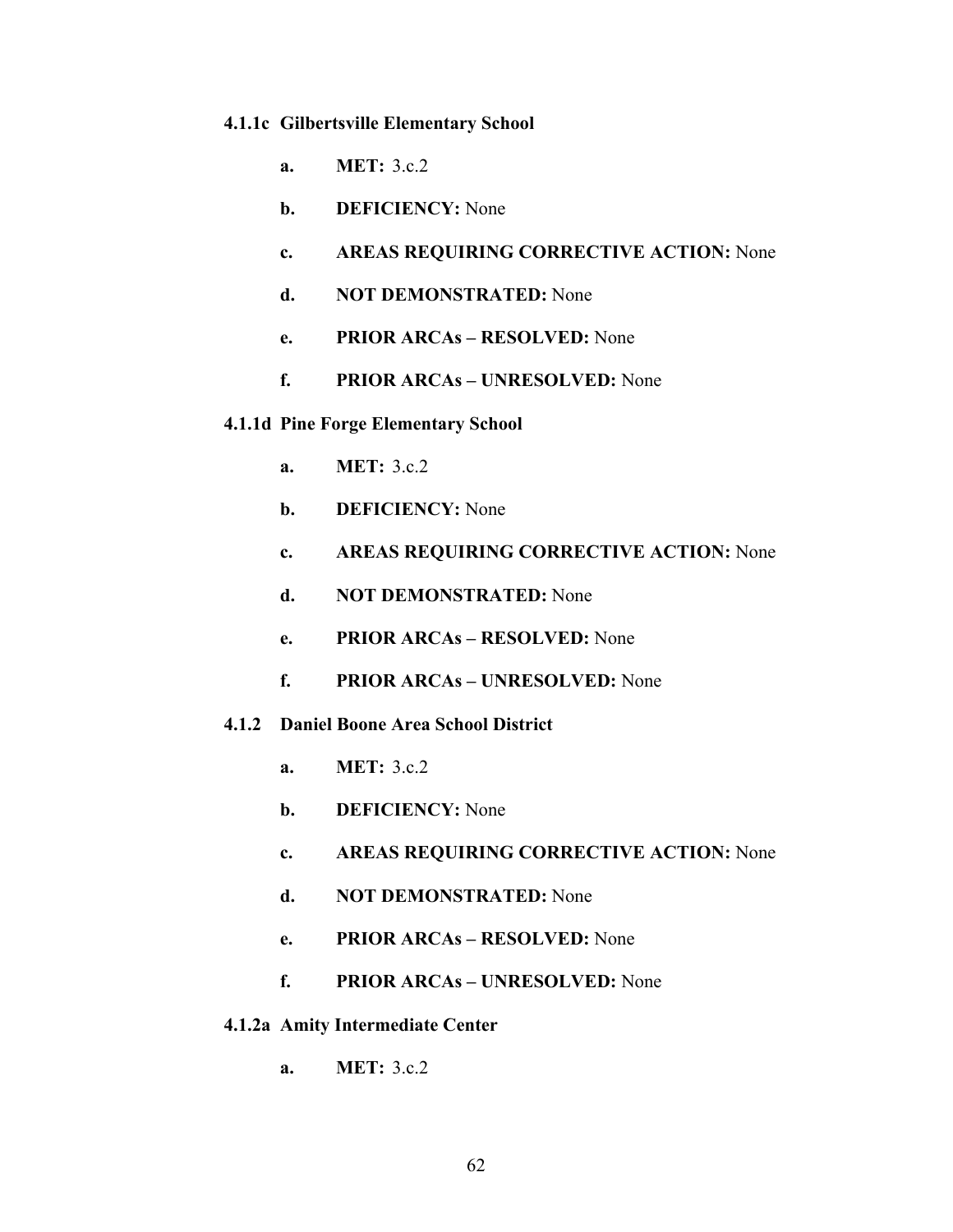- **b. DEFICIENCY:** None
- **c. AREAS REQUIRING CORRECTIVE ACTION:** None
- **d. NOT DEMONSTRATED:** None
- **e. PRIOR ARCAs RESOLVED:** None
- **f. PRIOR ARCAs UNRESOLVED:** None
- **4.1.2b Daniel Boone Middle School** 
	- **a. MET:** 3.c.2
	- **b. DEFICIENCY:** None
	- **c. AREAS REQUIRING CORRECTIVE ACTION:** None
	- **d. NOT DEMONSTRATED:** None
	- **e. PRIOR ARCAs RESOLVED:** None
	- **f. PRIOR ARCAs UNRESOLVED:** None
- **4.1.2c Monocacy Kindergarten Center** 
	- **a. MET:** 3.c.2
	- **b. DEFICIENCY:** None
	- **c. AREAS REQUIRING CORRECTIVE ACTION:** None
	- **d. NOT DEMONSTRATED:** None
	- **e. PRIOR ARCAs RESOLVED:** None
	- **f. PRIOR ARCAs UNRESOLVED:** None

### **4.2 Chester County**

- **4.2.1 Downingtown Area School District** 
	- **a. MET:** 3.c.2
	- **b. DEFICIENCY:** None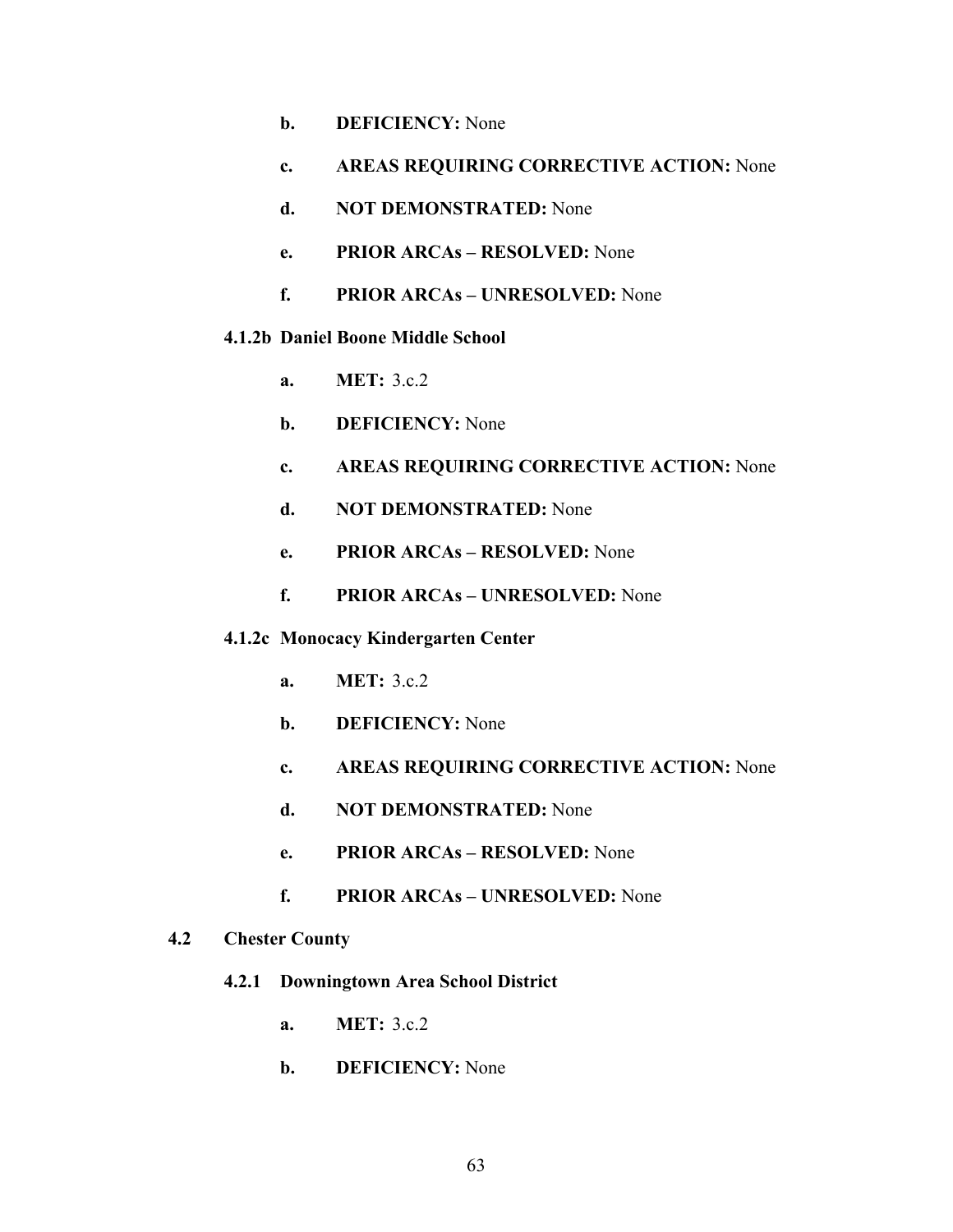- **c. AREAS REQUIRING CORRECTIVE ACTION:** None
- **d. NOT DEMONSTRATED:** None
- **e. PRIOR ARCAs RESOLVED:** None
- **f. PRIOR ARCAs UNRESOLVED:** None
- **4.2.1a Pickering Valley Elementary School** 
	- **a. MET:** 3.c.2
	- **b. DEFICIENCY:** None
	- **c. AREAS REQUIRING CORRECTIVE ACTION:** None
	- **d. NOT DEMONSTRATED:** None
	- **e. PRIOR ARCAs RESOLVED:** None
	- **f. PRIOR ARCAs UNRESOLVED:** None
- **4.2.1b Lionville Elementary School** 
	- **a. MET:** 3.c.2
	- **b. DEFICIENCY:** None
	- **c. AREAS REQUIRING CORRECTIVE ACTION:** None
	- **d. NOT DEMONSTRATED:** None
	- **e. PRIOR ARCAs RESOLVED:** None
	- **f. PRIOR ARCAs UNRESOLVED:** None
- **4.2.2 Great Valley School District** 
	- **a. MET:** 3.c.2
	- **b. DEFICIENCY:** None
	- **c. AREAS REQUIRING CORRECTIVE ACTION:** None
	- **d. NOT DEMONSTRATED:** None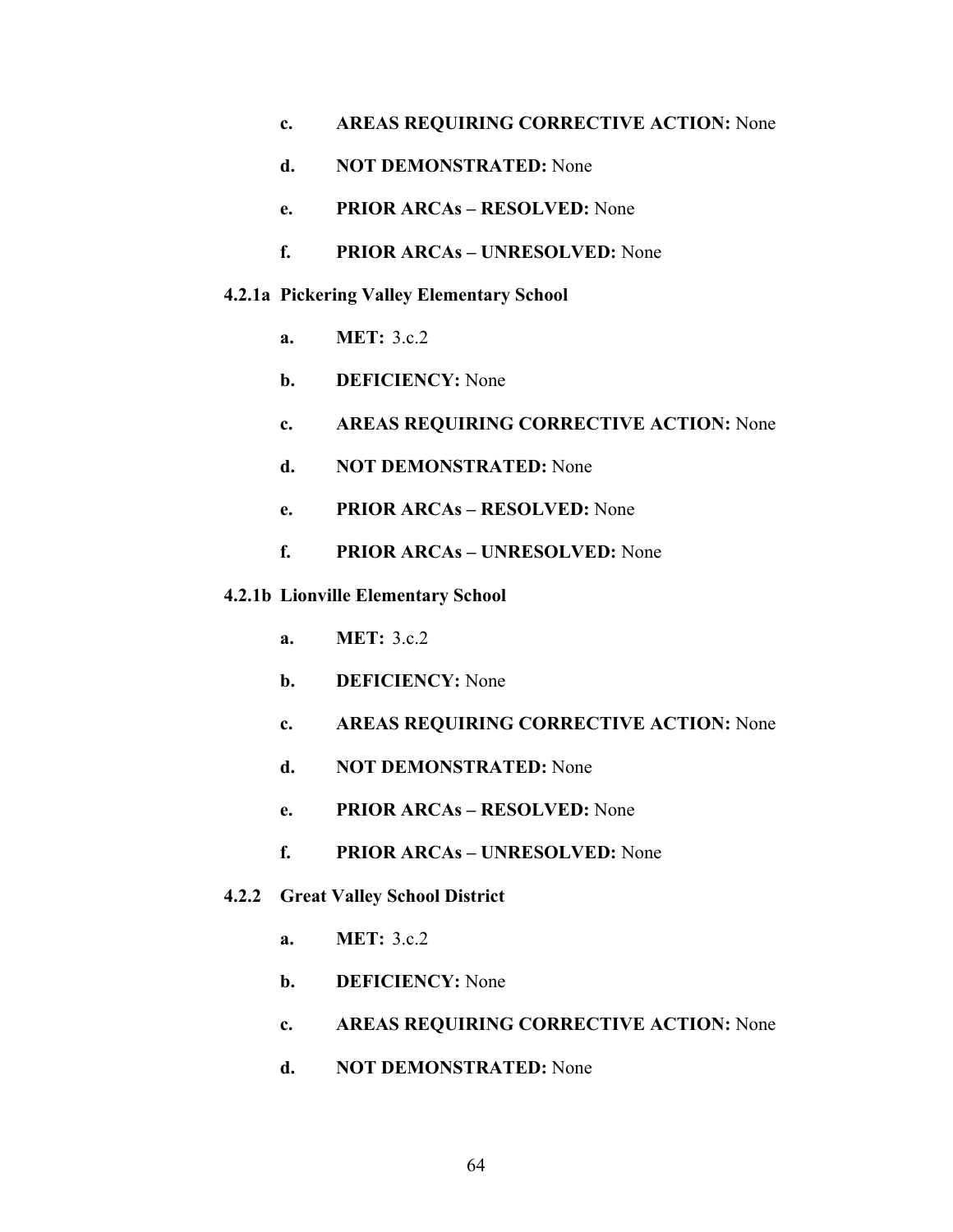# **e. PRIOR ARCAs – RESOLVED:** None

# **f. PRIOR ARCAs – UNRESOLVED:** None

#### **4.2.2a Charlestown Elementary School**

- **a. MET:**  $3c2$
- **b. DEFICIENCY:** None
- **c. AREAS REQUIRING CORRECTIVE ACTION:** None
- **d. NOT DEMONSTRATED:** None
- **e. PRIOR ARCAs RESOLVED:** None
- **f. PRIOR ARCAs UNRESOLVED:** None
- **4.2.3 Owen J. Roberts School District** 
	- **a. MET:** 3.c.2
	- **b. DEFICIENCY:** None
	- **c. AREAS REQUIRING CORRECTIVE ACTION:** None
	- **d. NOT DEMONSTRATED:** None
	- **e. PRIOR ARCAs RESOLVED:** None
	- **f. PRIOR ARCAs UNRESOLVED:** None
- **4.2.3a North Coventry Elementary School** 
	- **a. MET:** 3.c.2
	- **b. DEFICIENCY:** None
	- **c. AREAS REQUIRING CORRECTIVE ACTION:** None
	- **d. NOT DEMONSTRATED:** None
	- **e. PRIOR ARCAs RESOLVED:** None
	- **f. PRIOR ARCAs UNRESOLVED:** None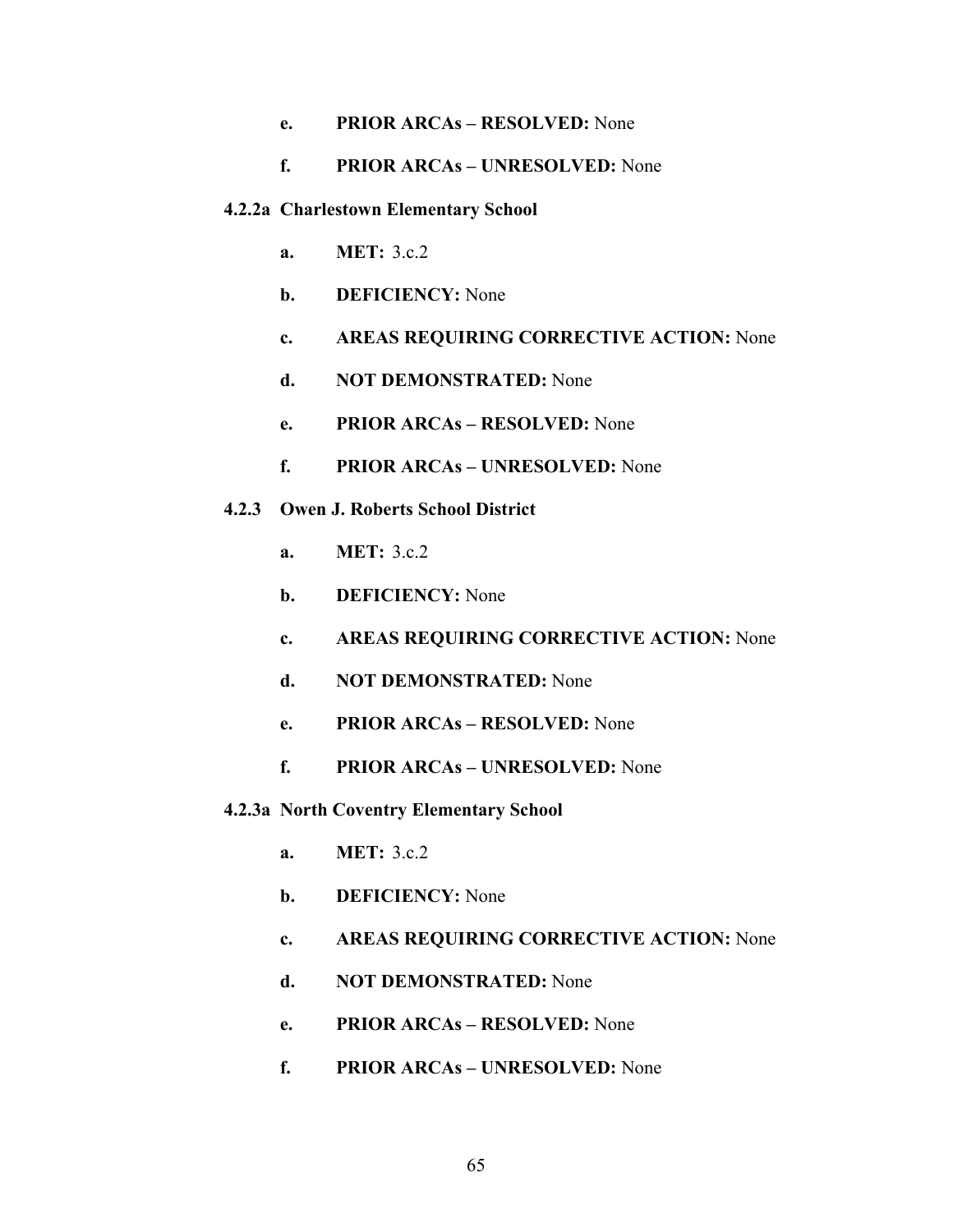#### **4.2.3b Owen J. Roberts Middle School**

- **a. MET:** 3.c.2
- **b. DEFICIENCY:** None
- **c. AREAS REQUIRING CORRECTIVE ACTION:** None
- **d. NOT DEMONSTRATED:** None
- **e. PRIOR ARCAs RESOLVED:** None
- **f. PRIOR ARCAs UNRESOLVED:** None
- **4.2.4 Phoenixville Area School District** 
	- **a. MET:** 3.c.2
	- **b. DEFICIENCY:** None
	- **c. AREAS REQUIRING CORRECTIVE ACTION:** None
	- **d. NOT DEMONSTRATED:** None
	- **e. PRIOR ARCAs RESOLVED:** None
	- **f. PRIOR ARCAs UNRESOLVED:** None
- **4.2.4a Phoenixville Middle School** 
	- **a. MET:** 3.c.2
	- **b. DEFICIENCY:** None
	- **c. AREAS REQUIRING CORRECTIVE ACTION:** None
	- **d. NOT DEMONSTRATED:** None
	- **e. PRIOR ARCAs RESOLVED:** None
	- **f. PRIOR ARCAs UNRESOLVED:** None
- **4.2.4b Samuel K. Barkely Elementary School** 
	- **a. MET:** 3.c.2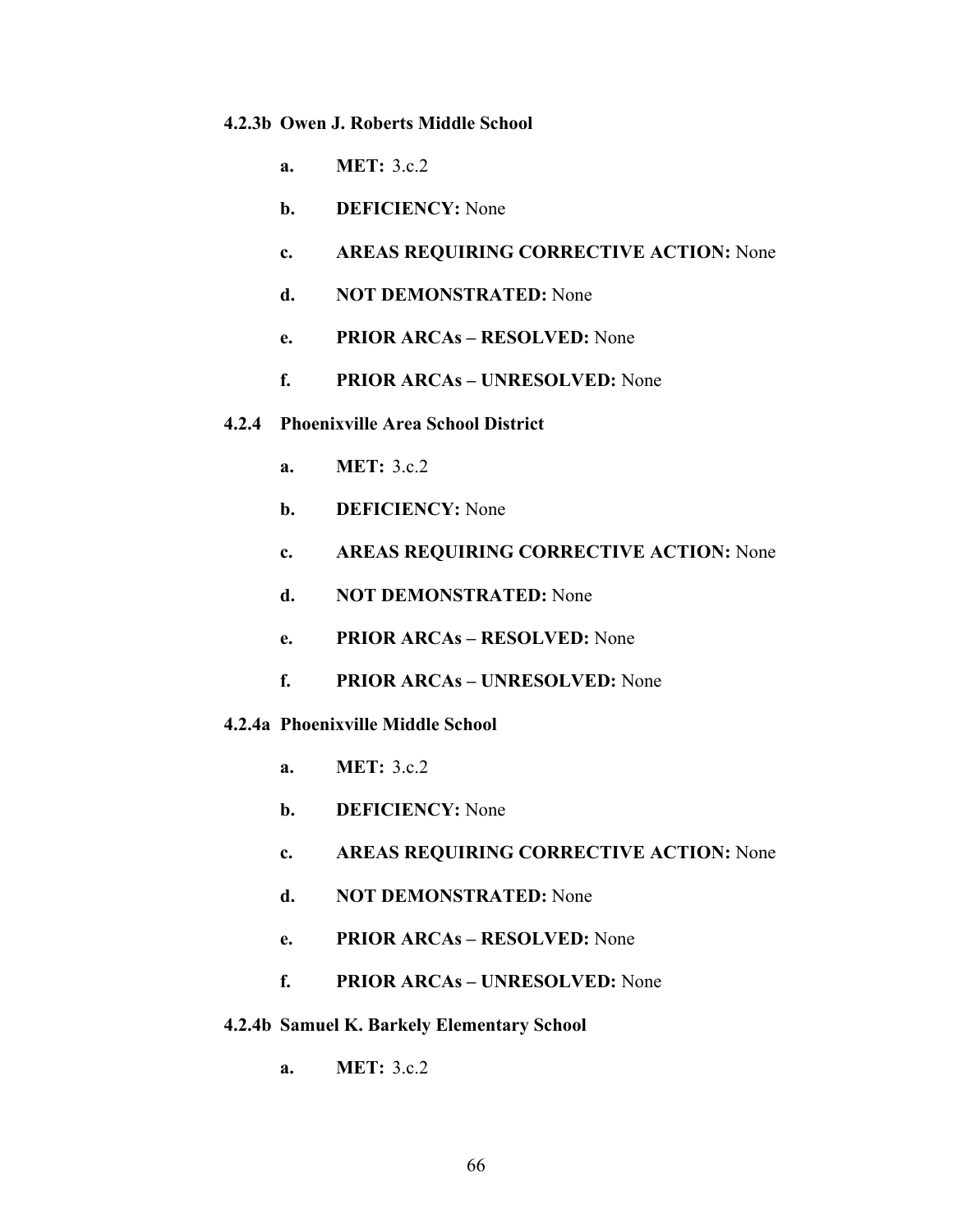- **b. DEFICIENCY:** None
- **c. AREAS REQUIRING CORRECTIVE ACTION:** None
- **d. NOT DEMONSTRATED:** None
- **e. PRIOR ARCAs RESOLVED:** None
- **f. PRIOR ARCAs UNRESOLVED:** None
- **4.2.4c Schuylkill Elementary School** 
	- **a. MET:** 3.c.2
	- **b. DEFICIENCY:** None
	- **c. AREAS REQUIRING CORRECTIVE ACTION:** None
	- **d. NOT DEMONSTRATED:** None
	- **e. PRIOR ARCAs RESOLVED:** None
	- **f. PRIOR ARCAs UNRESOLVED:** None
- **4.3 Montgomery County** 
	- **4.3.1 Methacton School District** 
		- **a. MET:** 3.c.2
		- **b. DEFICIENCY:** None
		- **c. AREAS REQUIRING CORRECTIVE ACTION:** None
		- **d. NOT DEMONSTRATED:** None
		- **e. PRIOR ARCAs RESOLVED:** None
		- **f. PRIOR ARCAs UNRESOLVED:** None
	- **4.3.1a Arrowhead Elementary School** 
		- **a. MET:** 3.c.2
		- **b. DEFICIENCY:** None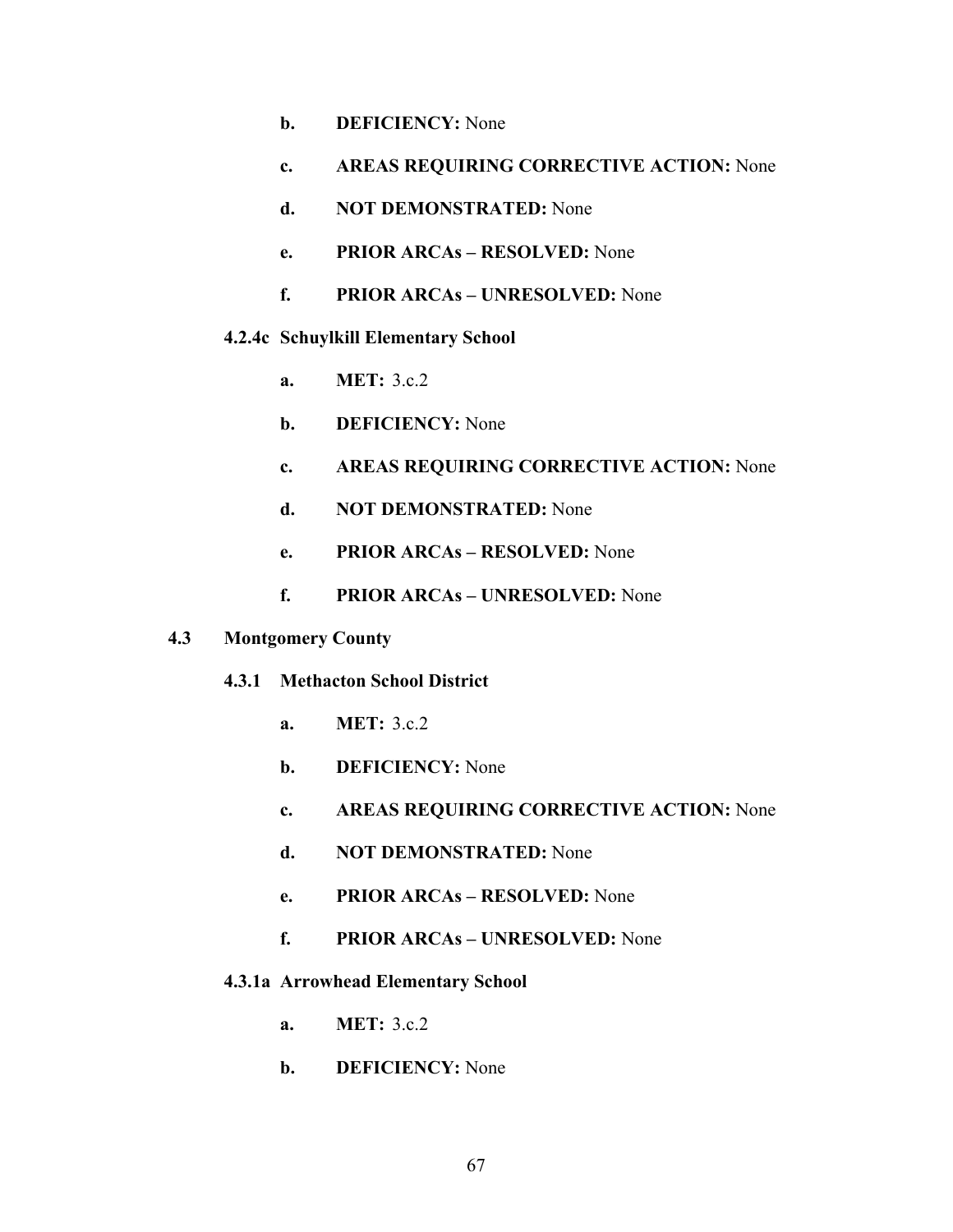- **c. AREAS REQUIRING CORRECTIVE ACTION:** None
- **d. NOT DEMONSTRATED:** None
- **e. PRIOR ARCAs RESOLVED:** None
- **f. PRIOR ARCAs UNRESOLVED:** None

#### **4.3.1b Audubon Elementary School**

- **a. MET:** 3.c.2
- **b. DEFICIENCY:** None
- **c. AREAS REQUIRING CORRECTIVE ACTION:** None
- **d. NOT DEMONSTRATED:** None
- **e. PRIOR ARCAs RESOLVED:** None
- **f. PRIOR ARCAs UNRESOLVED:** None
- **4.3.2 Perkiomen Valley School District** 
	- **a. MET:** 3.c.2
	- **b. DEFICIENCY:** None
	- **c. AREAS REQUIRING CORRECTIVE ACTION:** None
	- **d. NOT DEMONSTRATED:** None
	- **e. PRIOR ARCAs RESOLVED:** None
	- **f. PRIOR ARCAs UNRESOLVED:** None

#### **4.3.2a Perkiomen Valley Middle School West**

- **a. MET:** 3.c.2
- **b. DEFICIENCY:** None
- **c. AREAS REQUIRING CORRECTIVE ACTION:** None
- **d. NOT DEMONSTRATED:** None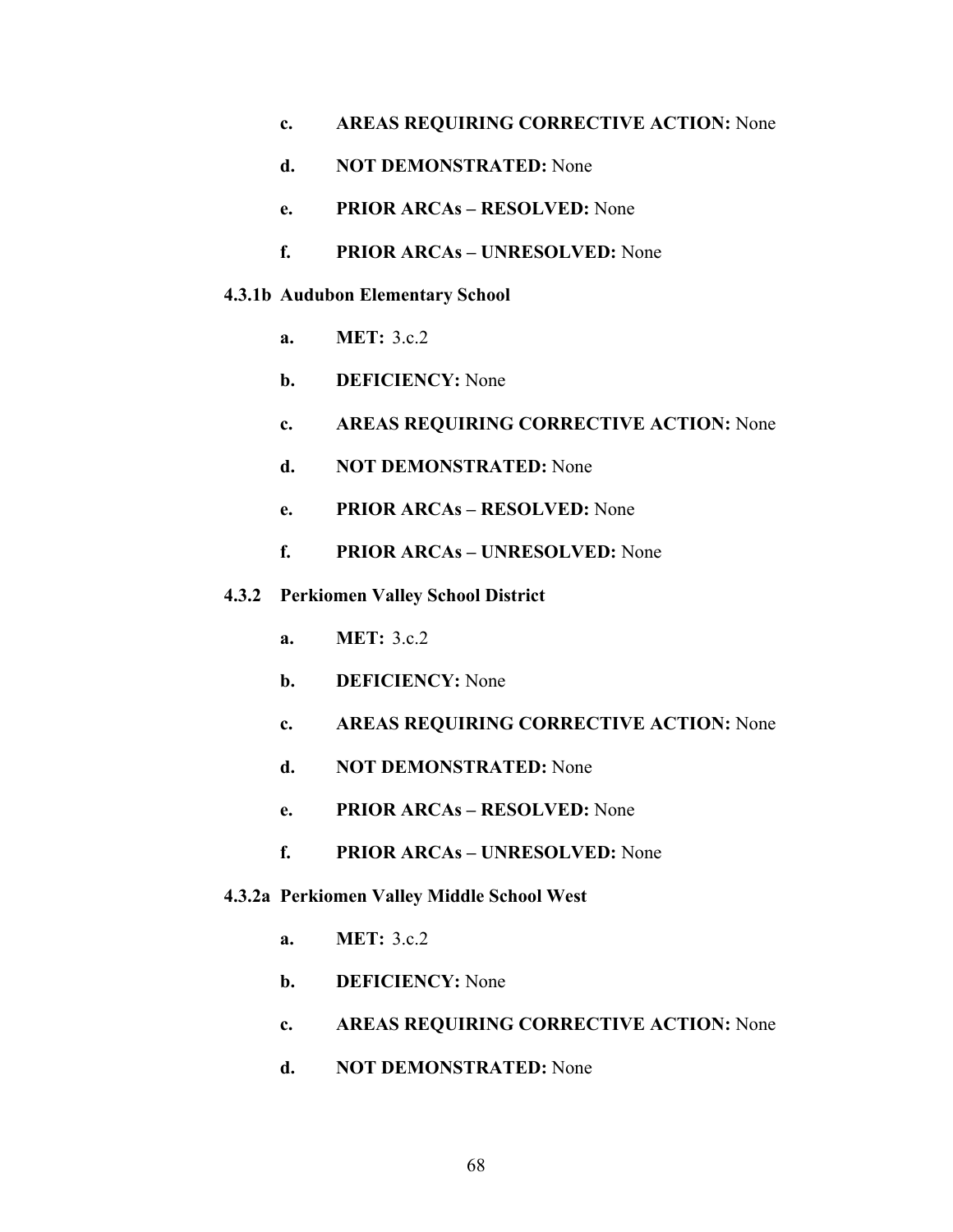#### **e. PRIOR ARCAs – RESOLVED:** None

#### **f. PRIOR ARCAs – UNRESOLVED:** None

#### **4.3.2b Skippack Elementary School**

- **a. MET:** 3.c.2
- **b. DEFICIENCY:** None
- **c. AREAS REQUIRING CORRECTIVE ACTION:** None
- **d. NOT DEMONSTRATED:** None
- **e. PRIOR ARCAs RESOLVED:** None
- **f. PRIOR ARCAs UNRESOLVED:** None
- **4.3.3 Pottsgrove School District** 
	- **a. MET:** 3.c.2
	- **b. DEFICIENCY:** None
	- **c. AREAS REQUIRING CORRECTIVE ACTION:** None
	- **d. NOT DEMONSTRATED:** None
	- **e. PRIOR ARCAs RESOLVED:** None
	- **f. PRIOR ARCAs UNRESOLVED:** None
- **4.3.3a Pottsgrove Middle School** 
	- **a. MET:** 3.c.2
	- **b. DEFICIENCY:** None
	- **c. AREAS REQUIRING CORRECTIVE ACTION:** None
	- **d. NOT DEMONSTRATED:** None
	- **e. PRIOR ARCAs RESOLVED:** None
	- **f. PRIOR ARCAs UNRESOLVED:** None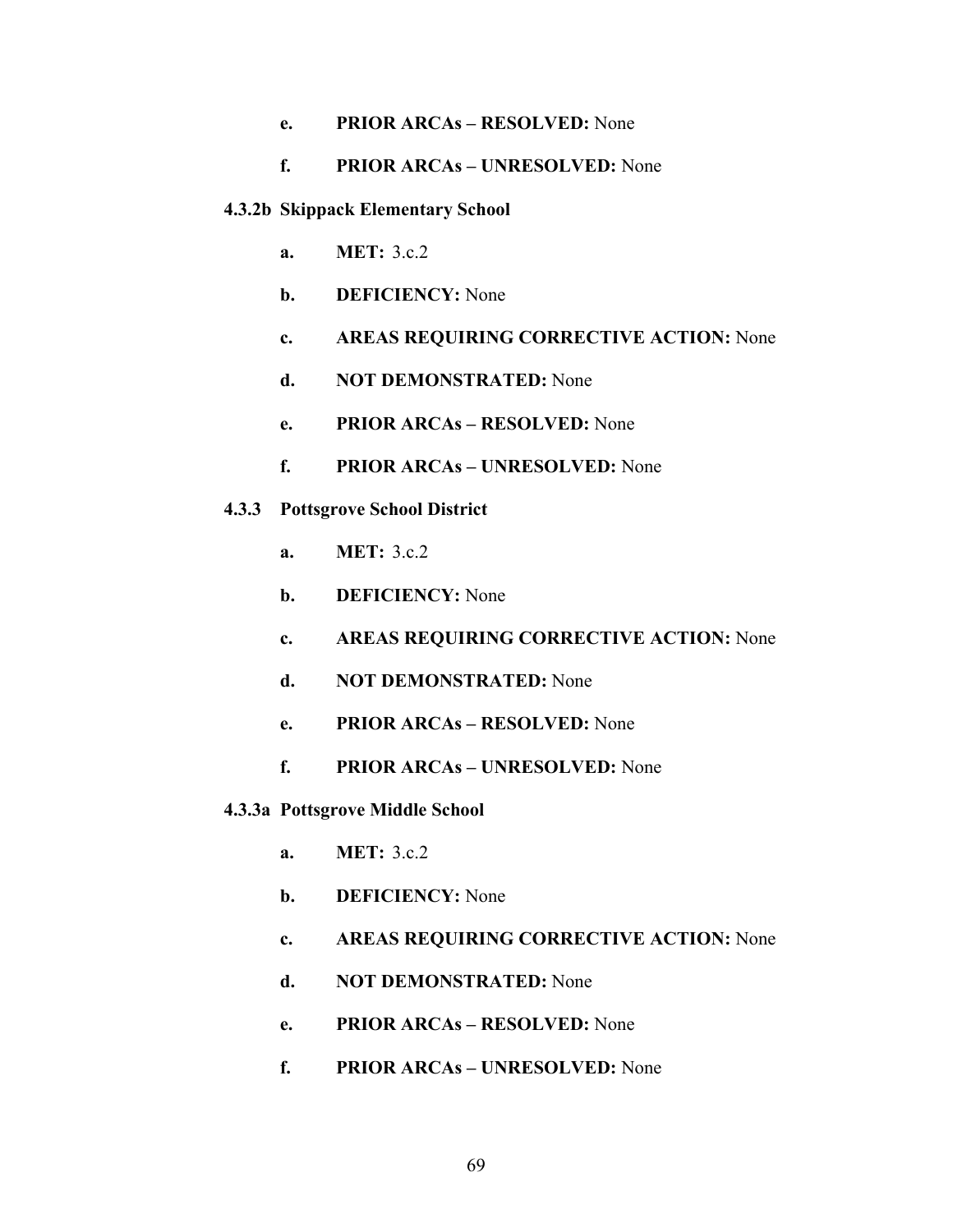#### **4.3.3b Ringing Rocks Elementary School**

- **a. MET:** 3.c.2
- **b. DEFICIENCY:** None
- **c. AREAS REQUIRING CORRECTIVE ACTION:** None
- **d. NOT DEMONSTRATED:** None
- **e. PRIOR ARCAs RESOLVED:** None
- **f. PRIOR ARCAs UNRESOLVED:** None

#### **4.3.4 Pottstown School District**

- **a. MET:** 3.c.2
- **b. DEFICIENCY:** None
- **c. AREAS REQUIRING CORRECTIVE ACTION:** None
- **d. NOT DEMONSTRATED:** None
- **e. PRIOR ARCAs RESOLVED:** 1

**Issue Number: 35-05-3.c.2-A-09** 

**Condition:** The primary and secondary communications systems between the County Emergency Operations Center and the Pottstown School District Administration Center were inoperable.

**Corrective Action Demonstrated:** Communications between the county and Pottstown School District Administration Center, including primary and secondary means, were established and demonstrated during the exercise.

#### **f. PRIOR ARCAs – UNRESOLVED:** None

#### **4.3.4a E.B. Barth Elementary School**

- **a. MET:** 3.c.2
- **b. DEFICIENCY:** None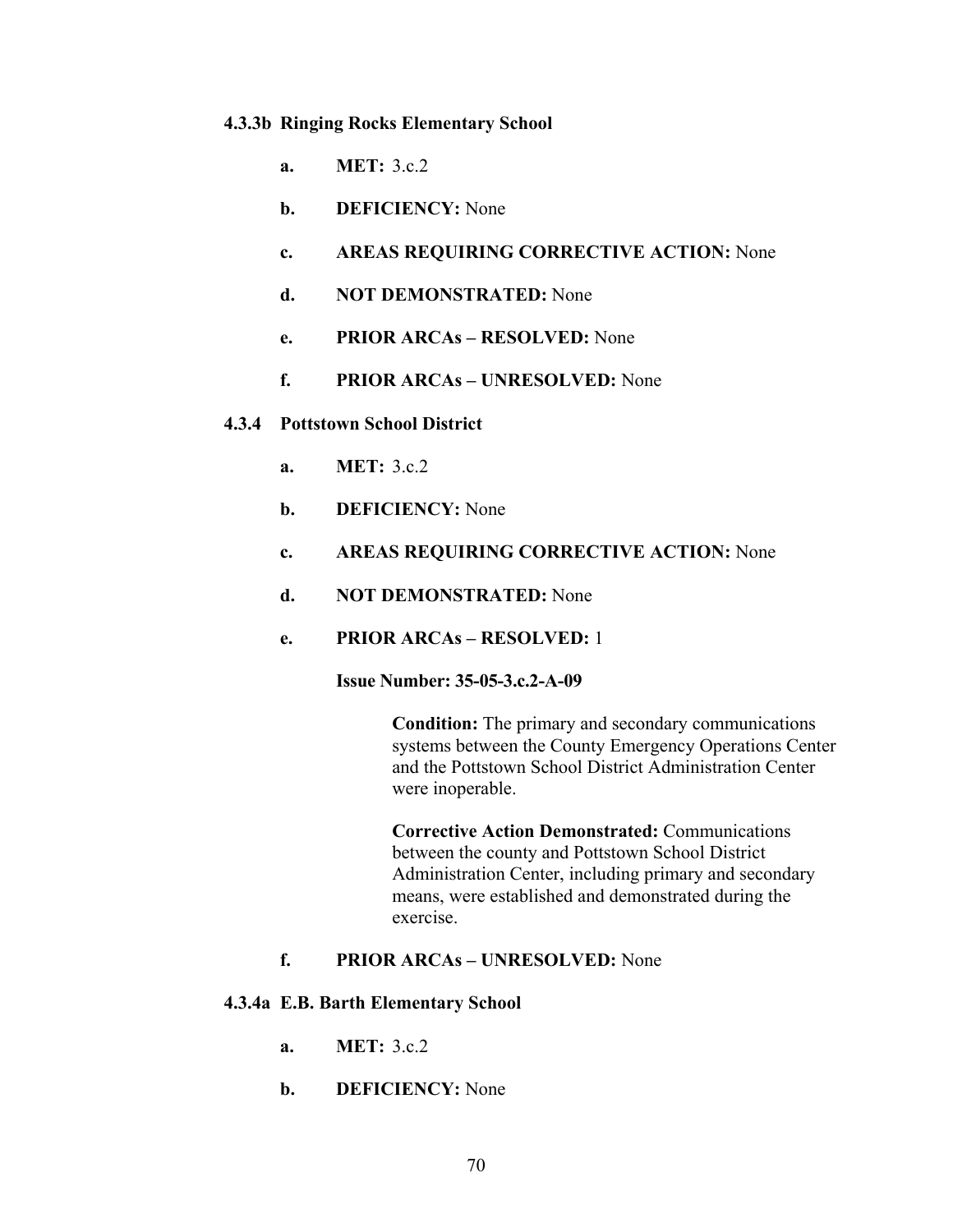**c. AREAS REQUIRING CORRECTIVE ACTION:** 1 (3.c.2 Re-demonstrated)

#### **Issue Number: 35-07-3.c.2-A-09 (Re-demonstrated)**

**Condition:** The Principal at E.B. Barth Elementary School did not implement the emergency procedures until prompted 45 minutes after receiving direction.

During observation at the Pottstown School District (PDS), E.B. Barth Elementary School (EBBES) was notified by PDS at 0918 that an Alert had been declared at the Limerick Generating Station. Instructions were given to begin implementing the emergency procedure for Alert when school is not in session. The radio transmission from EBBES to PDS confirmed the message was received.

Upon arrival at 1003 at EBBES the only actions taken by the school principal were to take census of people at school. No other actions (such as securing the building or notifying staff) had occurred. When asked the status of completing the emergency procedure, the principal was unfamiliar with the procedure or any of the specified actions. He stated that when he took the census he was only responding to the request from the PDS.

**Possible Cause:** Lack of training.

**Reference:** NUREG-0654, J.10.c.d.g.

**Effect:** The school children may not have been evacuated promptly.

**Corrective Action Demonstrated:** The Principal received on-the-spot training from the Pennsylvania Emergency Management Agency observer. When the scenario escalated to General Emergency, he was able to successfully implement the plan as required.

#### **d. NOT DEMONSTRATED:** None

#### **e. PRIOR ARCAs – RESOLVED:** None

#### **f. PRIOR ARCAs – UNRESOLVED:** None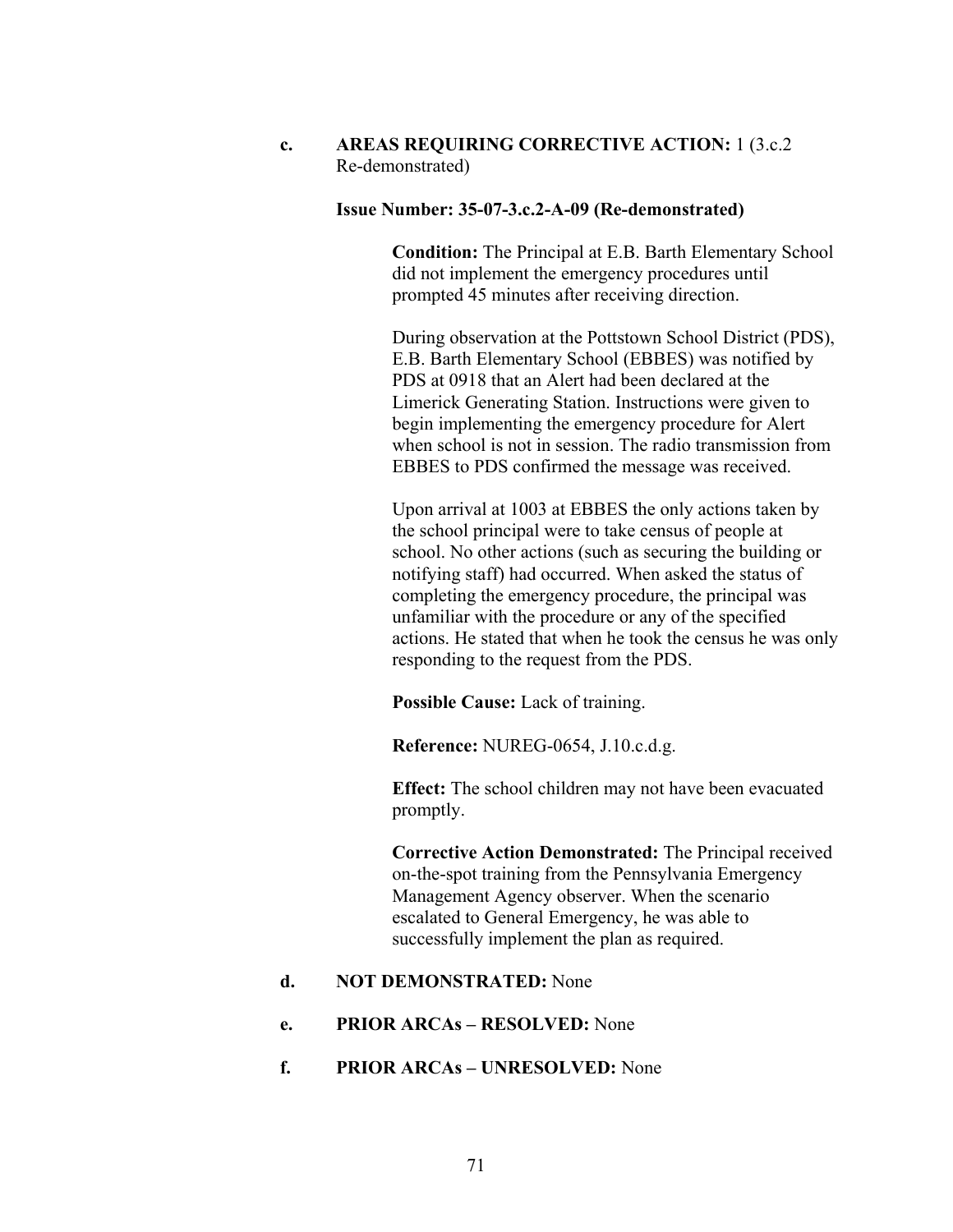#### **4.3.4b Rupert Elementary School**

- **a. MET:** 3.c.2
- **b. DEFICIENCY:** None
- **c. AREAS REQUIRING CORRECTIVE ACTION:** None
- **d. NOT DEMONSTRATED:** None
- **e. PRIOR ARCAs RESOLVED:** None
- **f. PRIOR ARCAs UNRESOLVED:** None
- **4.3.5 Souderton Area School District** 
	- **a. MET:** 3.c.2
	- **b. DEFICIENCY:** None
	- **c. AREAS REQUIRING CORRECTIVE ACTION:** None
	- **d. NOT DEMONSTRATED:** None
	- **e. PRIOR ARCAs RESOLVED:** None
	- **f. PRIOR ARCAs UNRESOLVED:** None
- **4.3.5a Souderton Area Senior High School** 
	- **a. MET:** 3.c.2
	- **b. DEFICIENCY:** None
	- **c. AREAS REQUIRING CORRECTIVE ACTION:** None
	- **d. NOT DEMONSTRATED:** None
	- **e. PRIOR ARCAs RESOLVED:** None
	- **f. PRIOR ARCAs UNRESOLVED:** None
- **4.3.6 Spring-Ford Area School District** 
	- **a. MET:** 3.c.2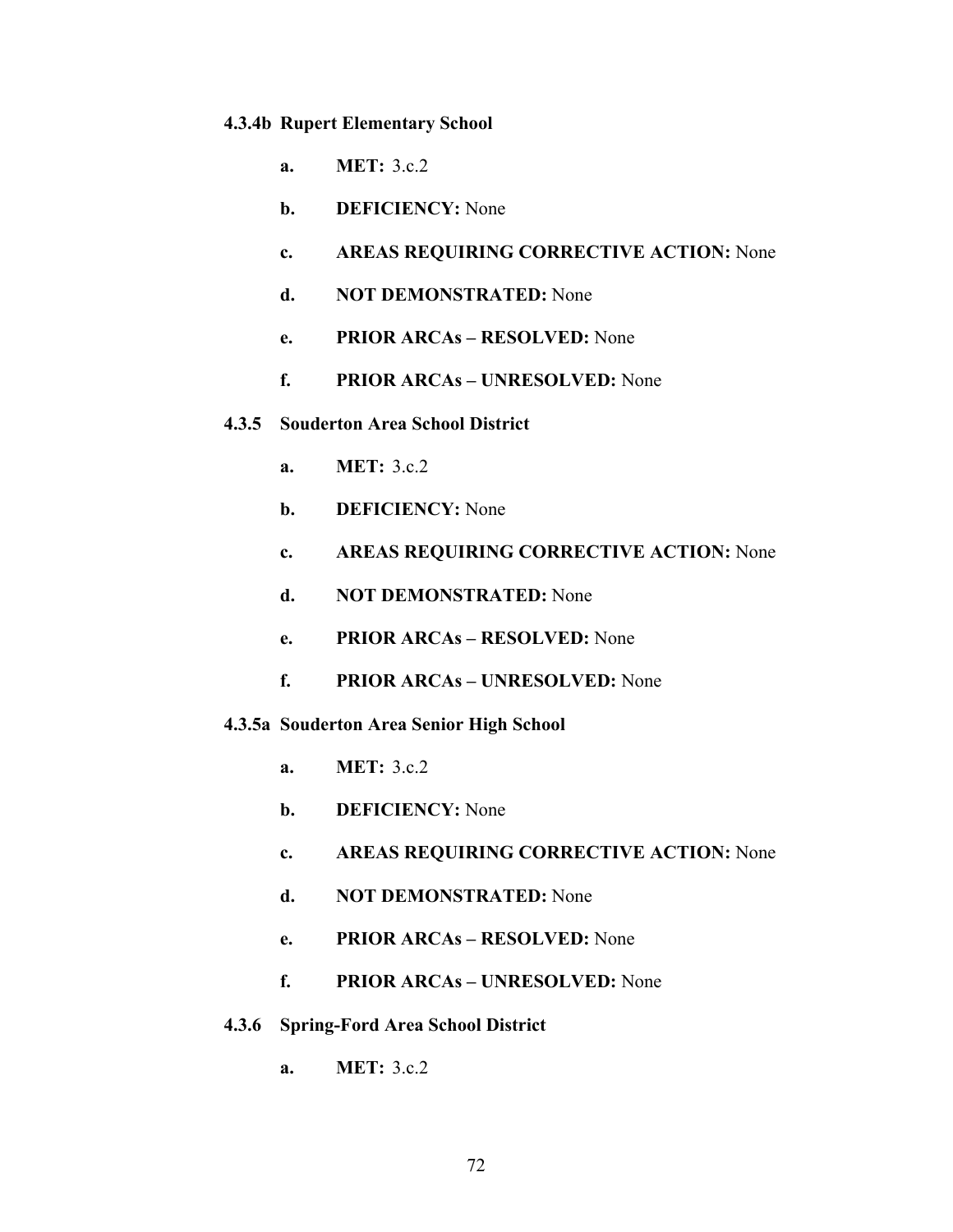- **b. DEFICIENCY:** None
- **c. AREAS REQUIRING CORRECTIVE ACTION:** None
- **d. NOT DEMONSTRATED:** None
- **e. PRIOR ARCAs RESOLVED:** None
- **f. PRIOR ARCAs UNRESOLVED:** None
- **4.3.6a Brooke Elementary School** 
	- **a. MET:** 3.c.2
	- **b. DEFICIENCY:** None
	- **c. AREAS REQUIRING CORRECTIVE ACTION:** None
	- **d. NOT DEMONSTRATED:** None
	- **e. PRIOR ARCAs RESOLVED:** None
	- **f. PRIOR ARCAs UNRESOLVED:** None
- **4.3.6b Oaks Elementary School** 
	- **a. MET:** 3.c.2
	- **b. DEFICIENCY:** None
	- **c. AREAS REQUIRING CORRECTIVE ACTION:** None
	- **d. NOT DEMONSTRATED:** None
	- **e. PRIOR ARCAs RESOLVED:** None
	- **f. PRIOR ARCAs UNRESOLVED:** None

#### **4.3.6c Spring City Elementary School**

- **a. MET:** 3.c.2
- **b. DEFICIENCY:** None
- **c. AREAS REQUIRING CORRECTIVE ACTION:** None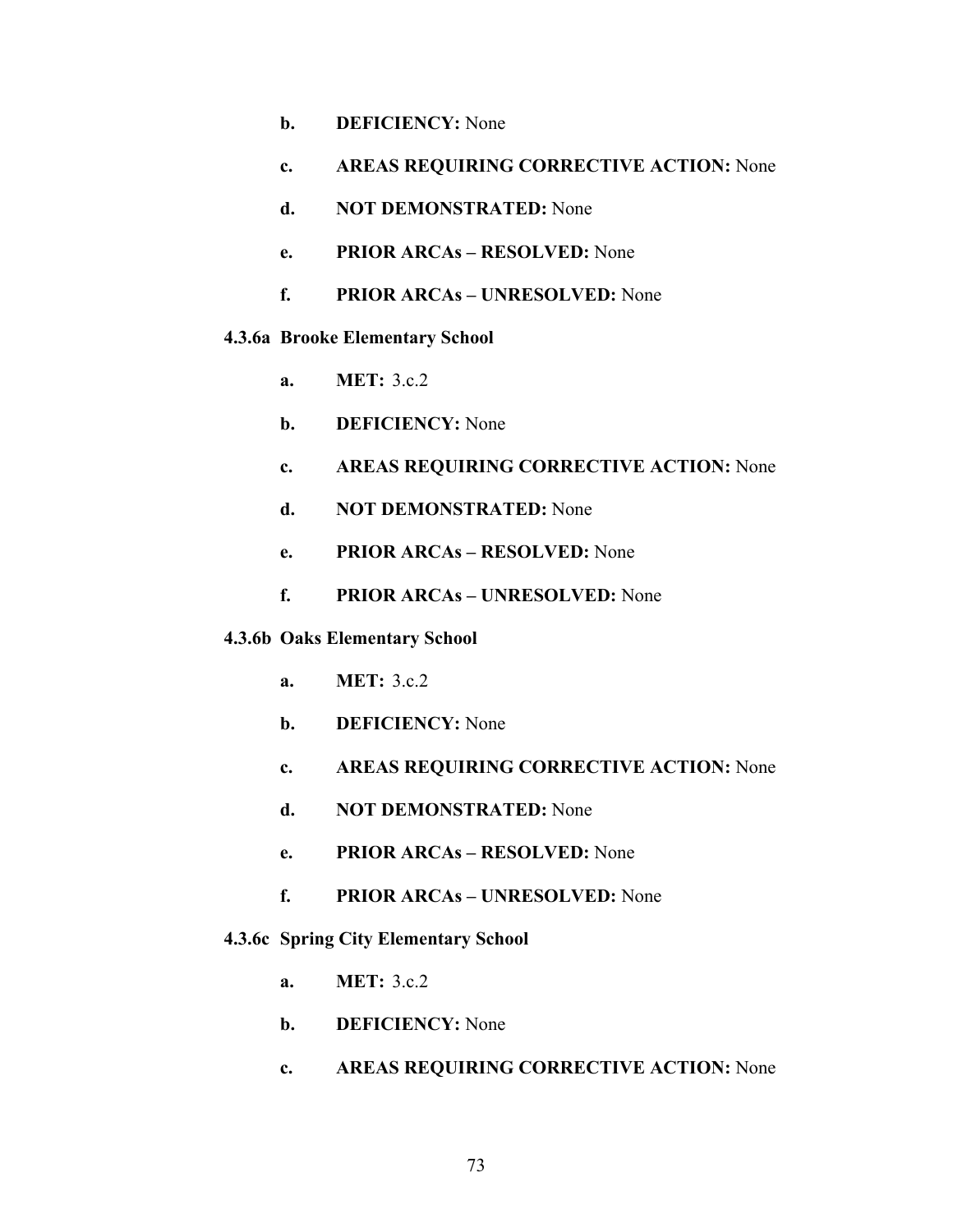- **d. NOT DEMONSTRATED:** None
- **e. PRIOR ARCAs RESOLVED:** None
- **f. PRIOR ARCAs UNRESOLVED:** None

#### **4.3.7 Upper Perkiomen School District**

- **a. MET:** 3.c.2
- **b. DEFICIENCY:** None
- **c. AREAS REQUIRING CORRECTIVE ACTION:** None
- **d. NOT DEMONSTRATED:** None
- **e. PRIOR ARCAs RESOLVED:** None
- **f. PRIOR ARCAs UNRESOLVED:** None

#### **4.3.7a Hereford Elementary School**

- **a. MET:** 3.c.2
- **b. DEFICIENCY:** None
- **c. AREAS REQUIRING CORRECTIVE ACTION:** None
- **d. NOT DEMONSTRATED:** None
- **e. PRIOR ARCAs RESOLVED:** None
- **f. PRIOR ARCAs UNRESOLVED:** None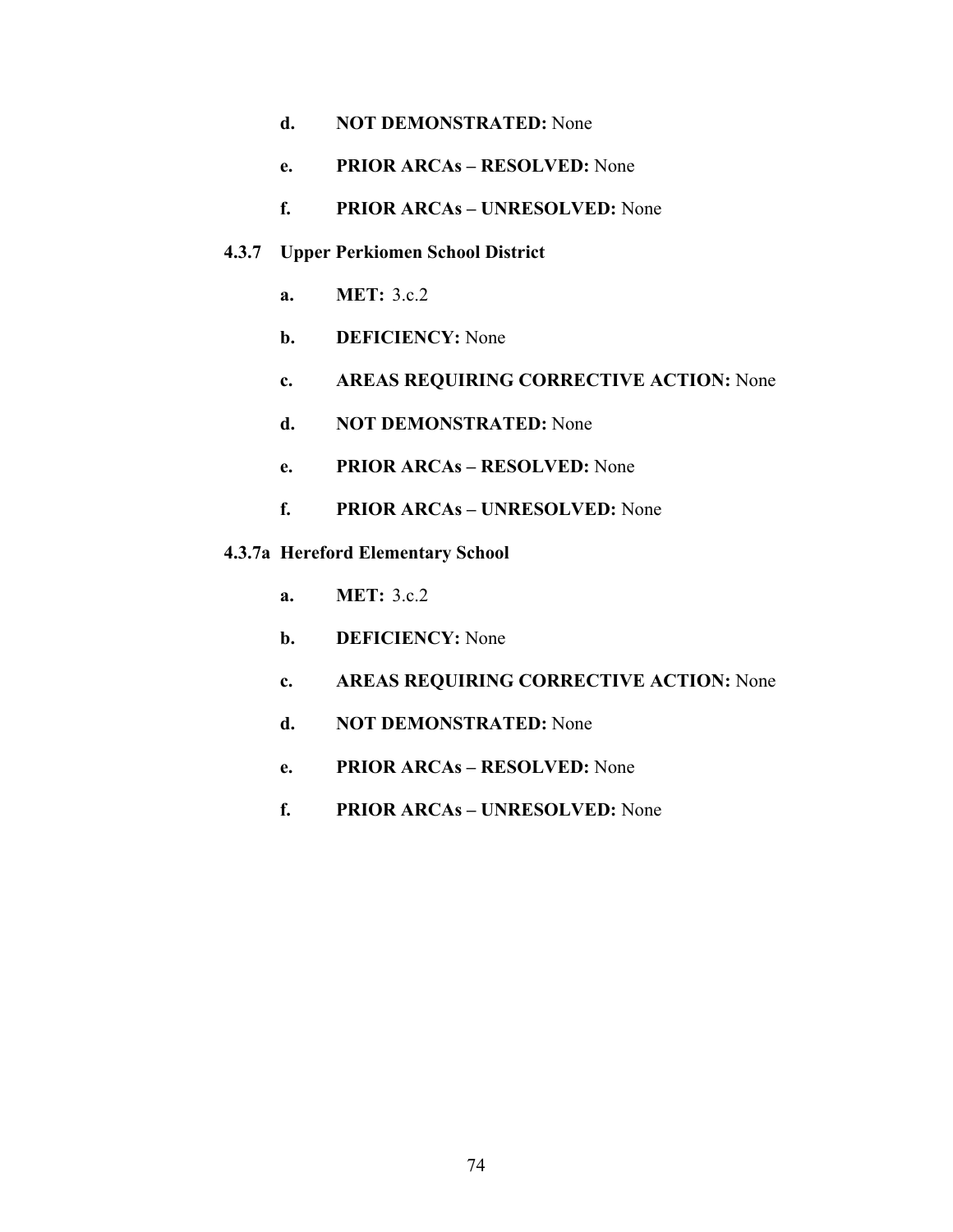# **APPENDIX 1: Acronyms and Abbreviations**

| A&N             | Alert and Notification                                              |
|-----------------|---------------------------------------------------------------------|
| <b>ACP</b>      | <b>Access Control Point</b>                                         |
| <b>ARC</b>      | <b>American Red Cross</b>                                           |
| <b>ARC 3031</b> | American Red Cross document Mass Care - Preparedness and Operations |
| <b>ARCA</b>     | Area Requiring Corrective Action                                    |
| <b>ARES</b>     | <b>Amateur Radio Emergency Service</b>                              |
| <b>BRP</b>      | <b>Bureau of Radiation Protection</b>                               |
| <b>CFR</b>      | Code of Federal Regulations                                         |
| cpm             | Counts per minute                                                   |
| <b>CRD</b>      | <b>Control Rod Drive</b>                                            |
| <b>DEP</b>      | Department of Environmental Protection                              |
| <b>DHS</b>      | Department of Homeland Security                                     |
| <b>DRD</b>      | <b>Direct Reading Dosimeter</b>                                     |
| EAL             | <b>Emergency Action Level</b>                                       |
| EAS             | <b>Emergency Alerting System</b>                                    |
| ECL             | <b>Emergency Classification Level</b>                               |
| EOC             | <b>Emergency Operations Center</b>                                  |
| EOF             | <b>Emergency Operations Facility</b>                                |
| $E$ PZ          | <b>Emergency Planning Zone</b>                                      |
| ES              | <b>Elementary School</b>                                            |
| <b>ESF</b>      | Emergency Support Function of the National Response Plan            |
| EW              | <b>Emergency Worker</b>                                             |
| <b>FEMA</b>     | Federal Emergency Management Agency                                 |
| <b>FR</b>       | Federal Register                                                    |
| <b>FRERP</b>    | Federal Radiological Emergency Response Plan                        |
| <b>GE</b>       | General Emergency                                                   |
| <b>HAZMAT</b>   | <b>Hazardous Materials</b>                                          |
| <b>HPCI</b>     | <b>High Pressure Coolant Injector</b>                               |
| HS              | <b>High School</b>                                                  |
| <b>ICFI</b>     | <b>ICF</b> International                                            |
| <b>JIC</b>      | Joint Information Center                                            |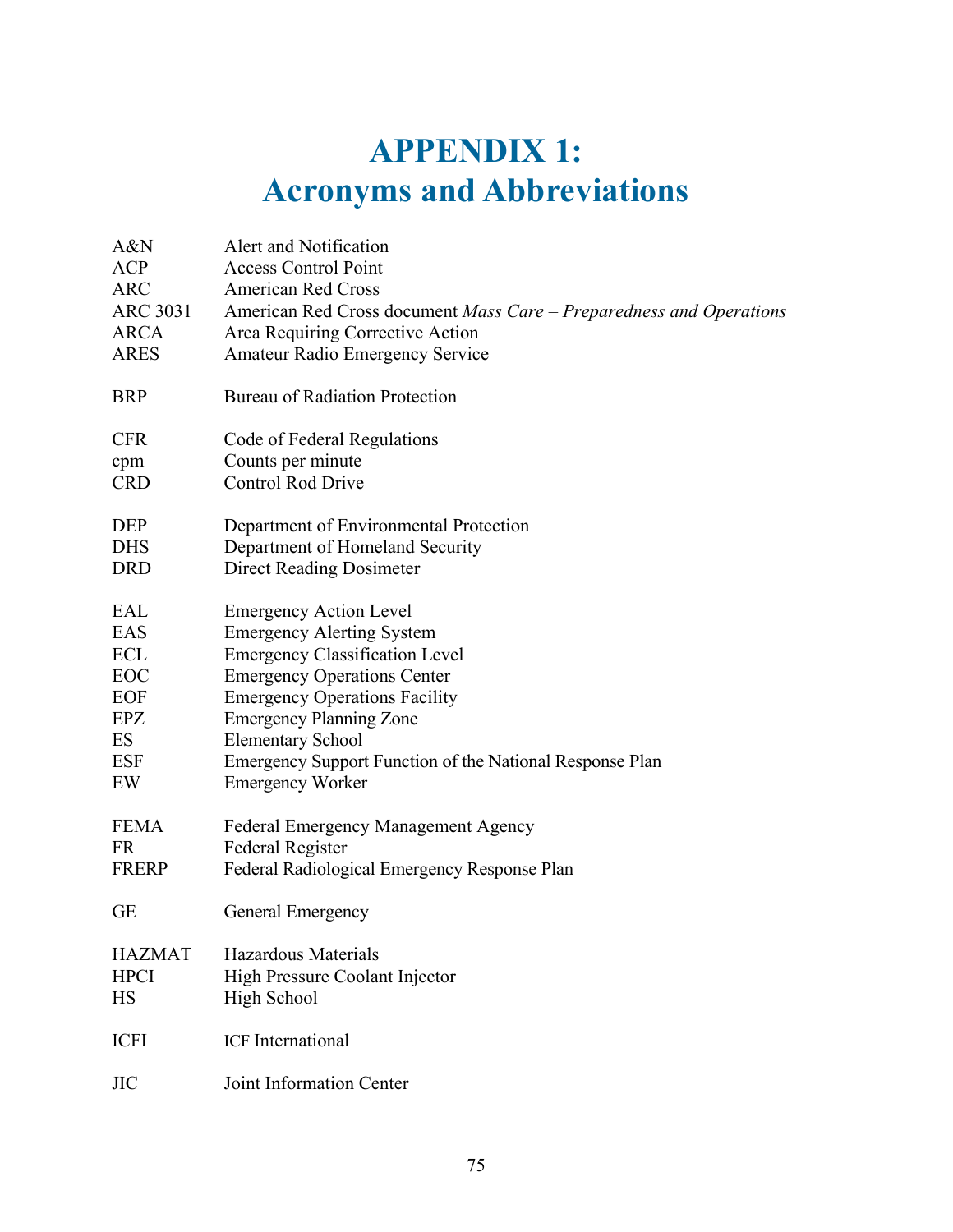| KI                                    | Potassium Iodide                                                                                                                                                                                                                           |
|---------------------------------------|--------------------------------------------------------------------------------------------------------------------------------------------------------------------------------------------------------------------------------------------|
| <b>LGS</b>                            | <b>Limerick Generating Station</b>                                                                                                                                                                                                         |
| <b>MCC</b><br><b>MCR</b><br>MS<br>msl | Mass Care Center<br>Main Control Room<br>Middle School<br>Mean Sea Level                                                                                                                                                                   |
| <b>NRC</b>                            | U.S. Nuclear Regulatory Commission<br>NUREG-0654 NUREG-0654/FEMA-REP-1, Rev. 1 (Criteria for Preparation and Evaluation of<br>Radiological Emergency Response Plans and Preparedness in Support of Nuclear<br>Power Plants), November 1980 |
| <b>OEP</b>                            | Office of Emergency Preparedness                                                                                                                                                                                                           |
| ON                                    | Off-Normal (Procedure)                                                                                                                                                                                                                     |
| <b>ORO</b>                            | <b>Offsite Response Organization</b>                                                                                                                                                                                                       |
| <b>PAD</b>                            | Protective Action Decision                                                                                                                                                                                                                 |
| <b>PAG</b>                            | Protective Action Guidance                                                                                                                                                                                                                 |
| <b>PAR</b>                            | Protective Action Recommendation                                                                                                                                                                                                           |
| <b>PEMA</b>                           | Pennsylvania Emergency Management Agency                                                                                                                                                                                                   |
| PIO                                   | <b>Public Information Officer</b>                                                                                                                                                                                                          |
| <b>PRD</b>                            | Permanent Record Dosimeter                                                                                                                                                                                                                 |
| $\mathbf R$                           | Roentgen(s)                                                                                                                                                                                                                                |
| <b>RAC</b>                            | Regional Assistance Committee                                                                                                                                                                                                              |
| <b>RACES</b>                          | Radio Amateur Civil Emergency Services                                                                                                                                                                                                     |
| Rem                                   | Roentgen Equivalent Man                                                                                                                                                                                                                    |
| <b>REP</b>                            | Radiological Emergency Preparedness                                                                                                                                                                                                        |
| <b>RERP</b>                           | Radiological Emergency Response Plan                                                                                                                                                                                                       |
| R <sub>O</sub>                        | Radiological Officer                                                                                                                                                                                                                       |
| <b>RPV</b>                            | <b>Reactor Pressure Vessel</b>                                                                                                                                                                                                             |
| R/hr                                  | Roentgens per hour                                                                                                                                                                                                                         |
| <b>SAE</b>                            | Site Area Emergency                                                                                                                                                                                                                        |
| <b>SD</b>                             | <b>School District</b>                                                                                                                                                                                                                     |
| <b>SOP</b>                            | <b>Standard Operating Procedure</b>                                                                                                                                                                                                        |
| <b>SRV</b>                            | <b>Safety Relief Valve</b>                                                                                                                                                                                                                 |
| <b>TCP</b>                            | <b>Traffic Control Point</b>                                                                                                                                                                                                               |
| TL                                    | Team Leader                                                                                                                                                                                                                                |
| <b>TWP</b>                            | Township                                                                                                                                                                                                                                   |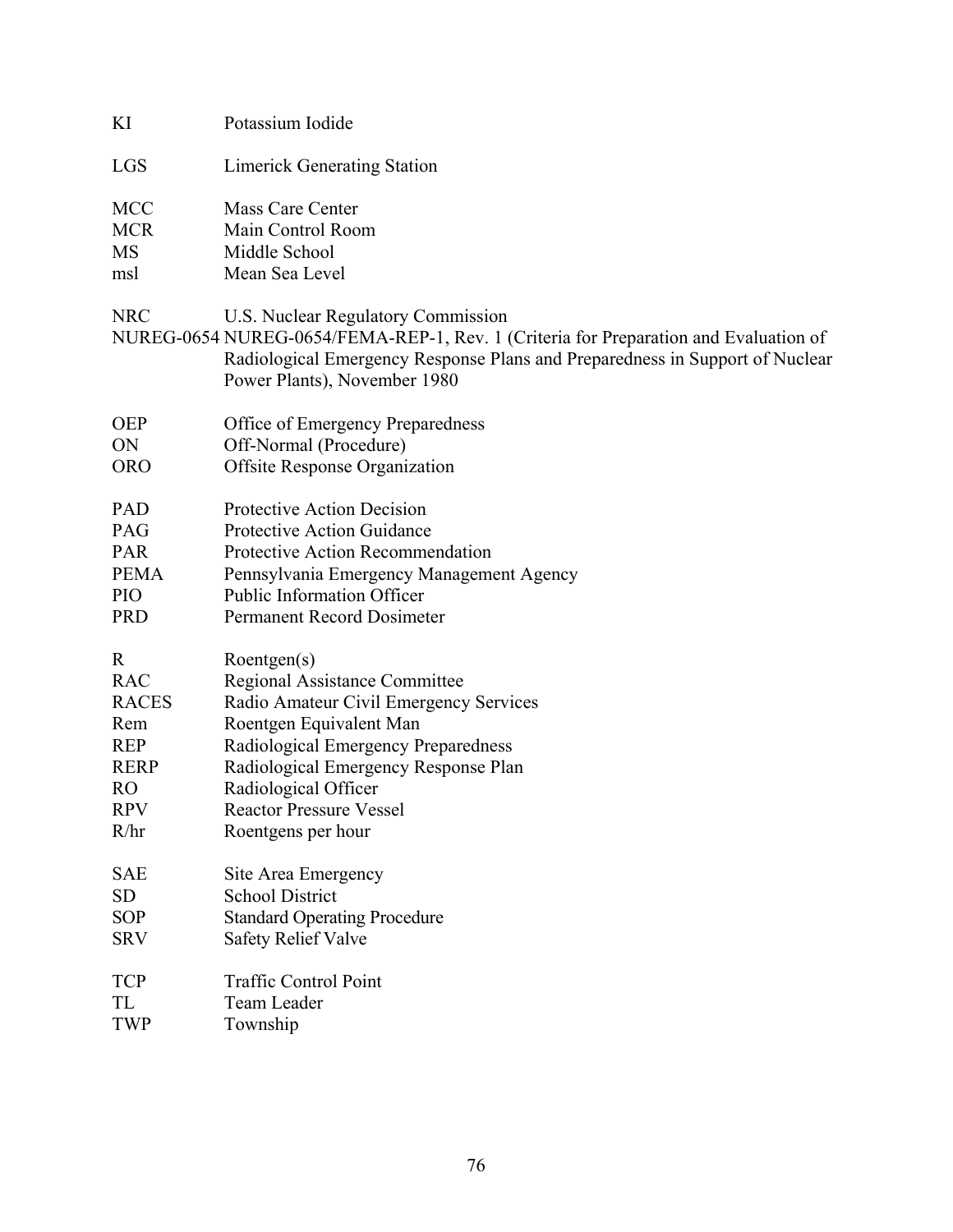# **APPENDIX 2: Exercise Evaluators and Team Leaders**

The following is a list of the personnel who evaluated the Limerick Generating Station exercise on August 7, 2007, and the out-of-sequence demonstrations on July 23, 2007 and August 8, 2007. Evaluator Team Leaders are indicated by the letters "TL" after their names. Technical Team Leaders are indicated by the letters "TTL" after their names. The organization that each evaluator represents is indicated by the following abbreviations:

| <b>DHS/FEMA</b> | Dept. of Homeland Security/Federal Emergency Mgmt. Agency |
|-----------------|-----------------------------------------------------------|
| <b>ICFI</b>     | ICF International                                         |
| NRC             | <b>Nuclear Regulatory Commission</b>                      |

| <b>OBSERVERS-AT-LARGE</b>        | <b>NAME</b>     | <b>ORGANIZATION</b> |
|----------------------------------|-----------------|---------------------|
| <b>RAC</b> Chairman              | Darrell Hammons | <b>DHS/FEMA</b>     |
| Project Officer                  | Angela Hough    | <b>DHS/FEMA</b>     |
| <b>ICFI Regional Coordinator</b> | Roger Kowieski  | <b>ICFI</b>         |

# **1. Biennial Plume Exercice — August 7, 2007**

| <b>COMMONWEALTH OF PENNSYLVANIA</b>                                |                      |                     |
|--------------------------------------------------------------------|----------------------|---------------------|
| <b>EVALUATION SITE</b>                                             | <b>EVALUATOR</b>     | <b>ORGANIZATION</b> |
| <b>Emergency Operations Center</b><br>(Control Cell/Observed Only) | Al Henryson          | $DHS/FEMA - (TL)$   |
| Accident Assessment (State BRP-Control<br>Cell/Observed Only)      | Reggie Rodgers       | ICFI- (TTL)         |
| <b>Emergency News Center</b>                                       | Thomas Hegele        | <b>ICFI</b>         |
| <b>Emergency Operations Facility</b><br>(State BRP)                | Joe Keller           | <b>ICFI</b>         |
| R3V Field Team Coordinator                                         | Daryl Thomé          | <b>ICFI</b>         |
| Field Monitoring Team 1                                            | Jill Leatherman      | <b>ICFI</b>         |
| Field Monitoring Team 2                                            | <b>Richard Watts</b> | <b>ICFI</b>         |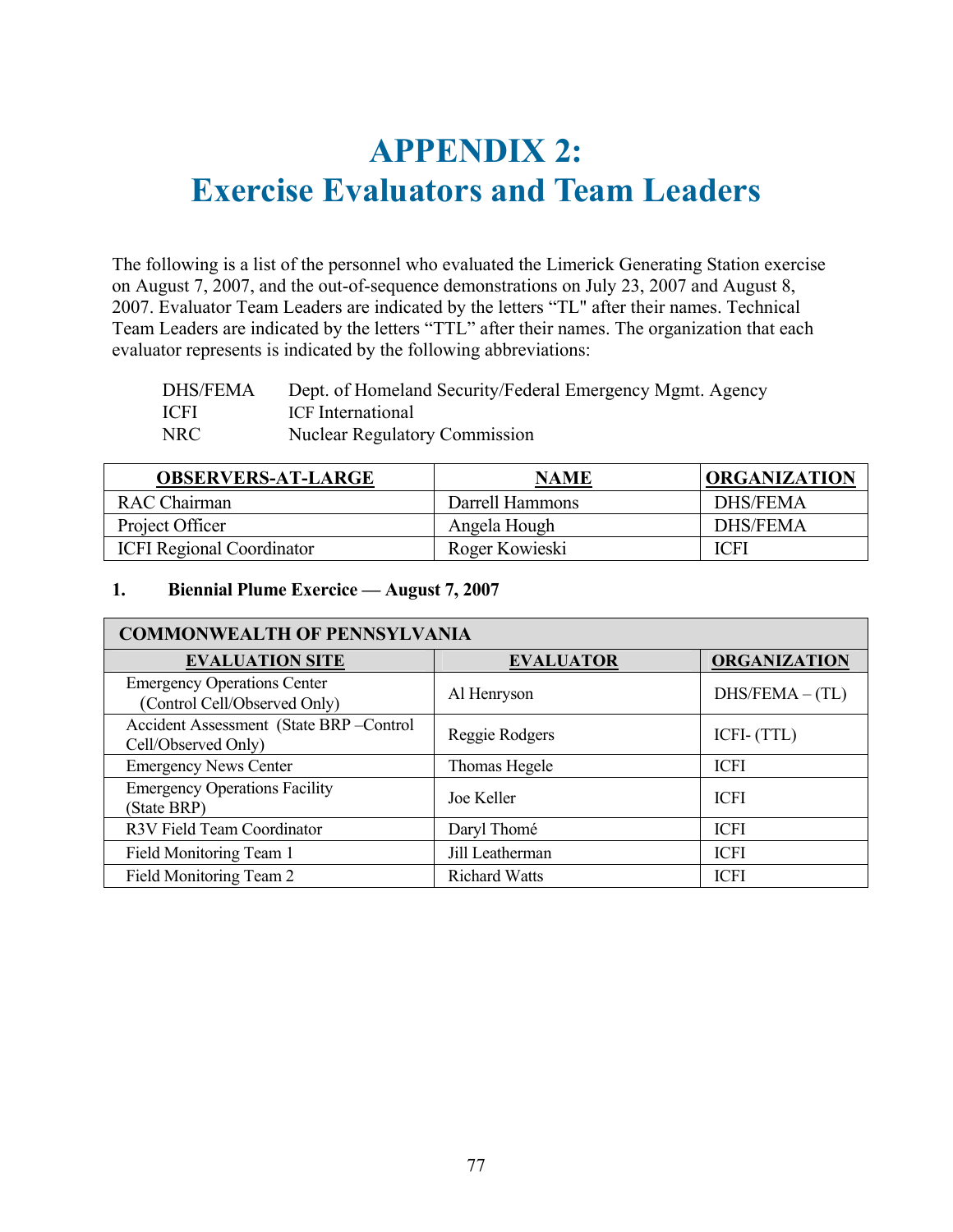# **1. Biennial Plume Exercice — August 7, 2007 (cont.)**

| <b>RISK JURISDICTIONS</b>                                    |                     |                     |
|--------------------------------------------------------------|---------------------|---------------------|
| <b>EVALUATION SITE</b>                                       | <b>EVALUATOR</b>    | <b>ORGANIZATION</b> |
| <b>BERKS COUNTY</b>                                          |                     |                     |
| County EOC                                                   | John Price          | $DHS/FEMA - (TL)$   |
|                                                              | Jon Christiansen    | <b>ICFI</b>         |
|                                                              | Henry Christiansen  | <b>ICFI</b>         |
|                                                              | <b>Bart Ray</b>     | <b>ICFI</b>         |
|                                                              | Jacques Singleton   | <b>FEMA</b>         |
| Amity Township EOC                                           | Kim Wood            | <b>ICFI</b>         |
|                                                              | Sonia Eischen       | <b>ICFI</b>         |
| Amity Township Route Alerting<br>(Earl EOC) (Amity Fire Co.) | William O'Brien     | <b>ICFI</b>         |
| Washington Township EOC                                      | <b>Bob Duggleby</b> | <b>ICFI</b>         |
|                                                              | Clark Cofer         | <b>ICFI</b>         |
| <b>CHESTER COUNTY</b>                                        |                     |                     |
| County EOC -                                                 | Wayne Shych         | $DHS/FEMA - (TL)$   |
| (Control Cell/Observed Only)                                 | Deborah Bell        | <b>ICFI</b>         |
| East Nantmeal Twp. EOC                                       | Wendy Swygert       | <b>ICFI</b>         |
|                                                              | James McClanahan    | <b>ICFI</b>         |
| North Coventry Twp. EOC                                      | Michael Henry       | <b>ICFI</b>         |
|                                                              | Robert Fernandez    | <b>ICFI</b>         |
| Spring City Boro. EOC                                        | Doug Himle          | <b>ICFI</b>         |
| Spring City Boro (Route Alerting)                            | <b>Mark Dalton</b>  | <b>ICFI</b>         |
| Upper Uwchlan EOC                                            | Deborah Blunt       | <b>ICFI</b>         |
|                                                              | Sarah Everidge      | <b>ICFI</b>         |
| Warwick Twp. EOC                                             | Gary Goldberg       | <b>ICFI</b>         |
|                                                              | David Stuhan        | <b>ICFI</b>         |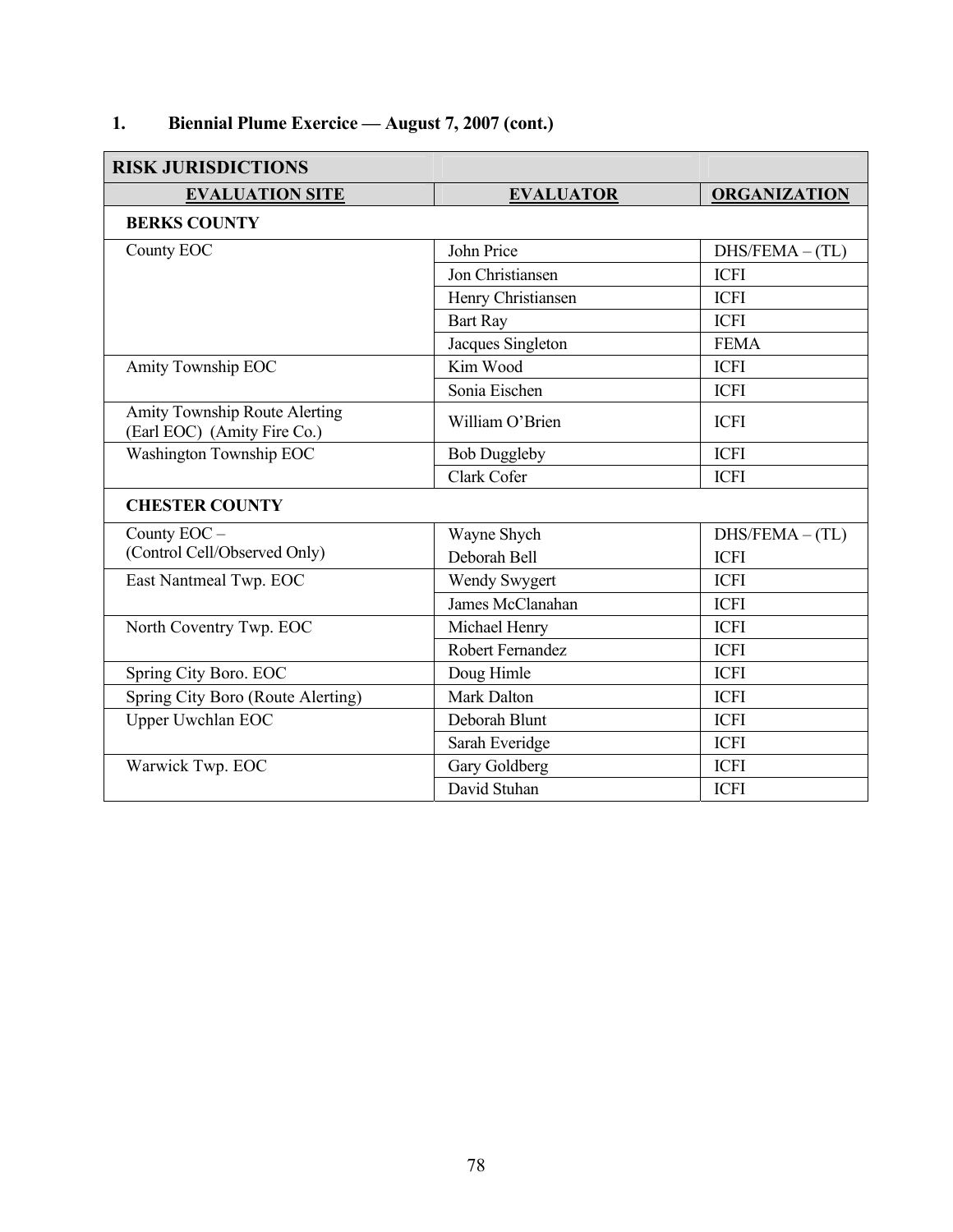# **1. Biennial Plume Exercice — August 7, 2007 (cont.)**

| <b>RISK JURISDICTIONS</b>       |                        |                     |
|---------------------------------|------------------------|---------------------|
| <b>EVALUATION SITE</b>          | <b>EVALUATOR</b>       | <b>ORGANIZATION</b> |
| <b>MONTGOMERY COUNTY</b>        |                        |                     |
| County EOC                      | <b>Bart Freeman</b>    | $DHS/FEMA - (TL)$   |
| (Alternate EOC – Fire Academy)  | Rosemary Samsel        | <b>ICFI</b>         |
|                                 | Pat Taylor             | <b>ICFI</b>         |
|                                 | <b>Ernest Boaze</b>    | <b>ICFI</b>         |
| Collegeville Boro. EOC          | William Edmonson       | <b>ICFI</b>         |
|                                 | Louis Sosler           | <b>ICFI</b>         |
| Douglas Twp. EOC                | Keith Earnshaw         | <b>ICFI</b>         |
|                                 | Dave Stuenkel          | <b>ICFI</b>         |
| Royersford Boro. EOC            | Glenn Kinnear          | <b>ICFI</b>         |
|                                 | George MacDonald       | <b>ICFI</b>         |
| Royersford Boro. Route Alerting | Thomas Essig           | <b>ICFI</b>         |
| Schwenksville Borough EOC       | Lawrence Visniesky     | <b>ICFI</b>         |
|                                 | Daniel Prevo           | <b>ICFI</b>         |
| Skippack Twp. EOC               | Richard Wessman        | <b>ICFI</b>         |
|                                 | Nick Lowe              | <b>ICFI</b>         |
| Upper Providence Twp. EOC       | <b>Harold Spedding</b> | <b>ICFI</b>         |
|                                 | Jim Torgler            | <b>ICFI</b>         |
| Upper Salford Twp. EOC          | Dennis Wilford         | <b>ICFI</b>         |
|                                 | Don Calsyn             | <b>ICFI</b>         |

| <b>SUPPORT JURISDICTIONS</b> |                      |                     |
|------------------------------|----------------------|---------------------|
| <b>EVALUATION SITE</b>       | <b>EVALUATOR</b>     | <b>ORGANIZATION</b> |
| <b>BUCKS COUNTY</b>          |                      |                     |
| County EOC                   | Robert Lemeshka      | <b>ICFI</b>         |
| <b>LEHIGH COUNTY</b>         |                      |                     |
| County EOC                   | <b>Richard Smith</b> | ICFI                |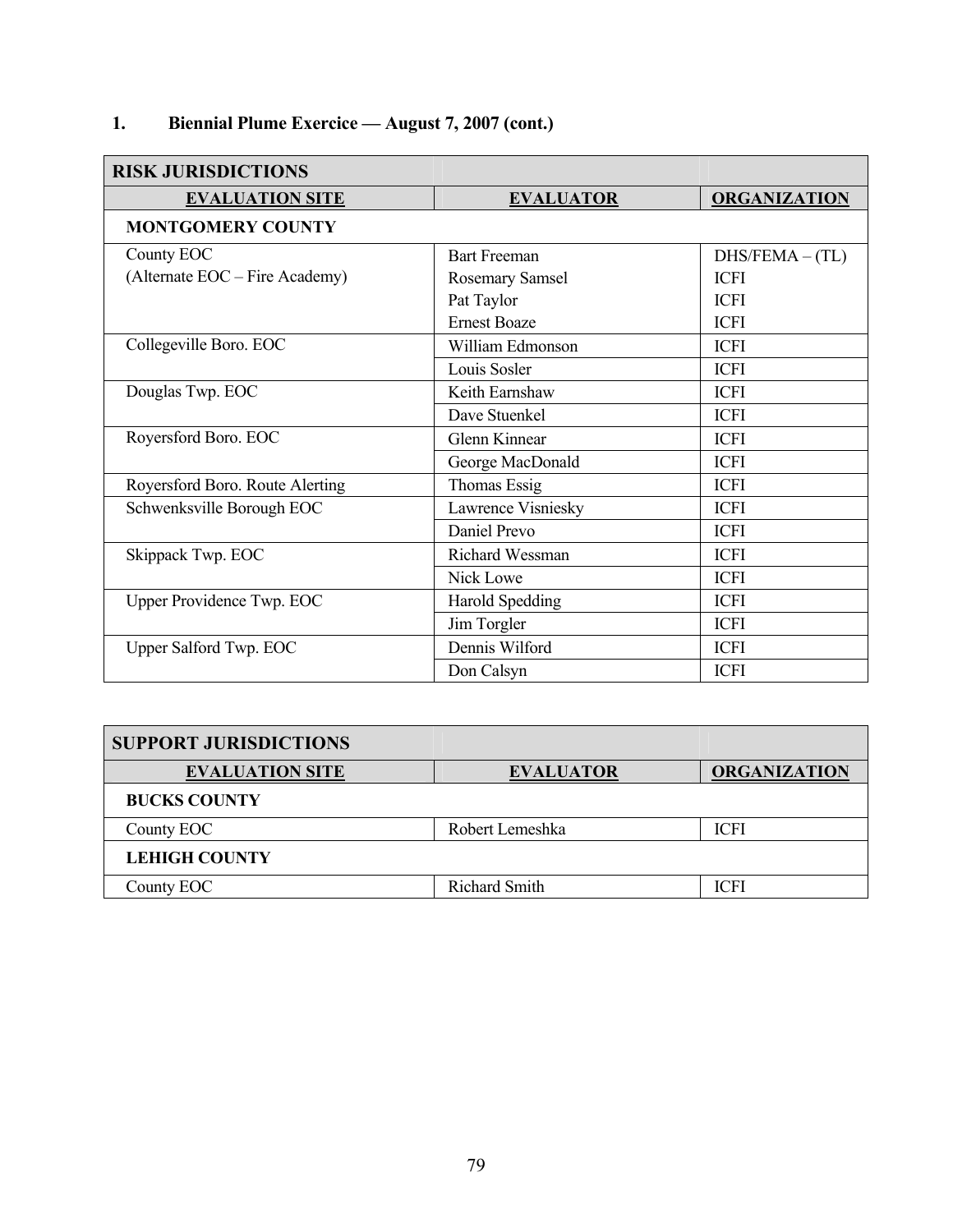# **2. Out-of-Sequence Demonstrations: July 23, 2007**

| <b>RISK JURISDICTIONS</b>                      |                  |                     |
|------------------------------------------------|------------------|---------------------|
| <b>EVALUATION SITE</b>                         | <b>EVALUATOR</b> | <b>ORGANIZATION</b> |
| <b>CHESTER COUNTY</b>                          |                  |                     |
| Mass Care (North Brandywine Middle School)     | Wayne Shych      | <b>DHS/FEMA</b>     |
| Mass Care (South Brandywine Middle School)     | Wayne Shych      | <b>DHS/FEMA</b>     |
| Mass Care (Kennett High School)                | Wayne Shych      | <b>DHS/FEMA</b>     |
| Mass Care (Kennett Middle School)              | Wayne Shych      | <b>DHS/FEMA</b>     |
| Mass Care (Unionville High School)             | Wayne Shych      | <b>DHS/FEMA</b>     |
| Mass Care (Charles Patton Middle School)       | Wayne Shych      | <b>DHS/FEMA</b>     |
| <b>MONTGOMERY COUNTY</b>                       |                  |                     |
| Mass Care (Enfield Middle School)              | Wayne Shych      | <b>DHS/FEMA</b>     |
| Mass Care (Hatboro-Horsham Senior High School) | Wayne Shych      | <b>DHS/FEMA</b>     |
| Mass Care (Keith Valley High School)           | Wayne Shych      | <b>DHS/FEMA</b>     |
| Mass Care (Lower Moreland School)              | Wayne Shych      | <b>DHS/FEMA</b>     |
| Mass Care (Springfield Twp. High School)       | Wayne Shych      | <b>DHS/FEMA</b>     |
| <b>BUCKS COUNTY</b>                            |                  |                     |
| Mass Care (Neshaminy Middle School)            | Wayne Shych      | <b>DHS/FEMA</b>     |
| Mass Care (Pennsbury High School)              | Wayne Shych      | <b>DHS/FEMA</b>     |
| Mass Care (Medill Bair High School)            | Wayne Shych      | <b>DHS/FEMA</b>     |
| Mass Care (William Penn High School)           | Wayne Shych      | <b>DHS/FEMA</b>     |
| Mass Care (Bensalem High School)               | Wayne Shych      | <b>DHS/FEMA</b>     |
| Mass Care (Cecilia Snyder Middle School)       | Wayne Shych      | <b>DHS/FEMA</b>     |
| Mass Care (Robert Shafer Middle School)        | Wayne Shych      | <b>DHS/FEMA</b>     |
| Mass Care (Bensalem Middle School - Bensalem)  | Wayne Shych      | <b>DHS/FEMA</b>     |
| Mass Care (Truman High School)                 | Wayne Shych      | <b>DHS/FEMA</b>     |
| Mass Care (Ben Franklin Middle School)         | Wayne Shych      | <b>DHS/FEMA</b>     |
| Mass Care (Neil Armstrong Middle School)       | Wayne Shych      | <b>DHS/FEMA</b>     |
| Mass Care (Neshaminy High School)              | Wayne Shych      | <b>DHS/FEMA</b>     |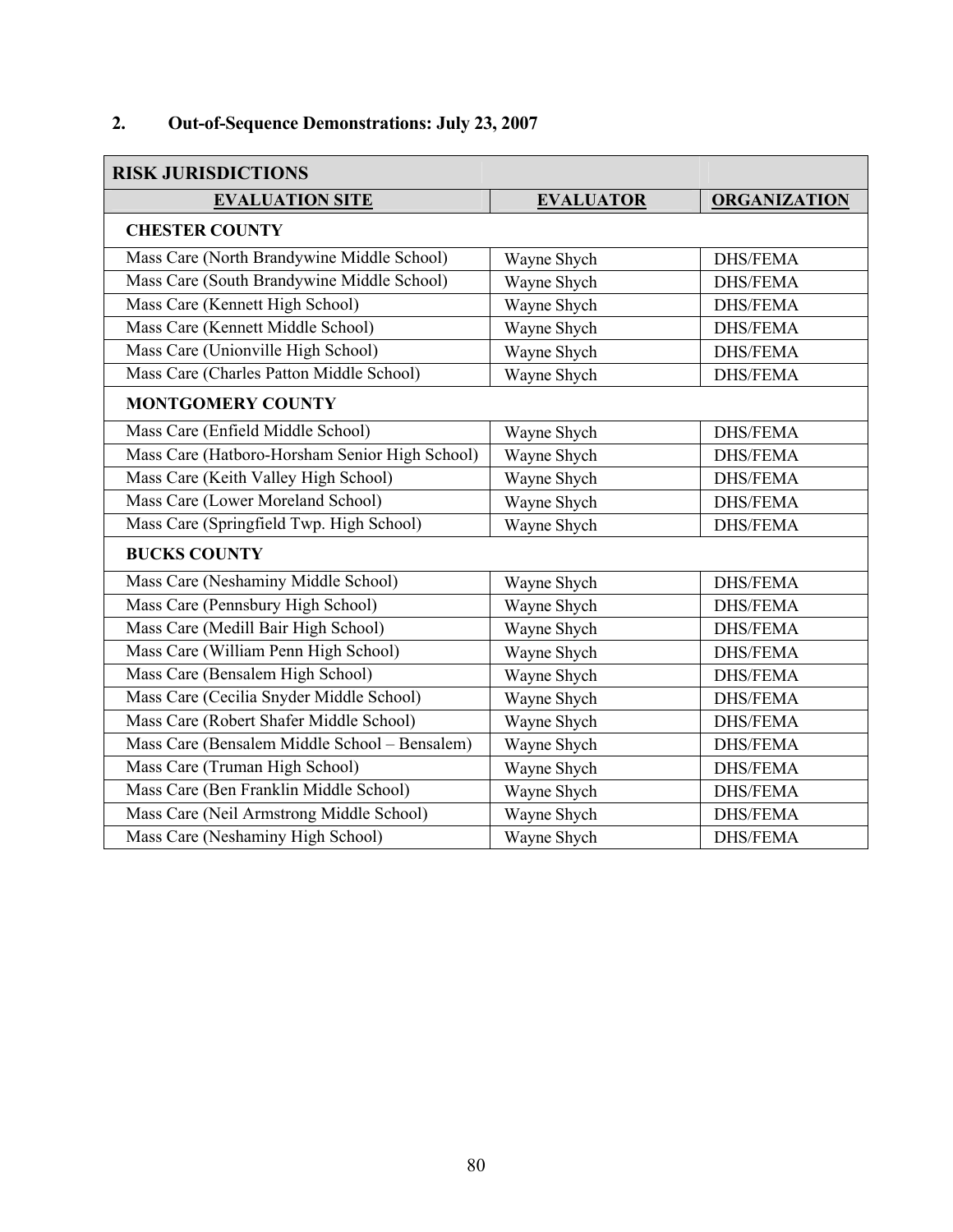#### **3. Out-of-Sequence Demonstrations: August 7, 2007 9:00 a.m. – 11:00 a.m.**

| <b>RISK SCHOOLS</b>                         |                      |                     |
|---------------------------------------------|----------------------|---------------------|
| <b>EVALUATION SITE</b>                      | <b>EVALUATOR</b>     | <b>ORGANIZATION</b> |
| <b>BERKS COUNTY</b>                         |                      |                     |
| <b>Boyertown Area School District</b>       | David White          | <b>ICFI</b>         |
| Boyertown Junior High School East           | <b>Steve Denson</b>  | <b>ICFI</b>         |
| Colebrookdale Elementary School             | Thomas Hegele        | <b>ICFI</b>         |
| Gilbertsville Elementary School             | David White          | <b>ICFI</b>         |
| Pine Forge Elementary School                | Clark Cofer          | <b>ICFI</b>         |
| <b>CHESTER COUNTY</b>                       |                      |                     |
| <b>Downington Area School District</b>      | Sean Howley          |                     |
| Pickering Valley Elementary School          | Ronald Biernacki     | <b>ICFI</b>         |
| Lionville Elementary School                 | Sean Howley          | <b>ICFI</b>         |
| <b>Great Valley School District</b>         | <b>Michael Burns</b> |                     |
| Charlestown Elementary School               | <b>Michael Burns</b> | <b>ICFI</b>         |
| <b>Owen J. Roberts Area School District</b> | Michael Meshenberg   |                     |
| North Coventry Elementary School            | David Seebart        | <b>ICFI</b>         |
| Owen J Roberts Middle School                | Michael Meshenberg   | <b>ICFI</b>         |
| <b>Phoenixville Area School District</b>    | David Petta          |                     |
| Phoenixville Middle School                  | David Petta          | <b>ICFI</b>         |
| Samuel K Barkely Elementary School          | Sarah Everidge       | <b>ICFI</b>         |
| Schuylkill Elementary School                | <b>Bob Fernandez</b> | <b>ICFI</b>         |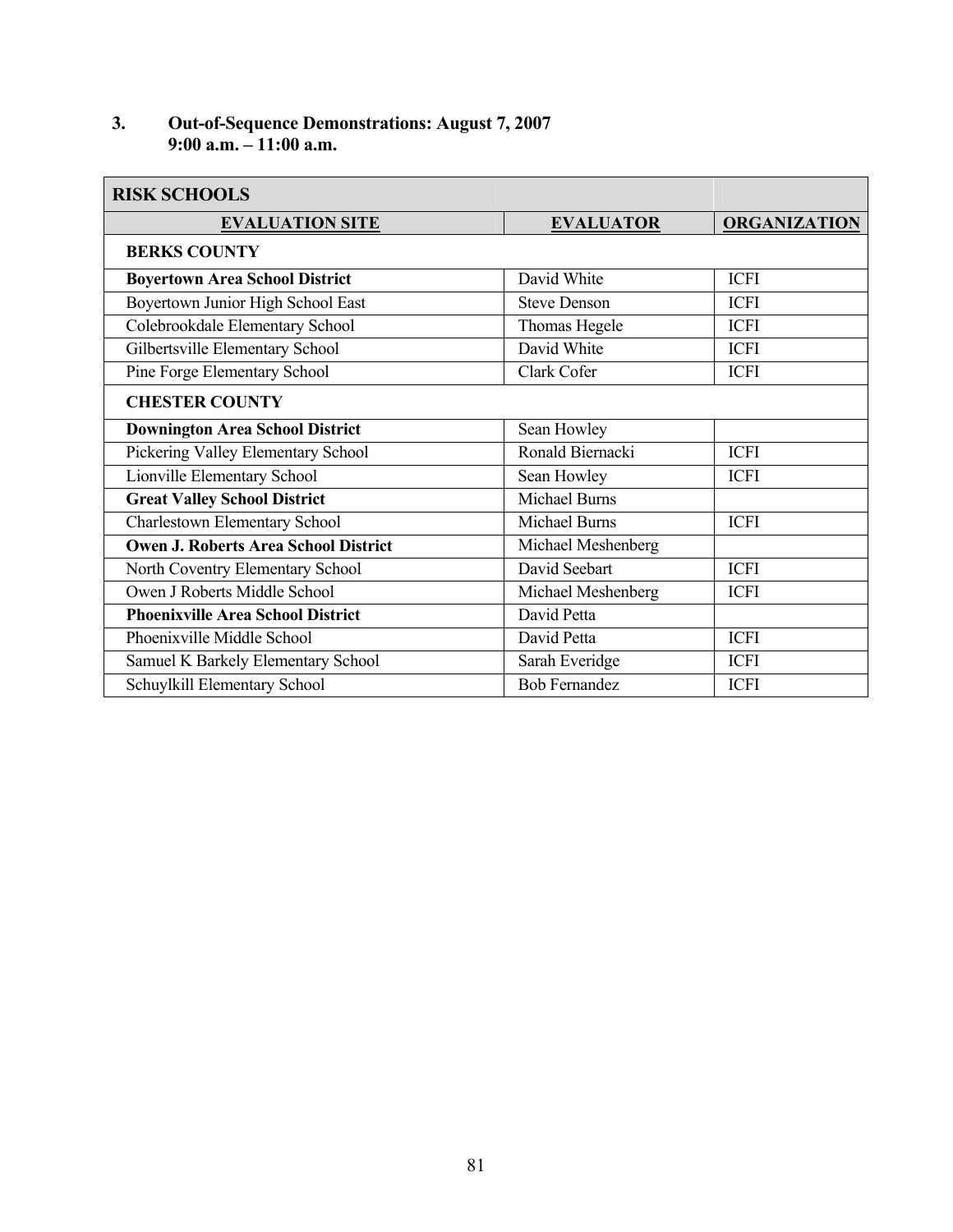#### **3. Out-of-Sequence Demonstrations: August 7, 2007 (cont.) 9:00 a.m. – 11:00 a.m.**

| <b>RISK SCHOOLS</b>                     |                     |                     |
|-----------------------------------------|---------------------|---------------------|
| <b>EVALUATION SITE</b>                  | <b>EVALUATOR</b>    | <b>ORGANIZATION</b> |
| <b>MONTGOMERY COUNTY</b>                |                     |                     |
| Methacton Area School District          | <b>Todd Sniffin</b> | <b>ICFI</b>         |
| Arrowhead Elementary School             | Todd Sniffin        | <b>ICFI</b>         |
| Audubon Elementary School               | Paul Cormier        | <b>ICFI</b>         |
| Perkiomen Valley School District        | William Vocke       | <b>ICFI</b>         |
| Perkiomen Valley Middle School - West   | Louis Sosler        | <b>ICFI</b>         |
| Skippack Elementary School              | Dave Stuenkel       | <b>ICFI</b>         |
| Pottsgrove School District              | Jim Torgler         | <b>ICFI</b>         |
| Pottsgrove Middle School                | Dave Stuhan         | <b>ICFI</b>         |
| Ringling Rocks Elementary School        | Jim Torgler         | <b>ICFI</b>         |
| <b>Pottstown School District</b>        | Don Calsyn          | <b>ICFI</b>         |
| E.B. Barth Elementary School            | Don Calsyn          | <b>ICFI</b>         |
| <b>Rupert Elementary School</b>         | Marynette Herndon   | <b>ICFI</b>         |
| <b>Souderton Area School District</b>   | Frank Cordaro       | <b>ICFI</b>         |
| Souderton Area Senior High School       | Daniel Prevo        | <b>ICFI</b>         |
| <b>Spring-Ford Area School District</b> | Alan Bevan          | <b>ICFI</b>         |
| <b>Brooke Elementary School</b>         | Alan Bevan          | <b>ICFI</b>         |
| Oaks Elementary School                  | Nick Lowe           | <b>ICFI</b>         |
| Spring-City Elementary School           | James McClanahan    | <b>ICFI</b>         |
| <b>Upper Perkiomen School District</b>  | <b>Brad McRee</b>   | <b>ICFI</b>         |
| Hereford Elementary School              | <b>Brad McRee</b>   | <b>ICFI</b>         |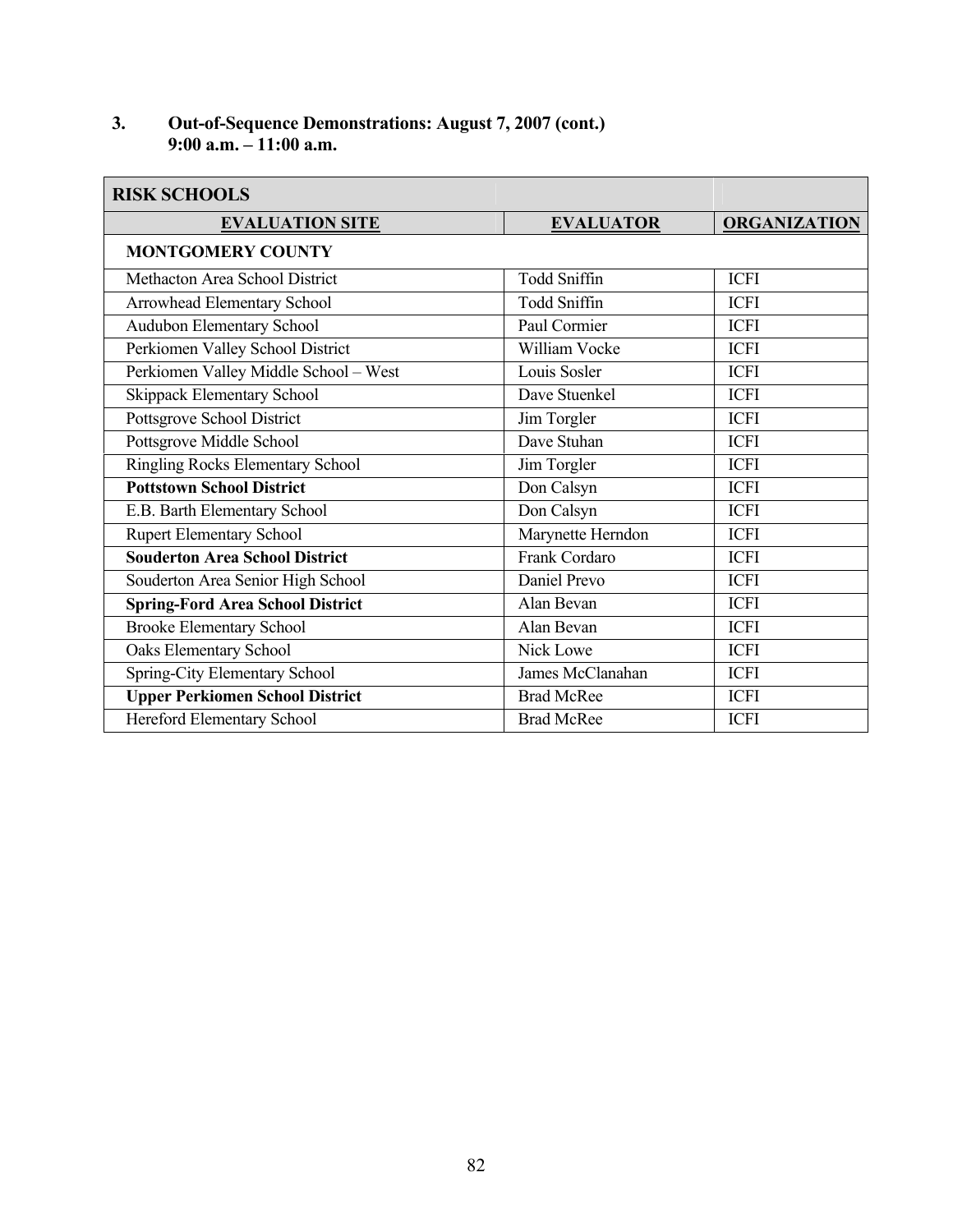#### **4. Out-of-Sequence Demonstrations: August 8, 2007 7:00 p.m. – 9:30 p.m.**

| <b>COMMONWEALTH OF PENNSYLVANIA</b> |                  |                     |  |
|-------------------------------------|------------------|---------------------|--|
| <b>EVALUATION SITE</b>              | <b>EVALUATOR</b> | <b>ORGANIZATION</b> |  |
| State Traffic/Access Control        | Michael Burns    | <b>ICFI</b>         |  |

| <b>RISK JURISDICTIONS</b>                                                         |                     |                     |  |  |
|-----------------------------------------------------------------------------------|---------------------|---------------------|--|--|
| <b>EVALUATION SITE</b>                                                            | <b>EVALUATOR</b>    | <b>ORGANIZATION</b> |  |  |
| <b>BERKS COUNTY</b>                                                               |                     |                     |  |  |
| Emergency Worker Monitoring/<br>Decontamination Station (Oley Valley High School) | Harry Harrison      | <b>ICFI</b>         |  |  |
| Reception Center (Oley Valley High School)                                        | David White         | <b>ICFI</b>         |  |  |
| Monitoring & Decon Center<br>(Antietam Junior & Senior High School)               | <b>Brad McRee</b>   | <b>ICFI</b>         |  |  |
| Mass Care (Antietam Junior & Senior High School)                                  | Michael Meshenberg  | <b>ICFI</b>         |  |  |
| Monitoring & Decon Center<br>(Kutztown Area Senior High School)                   | Alan Bevan          | <b>ICFI</b>         |  |  |
| Mass Care (Kutztown Area Senior High School)                                      | David Petta         | <b>ICFI</b>         |  |  |
| <b>CHESTER COUNTY</b>                                                             |                     |                     |  |  |
| Emergency Worker Monitoring/<br>Decontamination Station(Elverson Fire Co.)        | David Seebart       | <b>ICFI</b>         |  |  |
| Reception Center (Stetson Middle School)                                          | Sean Howley         | <b>ICFI</b>         |  |  |
| Monitoring & Decon Center (Stetson Middle School)                                 | Ronald Biernacki    | <b>ICFI</b>         |  |  |
| <b>MONTGOMERY COUNTY</b>                                                          |                     |                     |  |  |
| Emergency Worker Monitoring/<br>Decontamination Station(Methacton High School)    | Paul Cormier        | <b>ICFI</b>         |  |  |
| Reception Center (Montgomery Mall)                                                | <b>Todd Sniffin</b> | <b>ICFI</b>         |  |  |
| Monitoring & Decon Center (Montgomery Mall)                                       | Marynette Herndon   | <b>ICFI</b>         |  |  |

| <b>SUPPORT JURISDICTIONS</b>                               |                     |                     |
|------------------------------------------------------------|---------------------|---------------------|
| <b>EVALUATION SITE</b>                                     | <b>EVALUATOR</b>    | <b>ORGANIZATION</b> |
| <b>BUCKS COUNTY</b>                                        |                     |                     |
| Reception Center (Neshaminy Mall)                          | William Vocke       | <b>ICFI</b>         |
| Monitoring & Decon Center (Neshaminy Mall)                 | <b>Steve Denson</b> | <b>ICFI</b>         |
| <b>LEHIGH COUNTY</b>                                       |                     |                     |
| Reception Center (Southern Lehigh High School)             | Kimberly Nagel      | <b>ICFI</b>         |
| Monitoring & Decon Center<br>(Southern Lehigh High School) | Ray Wood            | <b>ICFI</b>         |
| Mass Care (Southern Lehigh High School)                    | Frank Cordaro       | <b>ICFI</b>         |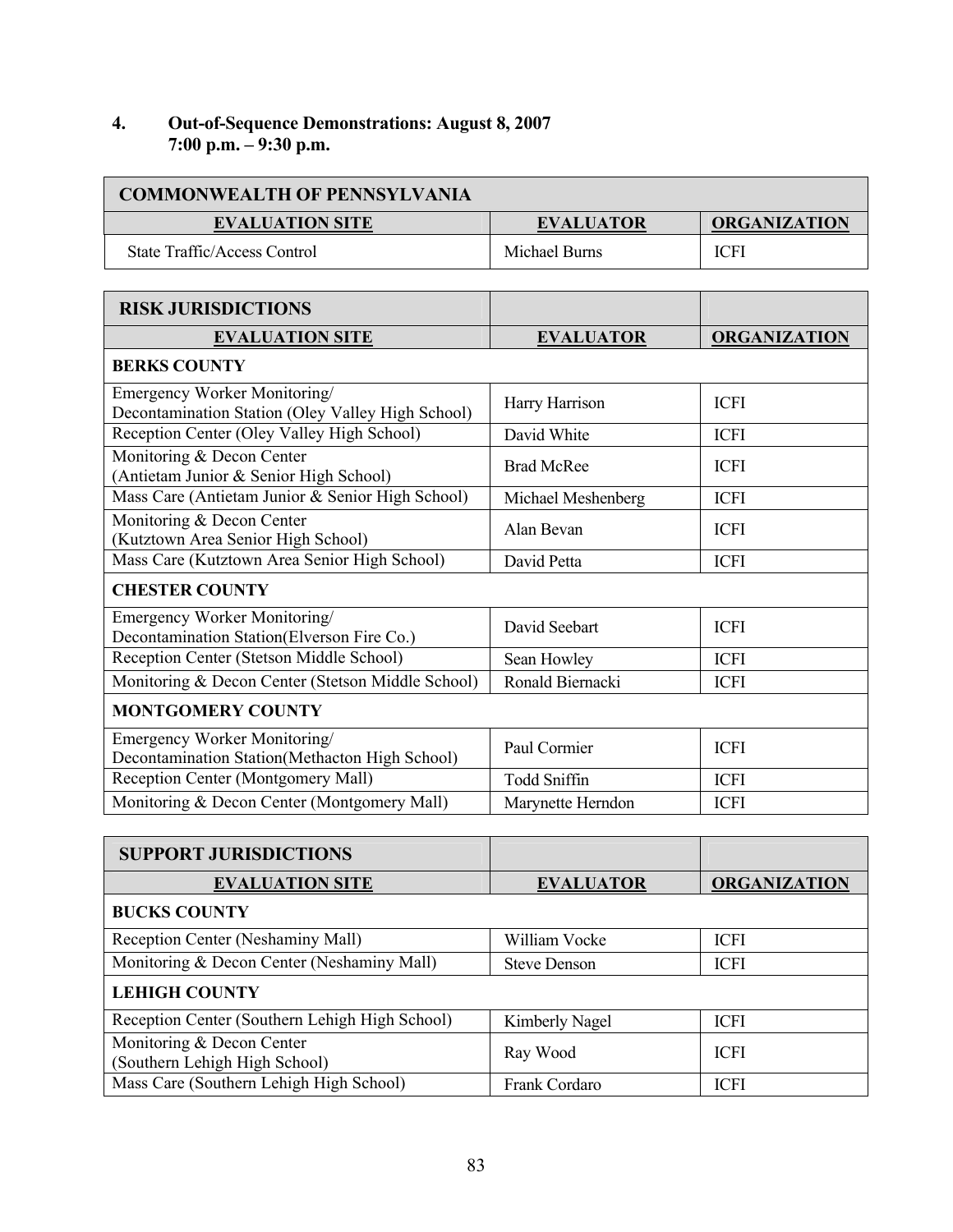#### **5. Out-of-Sequence Demonstrations: August 8, 2007 9:00 a.m. – 11:00 a.m.**

| <b>RISK SCHOOLS</b>                      |                  |                     |
|------------------------------------------|------------------|---------------------|
| <b>EVALUATION SITE</b>                   | <b>EVALUATOR</b> | <b>ORGANIZATION</b> |
| <b>BERKS COUNTY</b>                      |                  |                     |
| <b>Daniel Boone Area School District</b> | Ray Wood         | $ICFI-(TL)$         |
| Amity Intermediate Center                | Kimberly Nagel   | <b>ICFI</b>         |
| Daniel Boone Middle School               | Ray Wood         | <b>ICFI</b>         |
| Monocacy Kindergarten Center             | Ray Wood         | <b>ICFI</b>         |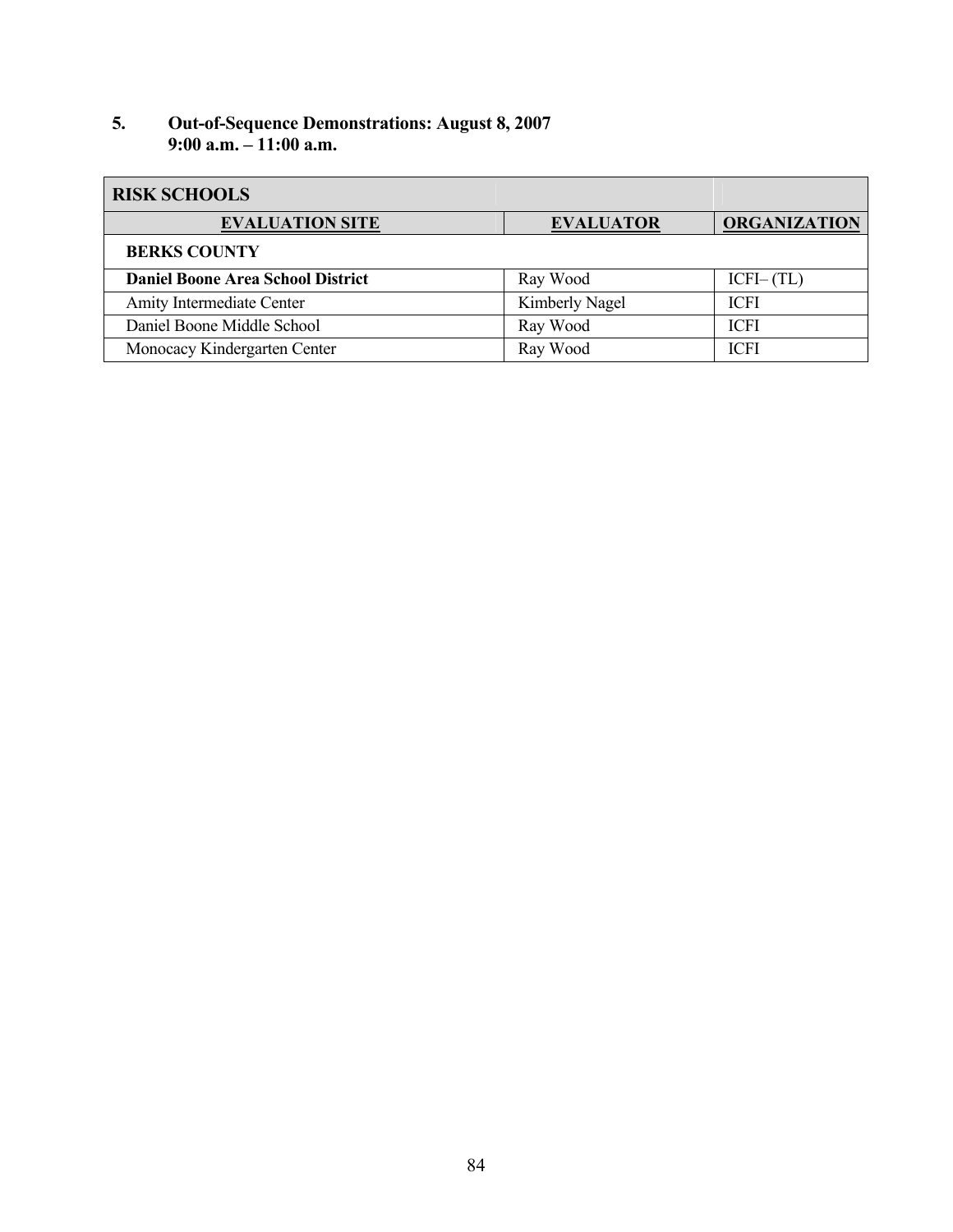# **APPENDIX 3: Exercise Evaluation Area Criteria and Extent of Play Agreement**

This appendix contains the extent of play agreement from the Commonwealth of Pennsylvania approved by the Federal Emergency Management Agency (FEMA) Region III on June 11, 2007.

The exercise evaluation area criteria, contained in the "FEMA Radiological Emergency Preparedness Exercise Evaluation Methodology", 67 FR 20580, April 25, 2002, represent a functional translation of the planning standards and evaluation criteria of NUREG-0654/FEMA-REP-1, Rev. 1, "Criteria for the Preparation and Evaluation of Radiological Emergency Response Plans and Preparedness in Support of Nuclear Power Plants," November 1980.

Because the exercise evaluation area criteria are intended for use at all nuclear power plant sites, and because of variations among offsite plans and procedures, an extent of play agreement is prepared by the State and approved by FEMA to provide evaluators with guidance on expected actual demonstration of the evaluation area criteria.

### **LIMERICK GENERATING STATION 2007 RADIOLOGICAL EMERGENCY PREPAREDNESS EXERCISE**

# **EXTENT OF PLAY AGREEMENT**

### **EVALUATION AREA 1 Emergency Operations Management**

#### **Sub-element 1.a – Mobilization**

#### **INTENT**

This sub-element derives from NUREG-0654, which provides that Offsite Response Organizations (ORO) should have the capability to alert, notify, and mobilize emergency personnel and to activate and staff emergency facilities.

**Criterion 1.a.1: OROs use effective procedures to alert, notify, and mobilize emergency personnel and activate facilities in a timely manner. (NUREG-0654, A.4; D.3, 4; E.1, 2; H.4)** 

#### **EXTENT OF PLAY**

Responsible OROs should demonstrate the capability to receive notification of an emergency situation from the licensee, verify the notification, and contact, alert, and mobilize key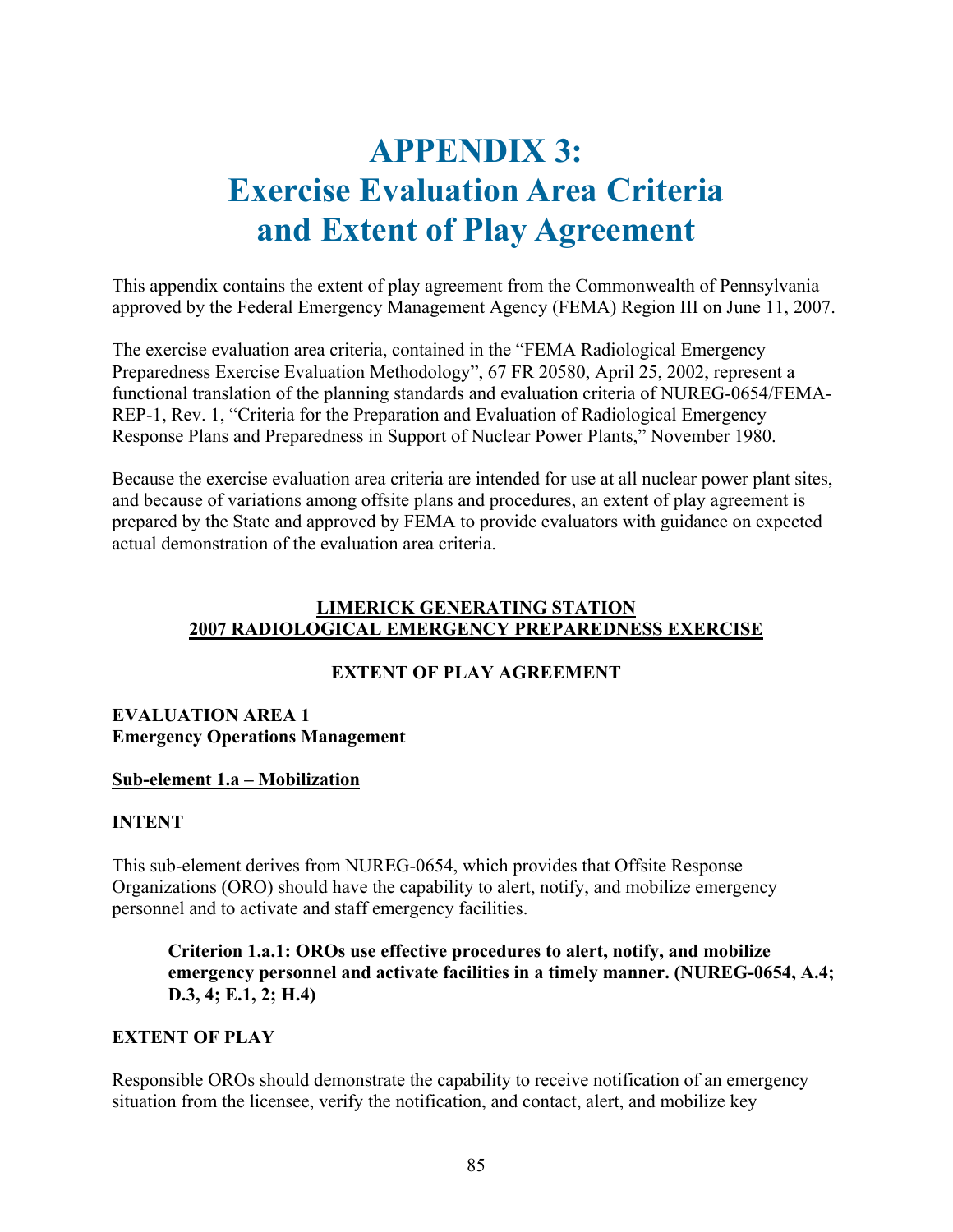emergency personnel in a timely manner. Responsible OROs should demonstrate the activation of facilities for immediate use by mobilized personnel when they arrive to begin emergency operations. Activation of facilities should be completed in accordance with the plan and/or procedures. Pre-positioning of emergency personnel appropriate, in accordance with the extent of play agreement, at those facilities located beyond a normal commuting distance from the individual's duty location or residence. Further, pre-positioning of staff for out-of-sequence demonstrations is appropriate in accordance with the extent of play agreement.

#### **All activities must be based on the ORO's plans and procedures and completed as they would be in an actual emergency, unless noted above or otherwise indicated in the extent of play agreement.**

# *PEMA Negotiated Extent of Play:*

*Pre-positioning of state emergency personnel (Liaison Officers) at the Emergency Operations Facility (EOF), the Utility Joint Information Center (JIC) and Risk and Support Counties is appropriate due to the commuting distance from the individual's duty location or residence. Risk municipalities will conduct call-outs to demonstrate the mobilization of key personnel.* 

- *Actual calls (or pager notifications) will be made to the municipal EOC personnel for the Plume Phase exercise per plans and procedures.*
- In all instances, the demonstration of a shift change is **NOT** required. Twenty*four hour staffing will be demonstrated by means of a roster or staffing chart.*
- *All out-of-sequence players and equipment will be pre-positioned (School District personnel, Pennsylvania State Police ACP, Reception Centers, Emergency Worker Monitoring and Decontamination Stations and Monitoring and Decontamination Centers).*
- *Individuals working in state facilities and county EOCs may be pre-positioned for the plume phase.*

#### **Sub-element 1.b – Facilities**

#### **INTENT**

This sub-element derives from NUREG-0654, which provides that Offsite Response Organizations (ORO) have facilities to support the emergency response.

### **Criterion 1.b.1: Facilities are sufficient to support the emergency response. (NUREG-0654, H.3)**

#### **EXTENT OF PLAY**

Facilities will only be specifically evaluated for this criterion if they are new or have substantial changes in structure or mission. Responsible OROs should demonstrate the availability of facilities that support the accomplishment of emergency operations. Some of the areas to be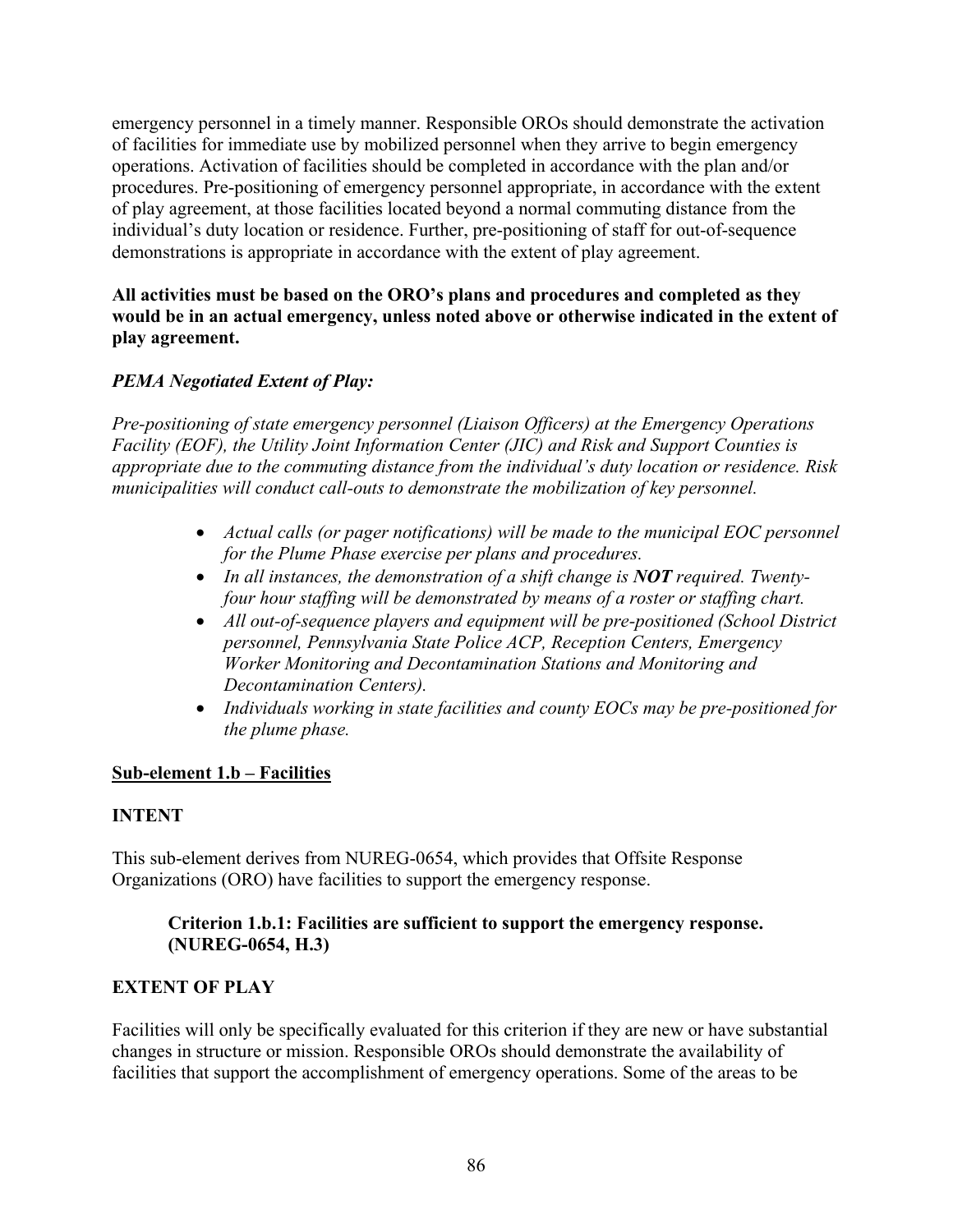considered are: adequate space, furnishings, lighting, restrooms, ventilation, backup power and/or alternate facility (if required to support operations.)

**Facilities must be set up based on the ORO's plans and procedures and demonstrated as they would be used in an actual emergency, unless noted above or otherwise indicated in the extent of play agreement**.

*PEMA Negotiated Extent of Play:* None

#### **Sub-element 1.c – Direction and Control**

### **INTENT**

This sub-element derives from NUREG-0654, which provides that Offsite Response Organizations (ORO) have the capability to control their overall response to an emergency.

#### **Criterion 1.c.1: Key personnel with leadership roles for the ORO provide direction and control to that part of the overall response effort for which they are responsible. (NUREG-0654, A.1.d; A.2.a, b)**

### **EXTENT OF PLAY**

Leadership personnel should demonstrate the ability to carry out essential functions of the response effort, for example: keeping the staff informed through periodic briefings and/or other means, coordinating with other appropriate OROs, and ensuring completion of requirements and requests.

**All activities associated with direction and control must be performed based on the ORO's plans and procedures and completed as they would be in an actual emergency, unless otherwise noted above or indicated in the extent of play agreement.** 

*PEMA Negotiated Extent of Play: None* 

# **Sub-element 1.d – Communications Equipment**

#### **INTENT**

This sub-element derives from NUREG-0654, which provides that Offsite Response Organizations (ORO) should establish reliable primary and backup communication systems to ensure communications with key emergency personnel at locations such as the following: appropriate contiguous governments within the emergency planning zone (EPZ), Federal emergency response organizations, the licensee and its facilities, emergency operations centers (EOC), and field teams.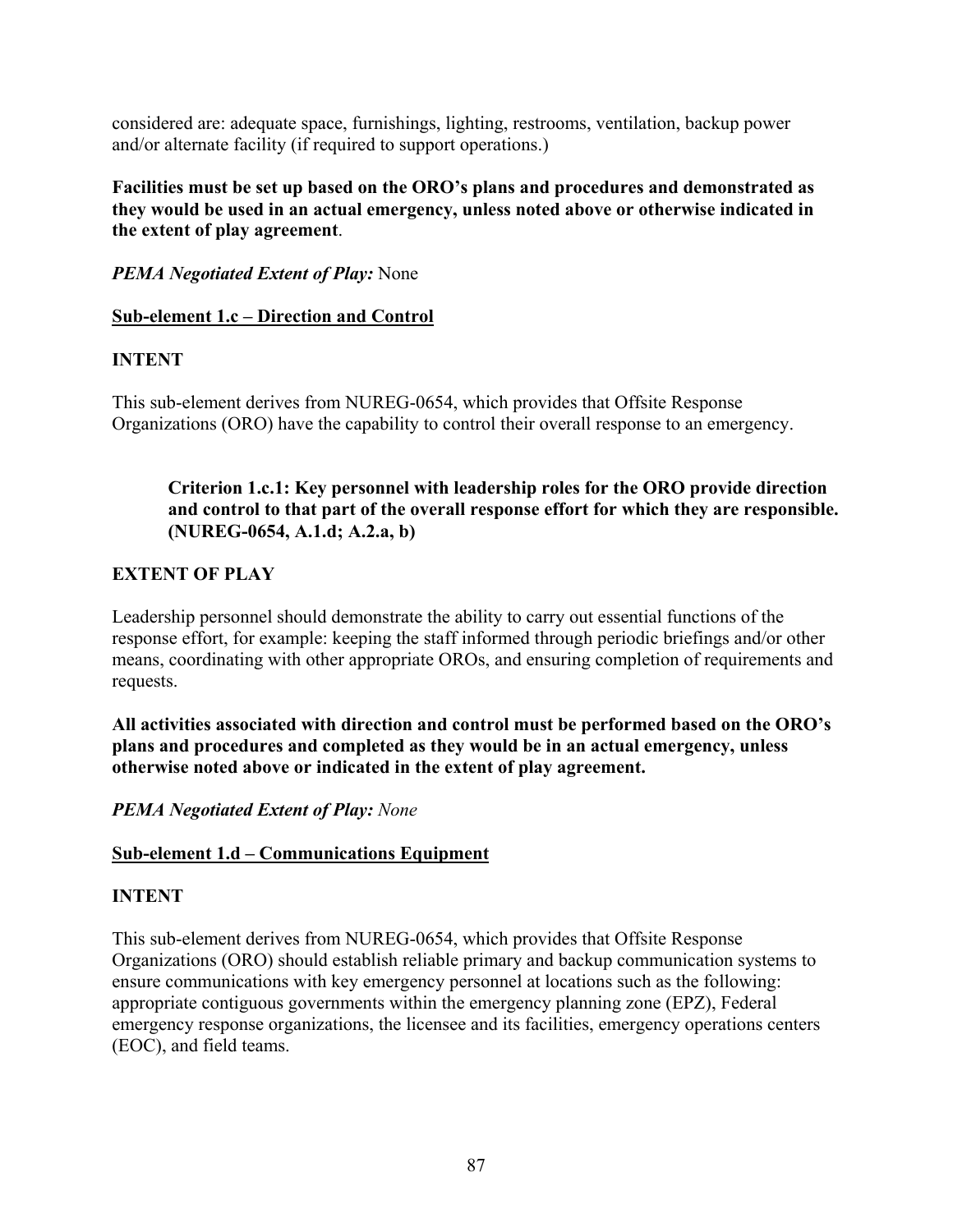**Criterion 1.d.1: At least two communication systems are available, at least one operates properly, and communication links are established and maintained with appropriate locations. Communications capabilities are managed in support of emergency operations. (NUREG-0654, F.1, 2)** 

#### **EXTENT OF PLAY**

OROs will demonstrate that a primary and at least one backup system are fully functional at the beginning of an exercise. If a communications system or systems are not functional, but exercise performance is not affected, no exercise issue will be assessed. Communications equipment and procedures for facilities and field units should be used as needed for the transmission and receipt of exercise messages. All facilities and field teams should have the capability to access at least one communication system that is independent of the commercial telephone system. Responsible OROs should demonstrate the capability to manage the communication systems and ensure that all message traffic is handled without delays that might disrupt the conduct of emergency operations. OROs should ensure that a coordinated communication link for fixed and mobile medical support facilities exists. The specific communications capabilities of OROs should be commensurate with that specified in the response plan and/or procedures. Exercise scenarios could require the failure of a communications system and the use of an alternate system, as negotiated in the extent of play agreement.

**All activities associated with the management of communications capabilities must be demonstrated based on the ORO's plans and procedures and completed as they would be in an actual emergency, unless otherwise noted above or in the extent of play agreement**.

# *PEMA Negotiated Extent of Play:*

*Risk and Support Counties will communicate with the State EOC via SEVAN (primary) and email (secondary.) PASTAR, State 800 MHz Radio System, and commercial telephone are available for back-up. The State EOC may communicate with the utility and the risk counties via dedicated telephone circuits, commercial "dial-up" lines, or other available means.* 

*Risk Counties will communicate with their risk municipalities via public safety radio frequencies (EMA Radio), Commercial Telephone, Fax, or Amateur Radio Communications (ARES / RACES) or other available means.* 

#### **Sub-element 1.e – Equipment and Supplies to Support Operations**

#### **INTENT**

This sub-element derives from NUREG-0654, which provides that Offsite Response Organizations (ORO) have emergency equipment and supplies adequate to support the emergency response.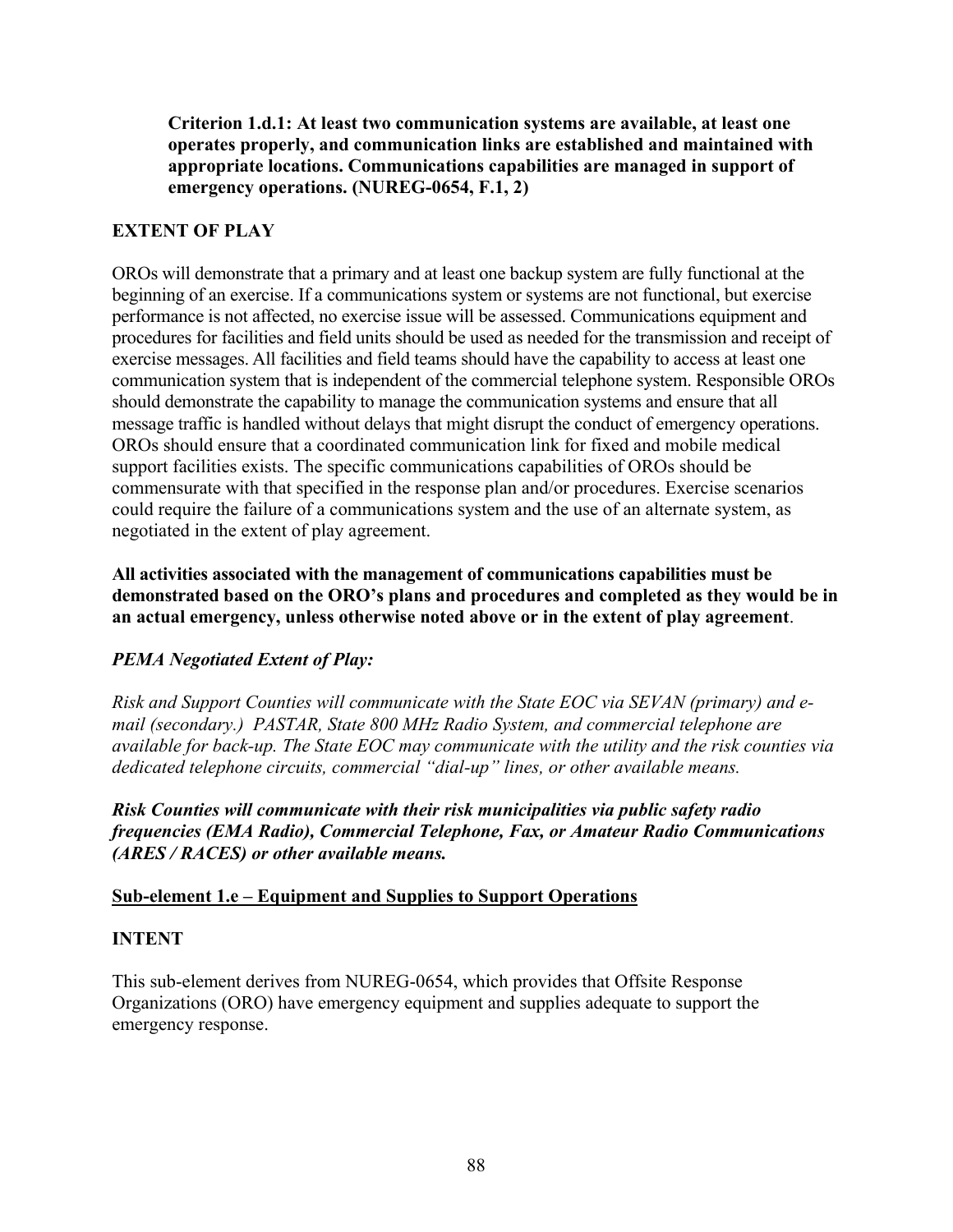#### **Criterion 1.e.1: Equipment, maps, displays, dosimetry, potassium iodide (KI), and other supplies are sufficient to support emergency operations. (NUREG-0654, H.7, 10; J.10.a, b, e; J.11; K.3.a)**

### **EXTENT OF PLAY**

Equipment within the facility (facilities) should be sufficient and consistent with the role assigned to that facility in the ORO's plans and/or procedures in support of emergency operations. Use of maps and displays is encouraged.

All instruments should be inspected, inventoried, and operationally checked before each use. Instruments should be calibrated in accordance with the manufacturer's recommendations. Unmodified CDV-700 series instruments and other instruments without a manufacturer's recommendation should be calibrated annually. Modified CDV-700 instruments should be calibrated in accordance with the recommendation of the modification manufacturer. A label indicating such calibration should be on each instrument, or calibrated frequency can be verified by other means. Additionally, instruments being used to measure activity should have a range of reading sticker affixed to the side of the instrument. The above considerations should be included in 4.a.1 for field team equipment; 4.c.1 for radiological laboratory equipment (does not apply to analytical equipment; reception center and emergency worker facilities' equipment under 6.a.1; and ambulance and medical facilities' equipment under 6.d.1.

Sufficient quantities of appropriate direct-reading and permanent record dosimetry and dosimeter chargers should be available for issuance to all categories of emergency workers that could be deployed from that facility. Appropriate direct-reading dosimetry should allow individual(s) to read the administrative reporting limits and maximum exposure limits contained in the ORO's plans and procedures.

Dosimetry should be inspected for electrical leakage at least annually and replaced, if necessary. CDV-138s, due to their documented history of electrical leakage problems, should be inspected for electrical leakage at least quarterly and replaced if necessary. This leakage testing will be verified during the exercise, through documentation submitted in the Annual Letter of Certification, and/or through a staff assistance visit.

Responsible OROs should demonstrate the capability to maintain inventories of KI sufficient for use by emergency workers, as indicated on rosters; institutionalized individuals, as indicated in capacity lists for facilities; and, where stipulated by the plan and/or procedures, members of the general public (including transients) within the plume pathway EPZ.

Quantities of dosimetry and KI available and storage locations(s) will be confirmed by physical inspection at storage location(s) or through documentation of current inventory submitted during the exercise, provided in the Annual Letter of Certification submission, and/or verified during a Staff Assistance Visit. Available supplies of KI should be within the expiration date indicated on KI bottles or blister packs. As an alternative, the ORO may produce a letter from a certified private or State laboratory indicating that the KI supply remains potent, in accordance with U.S. Pharmacopoeia standards.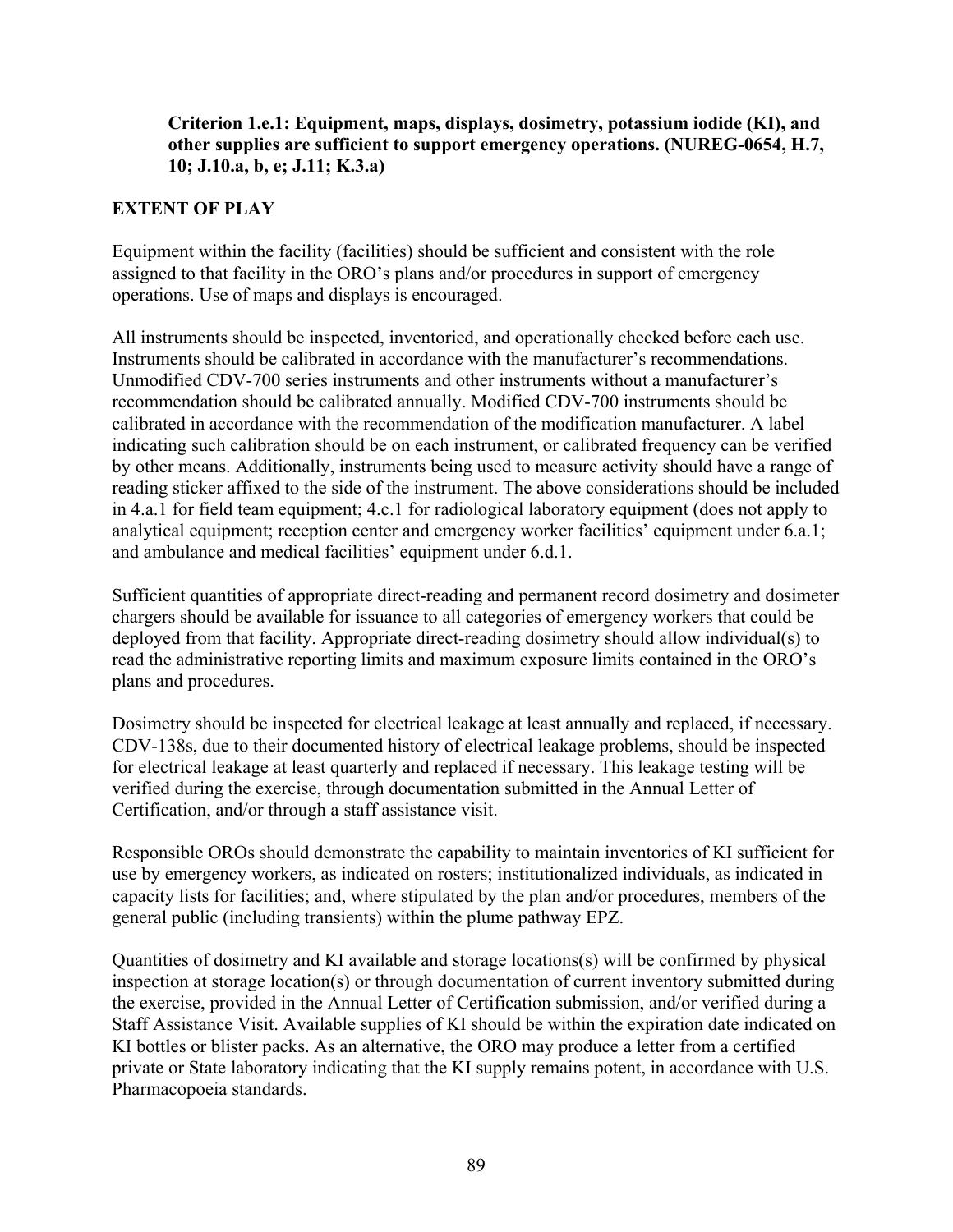At locations where traffic and access control personnel are deployed, appropriate equipment (for example, vehicles, barriers, traffic cones and signs, etc.) should be available or their availability described.

**All activities must be based on the ORO's plans and procedures and completed, as they would be in an actual emergency, unless noted above or otherwise indicated in the extent of play agreement.** 

### **PEMA Negotiated Extent of Play:**

*In Pennsylvania CDV-700s are calibrated every 4-years. Support counties do not have DRDs, or KI, but those responsible for reception centers and / or monitoring and decontamination centers will have PRDs.* 

*Evaluation of KI quantities will be verified using inventory sheets. KI will not be removed from storage locations and boxes / packages will not be opened. KI questions will be addressed through interviews.* 

*Leakage testing verification and KI extension letters will be available to the evaluator.* 

*All DRDs "read" on units of Roentgens. The commonwealth, counties and municipalities do not use direct reading dosimeters which "read" in units of milli-Roentgens.*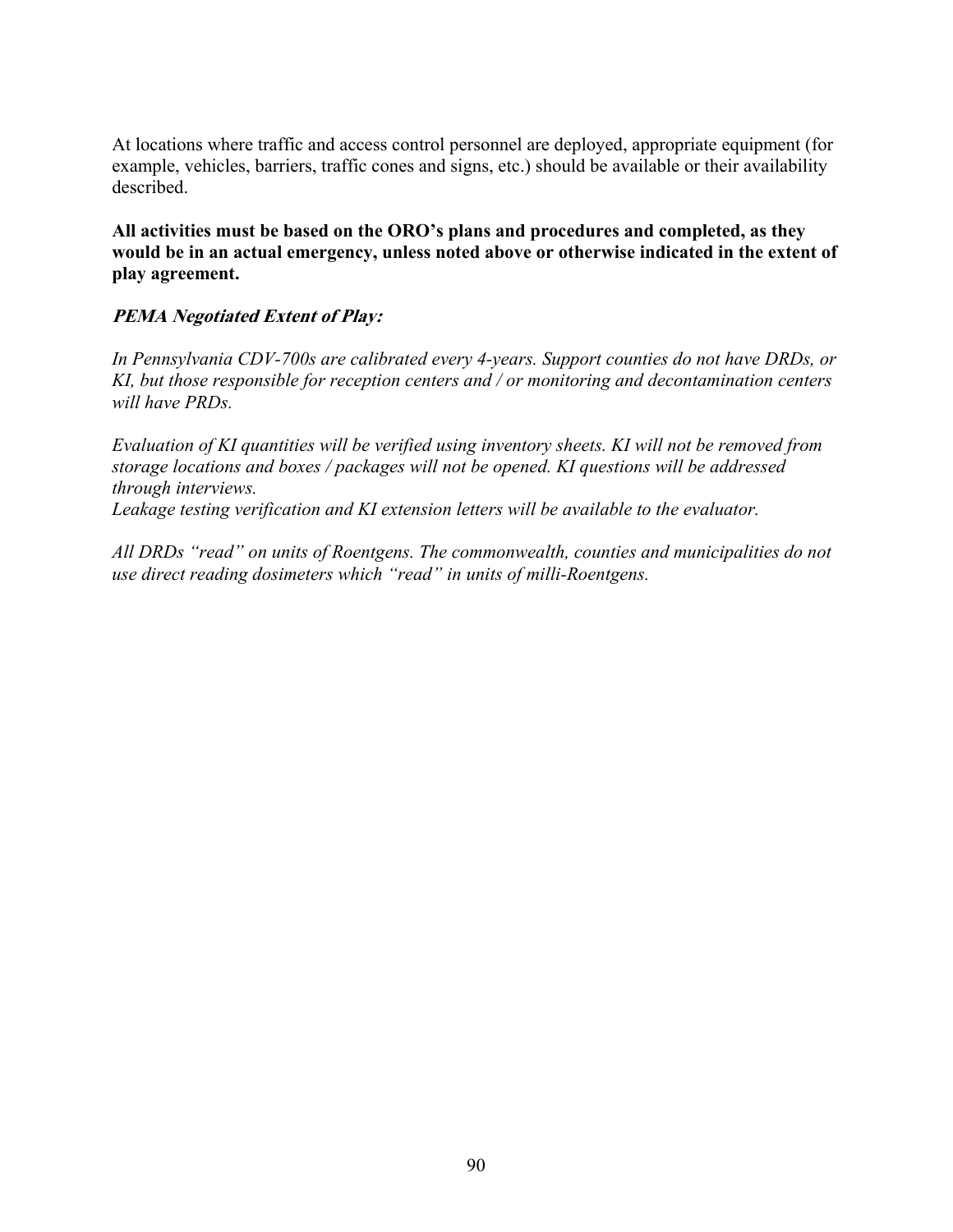#### **EVALUATION AREA 2 Protective Action Decision-Making**

#### **Sub-element 2.a – Emergency Worker Exposure Control**

### **INTENT**

This sub-element derives from NUREG-0654, which provides that Offsite Response Organizations (ORO) have the capability to assess and control the radiation exposure received by emergency workers and have a decision chain in place, as specified in the ORO's plans and procedures, to authorize emergency worker exposure limits to be exceeded for specific missions.

Radiation exposure limits for emergency workers are the recommended accumulated dose limits or exposure rates emergency workers may be permitted to incur during an emergency. These limits include any pre-established administrative reporting limits (that take into consideration Total Effective Dose Equivalent or organ-specific limits) identified in the ORO's plans and procedures.

**Criterion 2.a.1: OROs use a decision-making process, considering relevant factors and appropriate coordination, to ensure that an exposure control system, including the use of KI, is in place for emergency workers including provisions to authorize radiation exposure in excess of administrative limits or protective action guides. (NUREG-0654, K.4, J.10. e, f)** 

#### **EXTENT OF PLAY**

OROs authorized to send emergency workers into the plume exposure pathway EPZ should demonstrate a capability to meet the criterion based on their emergency plans and procedures.

Responsible OROs should demonstrate the capability to make decisions concerning the authorization of exposure levels in excess of pre-authorized levels and to the number of emergency workers receiving radiation dose above pre-authorized levels.

As appropriate, OROs should demonstrate the capability to make decisions on the distribution and administration of KI as a protective measure, based on the ORO's plan and/or procedures or projected thyroid dose compared with the established Protective Action Guides (PAGs) for KI administration.

**All activities must be based on the ORO's plans and procedures and completed, as they would be in an actual emergency, unless noted above or otherwise indicated in the extent of play agreement.** 

#### *PEMA Negotiated Extent of Play: None*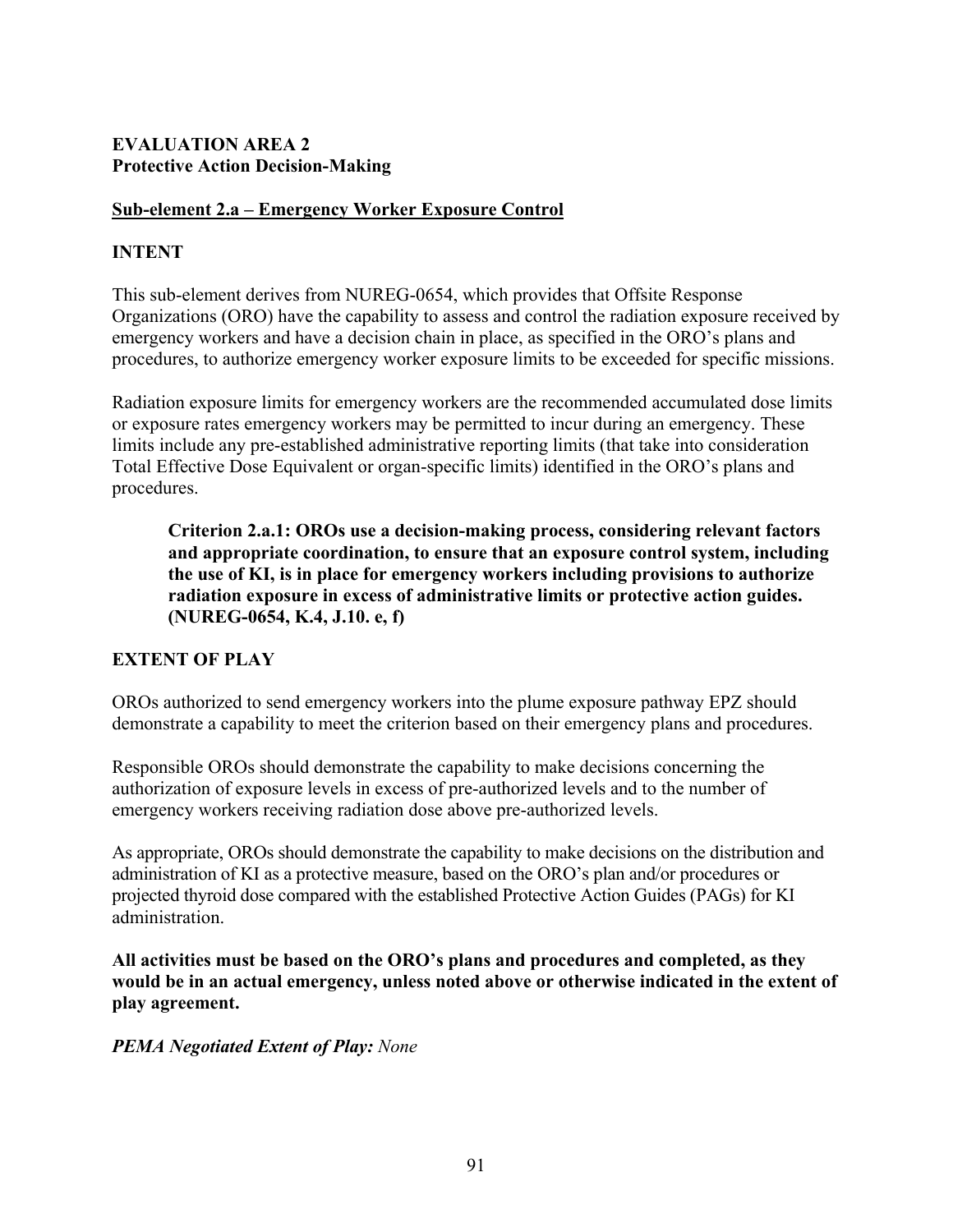#### **Sub-element 2.b – Radiological Assessment and Protective Action Recommendations and Decisions for the Plume Phase of the Emergency**

# **INTENT**

This sub-element derives from NUREG-0654, which provides that Offsite Response Organizations (ORO) have the capability to use all available data to independently project integrated dose and compare the estimated dose savings with the protective action guides. OROs have the capability to choose, among a range of protective actions, those most appropriate in a given emergency situation. OROs base these choices on PAGs from the ORO's plans and procedures or EPA 400-R-92-001 and other criteria, such as, plant conditions, licensee protective action recommendations, coordination of protective action decisions with other political jurisdictions (for example, other affected OROs), availability of appropriate in-place shelter, weather conditions, and situations that create higher than normal risk from evacuation.

### **Criterion 2.b.1: Appropriate protective action recommendations are based on available information on plant conditions, field monitoring data, and licensee and ORO dose projections, as well as knowledge of onsite and offsite environmental conditions. (NUREG-0654, I.8, 10 and Supplement 3)**

# **EXTENT OF PLAY**

During the initial stage of the emergency response, following notification of plant conditions that may warrant offsite protective actions, the ORO should demonstrate the capability to use appropriate means, described in the plan and/or procedures, to develop protective action recommendations (PARs) for decision-makers based on available information and recommendations from the licensee and field monitoring data, if available.

When the licensee provides release and meteorological data, the ORO also considers these data. The ORO should demonstrate a reliable capability to independently validate dose projections. The types of calculations to be demonstrated depend on the data available and the need for assessments to support the PARs appropriate to the scenario. In all cases, calculation of projected dose should be demonstrated. Projected doses should be related to quantities and units of the PAGs to which they will be compared. PARs should be promptly transmitted to decision-makers in a prearranged format.

Differences greater than a factor of 10 between projected doses by the licensee and the ORO should be discussed with the licensee with respect to the input data and assumptions used, the use of different models, or other possible reasons. Resolution of these differences should be incorporated into the PAR if timely and appropriate. The ORO should demonstrate the capability to use any additional data to refine projected doses and exposure rates and revise the associated PARs.

All activities must be based on the ORO's plans and procedures and completed as they would be in an actual emergency, unless noted above or otherwise indicated in the extent of play agreement.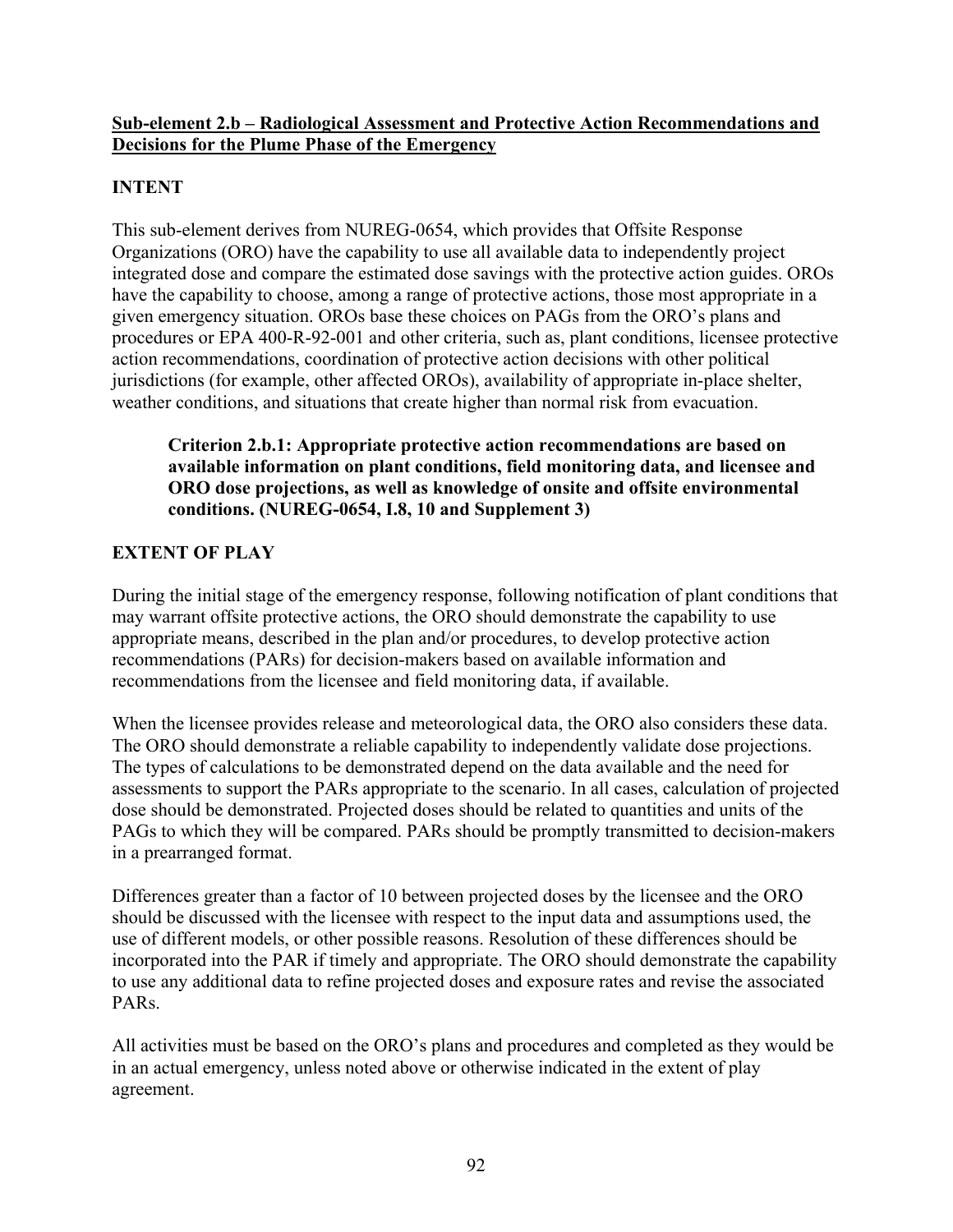### *PEMA Negotiated Extent of Play:*

*This criterion will not be evaluated during this exercise.* 

**Criterion 2.b.2: A decision-making process involving consideration of appropriate factors and necessary coordination is used to make protective action decisions (PAD) for the general public (including the recommendation for the use of KI, if ORO policy). (NUREG-0654, J.9; J.10.f, m)** 

#### **EXTENT OF PLAY**

OROs should have the capability to make both initial and subsequent PADs. They should demonstrate the capability to make initial PADs in a timely manner appropriate to the situation, based on notification from the licensee, assessment of plant status and releases, and PARs from the utility and ORO staff.

The dose assessment personnel may provide additional PARs based on the subsequent dose projections, field monitoring data, or information on plant conditions. The decision-makers should demonstrate the capability to change protective actions as appropriate based on these projections.

If the ORO has determined that KI will be used as a protective measure for the general public under off-site plans, then the ORO should demonstrate the capability to make decisions on the distribution and administration of KI as a protective measure for the general public to supplement shelter and evacuation. This decision should be based on the ORO's plan and/or procedures or projected thyroid dose compared with the established PAG for KI administration. The KI decision-making process should involve close coordination with appropriate assessment and decision-making staff.

If more than one ORO is involved in decision-making, OROs should communicate and coordinate PADs with affected OROs. OROs should demonstrate the capability to communicate the contents of decisions to the affected jurisdictions.

**All decision-making activities by ORO personnel must be performed based on the ORO's plans and procedures and completed as they would be in an actual emergency, unless noted above or otherwise indicated in the extent of play agreement**.

#### *PEMA Negotiated Extent of Play: None*

#### **Sub-element 2.c – Protective Action Decisions Consideration for the Protection of Special Populations**

#### **INTENT**

This sub-element derives from NUREG-0654, which provides that Offsite Response Organizations (ORO) should have the capability to determine protective action recommendations, including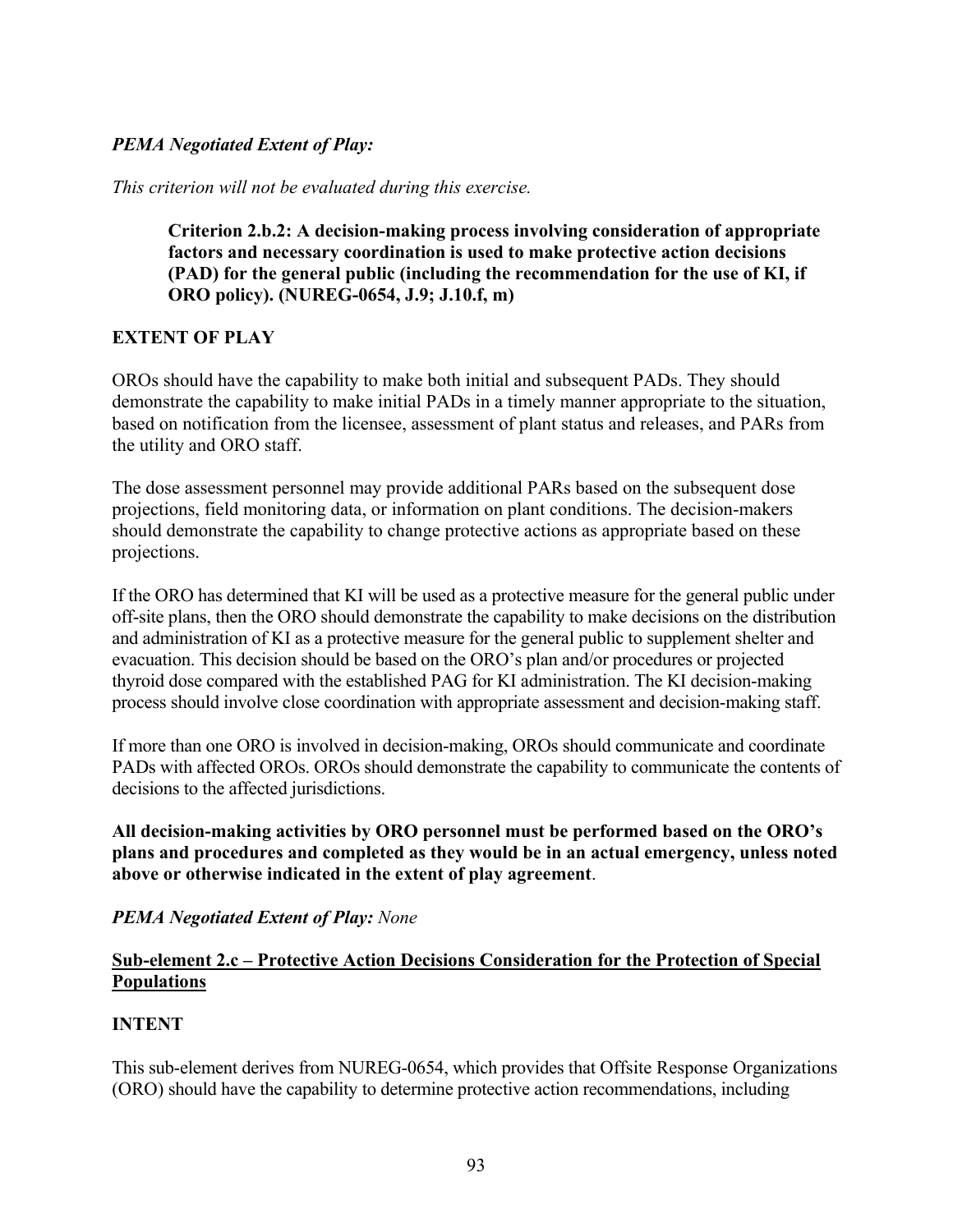evacuation, sheltering and use of potassium iodide (KI), if applicable, for special population groups (for example, hospitals, nursing homes, correctional facilities, schools, licensed day care centers, mobility impaired individuals, and transportation dependent individuals). Focus is on those special population groups that are (or potentially will be) affected by a radiological release from a nuclear power plant.

### **Criterion 2.c.1: Protective action decisions are made, as appropriate, for special population groups. (NUREG-0654, J.9; J.10.d, e)**

# **EXTENT OF PLAY**

Usually, it is appropriate to implement evacuation in areas where doses are projected to exceed the lower end of the range of PAGs, except for situations where there is a high-risk environment or where high-risk groups (e.g., the immobile or infirm) are involved. In these cases, examples of factors that should be considered are weather conditions, shelter availability, availability of transportation assets, risk of evacuation vs. risk from the avoided dose, and precautionary school evacuations. In situations were an institutionalized population cannot be evacuated, the administration of KI should be considered by the OROs.

Applicable OROs should demonstrate the capability to alert and notify all public school systems/districts of emergency conditions that are expected to or may necessitate protective actions for students. Contacts with public school systems/districts must be actual.

In accordance with plans and/or procedures, OROs and/or officials of pubic school systems/districts should demonstrate the capability to make prompt decisions on protective actions for students. Officials should demonstrate that the decision making process for protective actions considers (that is, either accepts automatically or gives heavy weight to) protective action recommendations made by ORO personnel, the ECL at which these recommendations are received, preplanned strategies for protective actions for that ECL, and the location of students at the time (for example, whether the students are still at home, en route to the school, or at the school).

**All decision-making activities associated with protective actions, including consideration of available resources, for special population groups must be based on the ORO's plans and procedures and completed, as they would be in an actual emergency, unless noted above or otherwise indicated in the extent of play agreement.** 

# *PEMA Negotiated Extent of Play: None*

### **Sub-element 2.d – Radiological Assessment and Decision-Making for the Ingestion Exposure Pathway**

*This sub-element will not be evaluated during this exercise.*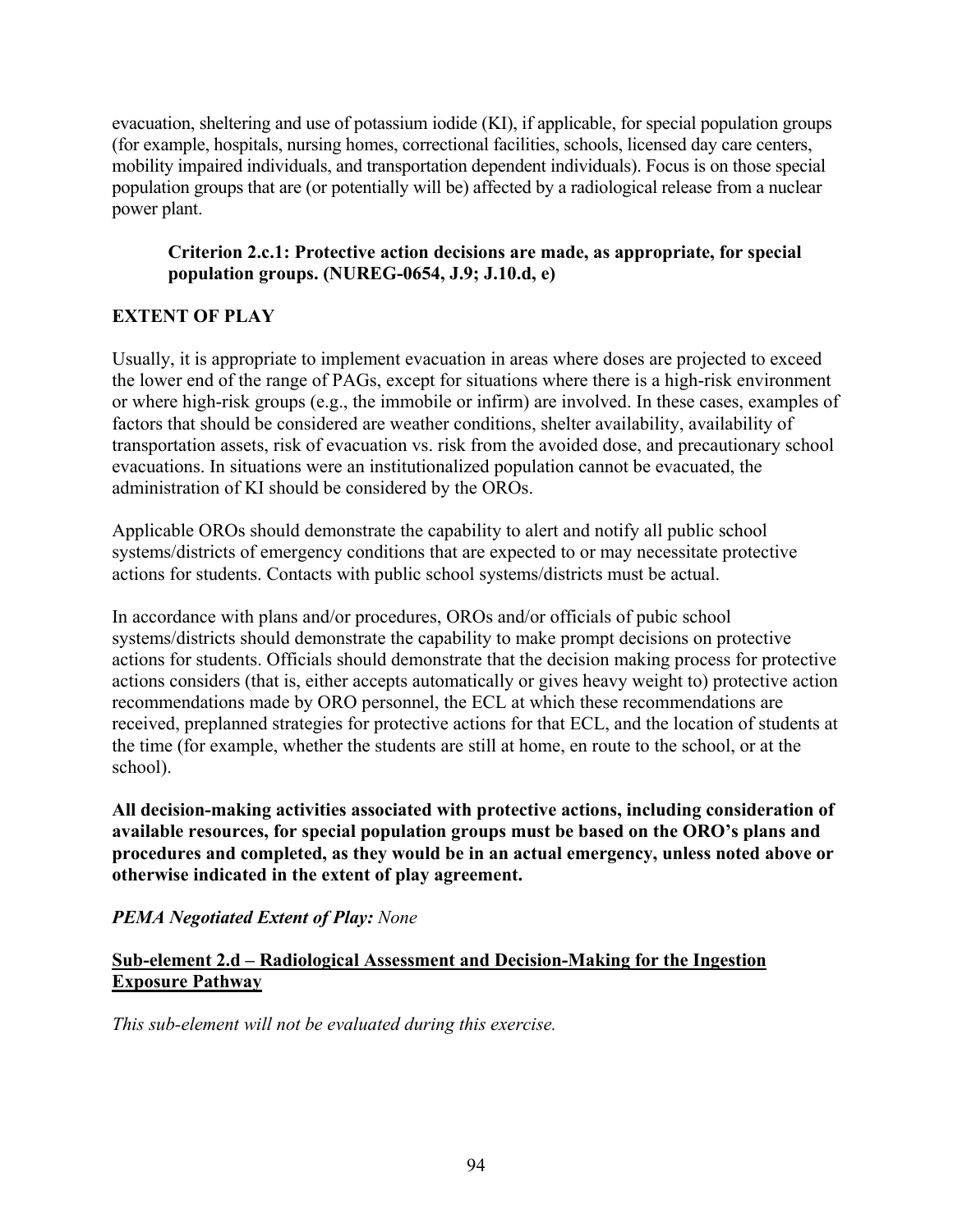# **Sub-element 2.e – Radiological Assessment and Decision-Making Concerning Relocation, Re-entry, and Return**

*This sub-element will not be evaluated during this exercise.*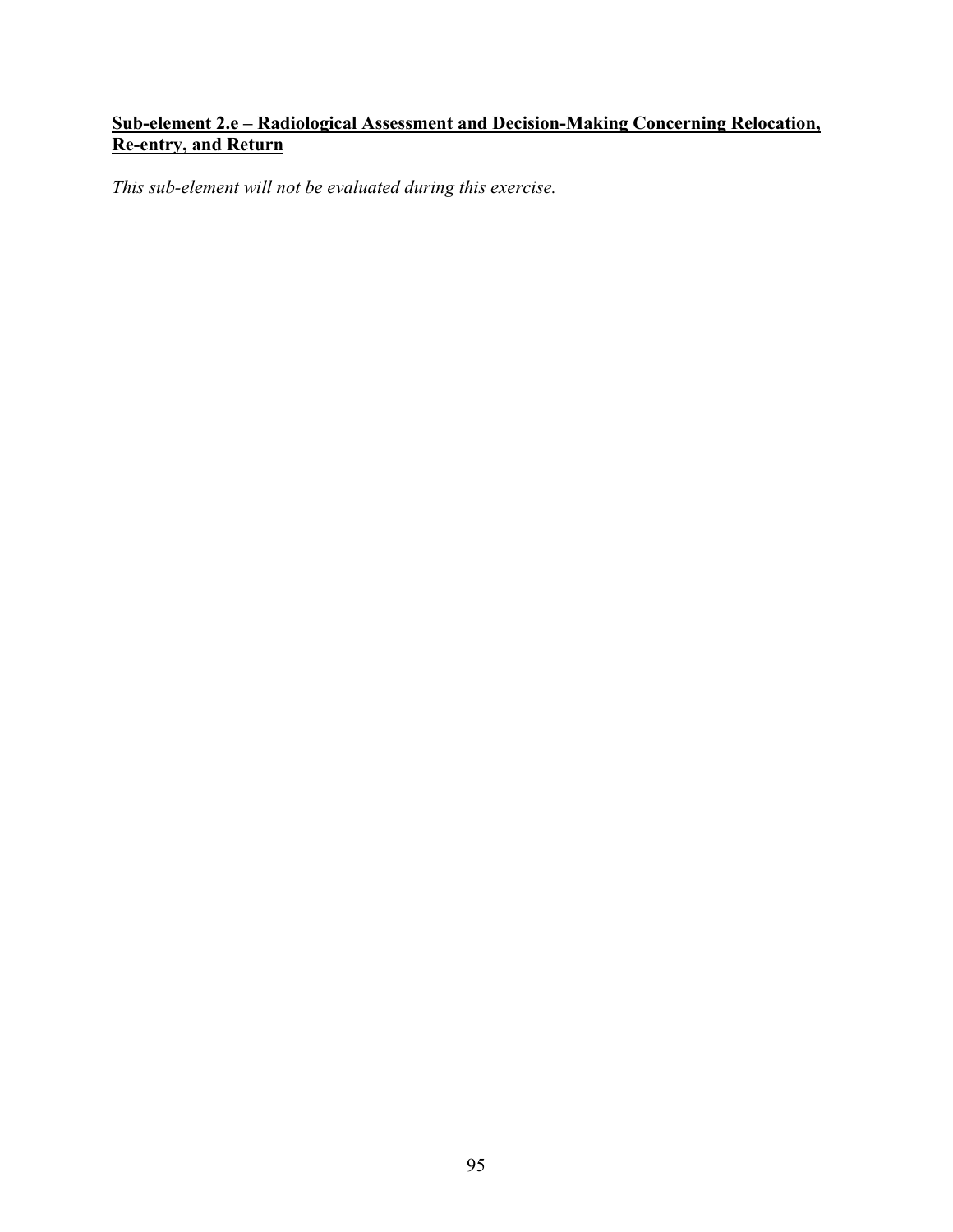#### **EVALUATION AREA 3 Protective Action Implementation**

### **Sub-element 3.a – Implementation of Emergency Worker Exposure Control**

### **INTENT**

This sub-element derives from NUREG-0654, which provides that OROs should have the capability to provide for the following: distribution, use, collection, and processing of directreading dosimetry and permanent record dosimetry; the reading of direct-reading dosimetry by emergency workers at appropriate frequencies; maintaining a radiation dose record for each emergency worker; and establishing a decision chain or authorization procedure for emergency workers to incur radiation exposures in excess of protective action guides, always applying the ALARA (As Low As is Reasonably Achievable) principle as appropriate.

**Criterion 3.a.1: The OROs issue appropriate dosimetry and procedures, and manage radiological exposure to emergency workers in accordance with the plans and procedures. Emergency workers periodically and at the end of each mission read their dosimeters and record the readings on the appropriate exposure record or chart. (NUREG-0654, K.3.a, b)** 

# **EXTENT OF PLAY**

OROs should demonstrate the capability to provide appropriate direct-reading and permanent record dosimetry, dosimeter chargers, and instructions on the use of dosimetry to emergency workers. For evaluation purposes, appropriate direct-reading dosimetry is defined as dosimetry that allows individual(s) to read the administrative reporting limits (that are pre-established at a level low enough to consider subsequent calculation of Total Effective Dose Equivalent) and maximum exposure limits (for those emergency workers involved in life saving activities) contained in the ORO's plans and procedures.

Each emergency worker should have the basic knowledge of radiation exposure limits as specified in the ORO's plan and/or procedures. Procedures to monitor and record dosimeter readings and to manage radiological exposure control should be demonstrated.

During a plume phase exercise, emergency workers should demonstrate the procedures to be followed when administrative exposure limits and turn-back values are reached. The emergency worker should report accumulated exposures during the exercise as indicated in the plans and procedures. OROs should demonstrate the actions described in the plan and/or procedures by determining whether to replace the worker, to authorize the worker to incur additional exposures or to take other actions. If scenario events do not require emergency workers to seek authorizations for additional exposure, evaluators should interview at least two emergency workers, to determine their knowledge of whom to contact in the event authorization is needed and at what exposure levels. Emergency workers may use any available resources (for example, written procedures and/or co-workers) in providing responses.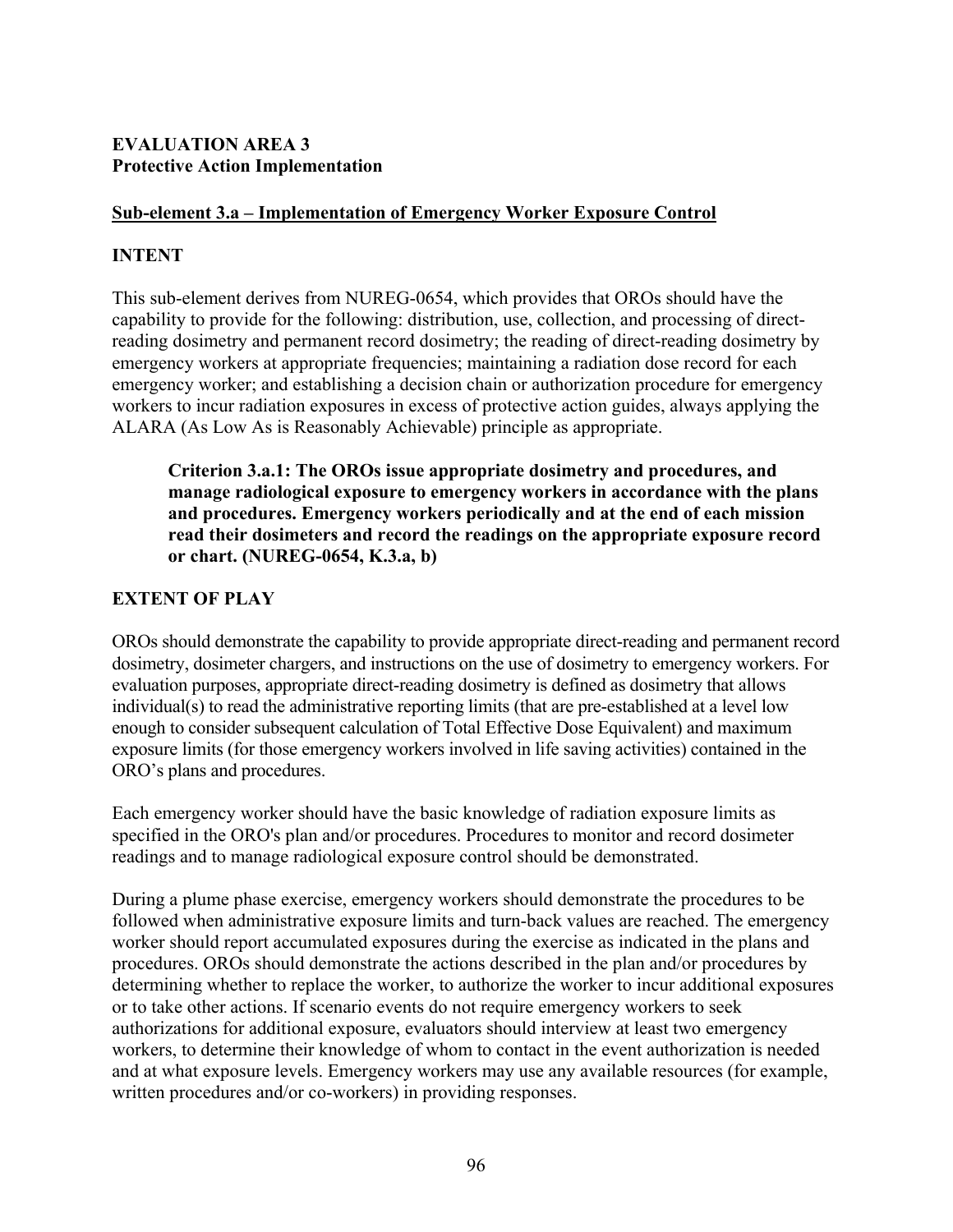Although it is desirable for all emergency workers to each have a direct-reading dosimeter, there may be situations where team members will be in close proximity to each other during the entire mission and adequate control of exposure can be effected for all members of the team by one dosimeter worn by the team leader. Emergency workers who are assigned to low exposure rate areas, for example, at reception centers, counting laboratories, emergency operations centers, and communications centers, may have individual direct-reading dosimeters or they may be monitored by dosimeters strategically placed in the work area. It should be noted that, even in these situations, each team member must still have their own permanent record dosimetry. Individuals without specific radiological response missions, such as farmers for animal care, essential utility service personnel, or other members of the public who must re-enter an evacuated area following or during the plume passage, should be limited to the lowest radiological exposure commensurate with completing their missions.

**All activities must be based on the ORO's plans and procedures and completed, as they would be in an actual emergency, unless noted above or otherwise indicated in the extent of play agreement**.

#### *PEMA Negotiated Extent of Play:*

*Radiological briefings will be provided to address exposure limits and procedures to replace those approaching limits and how permission to exceed limits is obtained from the municipality and county. Emergency workers will also be briefed on when to take KI and on whose authority. Distribution of KI will be simulated. A maximum of six (6) Dosimetry-KI report forms will be demonstrated.* 

*OROs should also demonstrate the use of all dosimetry forms to emergency workers.* 

*At any time, players may ask other players or supervisors to clarify radiological information.* 

*In Pennsylvania, emergency workers outside of the EPZ do not have turnback values.* 

*Emergency workers who are assigned to low exposure rate areas, e.g., at reception centers, counting laboratories, emergency operations centers, and communications centers, may have individual direct-reading dosimeters or they may be monitored by dosimeters strategically placed in the work area. In Pennsylvania this will be accomplished through the use of an area kit. The area kit process is explained in State, County and Municipal Plans.* 

*Standard issue of dosimetry and potassium iodide for each category of emergency worker is as follows:* 

 *Category A: 1 PRD, 1 DRD, and 1 unit of KI Category B: 1 PRD and 1 unit of KI Category C: 1 PRD*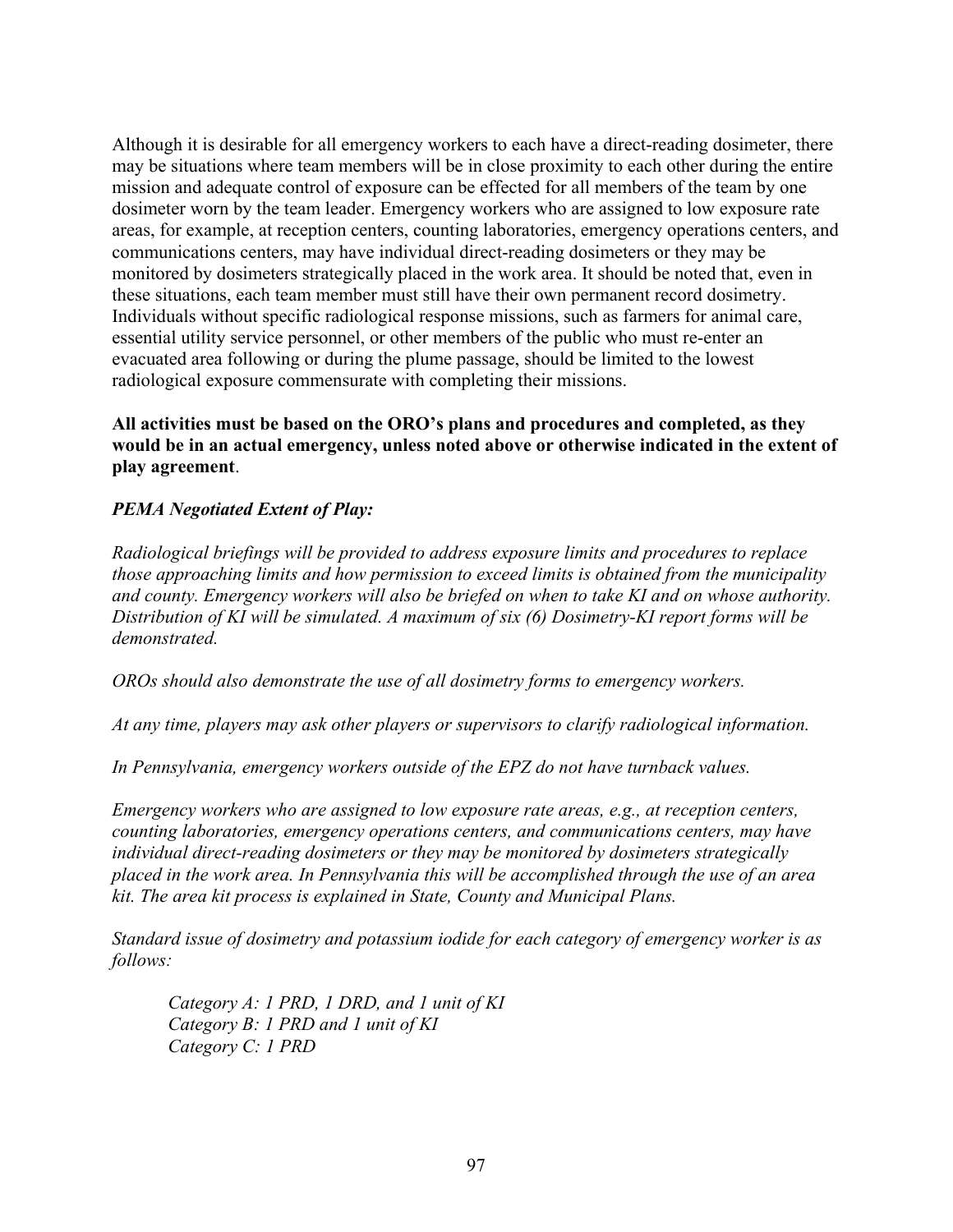*All locations that have dosimetry equipment indicated within their Radiological Emergency Response Plan (RERP), will make the dosimetry equipment (and KI) available for inspection by the Federal Evaluator. Simulation PRDs with mock serial numbers will be used.* 

### **Sub-element 3.b – Implementation of KI Decision**

# **INTENT**

This sub-element derives from NUREG-0654, which provides that Offsite Response Organizations (ORO) should have the capability to provide radioprotective drugs for emergency workers, institutionalized individuals, and, if in the plan and/or procedures, to the general public for whom immediate evacuation may not be feasible, very difficult, or significantly delayed. While it is necessary for OROs to have the capability to provide KI to emergency workers and institutionalized individuals, the provision of KI to the general public is an ORO option and is reflected in ORO's plans and procedures. Provisions should include the availability of adequate quantities, storage, and means of the distribution of radioprotective drugs.

**Criterion 3.b.1: KI and appropriate instructions are available should a decision to recommend use of KI be made. Appropriate record keeping of the administration of KI for emergency workers and institutionalized individuals is maintained. (NUREG-0654, J.10.e)** 

# **EXTENT OF PLAY**

Offsite Response Organizations (ORO) should demonstrate the capability to make KI available to emergency workers, institutionalized individuals, and, where provided for in the ORO plan and/or procedures, to members of the general public. OROs should demonstrate the capability to accomplish distribution of KI consistent with decisions made. Organizations should have the capability to develop and maintain lists of emergency workers and institutionalized individuals who have ingested KI, including documentation of the date(s) and time(s) they were instructed to ingest KI. The ingestion of KI recommended by the designated ORO health official is voluntary. For evaluation purposes, the actual ingestion of KI is not necessary. OROs should demonstrate the capability to formulate and disseminate appropriate instructions on the use of KI for those advised to take it. If a recommendation is made for the general public to take KI, appropriate information should be provided to the public by the means of notification specified in the ORO's plan and/or procedures.

Emergency workers should demonstrate the basic knowledge of procedures for the use of KI whether or not the scenario drives the use of KI. This can be accomplished through an interview by the evaluator.

**All activities must be based on the ORO's plans and procedures and completed as they would be in an actual emergency, unless noted above or otherwise indicated in the extent of play agreement**.

# *PEMA Negotiated Extent of Play:*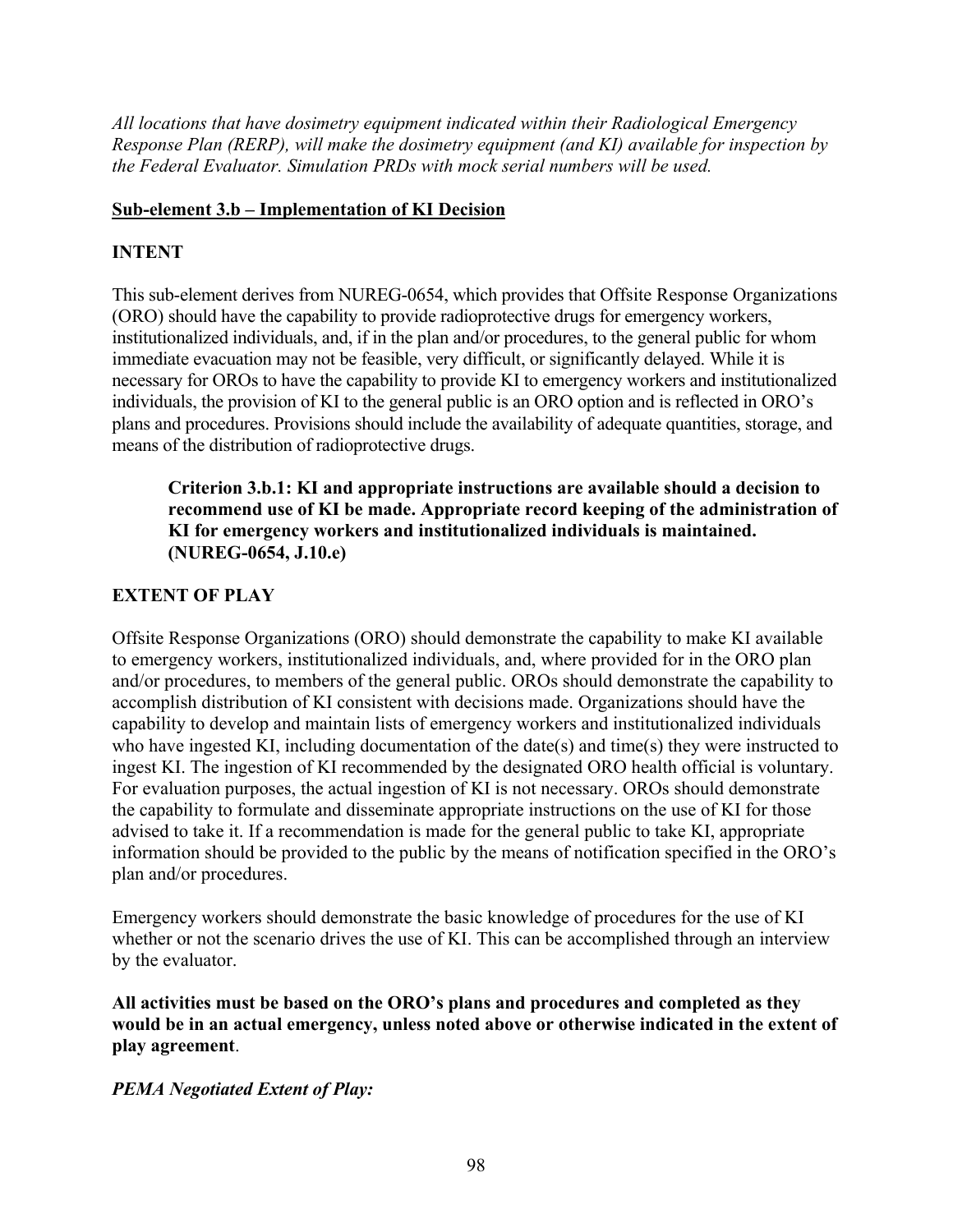*Within Pennsylvania, the Pennsylvania Department of Health is responsible for distribution of KI to the general public located within the EPZ. Pre-distribution is accomplished on an annual basis. KI is not distributed to the general public at the time of an emergency.* 

*Evaluation of emergency worker KI quantities will be verified using inventory sheets. KI will not be removed from storage locations and boxes will not be opened. KI questions will be addressed through interviews.* 

*Personnel assigned to operate Monitoring / Decontamination centers and stations are not issued DRDs or KI since the centers/stations are located outside the EPZ. Each will be issued a simulated PRD with mock serial numbers. For purposes of demonstration, a maximum of six PRDs will be issued.* 

#### **Sub-element 3.c – Implementation of Protective Actions for Special Populations**

### **INTENT**

This sub-element derives from NUREG-0654, which provides that Offsite Response Organizations (ORO) should have the capability to implement protective action decisions, including evacuation and/or sheltering, for all special populations. Focus is on those special populations that are (or potentially will be) affected by a radiological release from a nuclear power plant.

**Criterion 3.c.1: Protective action decisions are implemented for special populations other than schools within areas subject to protective actions. (NUREG-0654, J.10.c, d, g)** 

#### **EXTENT OF PLAY**

Applicable OROs should demonstrate the capability to alert and notify (for example, provide protective action recommendations and emergency information and instructions) special populations (hospitals, nursing homes, correctional facilities, mobility impaired individuals, transportation dependent, etc.). OROs should demonstrate the capability to provide for the needs of special populations in accordance with the ORO's plans and procedures.

Contact with special populations and reception facilities may be actual or simulated, as agreed to in the Extent of Play. Some contacts with transportation providers should be actual, as negotiated in the extent of play. All actual and simulated contacts should be logged.

All implementing activities associated with protective actions for special populations must be based on the ORO's plans and procedures and completed, as they would be in an actual emergency, unless noted above or otherwise indicated in the extent of play agreement.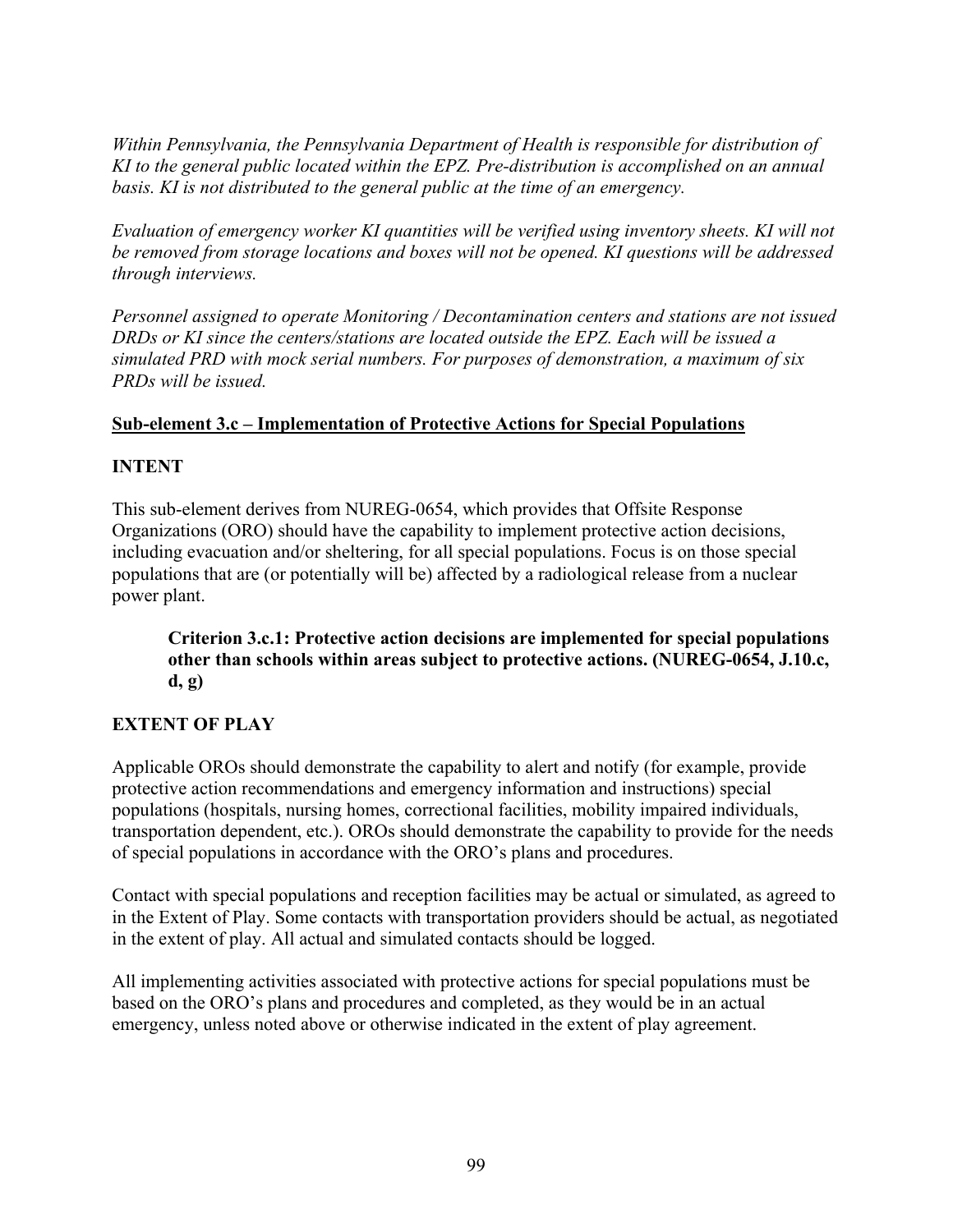#### *PEMA Negotiated Extent of Play:*

*The names, locations and contact information of identified individuals with identified special needs are maintained on a list at their respective municipal EOC (based upon residential jurisdiction). Copies of these lists will not be provided to the evaluators; however, evaluators will be allowed to inspect the lists during the exercise.* 

*Initial contact, by the County, with special populations (hospitals, nursing homes and county correctional facilities) will be actual. All subsequent calls will be simulated. Actual contacts (up to two per risk county) will be made with transportation providers per their plan. All actual and simulated contacts should be logged.* 

#### **Criterion 3.c.2: OROs/School officials implement protective actions for schools. (NUREG-0654, J.10.c, d, g)**

#### **EXTENT OF PLAY**

Public school systems/districts shall demonstrate the ability to implement protective action decisions for students. The demonstration shall be made as follows: At least one school in each affected school system or district, as appropriate, needs to demonstrate the implementation of protective actions. The implementation of canceling the school day, dismissing early, or sheltering should be simulated by describing to evaluators the procedures that would be followed. If evacuation is the implemented protective action, all activities to coordinate and complete the evacuation of students to reception centers, congregate care centers, or host schools may actually be demonstrated or accomplished through an interview process. If accomplished through an interview process, appropriate school personnel including decision making officials (e.g., superintendent/principal, transportation director/bus dispatcher), and at least one bus driver (and the bus driver's escort, if applicable) should be available to demonstrate knowledge of their role(s) in the evacuation of school children. Communications capabilities between school officials and the buses, if required by the plan and/or procedures, should be verified.

Officials of the school system(s) should demonstrate the capability to develop and provide timely information to OROs for use in messages to parents, the general public, and the media on the status of protective actions for schools.

The provisions of this criterion also apply to any private schools, private kindergartens and day care centers that participate in REP exercises pursuant to the ORO's plans and procedures as negotiated in the Extent of Play Agreement.

**All activities must be based on the ORO's plans and procedures and completed, as they would be in an actual emergency, unless noted above or otherwise indicated in the extent of play agreement.**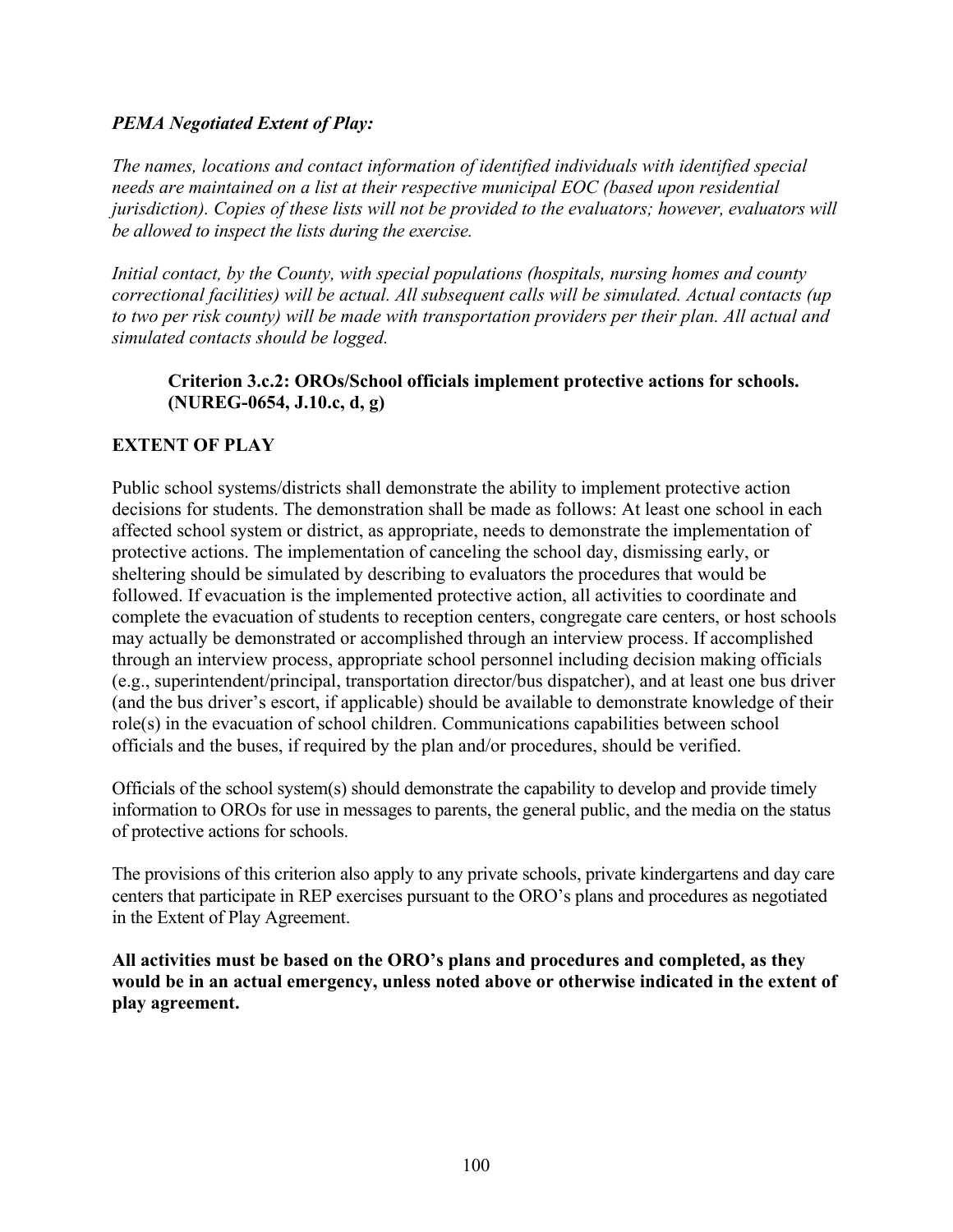#### *PEMA Negotiated Extent of Play:*

*School Students will not be involved during the exercise. Actions and activities associated with the demonstration of Criterion 3.c.2 will be limited to the School District Administration key personnel and the County. Evacuation of students will be conducted through an interview process with School District personnel or the building principal.* 

*The role of the bus driver may be conducted through an interview with school or transportation officials (or designee) if a bus driver is not available. Actual demonstration of the bus route is not required and will not be demonstrated. Maps or route descriptions will be available for illustration purposes.* 

*Risk County school plans do not require communications between the school and vehicles. Bus drivers are not considered emergency workers and therefore do not require dosimetry.* 

*Private schools, private kindergartens, and day care centers do not participate in REP exercises. However, OROs will be prepared to show evaluators lists of these facilities that they would contact in the event of an emergency in accordance with plans and procedures. Any simulated contacts should be logged.* 

### **Sub-element 3.d – Implementation of Traffic and Access Control**

### **INTENT**

This sub-element derives from NUREG-0654, which provides that Offsite Response Organizations (ORO) have the capability to implement protective action plans, including relocation and restriction of access to evacuated/sheltered areas. This sub-element focuses on selecting, establishing, and staffing of traffic and access control points and removal of impediments to the flow of evacuation traffic.

### **Criterion 3.d.1: Appropriate traffic and access control is established. Accurate instructions are provided to traffic and access control personnel. (NUREG-0654, J.10.g, j)**

# **EXTENT OF PLAY**

OROs should demonstrate the capability to select, establish, and staff appropriate traffic and access control points, consistent with protective action decisions (for example, evacuating, sheltering, and relocation), in a timely manner. OROs should demonstrate the capability to provide instructions to traffic and access control staff on actions to take when modifications in protective action strategies necessitate changes in evacuation patterns or in the area(s) where access is controlled.

Traffic and access control staff should demonstrate accurate knowledge of their roles and responsibilities. This capability may be demonstrated by actual deployment or by interview, in accordance with the extent of play.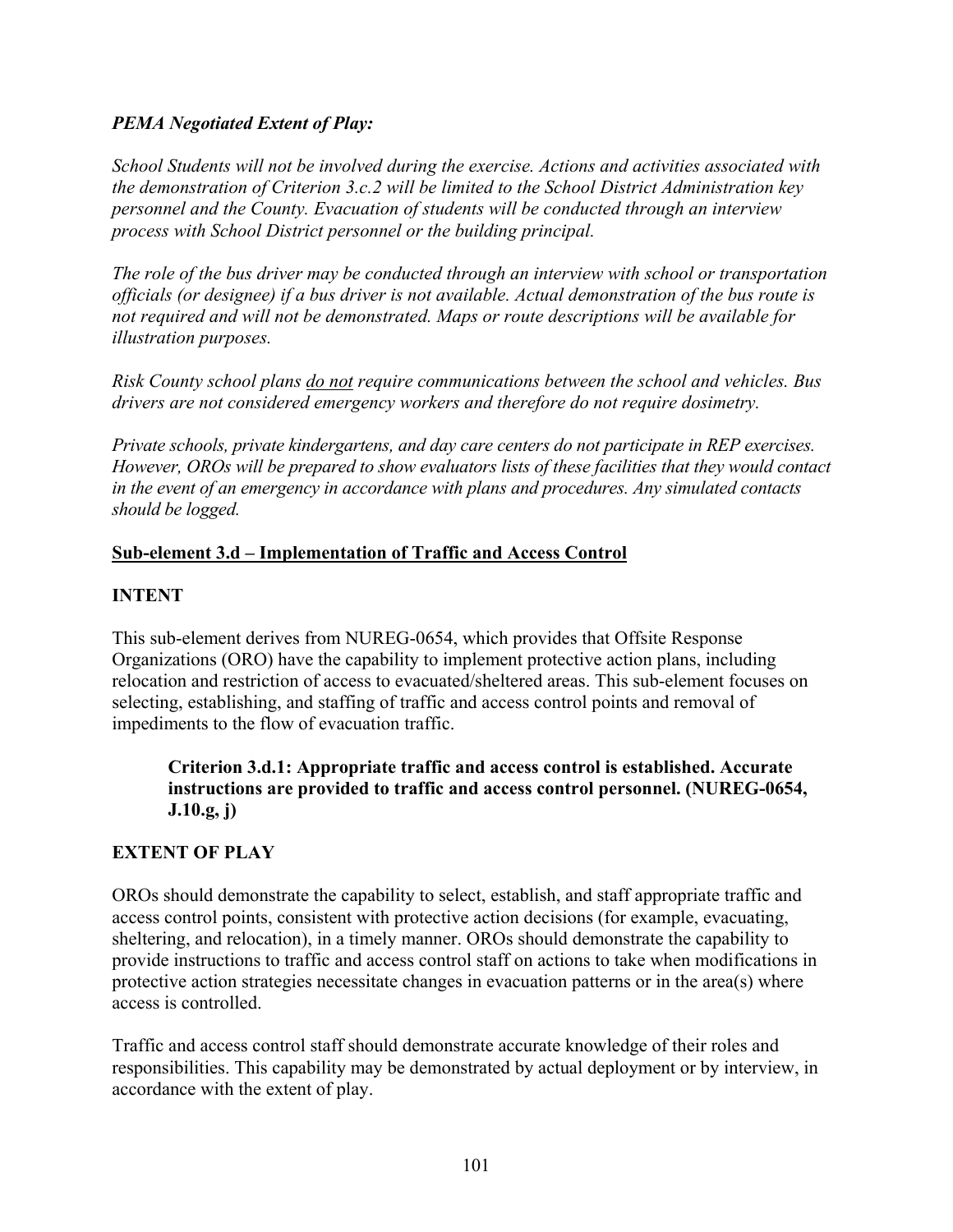In instances where OROs lack authority necessary to control access by certain types of traffic (rail, water, and air traffic), they should demonstrate the capability to contact the State or Federal agencies with authority to control access.

**All activities must be based on the ORO's plans and procedures and completed as they would be in an actual emergency, unless noted above or otherwise indicated in the extent of play agreement.** 

## *PEMA Negotiated Extent of Play:*

*Municipal Traffic and Access control will be demonstrated by interview at the applicable EOC of jurisdiction. The traffic / access control personnel will not be deployed to the traffic / access control point(s). If the designated assignment is a location within the EPZ, a radiological briefing will be provided to the assigned individuals.* 

## **Criterion 3.d.2: Impediments to evacuation are identified and resolved. (NUREG-0654, J.10.k)**

## **EXTENT OF PLAY**

OROs should demonstrate the capability, as required by the scenario, to identify and take appropriate actions concerning impediments to evacuation. Actual dispatch of resources to deal with impediments, such as wreckers, need not be demonstrated; however, all contacts, actual or simulated, should be logged.

**All activities must be based on the ORO's plans and procedures and completed as they would be in an actual emergency, unless noted above or otherwise indicated in the extent of play agreement.** 

## *PEMA Negotiated Extent of Play:*

*ORO's should demonstrate the capability, as required by the scenario, to identify and take appropriate actions concerning impediments to evacuation. Actual dispatch of resources to deal with impediments, such as tow trucks, need not be demonstrated; however, simulated contacts will be logged.*

#### **Sub-element 3.e – Implementation of Ingestion Pathway Decisions**

*This sub-element will not be evaluated during this exercise.* 

## **Sub-element 3.f – Implementation of Relocation, Re-entry, and Return Decisions**

*This sub-element will not be evaluated during this exercise.*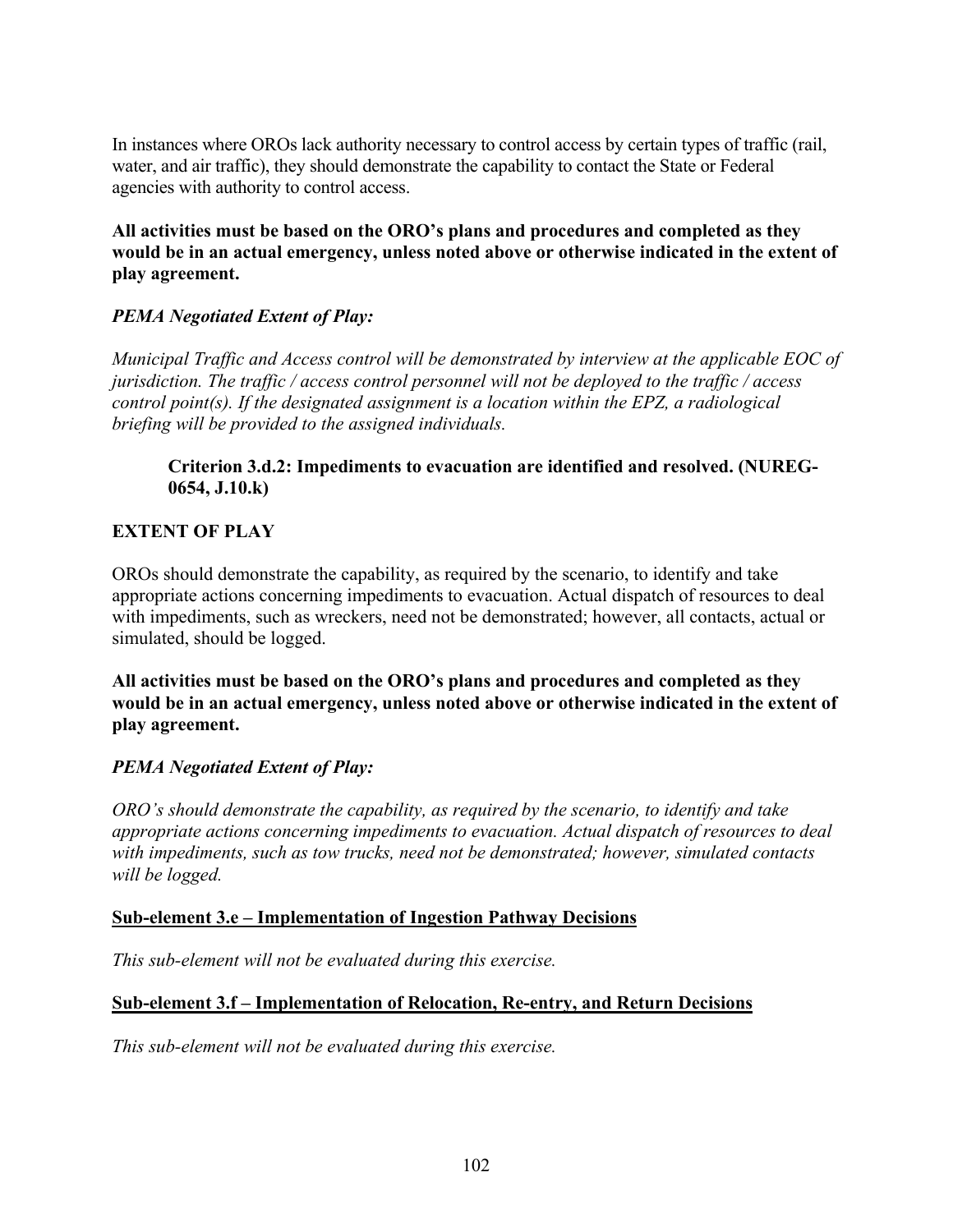## **EVALUATION AREA 4 Field Measurement And Analysis**

## **Sub-element 4.a – Plume Phase Field Measurements and Analyses**

## **INTENT**

This sub-element derives from NUREG-0654, which provides that OROs should have the capability to deploy field teams with the equipment, methods, and expertise necessary to determine the location of airborne radiation and particulate deposition on the ground from an airborne plume. In addition, NUREG-0654 indicates that OROs should have the capability to use field teams within the plume emergency planning zone to measure airborne radioiodine in the presence of noble gases and to measure radioactive particulate material in the airborne plume. In the event of an accident at a nuclear power plant, the possible release of radioactive material may pose a risk to the nearby population and environment. Although accident assessment methods are available to project the extent and magnitude of a release, these methods are subject to large uncertainties. During an accident, it is important to collect field radiological data in order to help characterize any radiological release. Adequate equipment and procedures are essential to such field measurement efforts.

## **Criterion 4.a.1: The field teams are equipped to perform field measurements of direct radiation exposure (cloud and ground shine) and to sample airborne radioiodine and particulates. (NUREG-0654, H.10; I.7, 8, 9)**

# **EXTENT OF PLAY**

Field teams should be equipped with all instrumentation and supplies necessary to accomplish their mission. This should include instruments capable of measuring gamma exposure rates and detecting the presence of beta radiation. These instruments should be capable of measuring a range of activity and exposure, including radiological protection/exposure control of team members and detection of activity on the air sample collection media, consistent with the intended use of the instrument and the ORO's plans and procedures. An appropriate radioactive check source should be used to verify proper operational response for each low range radiation measurement instrument (less than 1 R/hr) and for high range instruments when available. If a source is not available for a high range instrument, a procedure should exist to operationally test the instrument before entering an area where only a high range instrument can make useful readings.

All activities must be based on the ORO's plans and procedures and completed as they would be in an actual emergency, unless noted above or otherwise indicated in the extent of play agreement.

# *PEMA Negotiated Extent of Play:*

*This sub-element will be evaluated during this exercise.*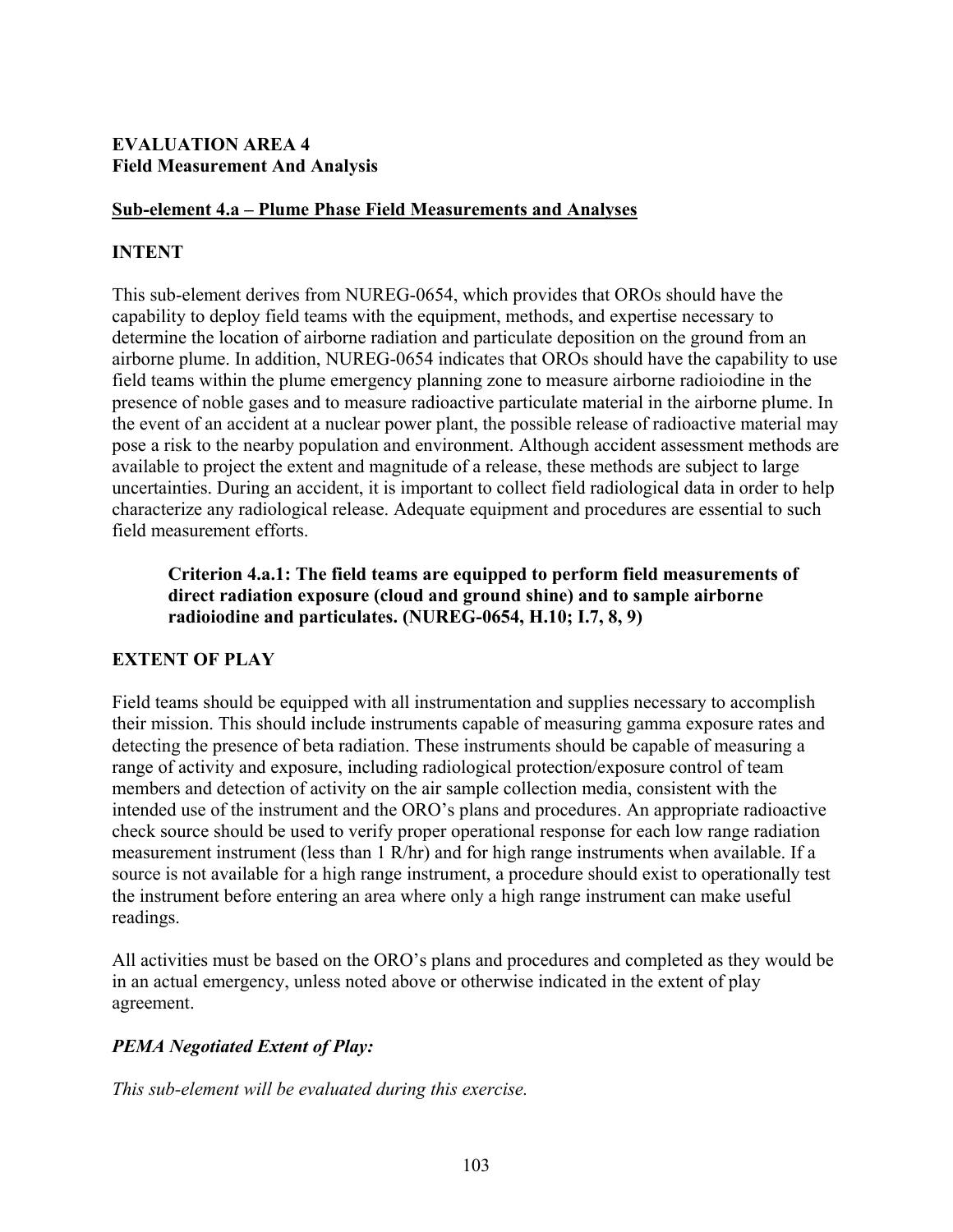## **Criterion 4.a.2: Field teams are managed to obtain sufficient information to help characterize the release and to control radiation exposure. (NUREG-0654, H.12; I.8, 11; J.10.a)**

## **EXTENT OF PLAY**

Responsible Offsite Response Organizations (ORO) should demonstrate the capability to brief teams on predicted plume location and direction, travel speed, and exposure control procedures before deployment.

Field measurements are needed to help characterize the release and to support the adequacy of implemented protective actions or to be a factor in modifying protective actions. Teams should be directed to take measurements in such locations, at such times to provide information sufficient to characterize the plume and impacts.

If the responsibility to obtain peak measurements in the plume has been accepted by licensee field monitoring teams, with concurrence from OROs, there is no requirement for these measurements to be repeated by State and local monitoring teams. If the licensee teams do not obtain peak measurements in the plume, it is the ORO's decision as to whether peak measurements are necessary to sufficiently characterize the plume. The sharing and coordination of plume measurement information among all field teams (licensee, federal, and ORO ) is essential. Coordination concerning transfer of samples, including a chain-of-custody form, to a radiological laboratory should be demonstrated.

OROs should use Federal resources as identified in the Federal Radiological Emergency Response Plan (FRERP), and other resources (for example, compacts, utility, etc), if available. Evaluation of this criterion will take into consideration the level of Federal and other resources participating in the exercise.

**All activities must be based on the ORO's plans and procedures and completed as they would be in an actual emergency, unless noted above or otherwise indicated in the extent of play agreement.**

**Criterion 4.a.3: Ambient radiation measurements are made and recorded at appropriate locations, and radioiodine and particulate samples are collected. Teams will move to an appropriate low background location to determine whether any significant (as specified in the plan and/or procedures) amount of radioactivity has been collected on the sampling media. (NUREG-0654, I. 9)** 

## **EXTENT OF PLAY**

Field teams should demonstrate the capability to report measurements and field data pertaining to the measurement of airborne radioiodine and particulates and ambient radiation to the field team coordinator, dose assessment, or other appropriate authority. If samples have radioactivity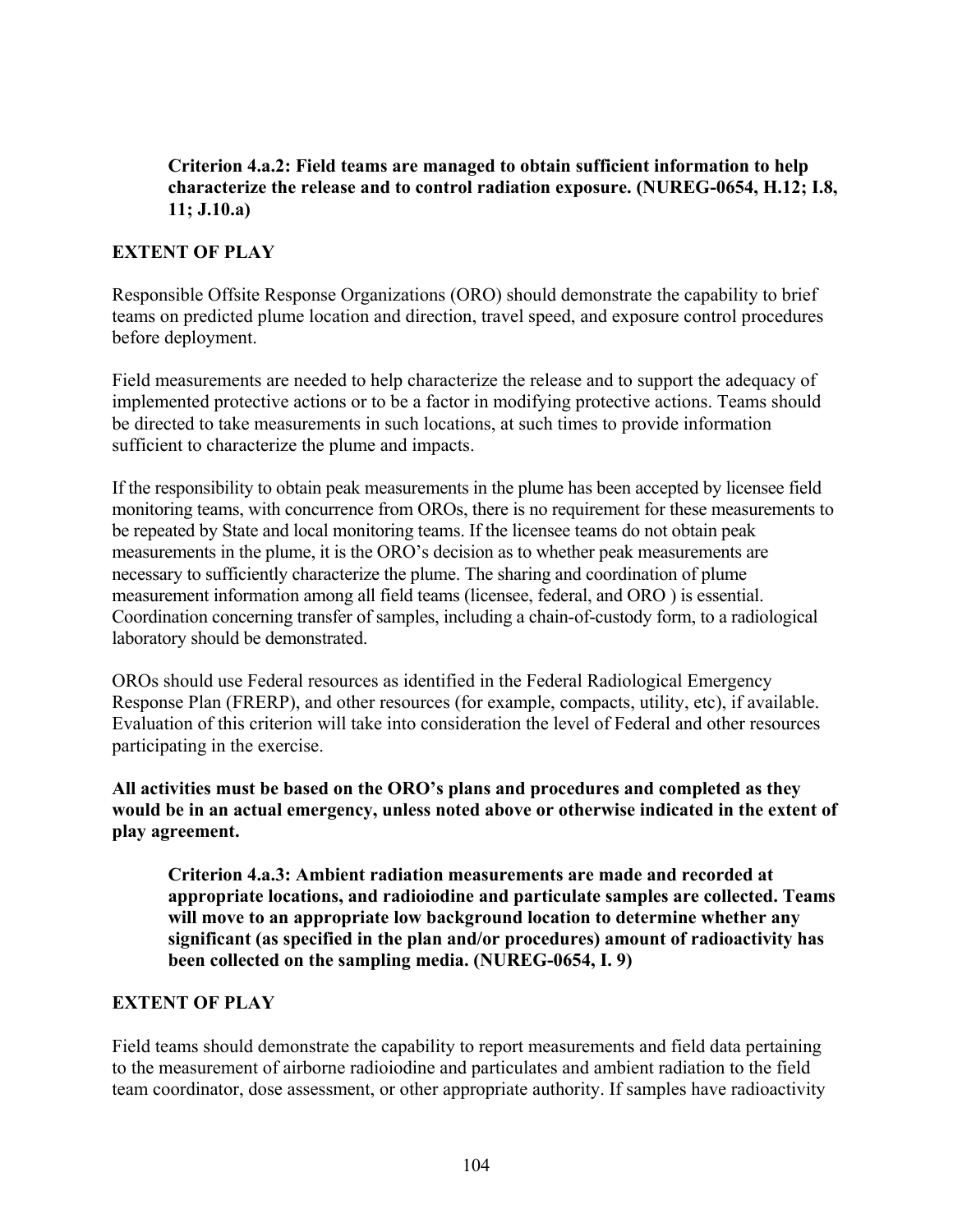significantly above background, the appropriate authority should consider the need for expedited laboratory analyses of these samples. OROs should share data in a timely manner with all appropriate OROs. All methodology, including contamination control, instrumentation, preparation of samples, and a chain-of-custody form for transfer to a laboratory, will be in accordance with the ORO plan and/or procedures.

OROs should use Federal resources as identified in the FRERP, and other resources (for example, compacts, utility, nuclear insurers, etc), if available. Evaluation of this criterion will take into consideration the level of Federal and other resources participating in the exercise.

All activities must be based on the ORO's plans and procedures and completed as they would be in an actual emergency, unless noted above or otherwise indicated in the extent of play agreement.

# **PEMA Negotiated Extent of Play:**

*This sub-element will be evaluated during this exercise.*

# **Sub-element 4.b – Post Plume Phase Field Measurements and Sampling**

# **INTENT**

This sub-element is derived from NUREG-0654, which provides that OROs should have the capability to assess the actual or potential magnitude and locations of radiological hazards in the Ingestion Pathway Emergency Planning Zone and for relocation, re-entry and return measures. This sub-element focuses on the collection of environmental samples for laboratory analyses that are essential for decisions on protection of the public from contaminated food and water and direct radiation from deposited materials.

**Criterion 4.b.1: The field teams demonstrate the capability to make appropriate measurements and to collect appropriate samples (e.g., food crops, milk, water, vegetation, and soil) to support adequate assessments and protective action decisionmaking. (NUREG-0654, I.8; J.11)** 

# **EXTENT OF PLAY**

The ORO's field team should demonstrate the capability to take measurements and samples, at such times and locations as directed, to enable an adequate assessment of the ingestion pathway and to support re-entry, relocation, and return decisions. When resources are available, the use of aerial surveys and in-situ gamma measurement is appropriate. All methodology, including contamination control, instrumentation, preparation of samples, and a chain-of-custody form for transfer to a laboratory, will be in accordance with the ORO's plan and/or procedures.

Ingestion pathway samples should be secured from agricultural products and water. Samples in support of relocation and return should be secured from soil, vegetation, and other surfaces in areas that received radioactive ground deposition.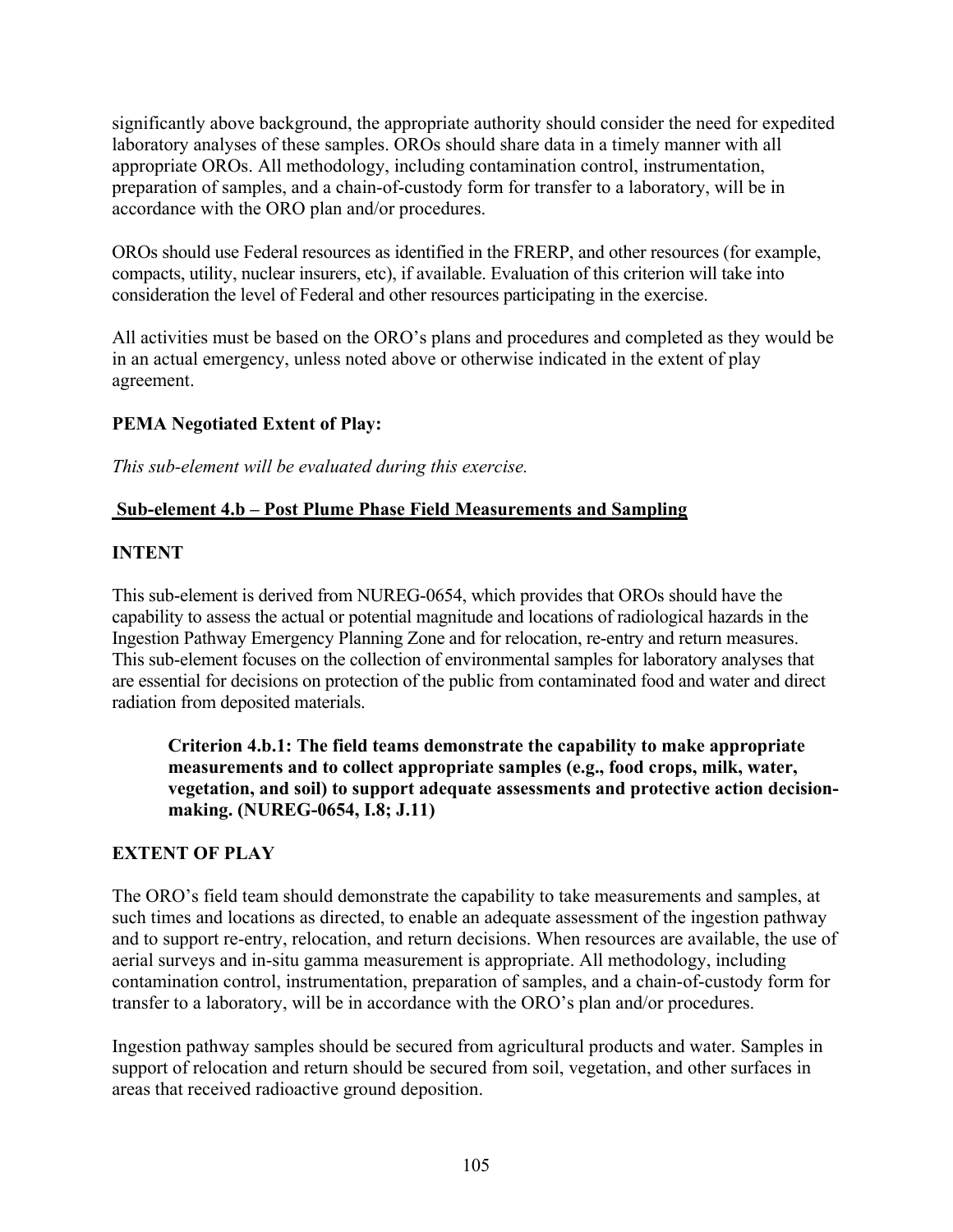OROs should use Federal resources as identified in the FRERP, and other resources (e.g., compacts, utility, nuclear insurers, etc.), if available. Evaluation of this criterion will take into consideration the level of Federal and other resources participating in the exercise.

**All activities must be based on the ORO's plans and procedures and completed, as they would be in an actual emergency, unless noted above or otherwise indicated in the extent of play agreement.** 

## **PEMA Negotiated Extent of Play:**

*This sub-element will be demonstrated during this exercise.* 

## **Sub-element 4.c – Laboratory Operations**

#### **INTENT**

This sub-element is derived from NUREG-0654, which provides that Offsite Response Organizations (ORO) should have the capability to perform laboratory analyses of radioactivity in air, liquid, and environmental samples to support protective action decision-making.

## **Criterion 4.c.1: The laboratory is capable of performing required radiological analyses to support protective action decisions. (NUREG-0654, C.3; J.11)**

## **EXTENT OF PLAY**

The laboratory staff should demonstrate the capability to follow appropriate procedures for receiving samples, including logging of information, preventing contamination of the laboratory, preventing buildup of background radiation due to stored samples, preventing cross contamination of samples, preserving samples that may spoil (e.g., milk), and keeping track of sample identity. In addition, the laboratory staff should demonstrate the capability to prepare samples for conducting measurements.

The laboratory should be appropriately equipped to provide analyses of media, as requested, on a timely basis, of sufficient quality and sensitivity to support assessments and decisions as anticipated by the ORO's plans and procedures. The laboratory (laboratories) instrument calibrations should be traceable to standards provided by the National Institute of Standards and Technology. Laboratory methods used to analyze typical radionuclides released in a reactor incident should be as described in the plans and procedures. New or revised methods may be used to analyze atypical radionuclide releases (e.g., transuranics or as a result of a terrorist event) or if warranted by circumstances of the event. Analysis may require resources beyond those of the ORO.

The laboratory staff should be qualified in radioanalytical techniques and contamination control procedures.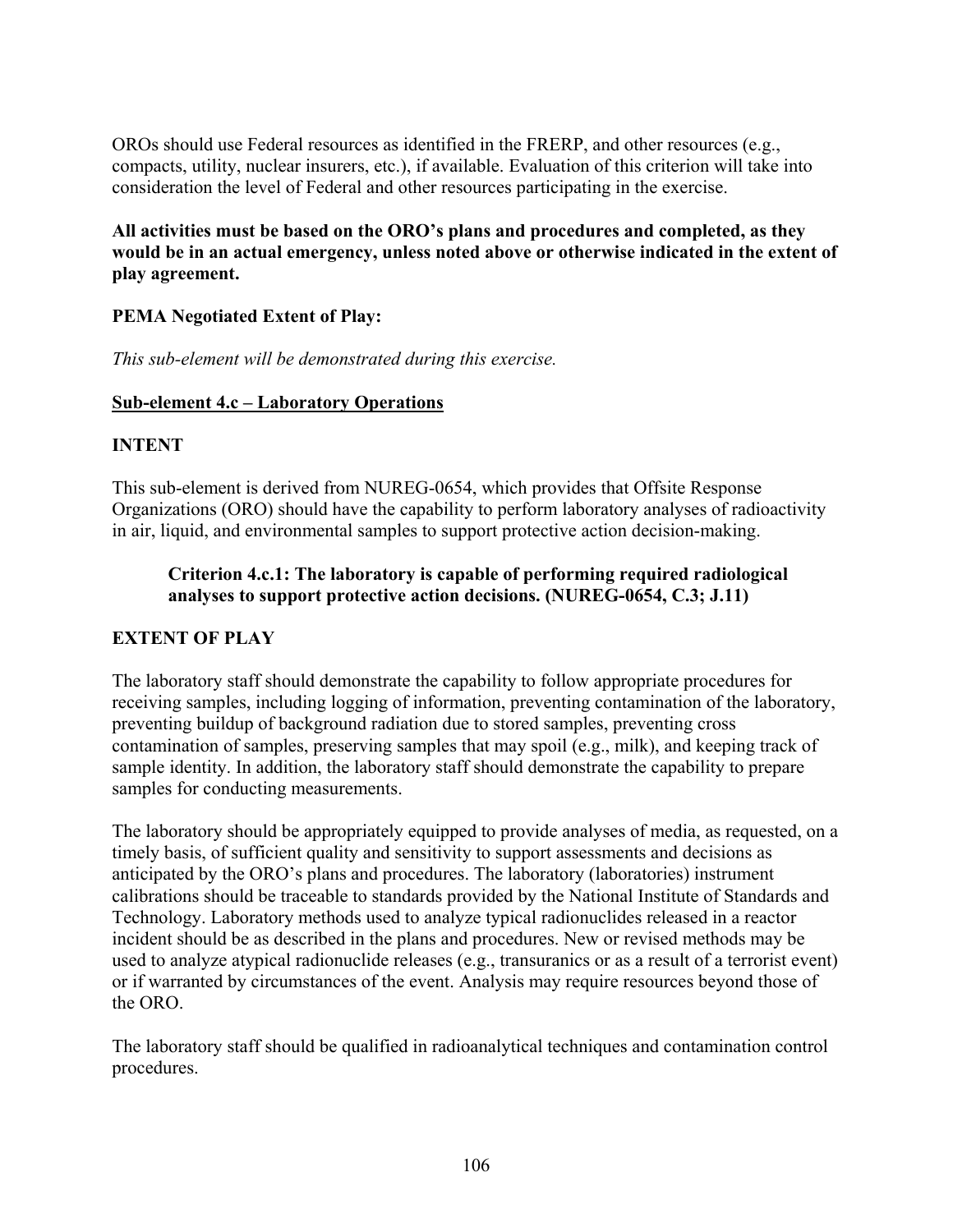OROs should use Federal resources as identified in the FRERP, and other resources (e.g., compacts, utility, nuclear insurers, etc.), if available. Evaluation of this criterion will take into consideration the level of Federal and other resources participating in the exercise.

**All activities must be based on the ORO's plans and procedures and completed, as they would be in an actual emergency, unless noted above or otherwise indicated in the extent of play agreement.** 

## **PEMA Negotiated Extent of Play:**

*This sub-element will not be evaluated during this exercise.*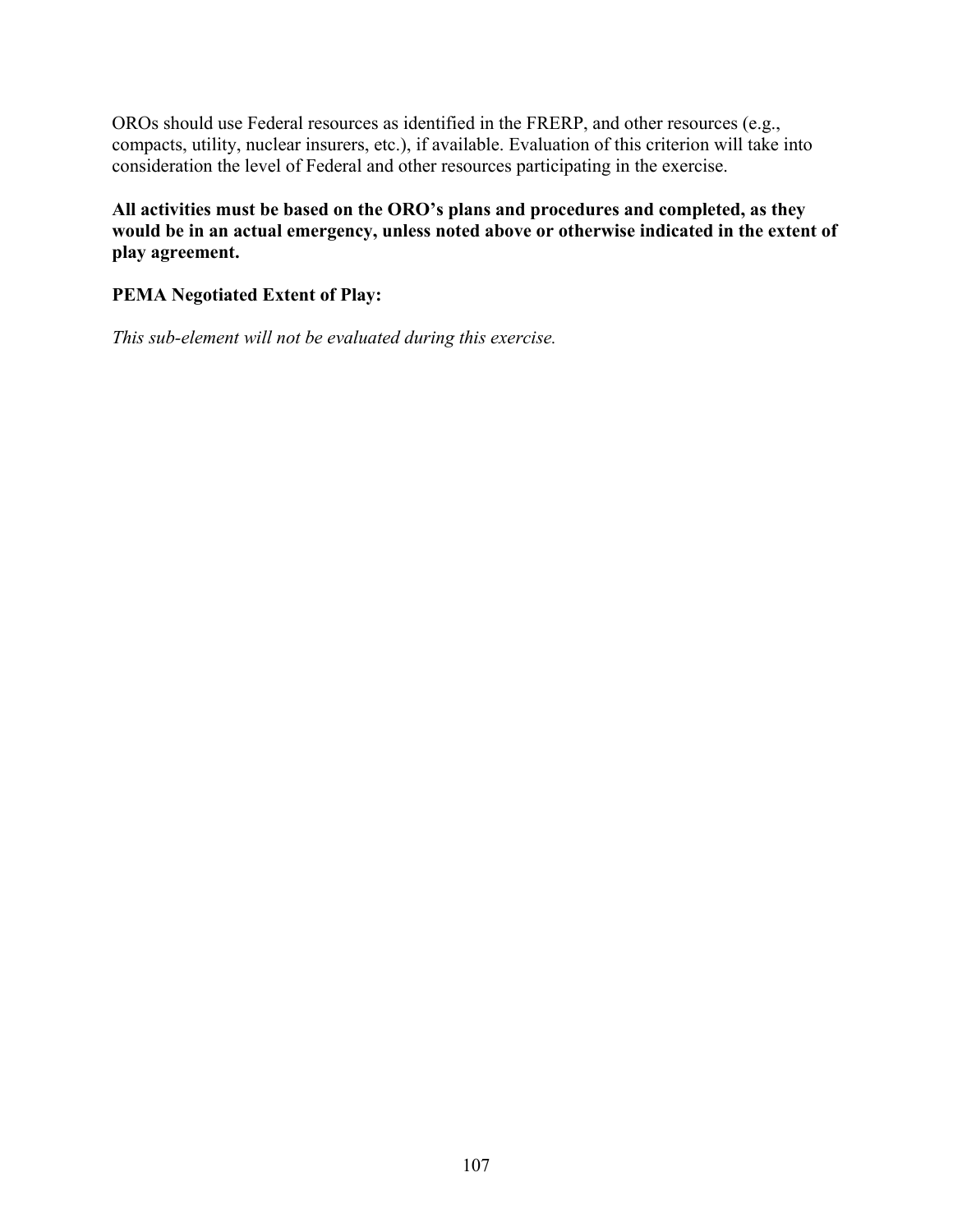## **EVALUATION AREA 5 Emergency Notification and Public Information**

## **Sub-element 5.a – Activation of the Prompt Alert and Notification System**

## **INTENT**

This sub-element derives from NUREG-0654, which provides that OROs should have the capability to provide prompt instructions to the public within the plume pathway EPZ. Specific provisions addressed in this sub-element are derived from the Nuclear Regulatory Commission (NRC) regulations (10 CFR Part 50, Appendix E.IV.D.), and FEMA-REP-10, "Guide for the Evaluation of Alert and Notification systems for Nuclear Power Plants."

**Criterion 5.a.1: Activities associated with primary alerting and notification of the public are completed in a timely manner following the initial decision by authorized offsite emergency officials to notify the public of an emergency situation. The initial instructional message to the public must include as a minimum the elements required by current FEMA REP guidance. (10 CFR Part 50, Appendix E.IV.D and NUREG-0654, E.5, 6, 7)** 

# **EXTENT OF PLAY**

Responsible Offsite Response Organizations (ORO) should demonstrate the capability to sequentially provide an alert signal followed by an initial instructional message to populated areas (permanent resident and transient) throughout the 10-mile plume pathway EPZ. Following the decision to activate the alert and notification system, in accordance with the ORO's plan and/or procedures, completion of system activation should be accomplished in a timely manner (will not be subject to specific time requirements) for primary alerting/notification. The initial message should include the elements required by current FEMA REP guidance.

Offsite Response Organizations (OROs) with route alerting as the primary method of alerting and notifying the public should demonstrate the capability to accomplish the primary route alerting, following the decision to activate the alert and notification system, in a timely manner (will not be subject to specific time requirements) in accordance with the ORO's plan and/or procedures. At least one route needs to be demonstrated and evaluated. The selected route(s) should vary from exercise to exercise. However, the most difficult route should be demonstrated at least once every six years. All alert and notification activities along the route should be simulated (that is, the message that would actually be used is read for the evaluator, but not actually broadcast) as agreed upon in the extent of play. Actual testing of the mobile public address system will be conducted at some agreed upon location. The initial message should include the elements required by current FEMA REP guidance.

For exercise purposes, timely is defined as "the responsible ORO personnel/representatives demonstrate actions to disseminate the appropriate information/instructions with a sense of urgency and without undue delay." If message dissemination is to be identified as not having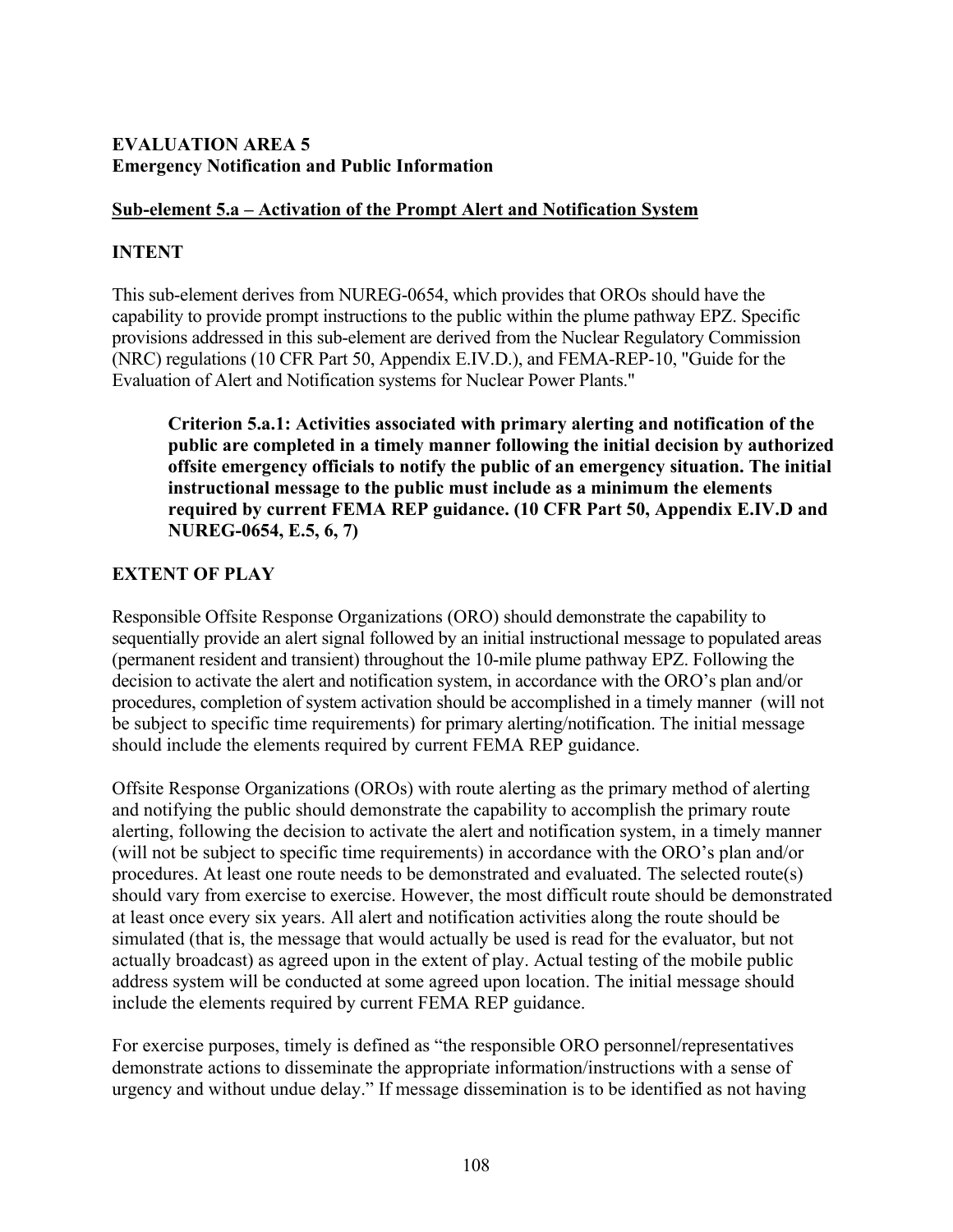been accomplished in a timely manner, the evaluator(s) will document a specific delay or cause as to why a message was not considered timely.

Procedures to broadcast the message should be fully demonstrated as they would in an actual emergency up to the point of transmission. Broadcast of the message(s) or test messages is not required. The alert signal activation may be simulated. However, the procedures should be demonstrated up to the point of actual activation.

The capability of the primary notification system to broadcast an instructional message on a 24 hour basis should be verified during an interview with appropriate personnel from the primary notification system.

**All activities for this criterion must be based on the ORO's plans and procedures and completed as they would be in an actual emergency, except as noted above or otherwise indicated in the extent of play agreement.** 

## **PEMA Negotiated Extent of Play:**

*The Commonwealth of Pennsylvania has implemented a Statewide EAS Control system in cooperation with the Pennsylvania Association of Broadcasters per the State Emergency Communications Committee and Pennsylvania Emergency Alert System State EAS Plan (April 1, 2004). The State EOC (PEMA) is the initiating point for the activation of the EAS. Risk Counties have the control equipment for activation of sirens. Coordination will occur between the State EOC and the affected counties with respect to the Alert and Notification System (ANS) process. Sirens will be coordinated and the sounding simulated at the appropriate time with the simulated activation of EAS taking place approximately 3 minutes following the simulated activation of the sirens. Regular Broadcasting will not be interrupted on the EAS Stations. Broadcast of the message(s) or test message(s) is NOT required and NOT requested. Counties may elect to simulate county specific supplemental messages to their electronic local media.* 

*Following the decision to activate the alert and notification system, in accordance with the ORO's plan and/or procedures, ANS activation should be accomplished in a timely manner for primary alerting/notification. This action will NOT be subject to specific time requirements.*

*All actions to broadcast stations will be simulated. Systems that use automatic sending technology may be demonstrated by explanation during an interview.*

**Each evaluated municipality per risk county will demonstrate, by interview, route alerting of the hearing impaired residents within their jurisdiction. Hearing impaired notification teams will not be deployed.** 

**Criterion 5.a.2: [RESERVED]** 

**Criterion 5.a.3: Activities associated with FEMA approved exception areas (where applicable) are completed within 45 minutes following the initial decision by authorized offsite emergency officials to notify the public of an emergency situation.**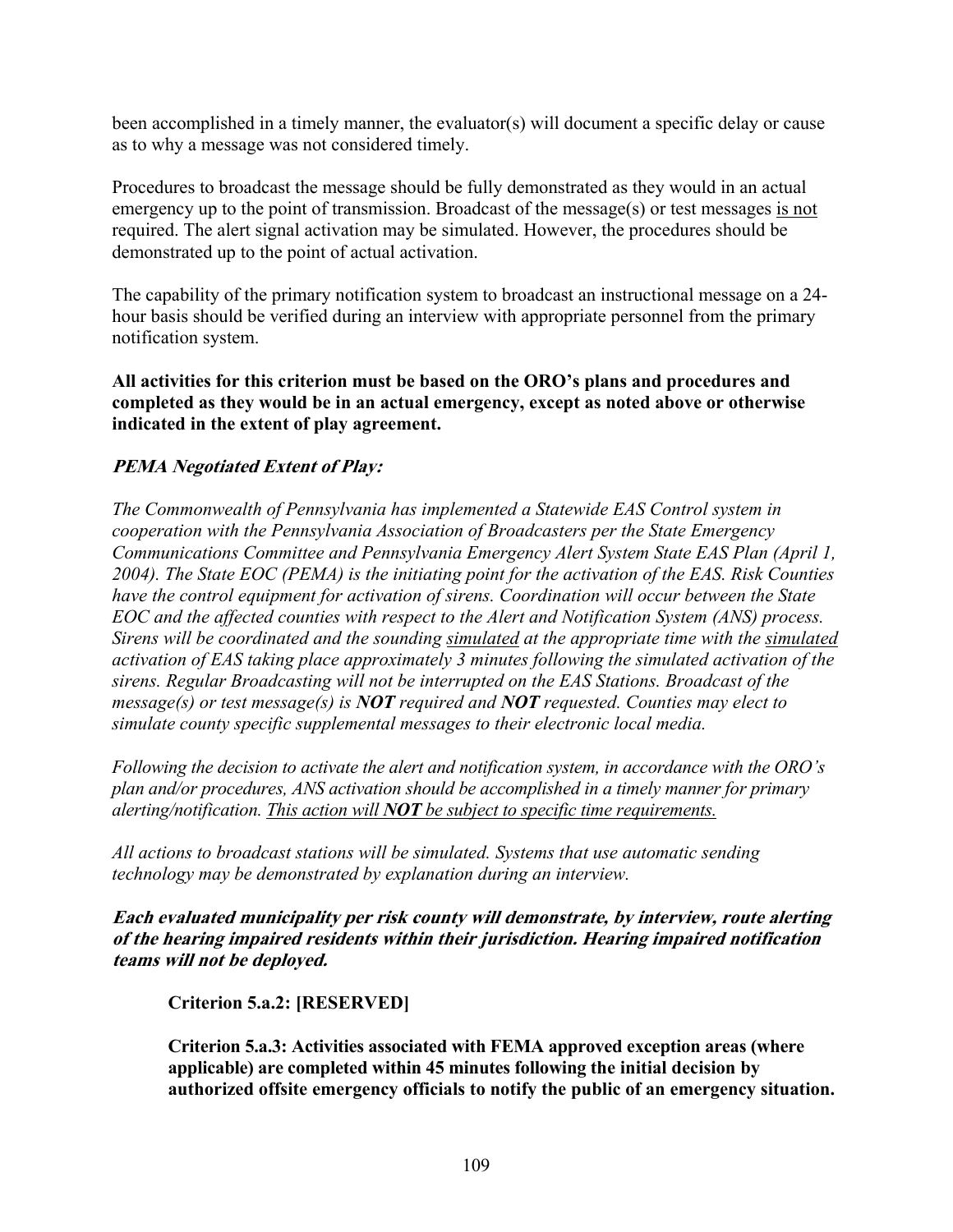**Backup alert and notification of the public is completed within 45 minutes following the detection by the ORO of a failure of the primary alert and notification system. (NUREG-0654, E. 6, Appendix 3.B.2.c)** 

## **EXTENT OF PLAY**

Offsite Response Organizations (ORO) with FEMA-approved exception areas (identified in the approved Alert and Notification System Design Report) 5-10 miles from the nuclear power plant should demonstrate the capability to accomplish primary alerting and notification of the exception area(s) within 45 minutes following the initial decision by authorized offsite emergency officials to notify the public of an emergency situation. The 45-minute clock will begin when the OROs make the decision to activate the alert and notification system for the first time for a specific emergency situation. The initial message should, at a minimum, include: a statement that an emergency exists at the plant and where to obtain additional information.

For exception area alerting, at least one route needs to be demonstrated and evaluated. The selected route(s) should vary from exercise to exercise. However, the most difficult route should be demonstrated at least once every six years. All alert and notification activities along the route should be simulated (that is, the message that would actually be used is read for the evaluator, but not actually broadcast) as agreed upon in the extent of play. Actual testing of the mobile public address system will be conducted at some agreed-upon location.

Backup alert and notification of the public should be completed within 45 minutes following the detection by the ORO of a failure of the primary alert and notification system. Backup route alerting only needs to be demonstrated and evaluated, in accordance with the ORO's plan and/or procedures and the extent of play agreement, if the exercise scenario calls for failure of any portion of the primary system(s), or if any portion of the primary system(s) actually fails to function. If demonstrated, only one route needs to be selected and demonstrated. All alert and notification activities along the route should be simulated (that is, the message that would actually be used is read for the evaluator, but not actually broadcast) as agreed upon in the extent of play. Actual testing of the mobile public address system will be conducted at some agreedupon location.

**All activities for this criterion must be based on the ORO's plans and procedures and completed as they would be in an actual emergency, except as noted above or otherwise indicated in the extent of play agreement.** 

# *PEMA Negotiated Extent of Play:*

*Back-up alert notification of the public due to a simulated siren failure will be demonstrated. (Refer to Attachment A, Section I. 4.) County liaisons will give an inject to the county coordinator, upon confirmation that sirens were sounded, that a particular siren has failed in the municipalities scheduled to demonstrate back-up route alerting. Notice of the siren failure will then be communicated to the appropriate municipalities so they can demonstrate their 45-minute pre-identified back-up route alert run as per Attachment A, Section I.A.4. Pennsylvania does not have any "exception areas."*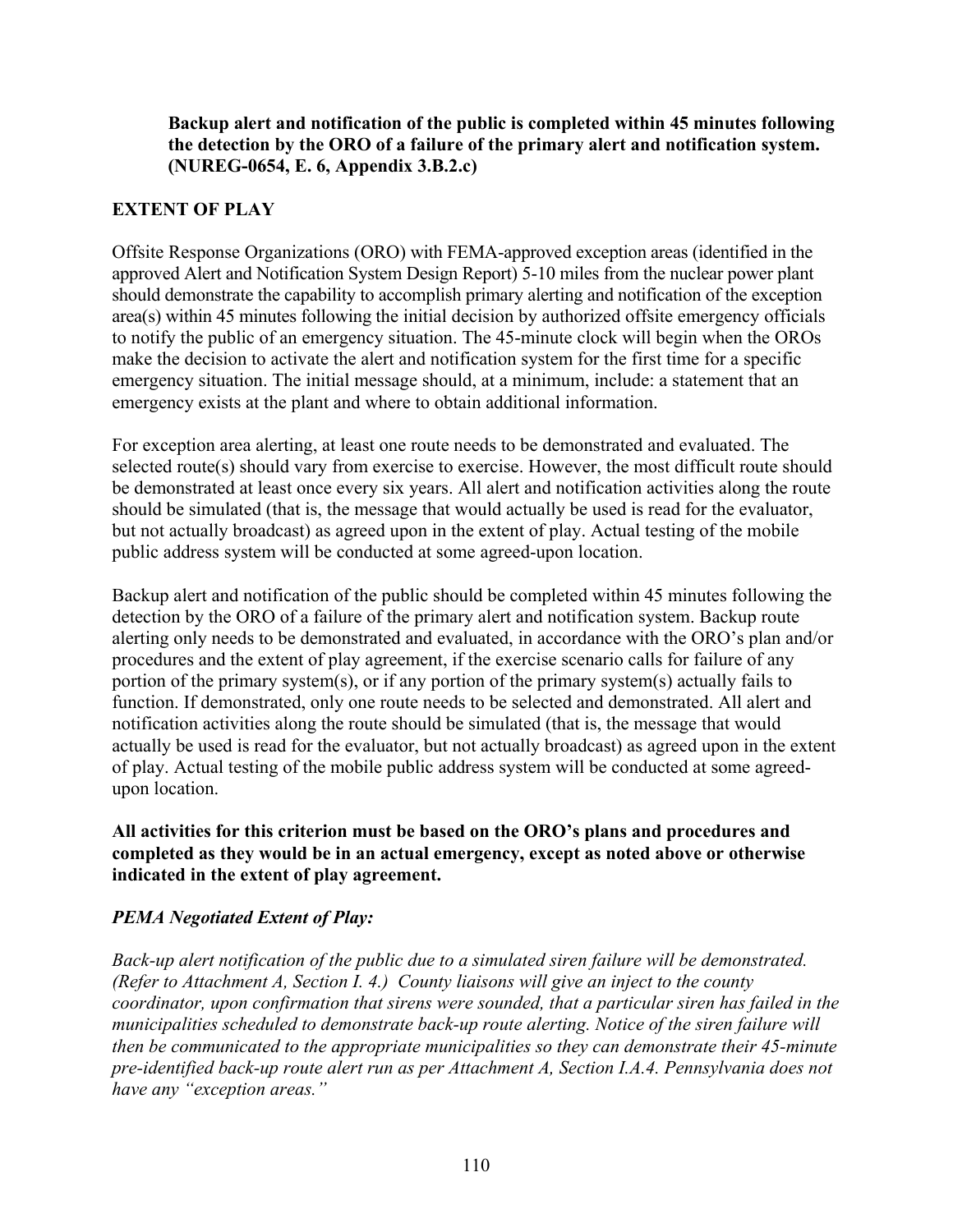## **Sub-element 5.b – Emergency Information and Instructions for the Public and the Media**

# **INTENT**

This sub-element derives from NUREG-0654, which provides that Offsite Response Organizations (ORO) should have the capability to disseminate to the public appropriate emergency information and instructions, including any recommended protective actions. In addition, NUREG-0654 provides that OROs should ensure that the capability exists for providing information to the media. This includes the availability of a physical location for use by the media during an emergency. NUREG-0654 also provides that a system should be available for dealing with rumors. This system will hereafter be known as the public inquiry hotline.

**Criterion 5.b.1: OROs provide accurate emergency information and instructions to the public and the news media in a timely manner. (NUREG-0654, E.5, 7; G.3.a, G.4.c)** 

# **EXTENT OF PLAY**

Subsequent emergency information and instructions should be provided to the public and the media in a timely manner (will not be subject to specific time requirements). For exercise purposes, timely is defined as "the responsible ORO personnel/representatives demonstrate actions to disseminate the appropriate information/instructions with a sense of urgency and without undue delay." If message dissemination is to be identified as not having been accomplished in a timely manner, the evaluator(s) will document a specific delay or cause as to why a message was not considered timely.

The ORO should ensure that emergency information and instructions are consistent with protective action decisions made by appropriate officials. The emergency information should contain all necessary and applicable instructions (for example, evacuation instructions, evacuation routes, reception center locations, what to take when evacuating, information concerning pets, shelter-in-place instructions, information concerning protective actions for schools and special populations, public inquiry telephone number, etc.) to assist the public in carrying out protective action decisions provided to them. The ORO should also be prepared to disclose and explain the Emergency Classification Level (ECL) of the incident. At a minimum, this information must be included in media briefings and/or media releases. OROs should demonstrate the capability to use language that is clear and understandable to the public within both the plume and ingestion pathway EPZs. This includes demonstration of the capability to use familiar landmarks and boundaries to describe protective action areas.

The emergency information should be all-inclusive by including previously identified protective action areas that are still valid, as well as new areas. The OROs should demonstrate the capability to ensure that emergency information that is no longer valid is rescinded and not repeated by broadcast media. In addition, the OROs should demonstrate the capability to ensure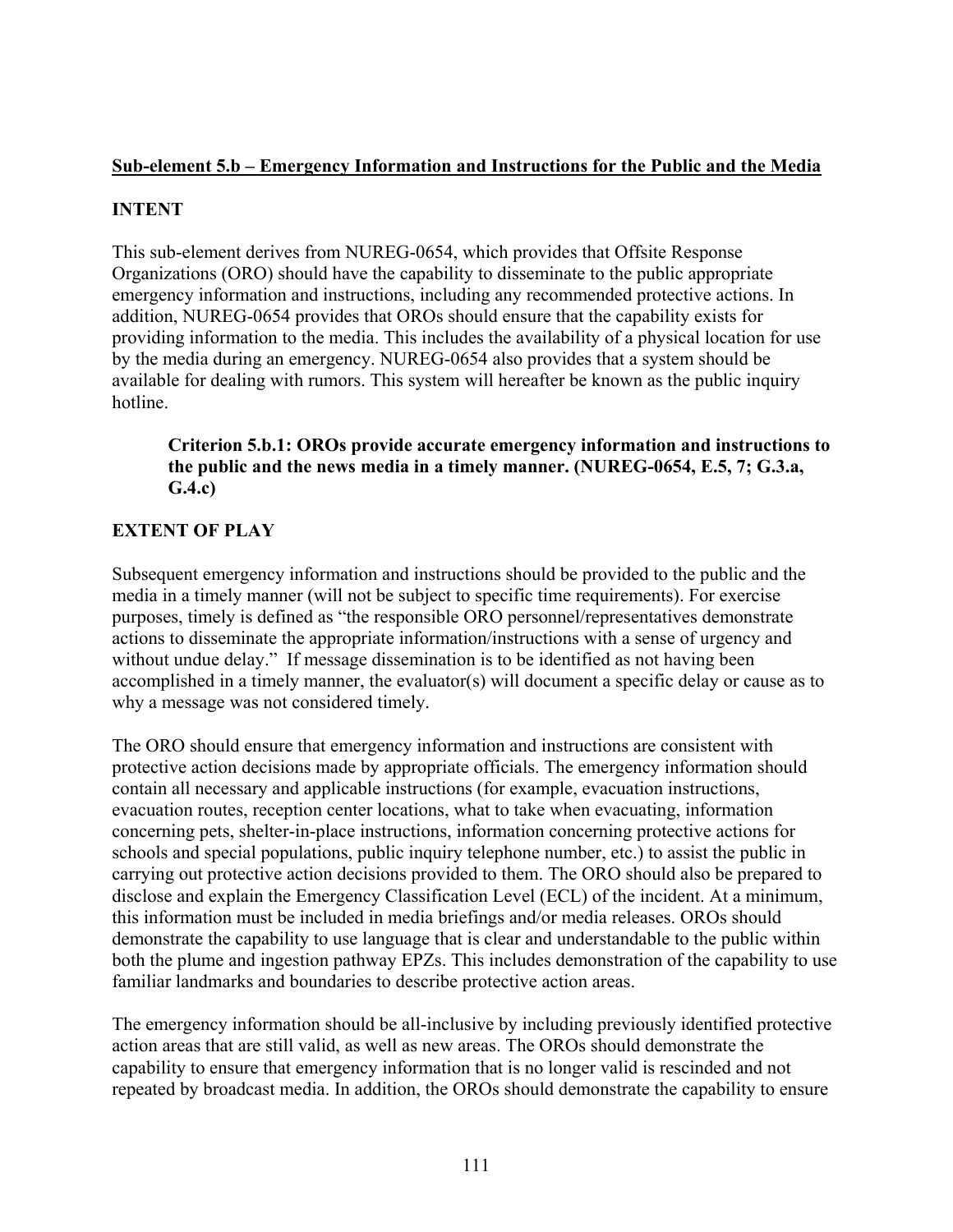that current emergency information is repeated at pre-established intervals in accordance with the plan and/or procedures.

OROs should demonstrate the capability to develop emergency information in a non-English language when required by the plan and/or procedures.

If ingestion pathway measures are exercised, OROs should demonstrate that a system exists for rapid dissemination of ingestion pathway information to pre-determined individuals and businesses in accordance with the ORO's plan and/or procedures.

OROs should demonstrate the capability to provide timely, accurate, concise, and coordinated information to the news media for subsequent dissemination to the public. This would include demonstration of the capability to conduct timely and pertinent media briefings and distribute media releases as the situation warrants. The OROs should demonstrate the capability to respond appropriately to inquiries from the news media. All information presented in media briefings and media releases should be consistent with protective action decisions and other emergency information provided to the public. Copies of pertinent emergency information (e.g., EAS messages and media releases) and media information kits should be available for dissemination to the media.

OROs should demonstrate that an effective system is in place for dealing with calls to the public inquiry hotline. Hotline staff should demonstrate the capability to provide or obtain accurate information for callers or refer them to an appropriate information source. Information from the hotline staff, including information that corrects false or inaccurate information when trends are noted, should be included, as appropriate, in emergency information provided to the public, media briefings, and/or media releases.

**All activities for this criterion must be based on the ORO's plans and procedures and completed, as they would be in an actual emergency, unless noted above or otherwise indicated in the extent of play agreement.** 

## *PEMA Negotiated Extent of Play***:**

.

*Subsequent emergency information and instructions should be provided to the public and the media in a timely manner. This will NOT be subject to specific time requirements. One media briefing will be demonstrated in each risk county.* 

*Risk and Support Counties will receive and handle "Public Inquiry" messages via their individual "Public Inquiry" processes (In compliance with NIMS terminology, Rumor Control is now considered to be "Public Inquiry"). Counties will receive approximately ten (10) public inquiry calls from the State Exercise cell assigned this responsibility. Counties will be expected to receive and log the calls, identify any trends and take appropriate actions to include follow-up message development, distributions and/or briefings.*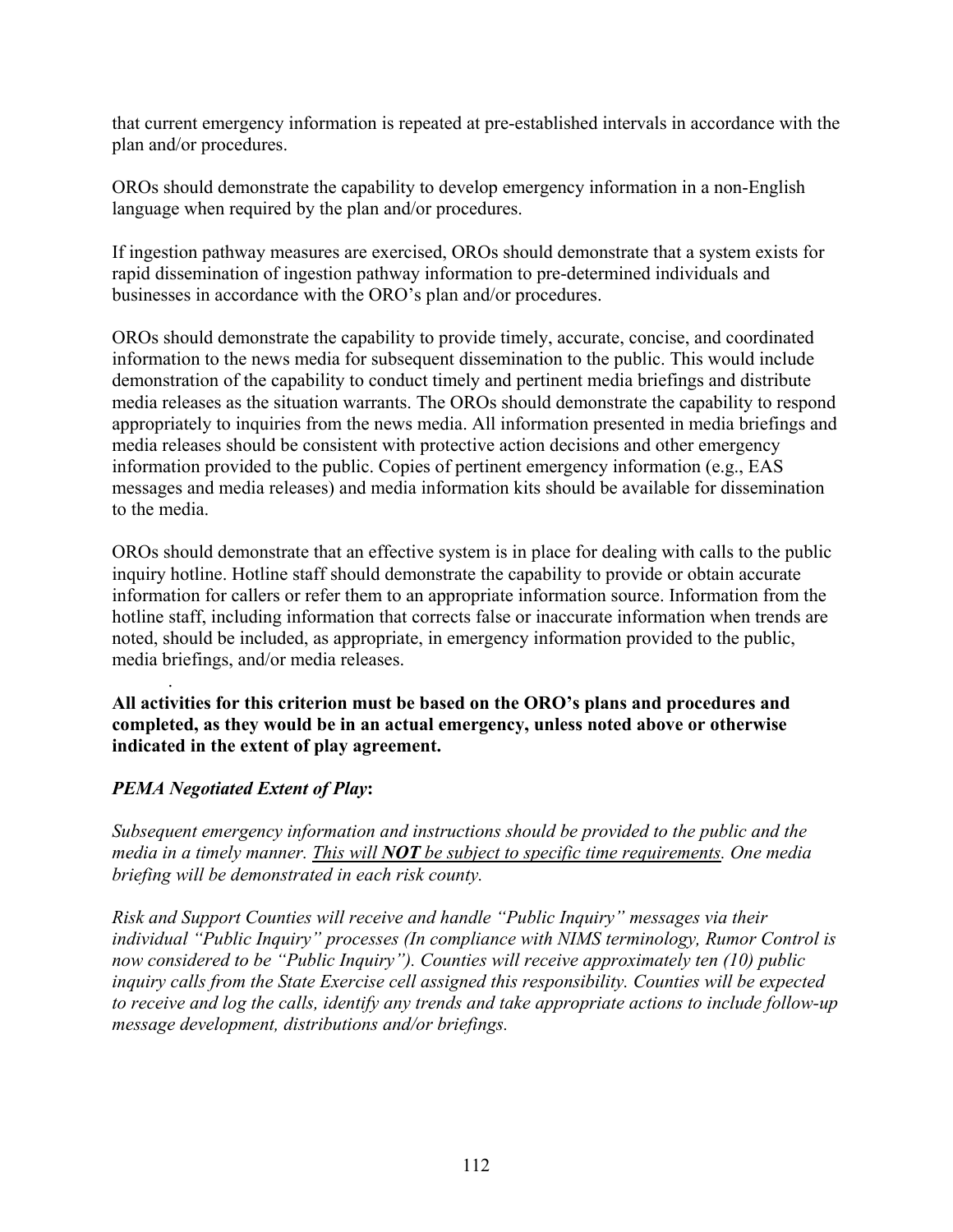## **EVALUATION AREA 6 Support Operation/Facilities**

## **Sub-element 6.a – Monitoring and Decontamination of Evacuees and Emergency Workers and Registration of Evacuees**

## **INTENT**

This sub-element derives from NUREG-0654, which provides that Offsite Response Organizations (ORO) have the capability to implement radiological monitoring and decontamination of evacuees and emergency workers, while minimizing contamination of the facility, and registration of evacuees at reception centers.

**Criterion 6.a.1: The reception center/emergency worker facility has appropriate space, adequate resources, and trained personnel to provide monitoring, decontamination, and registration of evacuees and/or emergency workers. (NUREG-0654, J.10.h; J.12; K.5.a)** 

# **EXTENT OF PLAY**

Radiological monitoring, decontamination, and registration facilities for evacuees/ emergency workers should be set up and demonstrated as they would be in an actual emergency or as indicated in the extent of play agreement. This would include adequate space for evacuees' vehicles. Expected demonstration should include 1/3 of the monitoring teams/portal monitors required to monitor 20% of the population allocated to the facility within 12 hours. Before using monitoring instrument(s), the monitor(s) should demonstrate the process of checking the instrument(s) for proper operation.

Staff responsible for the radiological monitoring of evacuees should demonstrate the capability to attain and sustain a monitoring productivity rate per hour needed to monitor the 20% emergency planning zone (EPZ) population planning base within about 12 hours. This monitoring productivity rate per hour is the number of evacuees that can be monitored per hour by the total complement of monitors using an appropriate monitoring procedure. A minimum of six individuals per monitoring station should be monitored, using equipment and procedures specified in the plan and/or procedures, to allow demonstration of monitoring, decontamination, and registration capabilities. The monitoring sequences for the first six simulated evacuees per monitoring team will be timed by the evaluators in order to determine whether the twelve-hour requirement can be meet. Monitoring of emergency workers does not have to meet the twelvehour requirement. However, appropriate monitoring procedures should be demonstrated for a minimum of two emergency workers.

Decontamination of evacuees/emergency workers may be simulated and conducted by interview. The availability of provisions for separately showering should be demonstrated or explained. The staff should demonstrate provisions for limiting the spread of contamination. Provisions could include floor coverings, signs and appropriate means (for example, partitions, roped-off areas) to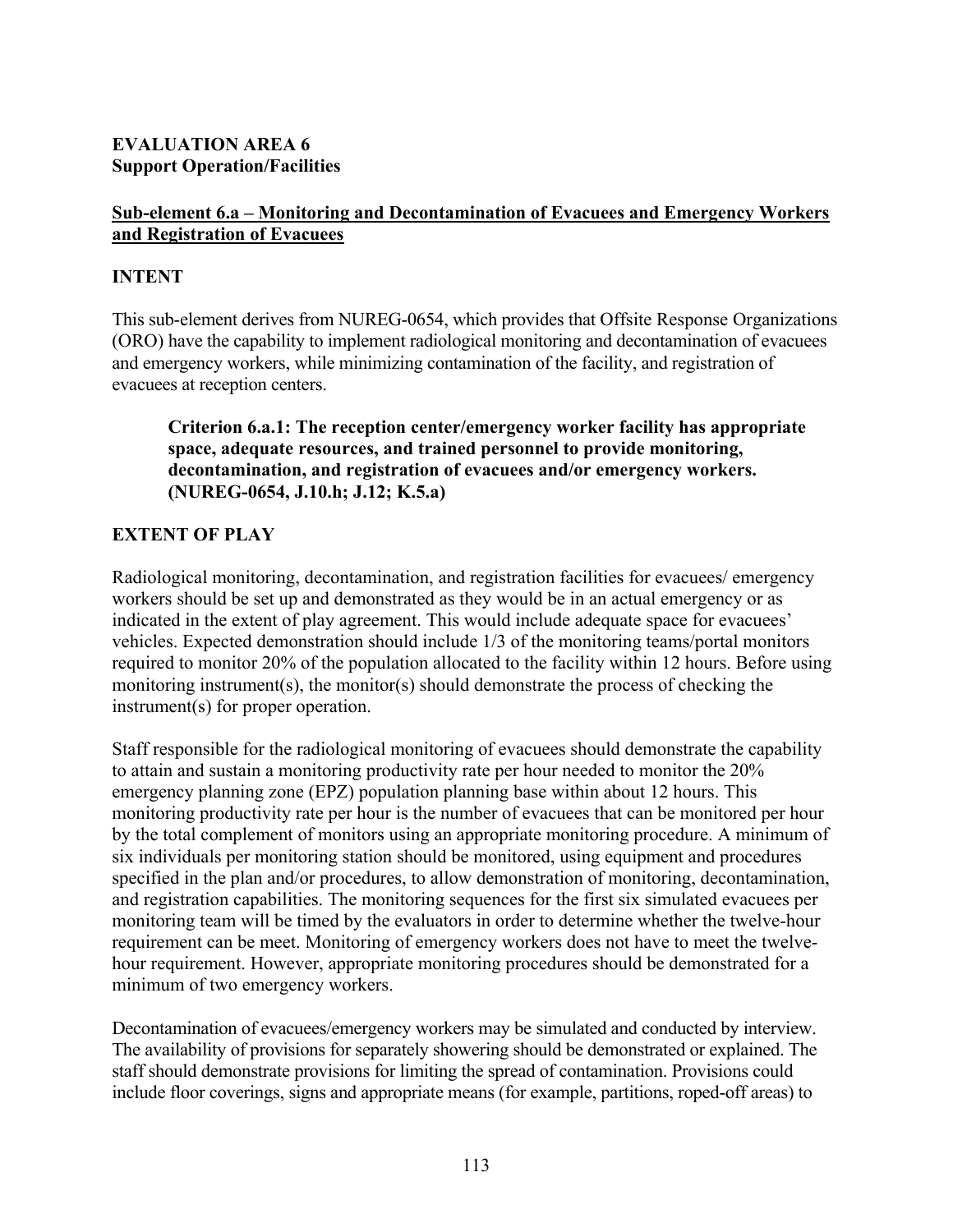separate clean from potentially contaminated areas. Provisions should also exist to separate contaminated and uncontaminated individuals, provide changes of clothing for individuals whose clothing is contaminated, and store contaminated clothing and personal belongings to prevent further contamination of evacuees or facilities. In addition, for any individual found to be contaminated, procedures should be discussed concerning the handling of potential contamination of vehicles and personal belongings.

Monitoring personnel should explain the use of action levels for determining the need for decontamination. They should also explain the procedures for referring evacuees who cannot be adequately decontaminated for assessment and follow up in accordance with the ORO's plans and procedures. Contamination of the individual will be determined by controller inject and not simulated with any low-level radiation source.

The capability to register individuals upon completion of the monitoring and decontamination activities should be demonstrated. The registration activities demonstrated should include the establishment of a registration record for each individual, consisting of the individual's name, address, results of monitoring, and time of decontamination, if any, or as otherwise designated in the plan. Audio recorders, camcorders, or written records are all acceptable means for registration.

**All activities associated with this criterion must be based on the ORO's plans and procedures and completed, as they would be in an actual emergency, unless otherwise indicated in the extent of play agreement.** 

# *PEMA Negotiated Extent of Play:*

*Radiological monitoring demonstration sites should possess a roster of the monitoring personnel required to process 20% of the population allocated to the facility within a 12 hour period.*

*Water from decontamination activities may go directly to a storm drain or other sewer or drain system or area normally designated for wastewater that has been used for bathing or washing of vehicles and or equipment.* 

*Radiological monitoring of the public may be co-located at either reception centers or mass care centers depending on the county.* 

*At each reception center (stand alone – non-mon/decon activity sites) a minimum of three volunteer evacuees will be processed, briefed, issued the appropriate strip map or directions, and instructed to proceed to a mass care center designated for demonstration of monitoring, decontamination, and registration. A sample of the appropriate strip maps or directions will be made available for the demonstration. Note: Co-located facilities do not require strip maps or written directions.*

*Mass care centers and mass care monitoring/decontamination centers will be demonstrated per Attachment A during the out-of-sequence window. The counties will provide space at designated mass care centers for operation of monitoring/decontamination centers. Schematics*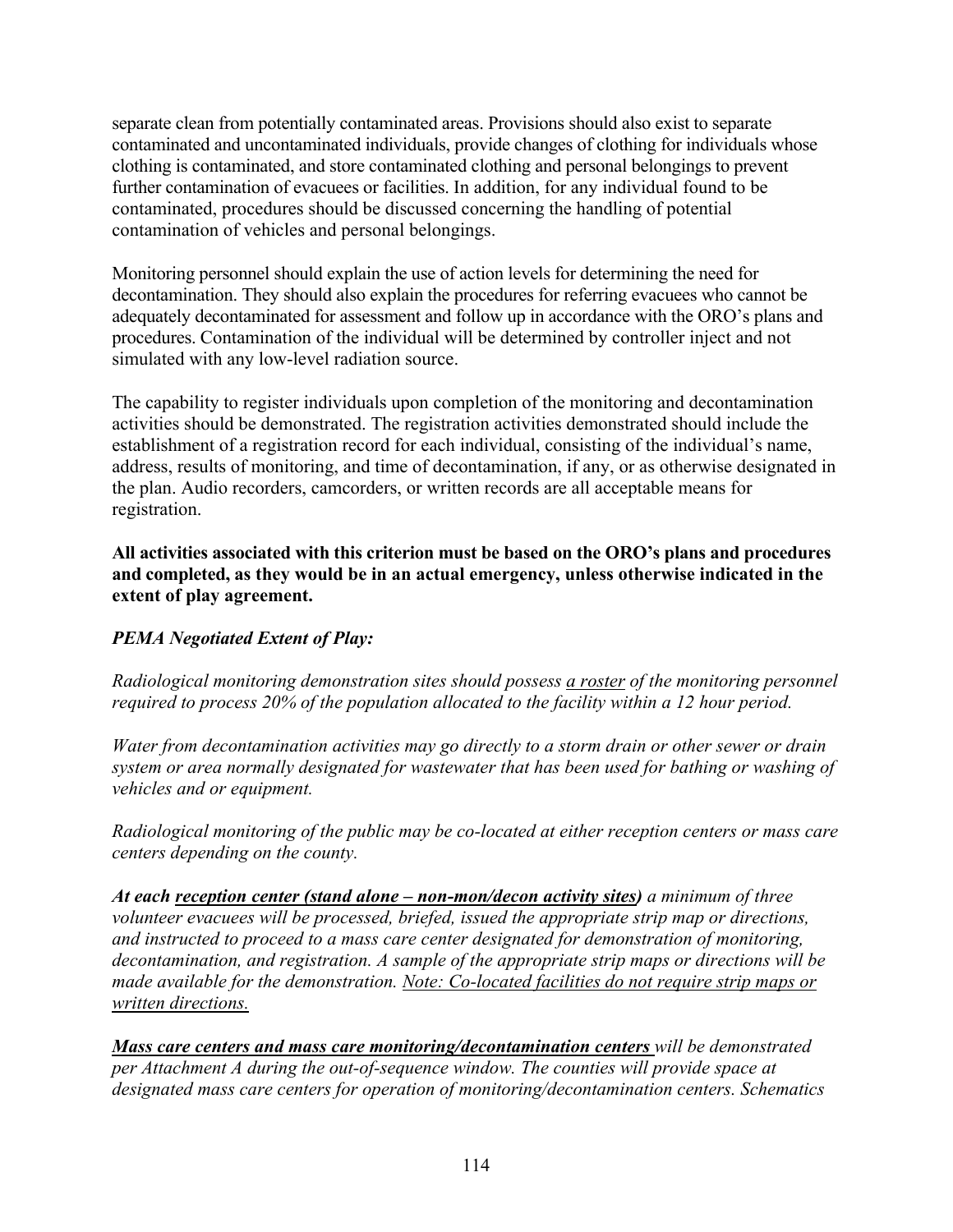*of these monitoring /decontamination centers will be available to show the organization and layout within the facility and space management for monitoring and decontamination. Procedures will be demonstrated to show the separation of contaminated and non-contaminated (clean) individuals to minimize cross contamination.* 

*At the evacuee monitoring/decontamination centers (if using hand-held meters), a minimum of six (6) volunteer evacuees will be monitored (or one volunteer evacuee may be monitored six times). Centers using portal monitors will not be required to demonstrate the timing aspect of processing six individuals – three (3) will suffice. Suitable radiological monitoring instruments will be issued to and demonstrated by the initial monitoring team(s). A monitoring team consists of one monitor and one recorder equipped with one survey instrument. Those individuals found to be free of "contamination", based upon scenario injects, will be directed to the mass care registration point for further processing. Note: Actual radiological sources will not be attached to or hidden upon the volunteer evacuees.* 

*One of the simulated evacuees, based upon controller injects, will not be able to be decontaminated. Discussions concerning the processing of contaminated personnel will include capabilities and written procedures for showering females separate from males. Showering will be simulated, water will not be used. Note: If portal monitors are used, the Portal Monitor Extent of Play described below shall be used.* 

*At the emergency worker monitoring/decontamination stations, two (2) emergency workers will be monitored. Discussions concerning processing of contaminated personnel will include capabilities and written procedures for showering females separate from males. Showering will be simulated, water will not be used. Suitable radiological monitoring instruments will be issued to the initial monitoring team. Note: If portal monitors are used, the Portal Monitor Extent of Play described below shall be used.* 

*Portal Monitor Use: Risk and Support counties may, during this exercise, utilize portal monitors to monitor simulated evacuees and / or emergency workers. The monitoring / decontamination team requirements will be based on the portal monitor capabilities as applicable based on the procedure / guidelines, and the recommendations of the manufacturer. Note: PEMA Circular C2004-2 shall apply.* 

*Monitoring/decontamination centers and Emergency Worker monitoring and decontamination station personnel are not issued DRDs or KI since the centers and stations are outside the EPZ. Category "C" Dosimetry applies. Simulated personal record dosimeters (PRDs) will be worn.* 

*Radiation readings / contamination data for the evacuees and vehicle will be provided by the controller as appropriate based upon information contained in the scenario package. Set-up of the facility will be performed the same as for an actual emergency with all route markings and contamination control measures in place including step-off pads. Long runs of plastic covered with paper will not be demonstrated, but the materials shall be available and explained. Positioning of a fire apparatus on-site may be simulated if otherwise required.* 

*Note: Re-demonstrations may be performed as appropriate and time permitting.*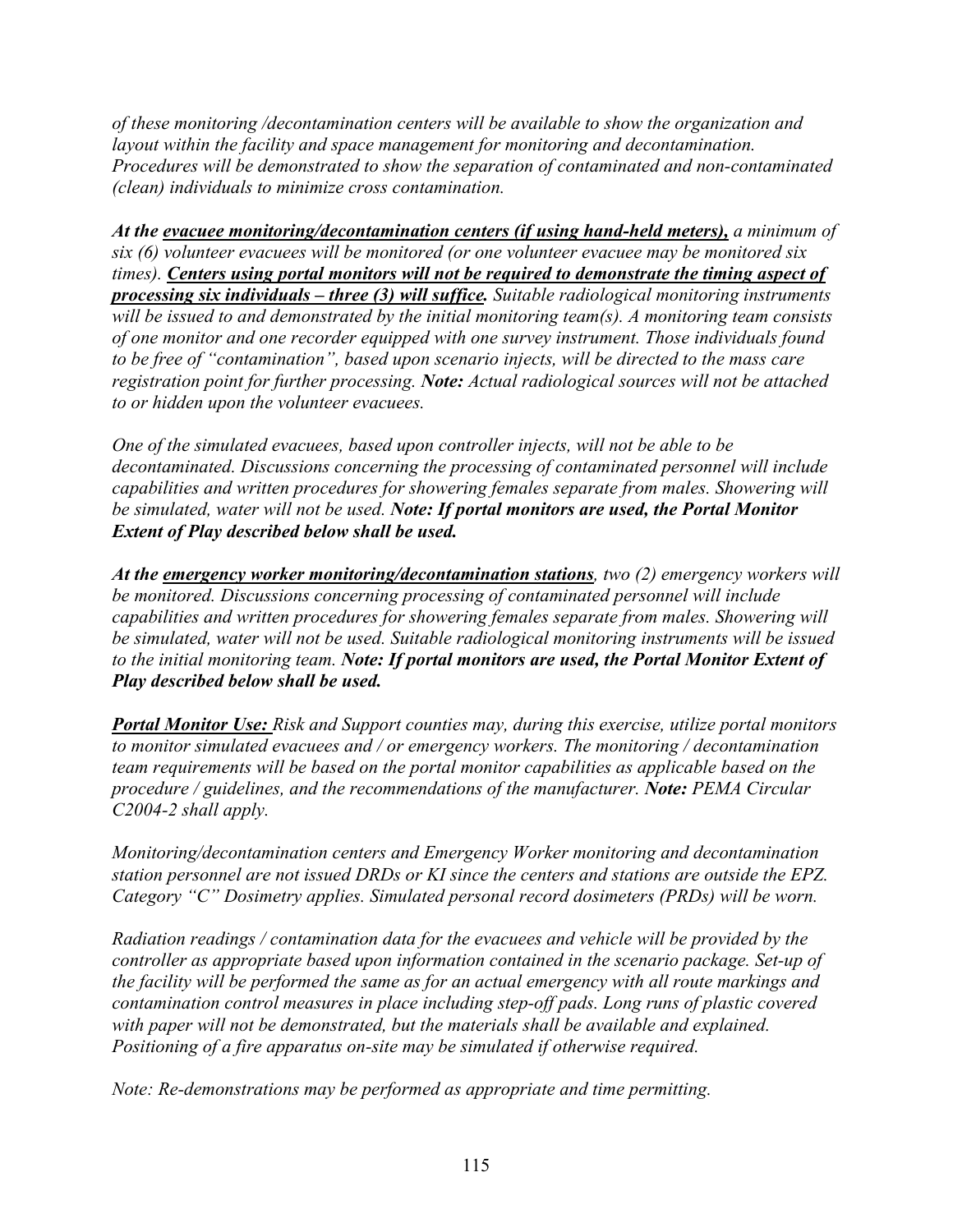## **Sub-element 6.b – Monitoring and Decontamination of Emergency Worker Equipment**

## **INTENT**

This sub-element derives from NUREG-0654, which provides that Offsite Response Organizations (ORO) have the capability to implement radiological monitoring and decontamination of emergency worker equipment, including vehicles.

## **Criterion 6.b.1: The facility/ORO has adequate procedures and resources for the accomplishment of monitoring and decontamination of emergency worker equipment, including vehicles. (NUREG-0654, K.5.b)**

# **EXTENT OF PLAY**

The monitoring staff should demonstrate the capability to monitor equipment, including vehicles, for contamination in accordance with the Offsite Response Organizations (ORO) plans and procedures. Specific attention should be given to equipment, including vehicles, that was in contact with individuals found to be contaminated. The monitoring staff should demonstrate the capability to make decisions on the need for decontamination of equipment, including vehicles, based on guidance levels and procedures stated in the plan and/or procedures.

The area to be used for monitoring and decontamination should be set up as it would be in an actual emergency, with all route markings, instrumentation, record keeping and contamination control measures in place. Monitoring procedures should be demonstrated for a minimum of one vehicle. It is generally not necessary to monitor the entire surface of vehicles. However, the capability to monitor areas such as radiator grills, bumpers, wheel wells, tires, and door handles should be demonstrated. Interior surfaces of vehicles that were in contact with individuals found to be contaminated should also be checked.

Decontamination capabilities, and provisions for vehicles and equipment that cannot be decontaminated, may be simulated and conducted by interview.

**All activities associated with this criterion must be based on the ORO's plans and procedures and completed as they would be in an actual emergency, unless noted above or otherwise indicated in the extent of play agreement.** 

# *PEMA Negotiated Extent of Play:*

*Emergency worker station personnel will consist of a minimum of one monitor and one recorder and sufficient personnel to demonstrate monitoring of at least one vehicle. Schematics of these monitoring/decontamination stations will be available to show organization and space management within the facility. The evaluator will request that decontamination procedures be explained after the vehicle which has simulated contamination has been monitored. One radiological survey meter will be issued to each monitoring/decontamination team. One vehicle and/or piece of equipment will not be able to be decontaminated. Simulated radiation*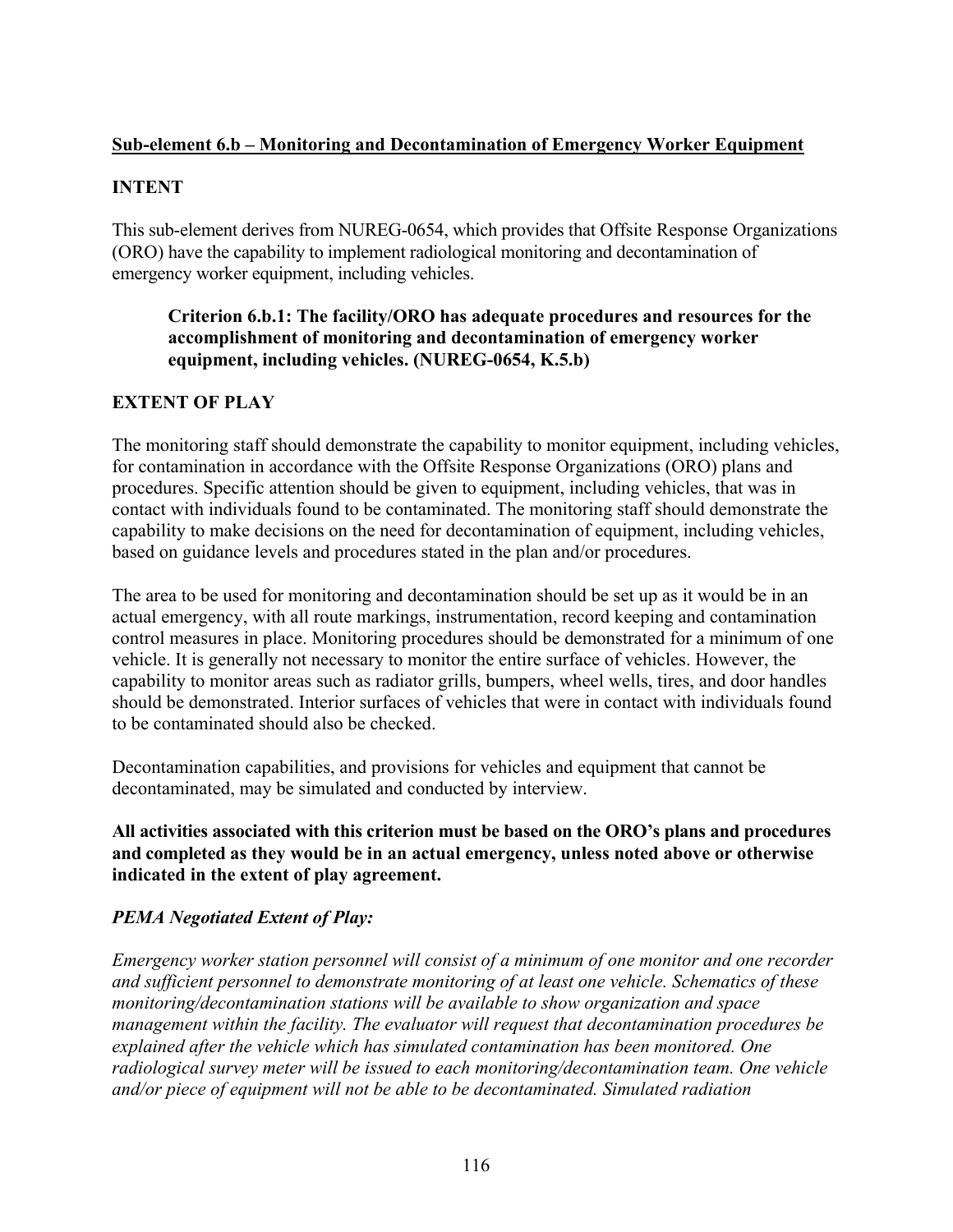*contamination data will be included in the scenario package, and injected by a controller. Set-up of the facility will be performed as closely as possible to that for an actual emergency with all route markings in place including clearly defined exit areas, per contamination control procedures and/or step-off pads (if used); with the exception of long runs of plastic covered with paper which will not be demonstrated, but the materials will be available and explained.* 

## **Decontamination capabilities, and provisions for vehicles and equipment that can not be decontaminated, will be simulated and conducted by interview.**

*Note: Re-demonstrations may be performed as appropriate and time permitting.* 

## **Sub-element 6.c – Temporary Care of Evacuees**

## **INTENT**

This sub-element derives from NUREG-0654, which provides that Offsite Response Organizations (ORO) demonstrate the capability to establish relocation centers in host areas. The American Red Cross (ARC) normally provides congregate care in support of OROs under existing letters of agreement.

**Criterion 6.c.1: Managers of congregate care facilities demonstrate that the centers have resources to provide services and accommodations consistent with American Red Cross planning guidelines. (Found in MASS CARE – Preparedness Operations, ARC 3031) Managers demonstrate the procedures to assure that evacuees have been monitored for contamination and have been decontaminated as appropriate before entering congregate care facilities. (NUREG-0654, J.10.h, J.12)** 

## **EXTENT OF PLAY**

Under this criterion, demonstration of congregate care centers may be conducted out of sequence with the exercise scenario. The evaluator should conduct a walk-through of the center to determine, through observation and inquiries, that the services and accommodations are consistent with ARC 3031. In this simulation, it is not necessary to set up operations as they would be in an actual emergency. Alternatively, capabilities may be demonstrated by setting up stations for various services and providing those services to simulated evacuees. Given the substantial differences between demonstration and simulation of this objective, exercise demonstration expectations should be clearly specified in extent-of-play agreements.

Congregate care staff should also demonstrate the capability to ensure that evacuees have been monitored for contamination, have been decontaminated as appropriate, and have been registered before entering the facility. This capability may be determined through an interview process.

If operations at the center are demonstrated, material that would be difficult or expensive to transport (for example, cots, blankets, sundries, and large-scale food supplies) need not be physically available at the facility (facilities). However, availability of such items should be verified by providing the evaluator a list of sources with locations and estimates of quantities.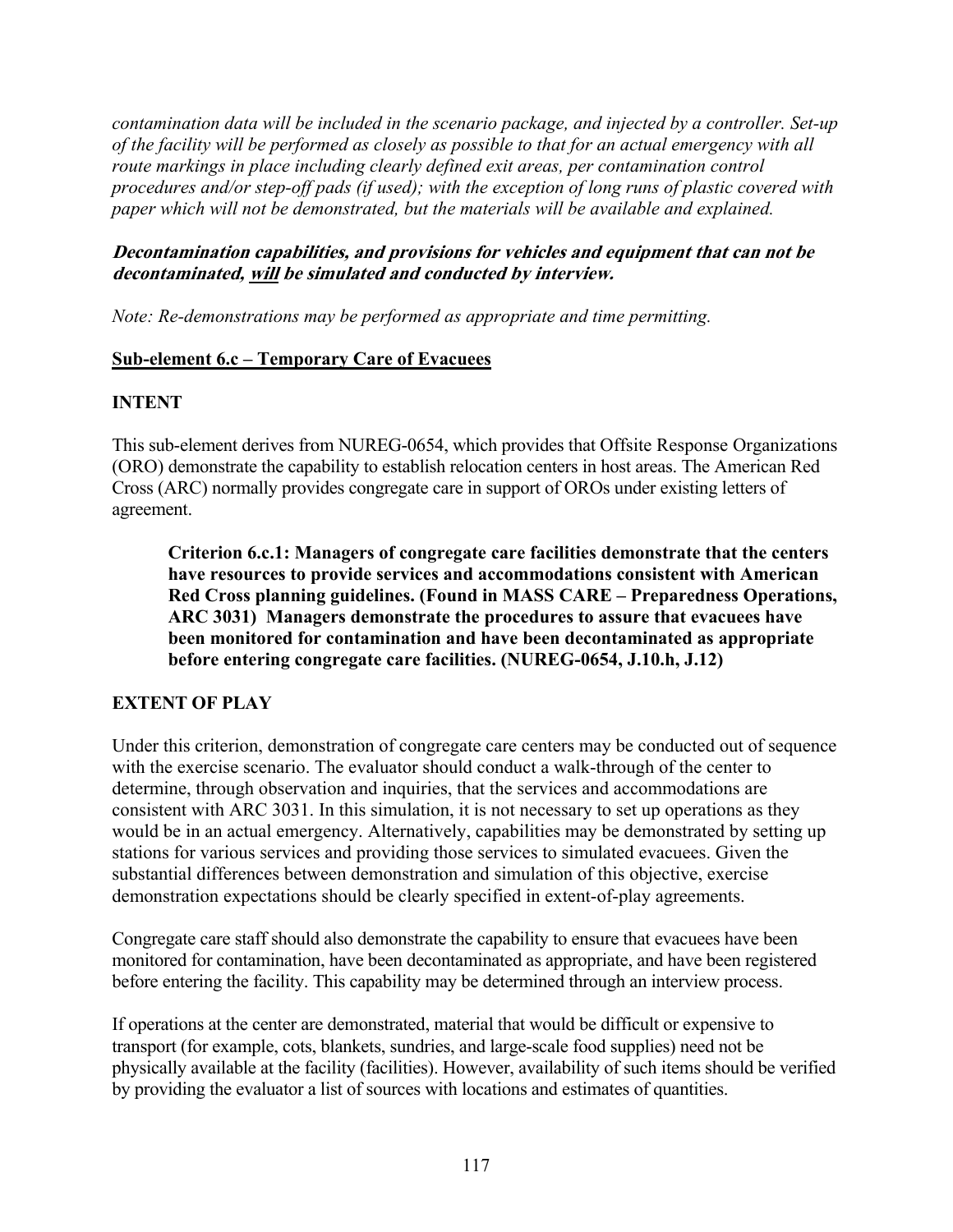**All activities associated with this criterion must be based on the ORO's plans and procedures and completed, as they would be in an actual emergency, unless noted above or otherwise indicated in the extent of play agreement.** 

#### *PEMA Negotiated Extent of Play:*

*Counties demonstrating the operation of mass care centers during the out-of-sequence window (Berks County) will provide floor plans of the mass care centers to show organization within the facility and space management during a real emergency. Mass care center locations are listed in the demonstration tables "Demonstration of Mass Care Centers (Attachment A, Section B.3)".* 

*Personnel, at a minimum, will consist of one manager and one assistant for each mass care center opened during the out-of-sequence window. The responsible American Red Cross chapter will show the source and quantities, by job functional description, to be provided to mass care centers to support the 24-hour operation. The responsible Red Cross Chapter(s) will be visited, or telephonically contacted during business hours on August 8, 2007, by an exercise evaluator, or interviewed at the mass care center during the out-of-sequence evaluation to provide information regarding the 24-hour operation. Schematics of these mass care centers will be available, during the demonstration window, to show organization within the facility and space allocation for the registration and sheltering the evacuating public. Necessary signs, directional arrows and forms will be available and used to demonstrate registration, at a minimum, of three evacuees requiring emergency housing. Evacuees will be shown the location where they would be housed in an actual situation. Bedding, cots, food, etc. normally associated with mass care will not be moved to the site, but the sources of those items should be explained to FEMA evaluators. This out-of-sequence demonstration window will be from 7:00 PM – 9:30 PM on August 8, 2007.* 

*Those facilities identified for the FEMA walk-down evaluations will be supported by a participating representative from the appropriate Red Cross Chapter(s). An interview process will be conducted to determine facility compliance of the above stated requirements.* 

#### **American Red Cross risk and support county chapters:**

Berks County Chapter 701 Centre Avenue Reading PA 19601-2507 Adrian Grieve (610) 375-4383

Greater Lehigh Valley Chapter 2200 Avenue A Bethlehem PA 18017-2181 Nina Johnson (610) 865-4400

(Montgomery, Chester & Bucks Counties) Southeast Pennsylvania Chapter 23<sup>rd</sup> & Chestnut Streets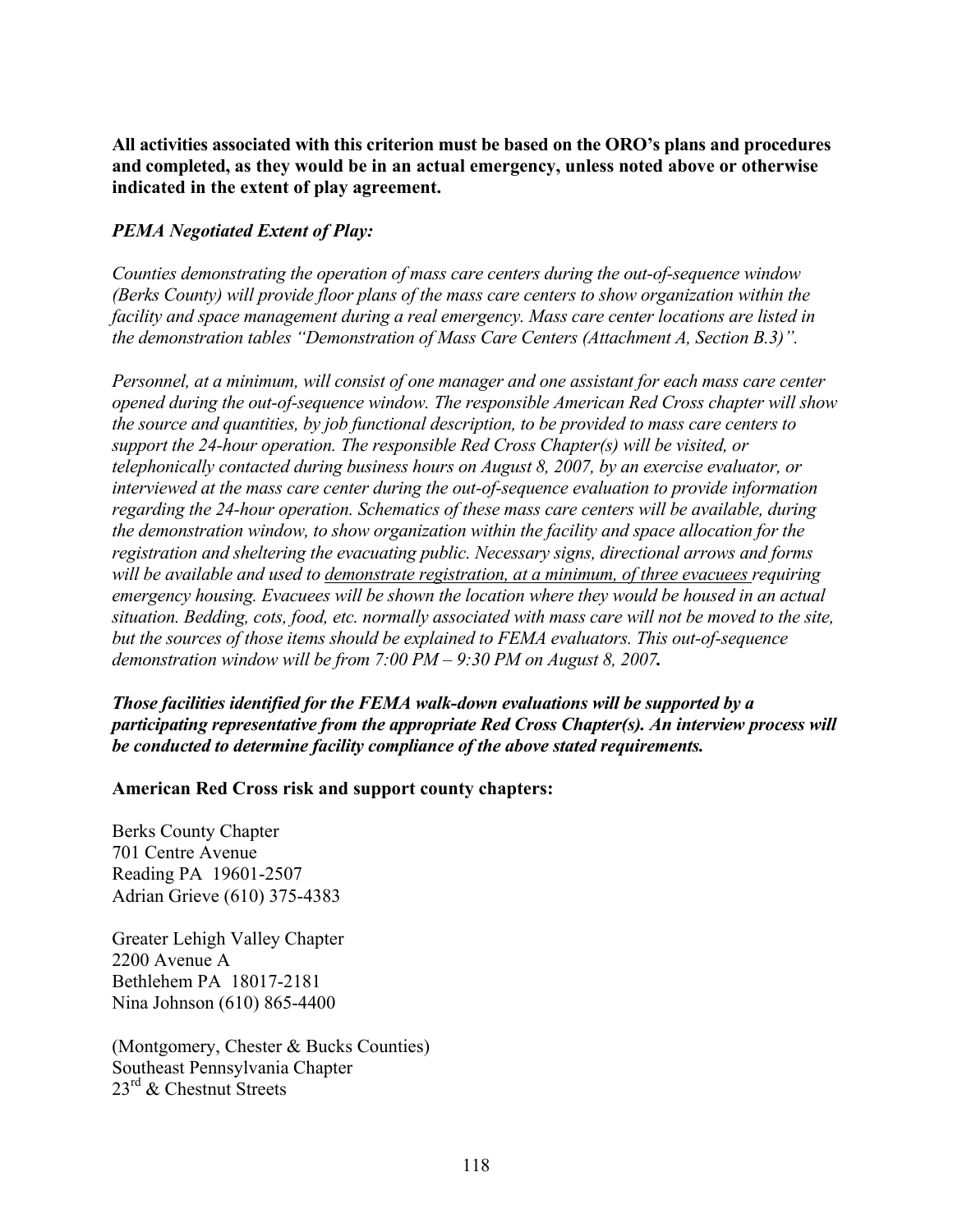Philadelphia PA 19103 Richard Tesauro (215) 299-4889/4063

Lower Bucks County Chapter 1909 New Rodgers Rd. Levittown PA 19056 Steve Huizar (215) 946-4870 x105

## **Sub-element 6.d – Transportation and Treatment of Contaminated Injured Individuals**

This sub-element is derived from NUREG-0654, which provides that Offsite Response Organizations (ORO's) should have the capability to transport contaminated injured individuals to medical facilities with the capability to provide medical services.

**Criterion 6.d.1: The facility/ORO has the appropriate space, adequate resources, and trained personnel to provide transport, monitoring, decontamination, and medical services to contaminated injured individuals. (NUREG-0654, F.2; H.10; K.5.a, b; L.1,4)** 

## **EXTENT OF PLAY**

Monitoring, decontamination, and contamination control efforts will not delay urgent medical care for the victim.

Offsite Response Organizations (ORO) should demonstrate the capability to transport contaminated injured individuals to medical facilities. An ambulance should be used for the response to the victim. However, to avoid taking an ambulance out of service for an extended time, any vehicle (e.g., car, truck, or van) may be utilized to transport the victim to the medical facility. Normal communications between the ambulance/dispatcher and the receiving medical facility should be demonstrated. If a substitute vehicle is used for transport to the medical facility, this communication must occur prior to releasing the ambulance from the drill. This communication would include reporting radiation-monitoring results, if available. Additionally, the ambulance crew should demonstrate, by interview, knowledge of where the ambulance and crew would be monitored and decontaminated, if required, or whom to contact for such information.

Monitoring of the victim may be performed prior to transport, done enroute, or deferred to the medical facility. Prior to using a monitoring instrument(s), the monitor(s) should demonstrate the process of checking the instrument(s) for proper operation. All monitoring activities should be completed, as they would be in an actual emergency. Appropriate contamination control measures should be demonstrated prior to and during transport and at the receiving medical facility.

The medical facility should demonstrate the capability to activate and set up a radiological emergency area for treatment. Equipment and supplies should be available for the treatment of contaminated injured individuals.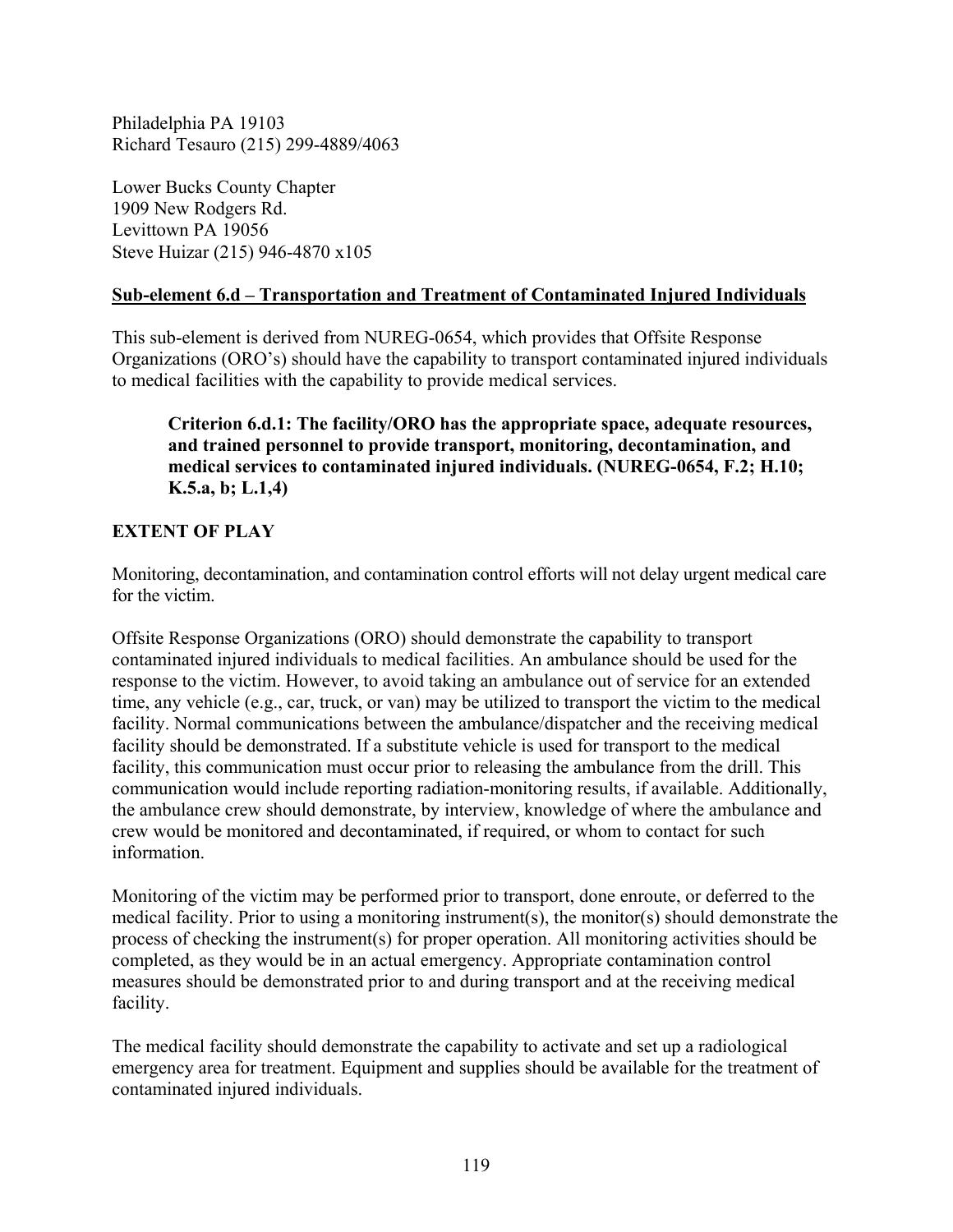The medical facility should demonstrate the capability to make decisions on the need for decontamination of the individual, to follow appropriate decontamination procedures, and to maintain records of all survey measurements and samples taken. All procedures for the collection and analysis of samples and the decontamination of the individual should be demonstrated or described to the evaluator.

All activities associated with this criterion must be based on the ORO's plans and procedures and completed, as they would be in an actual emergency, unless noted above or otherwise indicated in the extent of play agreement.

Frequency for Evaluation of New Criteria.

## **Sub-element 6.d – Transportation and Treatment of Contaminated Injured Individuals**

This sub-element will be evaluated at Holy Redeemer Hospital, Montgomery County on November 8, 2007.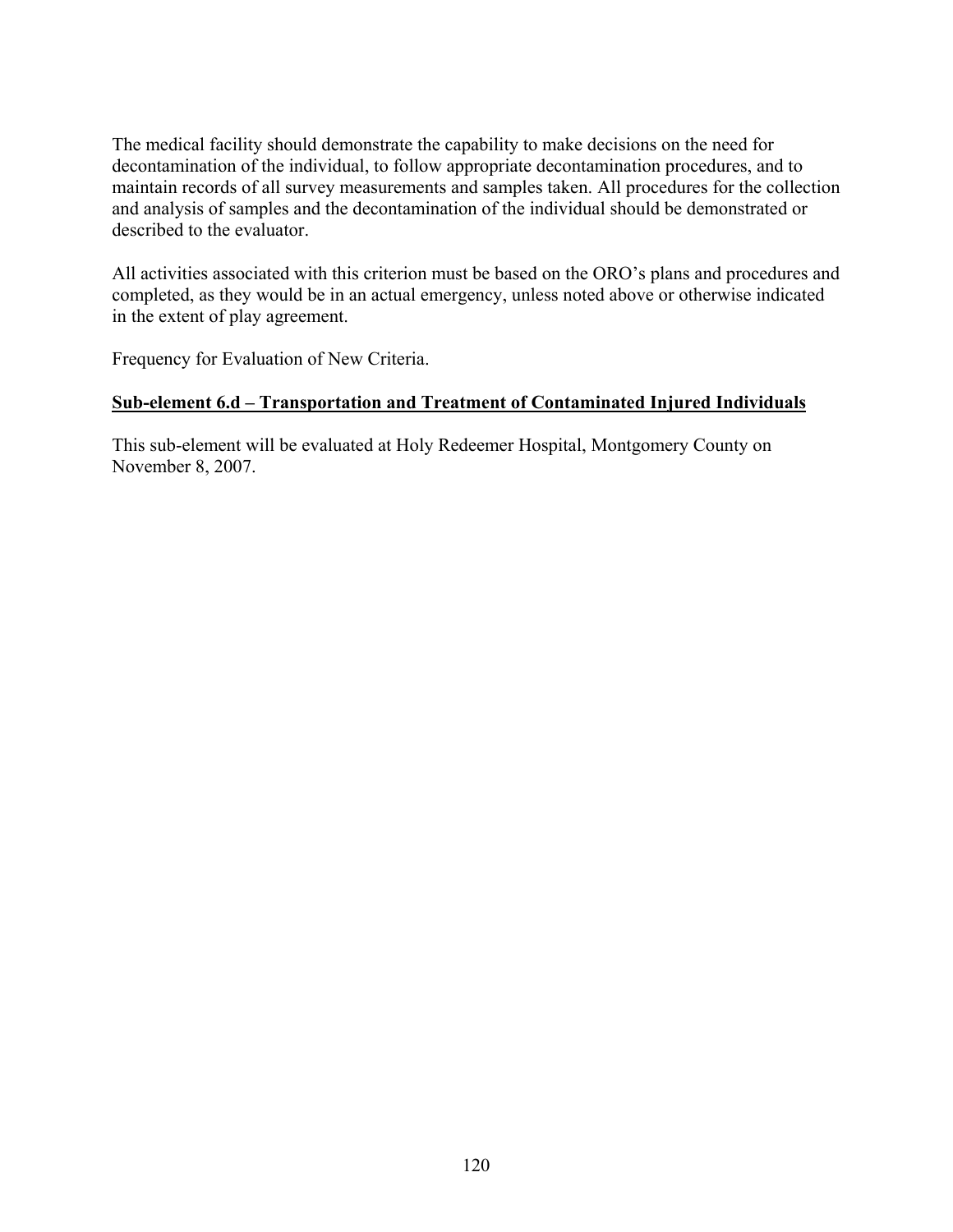# **APPENDIX 4: Exercise Scenario**

This appendix contains a summary of the simulated sequence of events used as the basis for invoking emergency response actions by Offsite Response Organizations (OROs) during the Limerick Generating Station (LGS) exercise on August 7, 2007.

The exercise scenario was submitted by the Commonwealth of Pennsylvania and approved by the Federal Emergency Management Agency (FEMA) Region III on June 19, 2007.

The summary presented in this appendix is a compilation of exercise scenario materials submitted by the Commonwealth of Pennsylvania and Exelon Nuclear. Events at the plant site that are not pertinent to the ORO response have been omitted.

## **Exelon Nuclear Emergency Preparedness Narrative Summary Limerick Generating Station Biennial Exercise August 7, 2007**

1500 Commence exercise.

- 1515 Report of fire, control enclosure 200' (fire alarms in main control room).
- 1520 The fire is located on elevation 200' involving a combustible material storage cabinet. Maintenance personnel were performing welding activities in the area of the cabinet and poor housekeeping in the area have created a fire hazard. The fire smolders and personnel are not in the area as the fire moves from oil-soaked rags to large amount of oil and flammable liquids stored in the area and the materials in the open cabinet. Fire alarms alert the Main Control Room (MCR) of the smoke and fire in the areas. The fire is limited to the materials in the storage cabinet and does not affect plant safety systems equipment and there is no visible damage to permanent structure. The fire is not extinguished within 15 minutes of the Control Room alarms.
- 1535 Unusual Event Declaration based on Emergency Alert Level (EAL) HU-6: Fire NOT extinguished within 15 minutes of detection, or EXPLOSION within PROTECTED AREA boundary.
- 1555 EVENT 2: "1A" CRD pump trip due to motor overcurrent. The crew will enter Off Normal (ON) procedure ON 107 "Control Rod Drive System Problems." Crew will take the actions per the ON procedure and start the "1B" Control Rod Drive (CRD) pump.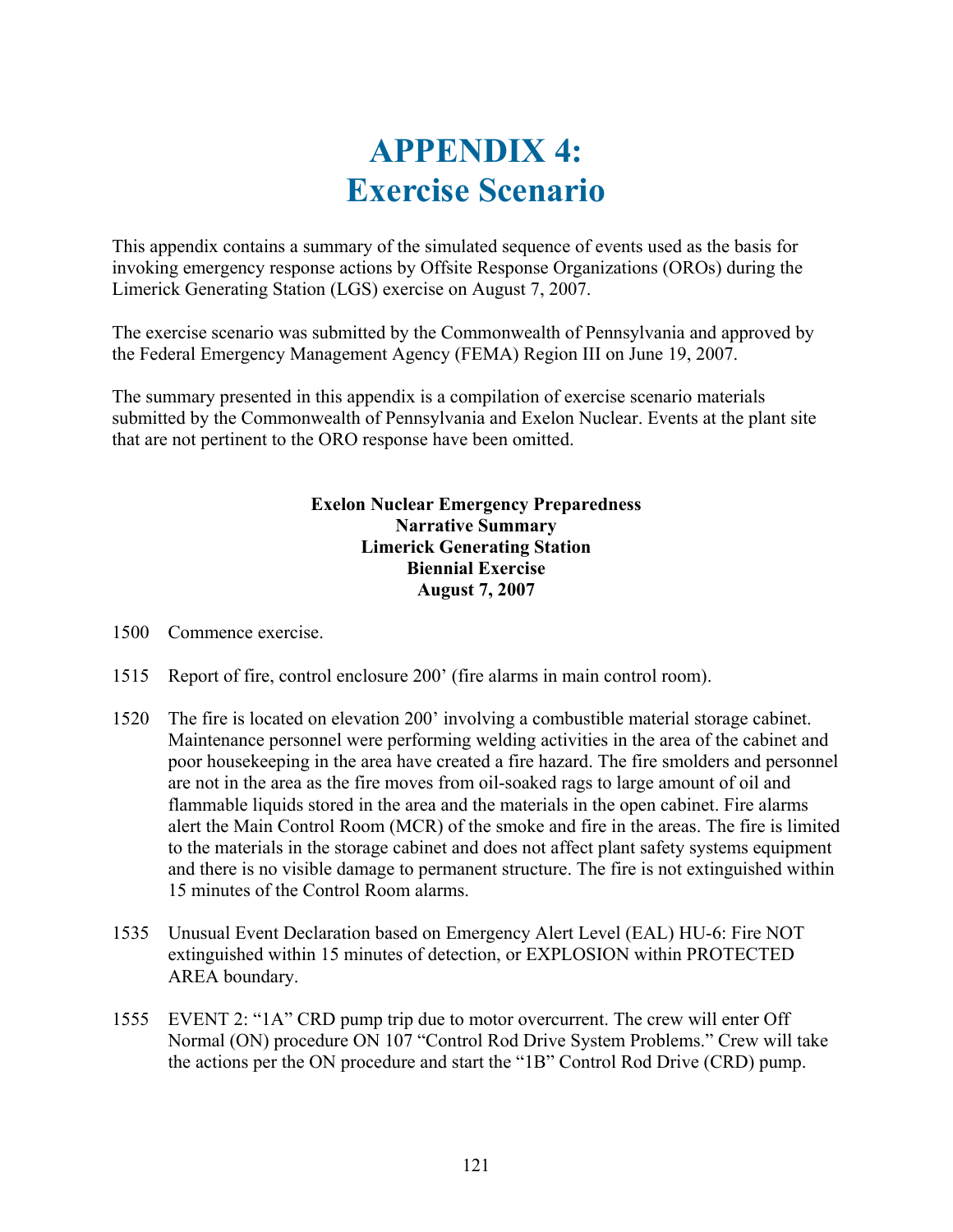- 1620 EVENT 3: Catastrophic failure of the D11 Diesel Generator main bearing. The failure has caused significant damage to the structure south wall and equipment located in the D11 compartment. There is no damage to the associated diesels. Operations personnel were performing a run of the D11 Diesel Generator for post-maintenance testing.
- 1640 Alert Declaration based on HA-6: Fire or explosion affecting the operability of plant safety systems required to establish or maintain safe shutdown. EAL threshold: 1. Fire or explosion in any Table H2 area AND a) Affected safety systems parameter indications show degraded performance OR b) Plant personnel report visible damage to permanent structures or safety system equipment within the specified area.
- 1710 EVENT 4: Reactor trip signal and failure to Auto Scram leading to the declaration of an Alert. Alternate Rod Insertion (ARI) successfully inserts all control rods and the Rx is shutdown.

Note: Reactor Scram due to momentary Rx pressure spike as a result of the "Max Combined Flow Output" momentary dropping and returning to normal value.

- 1720 EVENT 5: Bearing failure on "1B" Condensate Pump leads to rapid degradation of component/system performance. First indication is provided by receipt of the following control room annunciators for the "1B" Condensate Pump:
	- Panel 107 REACTOR, 1-2, Vibration Alarm Alert
	- Panel 107 REACTOR, 1-3, Vibration Alert Danger.

Note: This event may not occur if the crew has secured the "1B" Condensate Pump per direction of T-100. Following the loss of 11 Bus the crew will need to fill and vent the condensate system prior to starting this pump. The crew will not be able to re-start this pump in time.

- 1740 EVENT 6: Failure of "B" Recirc Pump Seals resulting in increasing Dry Well pressure. The operators enter procedure for High D/W Pressure that directs the pump to be secured and the suction/discharge valves closed. The suction valve (HV-043-1F023B) fails to close and the D/W leak continues toward 1.68#. "1B" Recirculation Pump first stage seal fails followed by the failure of the second stage failure. (Seal #1 fails then 3 minutes late Seal #2 fails.)
- 1755 EVENT 7: D/W pressure of >1.68# starts the High Pressure Coolant Injection (HPCI) pump. HPCI develops a steam leak in the HPCI room. The operators receive alarm indications of the steam leak in the room and attempt to isolate both steam isolation valves. The HPCI isolation valves fail to isolate. Fuel Failure starts at the time HPCI starts. Start of Airborne Non-Routine Release.
- 1810 Site Area Emergency based on EAL FS1: Loss of reactor coolant system barrier 2.B.2 AND Loss if primary containment barrier 3.D.1. EAL threshold value: 1. Drywell pressure > 1.68# and the rise is due to reactor coolant leakage AND 2. Failure of all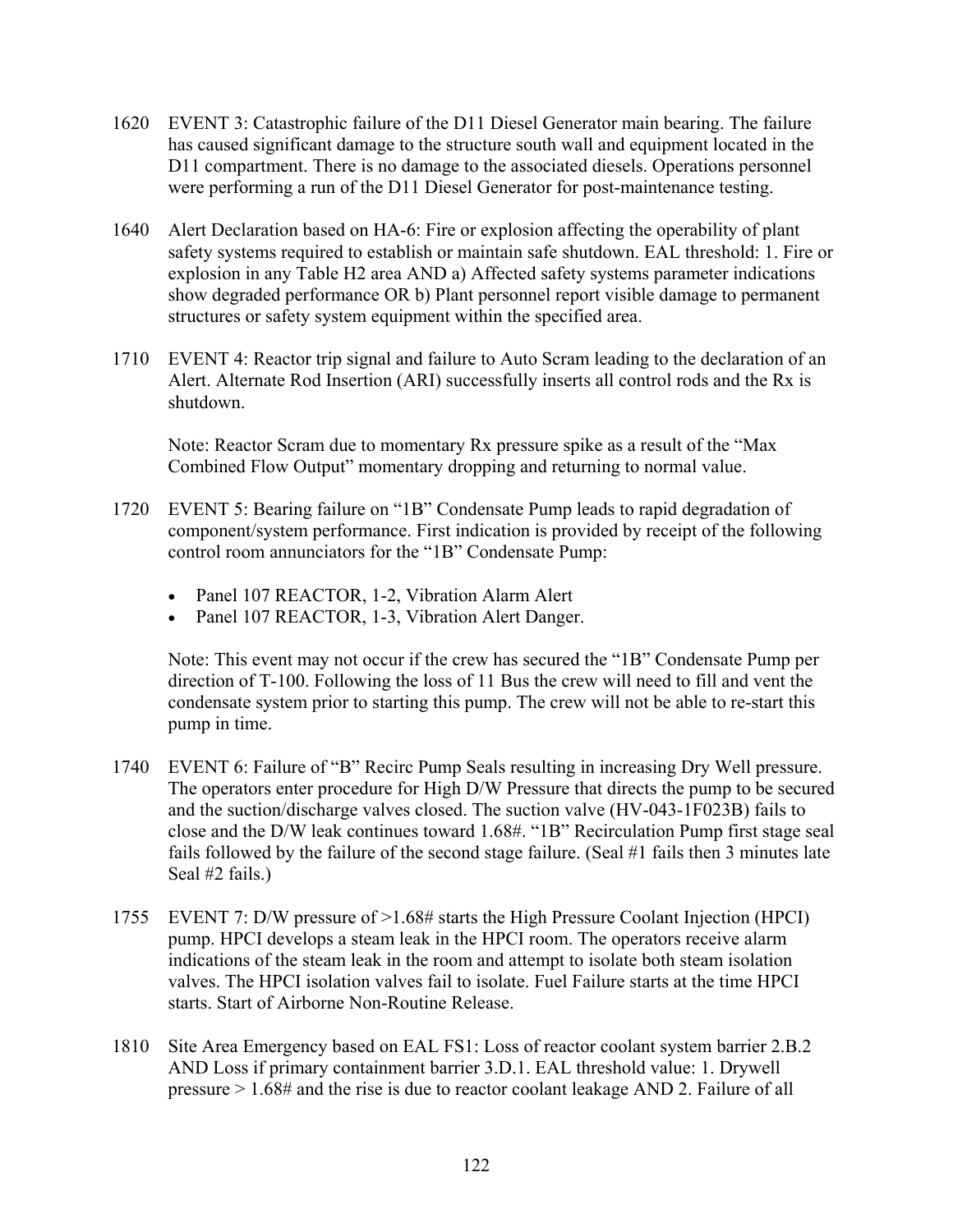isolation valves in any one line to close and downstream pathway to the environment exist.

1820 EVENT 8: "1B" CRD Pump trip on low suction pressure. Crew will enter ON 107 "CRD System Problems." Crew will perform mini scenario to replace the suction filter. Pump will not be available.

Note: Due to increasing D/W pressure the crew may start a normal depressurization to about 500# Reactor Pressure. The crew should elect to use Safety Relief Valves (SRVs) for this RX depressurization.

- 1835 EVENT 9: Loss of 11 Bus and the start of a Reactor Pressure Vessel (RPV) leak (.2% LOCA). MCR will receive the following alarms:
	- 126 Aux Bus A1 "11 Unit Aus Bus Neg Phase Sequence"
	- 126 Aux Bus B1 "11 Unit Aux Bus Undervoltage"

MCR will lose the "1A" and "1C" Condensate Pumps on the loss of the 11 Bus. The crew will take actions per T-111 "Level Restoration."

- 1915 Reactor Level decreases below –161 inches and –186 inches due to the loss of High Pressure Feedwater systems. Operations personnel enter T-111 and T-112 emergency procedures and perform an emergency blowdown to restore Rx level. Rx Level at -161" and -186" warrant the declaration of a General Emergency.
- 1930 General Emergency Declaration based on FG 1 Fission Product Barrier Matrix 1. Fuel Clad Barrier – LOSS a. Reactor Pressure Vessel Water Level 1. RPV level <186 inches AND Previous loss of reactor coolant system barrier. Drywell pressure >1.68# and the rise is due to reactor coolant leakage 2.b.1 AND Previous loss of primary containment barrier. Failure of all isolation valves in any one line to close and downstream pathway to the environment exist 3.d.1.
- 2200 Termination of Exercise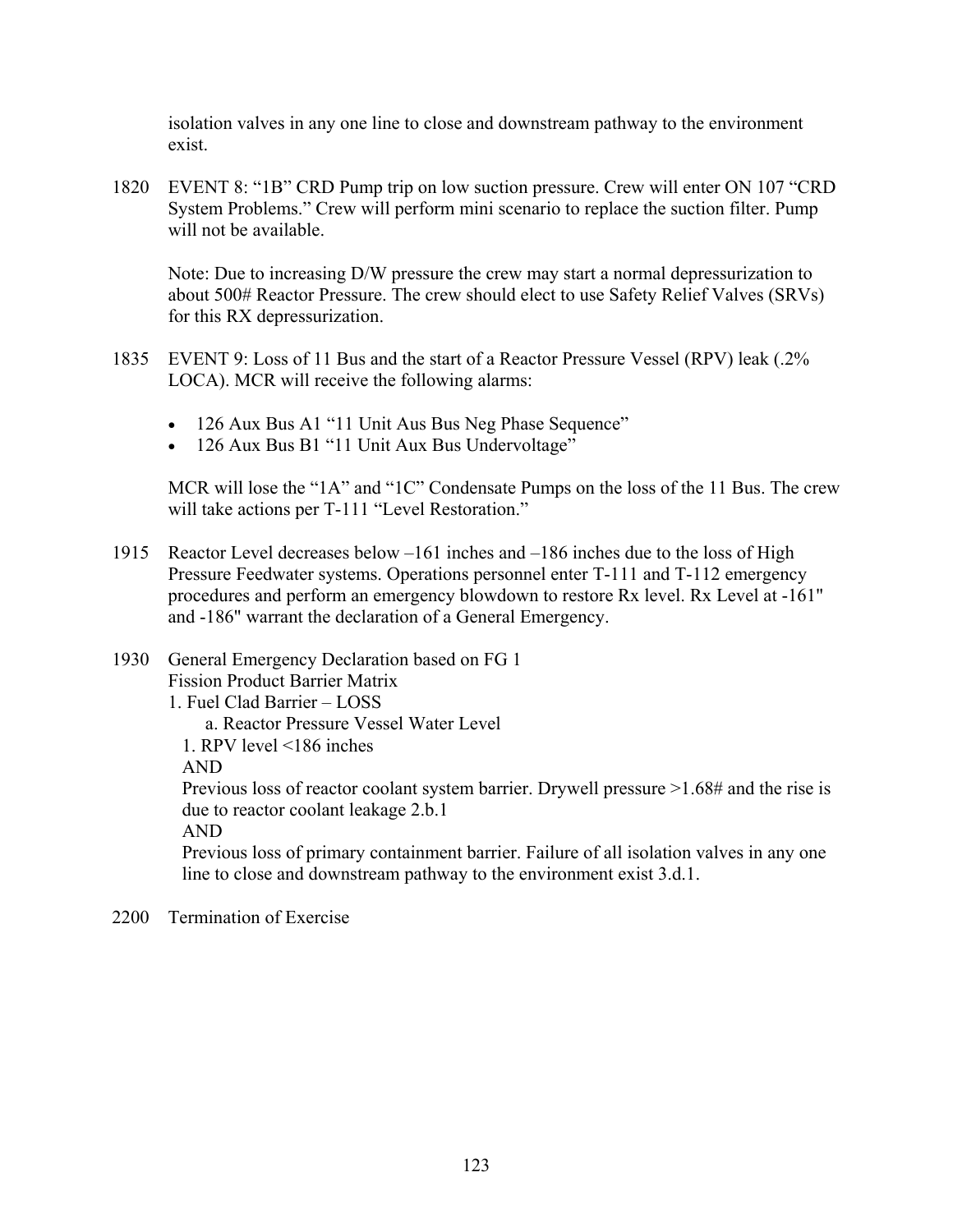# **APPENDIX 5: Planning Issues**

This appendix contains the Planning Issues assessed during the August 7, 2007, exercise at Limerick Generating Station (LGS) and those outstanding from earlier exercises. Planning Issues are issues identified in an exercise or drill that do not involve participant performance, but rather involve inadequacies in the plan or procedures. Planning Issues are required to be corrected through the revision and update of the appropriate State and local radiological emergency response plans (RERPs) and/or procedures in accordance with the following schedule:

- y Within 120 days of the date of the exercise/drill when the Planning Issue is directly related to protection of the public health and safety.
- During the annual plan review and update (reported in the Annual Letter of Certification) when the Planning Issue does not directly affect the public health and safety. However, when the date for the annual plan review and update is imminent and the responsible organization does not have sufficient time to make the necessary revisions in the plans and/or procedures, the revised portion of the plans and/or procedures should be submitted in the subsequent annual plan review and update and reported in the Annual Letter of Certification.

Any requirement for additional training of responders to radiological emergencies necessitated by the revision and update of the plans and/or procedures must be completed within the timeframes described above in order for the Planning Issue to be considered resolved.

#### **NEW PLANNING ISSUES**

#### **Commonwealth of Pennsylvania**

#### **Issue Number: 35-07-3.a.1-P-01**

**Condition:** Discrepancies exist between the dosimetry information on the emergency worker radiological briefing videotape and the Risk Township Radiological Emergency Response Plans.

**Possible Cause:** The emergency worker radiological briefing videotape states that 0-200 R Direct Reading Dosimeters (DRD) are no longer used. Workers are advised to disregard the 0-200 R DRD section of the Dosimetry-KI Report Form. The Township Radiological Emergency Response Plans include the following information, "A supply of 0-200 Roentgen DRDs has been established at the county and each risk municipality. These would be issued in the extremely unlikely event of a life-saving mission requirement in a known, high radiation area<sup>"</sup>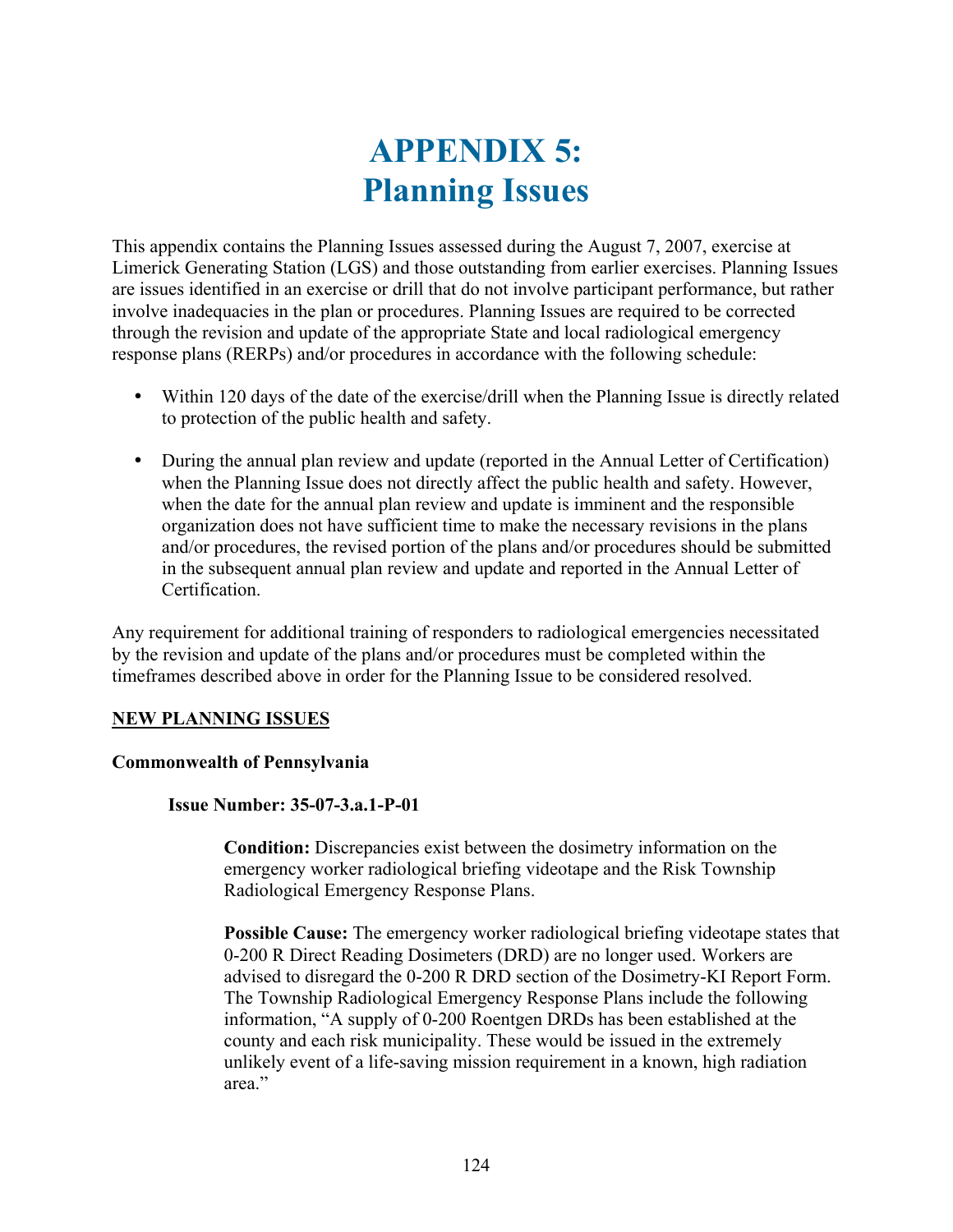The videotape also includes a briefing on emergency worker exposure limits. The tape covers the requirement to obtain approval from the County Radiological Officer prior to exceeding 5 Rem. The Dosimetry-KI Report Form that was provided to emergency workers in a township states, "Do not exceed 25 R cumulative total", but does not provide instructions for the 5 R limit.

**References:** Emergency Worker Radiological briefing tape (provided by the Pennsylvania Emergency Management Agency);

> Colebrookdale Township Radiological Emergency Response Plan, section G.6, Municipal Emergency Workers;

Dosimetry-KI Report Form, PEMA BOP-REP-3 (4/97).

**Effect:** Emergency Workers may not be aware that they need a 0-200 R dosimeter to monitor their exposure when responding to life-saving activities in high exposure rate areas.

**Recommendation:** Revise the radiological briefing videotape and Dosimetry-KI Report Form to reflect current information.

**Schedule of Corrective Actions:** The Commonwealth Emergency Operations Plan and the Commonwealth Nuclear Power Plant Incident Annex (Annex E) are currently undergoing revision including aspects related to dosimetry, forms, exposure limits, etc. The commonwealth and contributing stakeholders (REP counties and utilities) will work to address the apparent discrepancies. The videotape was not produced by the commonwealth. Future use and proposed modifications to the videotape and referenced materials are currently under review. In the interim, clarification statements have been provided to supplement the emergency worker radiological briefing (rad briefing). Modifications to the rad briefing will be available for inspection during the next annual plan review.

#### **Berks County Monitoring/Decontamination Center (Antietam Junior & Senior High School)**

#### **Issue Number: 35-07-6.a.1-P-02**

**Condition:** The Berks County Radiological Emergency Response Plan, SOP #13 for Antietam Senior High School Mass Care Center (MCC) for the mass care monitoring and decontamination center was not sufficient to enable effective contamination control.

**Possible Cause:** Schematics did not provide demarcation between clean and contaminated areas. Specifically, this included hallways for male and female transit to locker rooms for decontamination, and within the locker rooms. The locker room schematics did not include specific areas for step-off pads,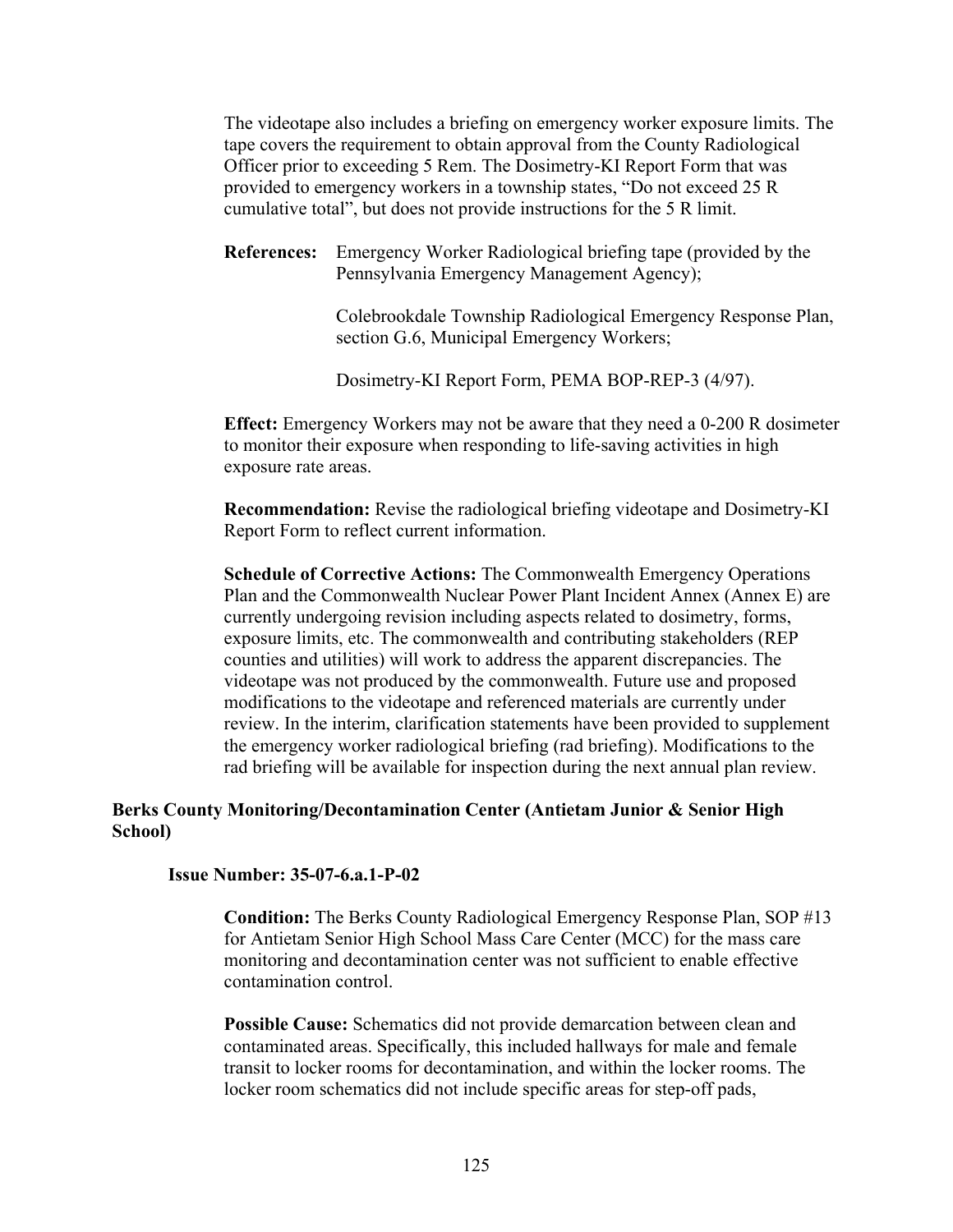monitoring locations, and radwaste receptacles. Additionally, radioactive material signs, directional signs, and informational signs for evacuees, as well as stanchions and rope to delineate walkways were not available.

The Mass Care Decontamination Station Traffic Flow schematic did not indicate a location for initial vehicle monitoring or vehicle decontamination location. Currently, the Berks County Radiological Emergency Response Plan, Annex E, Appendix 13 specifies personnel and vehicle contamination limits with regard to loose and fixed contamination, including specification of the probe to be used for contamination monitoring. SOP #13 is not consistent with the Berks County Plan in that personnel and vehicle contamination limits do not specify loose and fixed contamination, and does not specify the probe to be used for contamination monitoring.

The vehicle contamination limit of 1,000 cpm, without reference to loose or fixed, could result in an evacuee becoming contaminated at levels above the 300 cpm individual contamination limit. For example, a vehicle is monitored at 900 cpm and determined to be clean. If this is loose contamination, then an evacuee could then re-enter the vehicle and become contaminated above the individual limit of 300 cpm.

**References:** NUREG-0654, J.10.h; J.12; K.5.a;

Berks County Radiological Emergency Response Plan, SOP #13, Antietam SH MCC;

FEMA REP-22, Contamination Monitoring Guidance for Portable Instruments Used for Radiological Emergency Response to Nuclear Power Plant Accidents;

Berks County Radiological Emergency Response Plan, Annex E, Appendix 13, Attachment B, Tab 1.

**Effect:** Without adequate schematics, facility setup for mass care monitoring and decontamination could not be consistently established. This could lead to crosscontamination or re-contamination of evacuees.

**Recommendation:** Develop updated facility schematics within SOP #13 to reflect demarcation between clean and contaminated areas, including hallways for male and female transit to locker rooms for decontamination, within the locker rooms, and initial vehicle monitoring and decontamination locations.

Change vehicle contamination criteria within SOP #13 to be consistent with the Berks County Radiological Emergency Response Plan, Annex E, Appendix 13.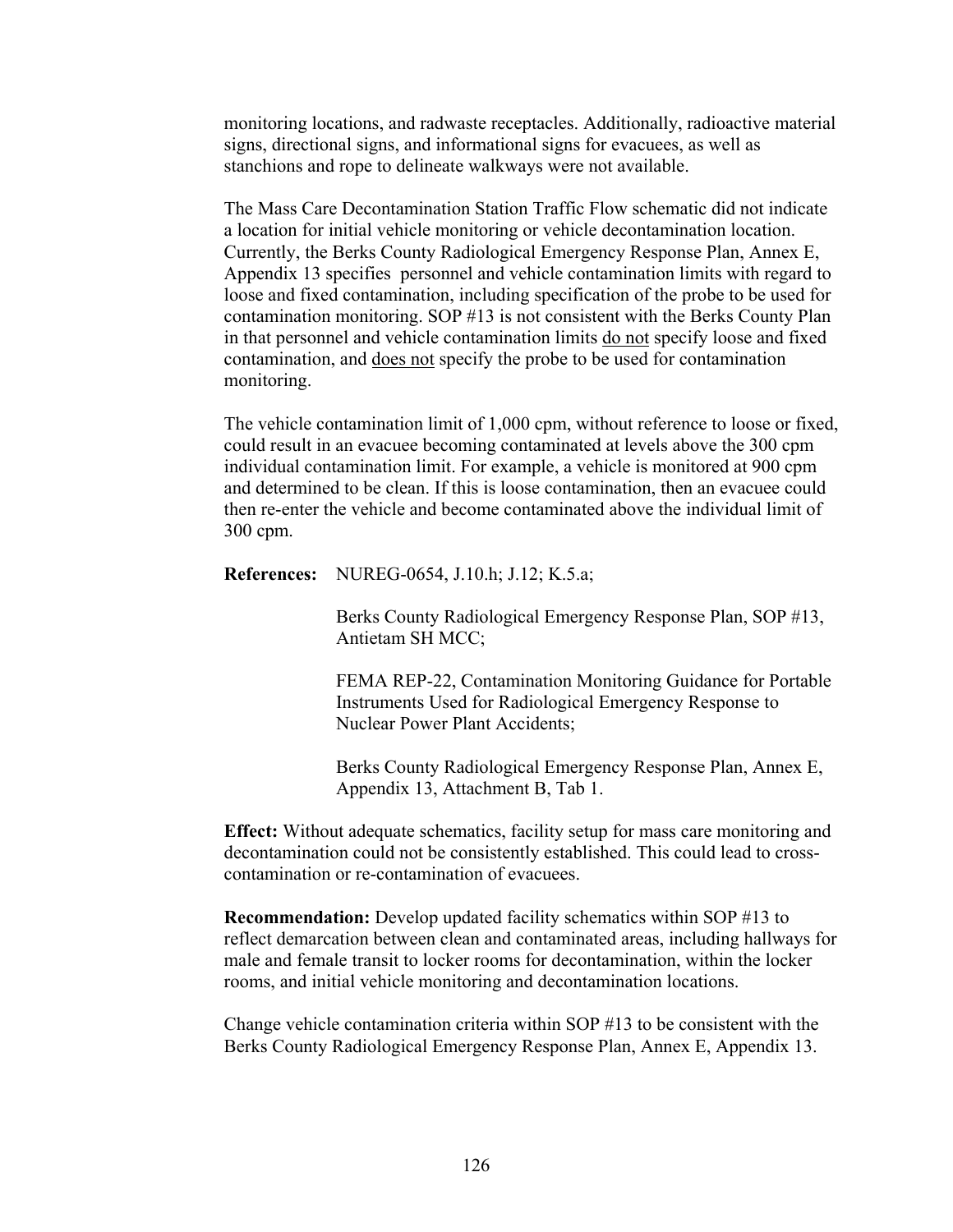**Schedule of Corrective Actions:** Berks County RERP, SOP #13 has been revised to provide clarification through the inclusion of enhanced schematics and clarification of vehicle contamination criteria. Plans and procedures will be available for inspection during the next annual plan review.

#### **Berks County Monitoring/Decontamination Center (Antietam Junior & Senior High School)**

#### **Issue Number: 35-07-6.a.1-P-03**

**Condition:** The Berks County Radiological Emergency Response Plan, SOP #13 for Antietam Senior High School Mass Care Center (MCC) did not include direction or guidance to perform radiological monitoring instrument operational checks.

**Possible Cause:** Procedures are not included in plan.

**References:** NUREG-0654, J.10.h; J.12; K.5.a;

Berks County Radiological Emergency Response Plan, SOP #13, Antietam SH MCC.

**Effect:** Without this guidance, participants may not have an understanding of how to perform an instrument operability check.

**Recommendation:** Add a comprehensive instrument operability checklist to SOP #13.

**Schedule of Corrective Actions: Appendix 15 "Survey Meter Operation Sheet"** has been added to SOP #13. Plans and procedures will be available for inspection during the next annual plan review.

#### **Berks County Monitoring/Decontamination Center (Kutztown Area Senior High School)**

#### **Issue Number: 35-07-6.a.1-P-04**

**Condition:** The Berks County Radiological Emergency Response Plan, SOP #9 for Kutztown Senior High School Mass Care Center (MCC) for the mass care monitoring and decontamination center was not sufficient to enable effective contamination control.

**Possible Cause:** Schematics did not provide demarcation between clean and contaminated areas. Specifically, this included hallways for male and female transit to locker rooms for decontamination, and within the locker rooms. The locker room schematics did not include specific areas for step-off pads, monitoring locations, and radwaste receptacles. Additionally, radioactive material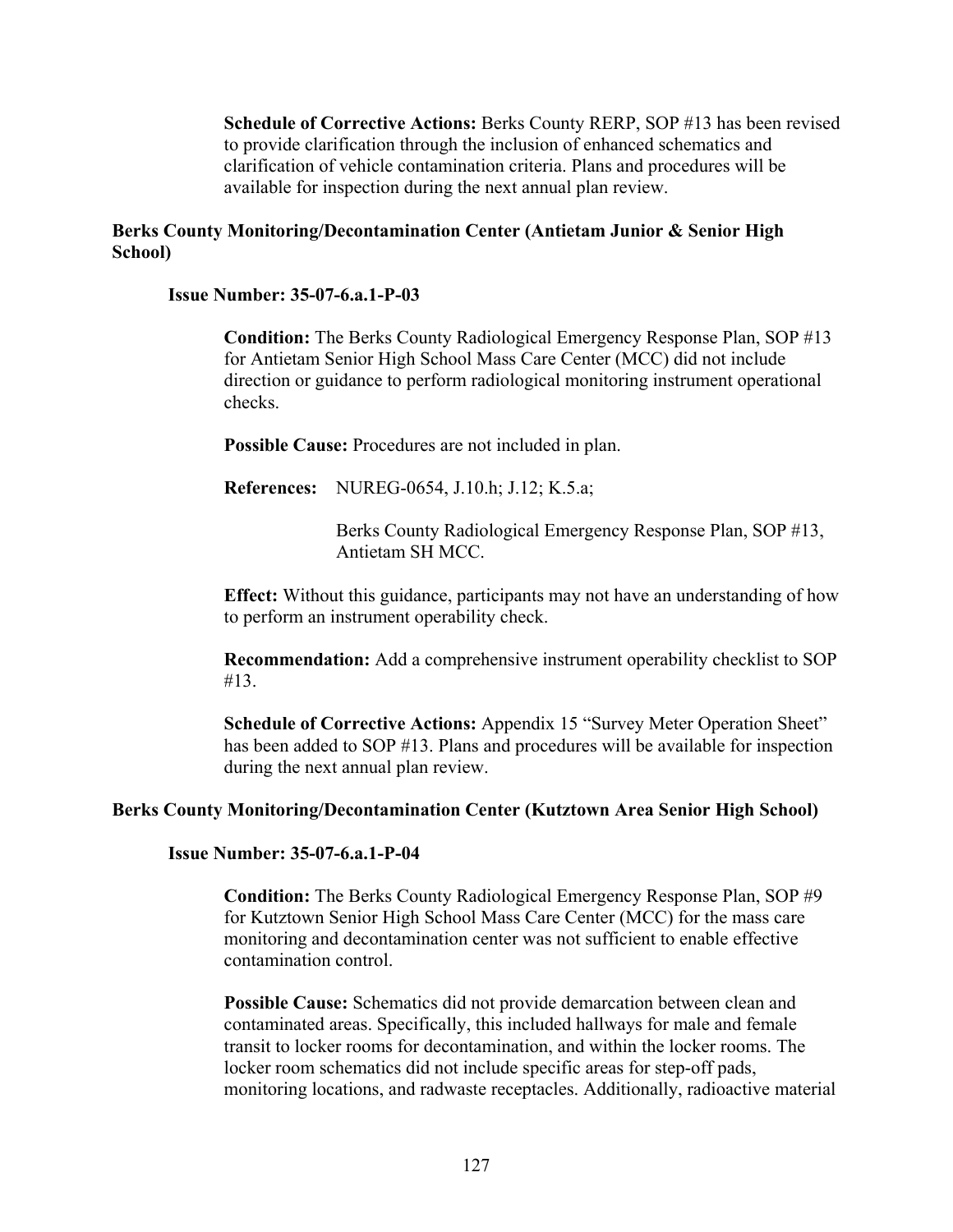signs, directional signs, and informational signs for evacuees, as well as stanchions and rope to delineate walkways were not available.

The Mass Care Decontamination Station Traffic Flow schematic did not indicate a location for initial vehicle monitoring or vehicle decontamination location. Currently, the Berks County Radiological Emergency Response Plan, Annex E, Appendix 13 specifies personnel and vehicle contamination limits with regard to loose and fixed contamination, including specification of the probe to be used for contamination monitoring. SOP #9 is not consistent with the Berks County Plan in that personnel and vehicle contamination limits do not specify loose and fixed contamination, and does not specify the probe to be used for contamination monitoring. Neither document is in compliance with FEMA REP-22, Table 3.

The vehicle contamination limit of 1,000 cpm, without reference to loose or fixed, could result in an evacuee becoming contaminated at levels above the 300 cpm individual contamination limit. For example, a vehicle is monitored at 900 cpm and determined to be clean. If this is loose contamination, then an evacuee could then re-enter the vehicle and become contaminated above the individual limit of 300 cpm.

**References:** NUREG-0654, J.10.h; J.12; K.5.a;

Berks County Radiological Emergency Response Plan, SOP #9, Kutztown SH MCC;

FEMA REP-22, Contamination Monitoring Guidance for Portable Instruments Used for Radiological Emergency Response to Nuclear Power Plant Accidents;

Berks County Radiological Emergency Response Plan, Annex E, Appendix 13, Attachment B, Tab 1.

**Effect:** Without adequate schematics, facility setup for mass care monitoring and decontamination could not be consistently established. This could lead to crosscontamination or re-contamination of evacuees.

**Recommendation:** Develop updated facility schematics within SOP #9 to reflect demarcation between clean and contaminated areas, including hallways for male and female transit to locker rooms for decontamination, within the locker rooms, and initial vehicle monitoring and decontamination locations.

Change vehicle contamination criteria within SOP  $#9$  to be consistent with the Berks County Radiological Emergency Response Plan, Annex E, Appendix 13.

**Schedule of Corrective Actions:** Berks County RERP, SOP #9 has been revised to provide clarification through the inclusion of enhanced schematics and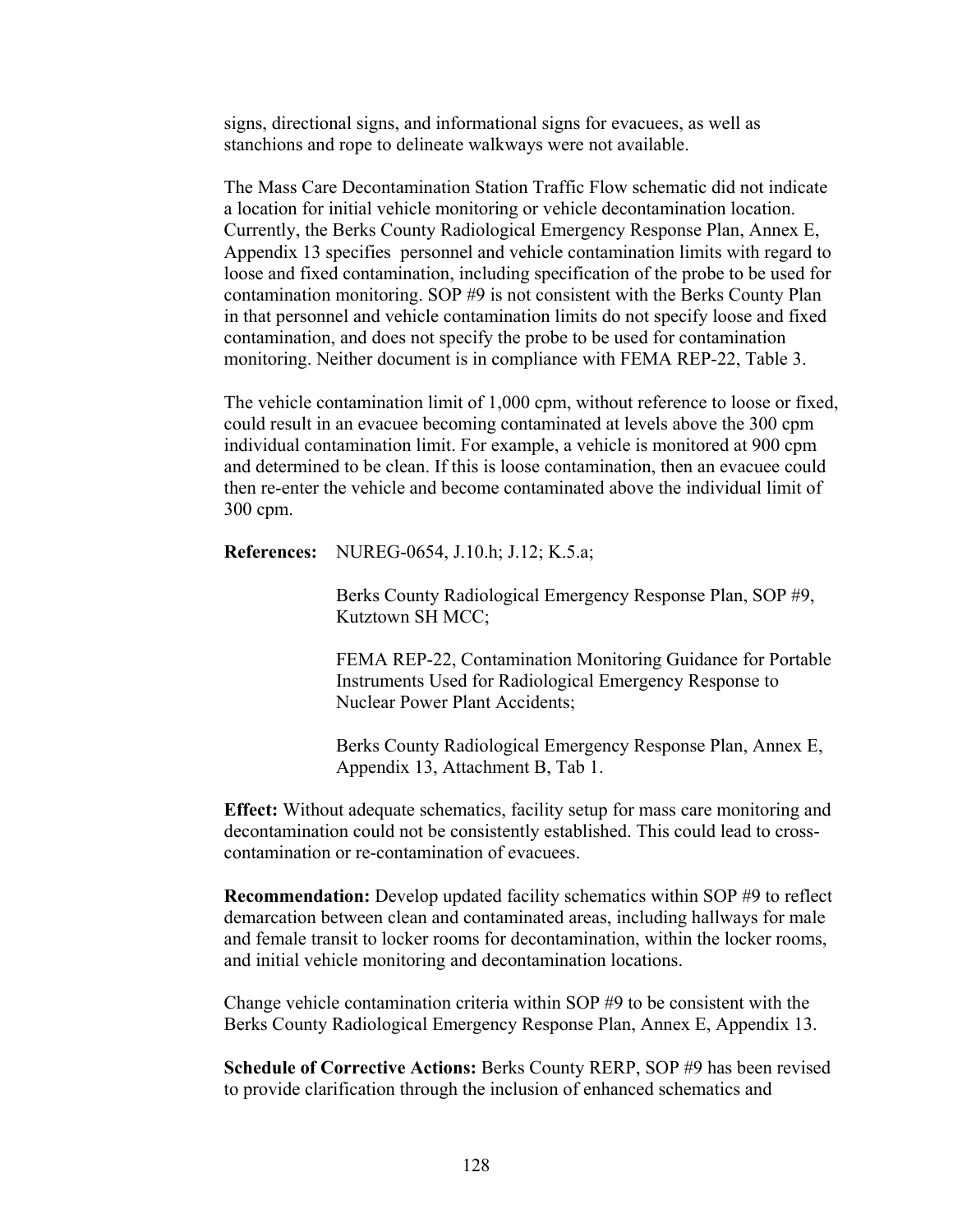clarification of vehicle contamination criteria. Plans and procedures will be available for inspection during the next annual plan review.

#### **Berks County Monitoring/Decontamination Center (Kutztown Area Senior High School)**

#### **Issue Number: 35-07-6.a.1-P-05**

**Condition:** The Berks County Radiological Emergency Response Plan, SOP #9 for Kutztown Senior High School Mass Care Center (MCC) did not include direction or guidance to perform radiological monitoring instrument operational checks.

**Possible Cause:** Procedures are not included in plan.

**References:** NUREG-0654, J.10.h; J.12; K.5.a;

Berks County Radiological Emergency Response Plan, SOP #9, Kutztown Senior High School MCC.

**Effect:** Without this guidance, participants may not have an understanding of how to perform an instrument operability check.

**Recommendation:** Add a comprehensive instrument operability checklist to SOP #9.

**Schedule of Corrective Actions:** Appendix 15 "Survey Meter Operation Sheet" has been added to SOP #9. Plans and procedures will be available for inspection during the next annual plan review.

#### **Douglas Township Emergency Operations Center**

#### **Issue Number: 35-07-1.e.1-P-06**

**Condition:** The Radiological Equipment Distribution sheet provided with dosimetry at the Douglass Township was incomplete and inaccurate. It was dated July 2007 for distribution, but did not have any information about when the direct-reading dosimeters (DRDs) were last leak tested. Additionally, the sheet does not include the serial numbers of the permanent record dosimeters (PRDs).

The Radiological Equipment Distribution sheet indicated that the box contained 44 Model DCA-622 (0-20 R) DRDs and 18 Model CD V-742 (0-200 R) DRDs. An inspection of the inventory indicated that included 39 Model DCA-622 (0-20 R) DRDs; 5 Arrow-Tech Model 730, (0-20 R) DRDs 4 Model CD V-730 (0-20 R) DRDs, and 14 CD V-742 (0-200 R) DRDs. In summary, the box contained four fewer 0-200 R DRDs than indicated on the inventory list and four more 0-20 R DRDs than indicated on the inventory list.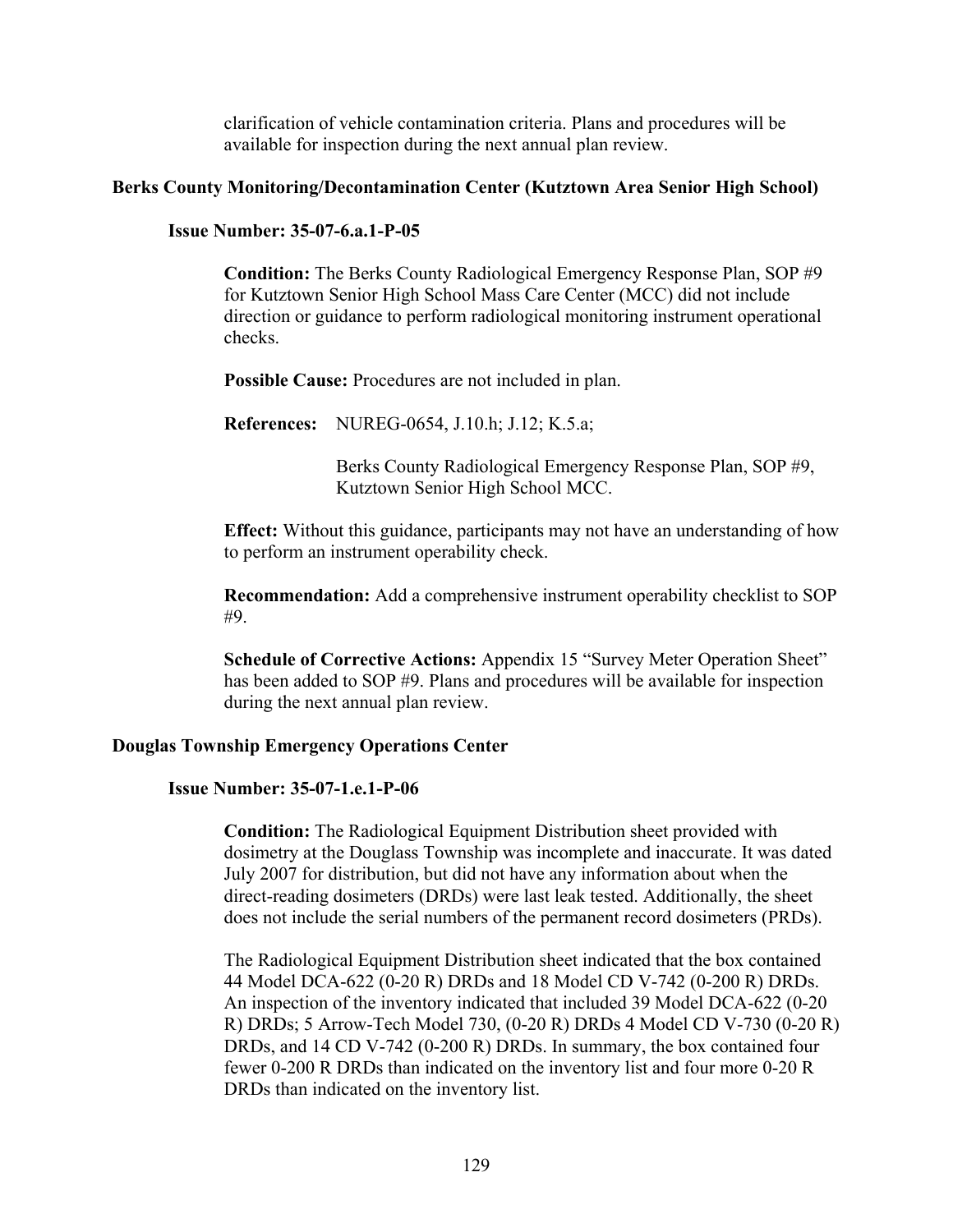**Possible Cause:** The individual DRDs do not have stickers indicating when they were last leak tested, making it difficult to document that they have been leak tested, without additional documentation. The inaccurate inventory list is possible due to the similarities in appearance of the Model CD V-742 (0-200 R) DRD and the Model CD V-730 (0-20 R) DRD.

**Reference:** Douglass County Radiological Emergency Response Plan (RERP), Attachment K, Emergency Worker Dosimetry-KI List

**Effect:** The potential use of DRDs that haven't been leak tested could increase the likelihood that DRDs would give erroneous readings and an over-estimation of someone's actual exposure. This could limit the availability of emergency workers who would be removed from their mission before their exposure limit had been reached.

**Recommendation:** Inventories should be checked against the Radiological Equipment Distribution sheet by a second person.

**Schedule of Corrective Actions:** The Douglass Township dosimetry inventory has been checked and adjusted as appropriate to be consistent with the Radiological Equipment Distribution Sheet.

#### **Royersford Borough Emergency Operations Center**

#### **Issue Number: 35-07-1.e.1-P-07**

**Condition:** The informational chart displayed on the Emergency Operations Center (EOC) wall was out of date. Specifically the Montgomery County rumor control number was incorrect.

**Possible Cause:** Failure of the Emergency Coordinator to update information and cross reference information found on the Exelon fact sheet for Limerick Generating Station (LGS) and the Royersford Borough Annex E.

**References:** NUREG-0654, H.7, 10; J.10.a, b, e; J.11; K.3.a.

**Effect:** Residents calling the Royersford EOC for information would be referred to an un-working number, instead of the correct number of 610-631-9700. This would result in delays in the public obtaining information, which may or may not be critical.

**Recommendation:** Update written materials frequently and cross-reference the information with other information documents related to LGS. Examples would be the Royersford Borough Annex E, Montgomery County Annex E, and LGS yearly information data, which is circulated to the public annually.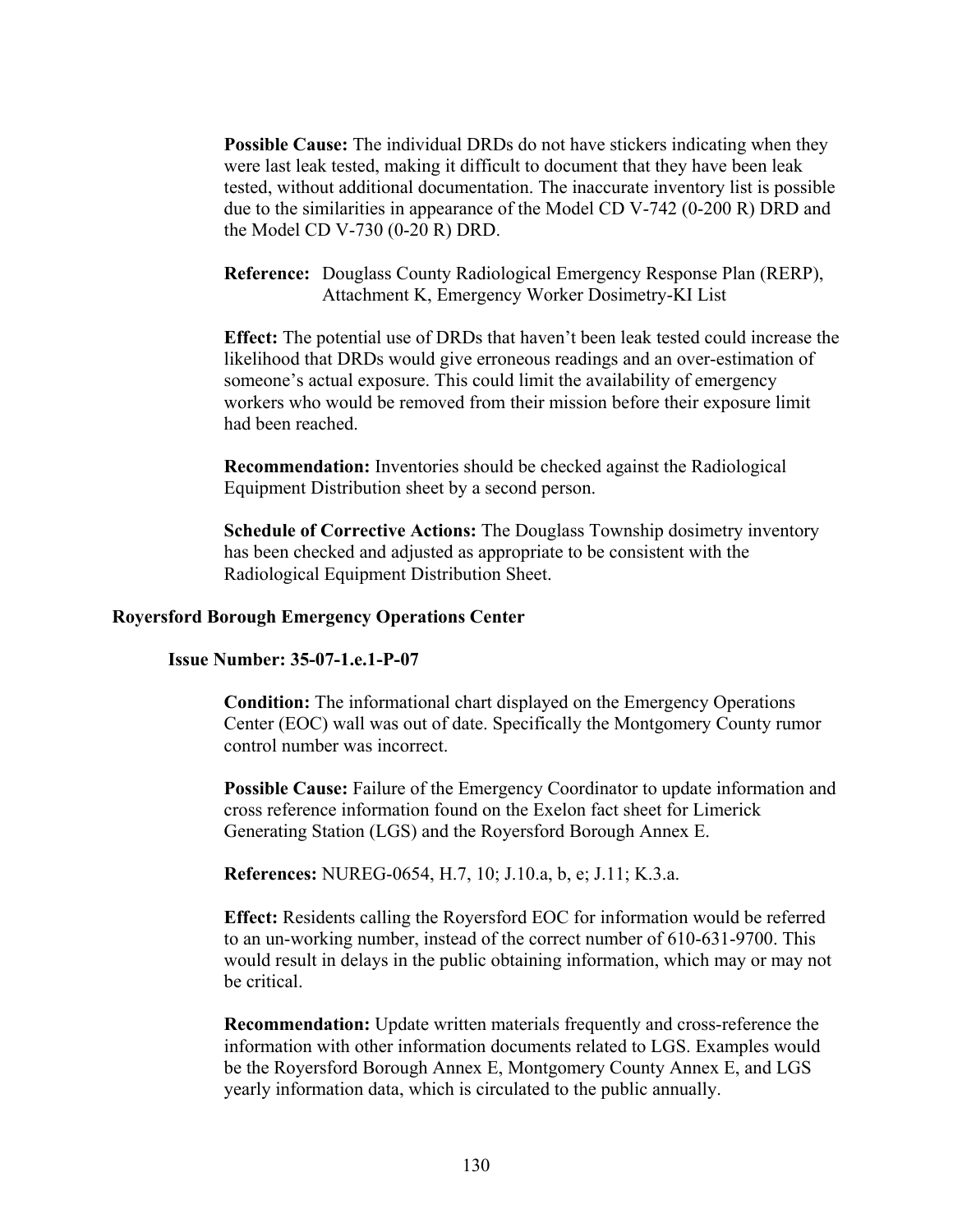**Schedule of Corrective Actions:** As of 8/9/07, all Royersford EOC information charts and materials have been reviewed and updated. Outdated information materials have been discarded and/or replaced as appropriate.

#### **Royersford Borough Route Alerting**

#### **Issue Number: 35-07-3.a.1-P-08**

**Condition:** Attachment K to the Royersford RERP lists pre-distributed dosimetry, KI, and Area Kits being available at a number of locations in the Borough (Fire Companies, Police Station, Public Works, etc.). No such equipment was available at the Friendship Fire Company Station. According to the Friendship Fire Company Chief, this equipment for all of the listed locations has been consolidated in the Royersford EOC.

**Possible Cause:** Emergency Plan is not up to date.

**Reference:** NUREG-0654, H.11.

**Effect:** There was no observed consequence from the erroneous information in the Montgomery County Emergency Plan, since this particular aspect of the plan did not appear to be consulted during the exercise. Based on interview, exercise participants knew that all of the dosimetry, KI and Area Kits had been consolidated at the Royersford EOC.

**Recommendation:** The emergency plan should be updated to correct this discrepancy.

**Schedule of Corrective Actions:** Attachment K was reviewed and determined to be consistent with the EOC's understanding and intent. The term "predistribution" is recognized as equipment and materials that are "pre-distributed" to the local EOC. All participating organizations (municipal based fire companies, EMS units, Police, Public Works) understand they are to receive their distribution from their local EOC. The information in Attachment K will be further examined and clarified, if deemed appropriate, during the next annual plan review.

#### **Lehigh County Reception Center (Southern Lehigh High School)**

#### **Issue Number: 35-07-6.a.1-P-09**

**Condition:** There were no procedures for the reception center staff to follow.

**Possible Cause:** No procedures exist or not present at the reception center.

**Reference:** NUREG-0654, J.12.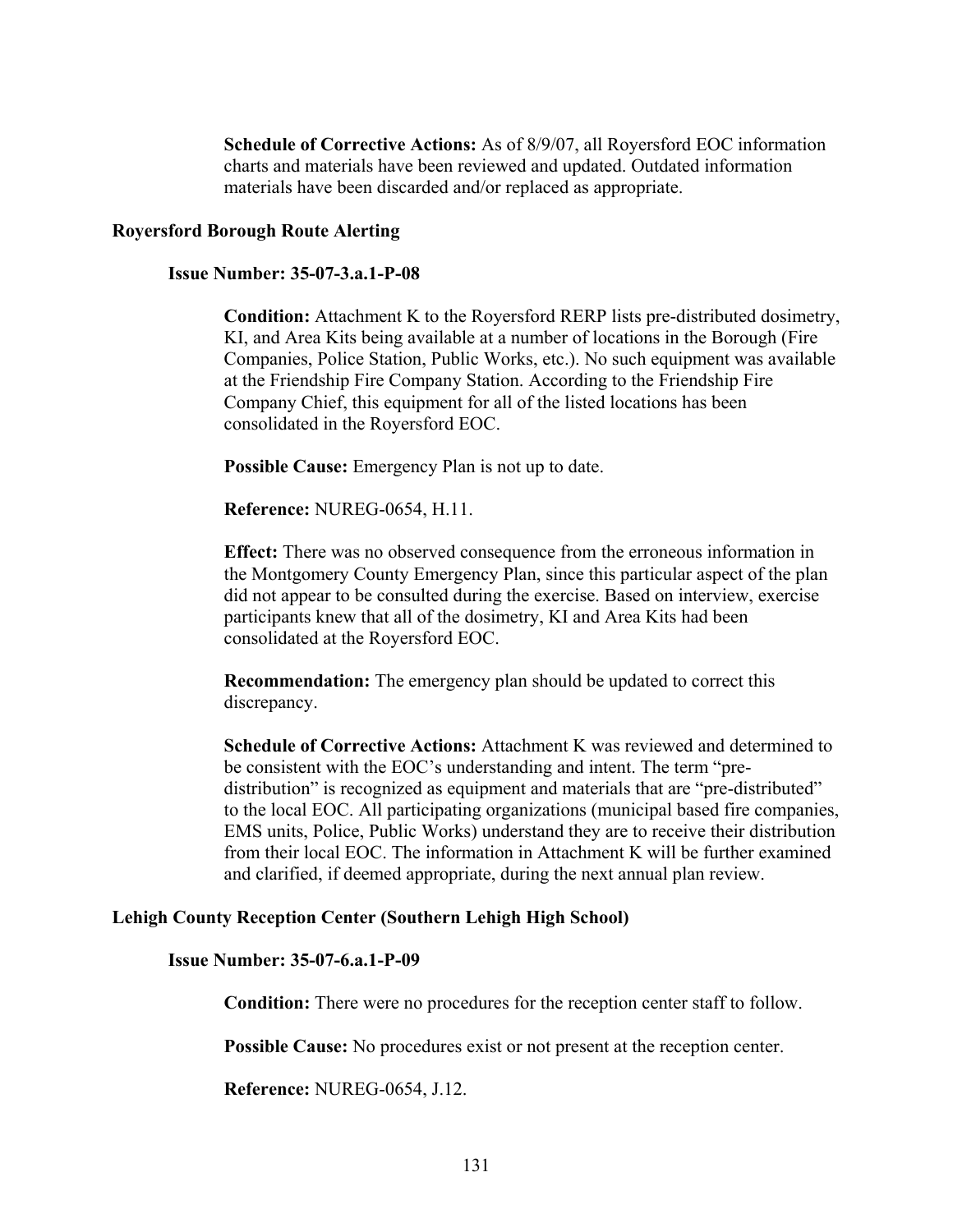**Effect:** Reception center staff did not know the scope of their responsibilities. They also did not know where to call when they were posed with a question they did not know how to answer. As they did not have procedures, they may be been performing tasks that were to have been done by other personnel in the decontamination/monitoring/mass care/reception center facility.

**Recommendation:** Develop procedures for the reception center.

**Schedule of Corrective Actions:** Reception Center procedures were presented for inspection and use during the Lehigh County Radiological Officer briefing redemonstration conducted on 9/25/07.

#### **Berks County Schools – Daniel Boone Area School District**

#### **Issue Number: 35-07-3.c.2-P-10**

**Condition:** The Daniel Boone Area School District Radiological Emergency Response Plan, in Attachment 1, page 2, states that Amity Intermediate School requires zero buses for evacuation.

**Possible Cause:** The Daniel Boone Area School District Radiological Emergency Response Plan has not been updated to reflect the estimated school population.

**Reference:** NUREG-0654, J.10.d.

**Effect:** Sufficient buses may not arrive in a timely fashion to evacuate the school population if the numbers in Table 1 would be used to determine bus counts rather than the school census called in by the school principal to the district Superintendent.

**Recommendation:** Update the Daniel Boone Area School District Radiological Emergency Response Plan.

**Schedule of Corrective Actions:** The Daniel Boone Area School District RERP is currently under review and will be updated by January 1, 2008 to reflect the appropriate number of buses to support the Amity Intermediate School population. Plans and procedures will be available for inspection during the next annual plan review.

#### **Berks County Schools – Daniel Boone Area School District, Amity Intermediate Center**

#### **Issue Number: 35-07-3.c.2-P-11**

**Condition:** The Amity Intermediate Center Plan is not up to date in numerous places. Attachment 1, page 2, indicates the school requires zero buses for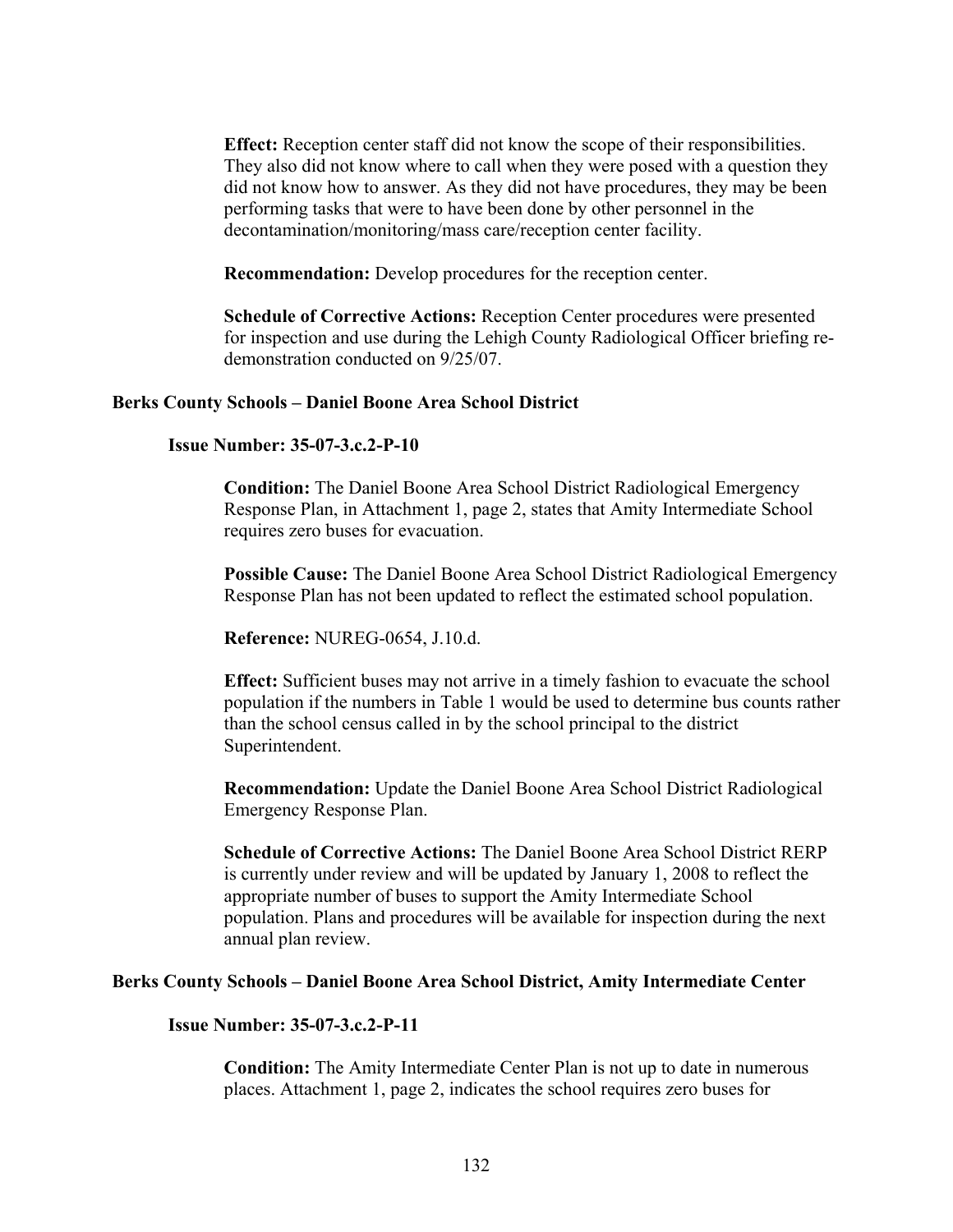evacuation. The principal indicated he would need approximately 15 buses to evacuate the school (estimated b/c he is still enrolling students for the upcoming year). The plan's Transportation Summary is from the 1998/1999 School year and Amity is not on the list at all.

In Tab 12, the maps for evacuation are illegible (text is VERY small and blurry). There are also no highlighted streets, indicating a route or turn-by-turn directions and there is no date on the map.

The "Notice of Movement" flyer reads that the school has been evacuated to the Daniel Boone Junior/Senior High School with the correct phone number. There is no longer a Daniel Boone Jr/Sr High School – it is only a Daniel Boone Sr. High School. There is also no address nor directions to the facility. The 'Notice of Movement' flyer is placed on the school doors indicating to parents where the students may be picked up.

In Tabs 1 and 2, the Phone list and the Emergency Contact list, are both from the 2003/2004 school year.

**Possible Cause:** The School implementation plans have not been updated on a regular basis.

**References:** NUREG-0654, J.10.d, g.

**Effect:** The effects of the plan not being updated are numerous and include buses not arrive in a timely fashion to evacuate the students and staff; staff and bus drivers may be unfamiliar with the evacuation route, and without readable maps, arrival at the Host Community could be delayed; parents arriving at Amity School may be unaware that the Daniel Boone Jr/Sr High School was recently renamed the Daniel Boone Sr. High School. They may not know where the Daniel Boone Sr. High School is located and this may cause concern or panic among the parents. Staff may have changed phone numbers or changed entirely and are not on the list. If the correct phone numbers are not in the plan, then they cannot be reached in a timely manner.

**Recommendation:** Update the school plans.

**Schedule of Corrective Actions:** The Daniel Boone Area School District RERP is currently under review and will be updated by January 1, 2008 to address all of the above enumerated effects as appropriate. Plans and procedures will be available for inspection during the next annual plan review.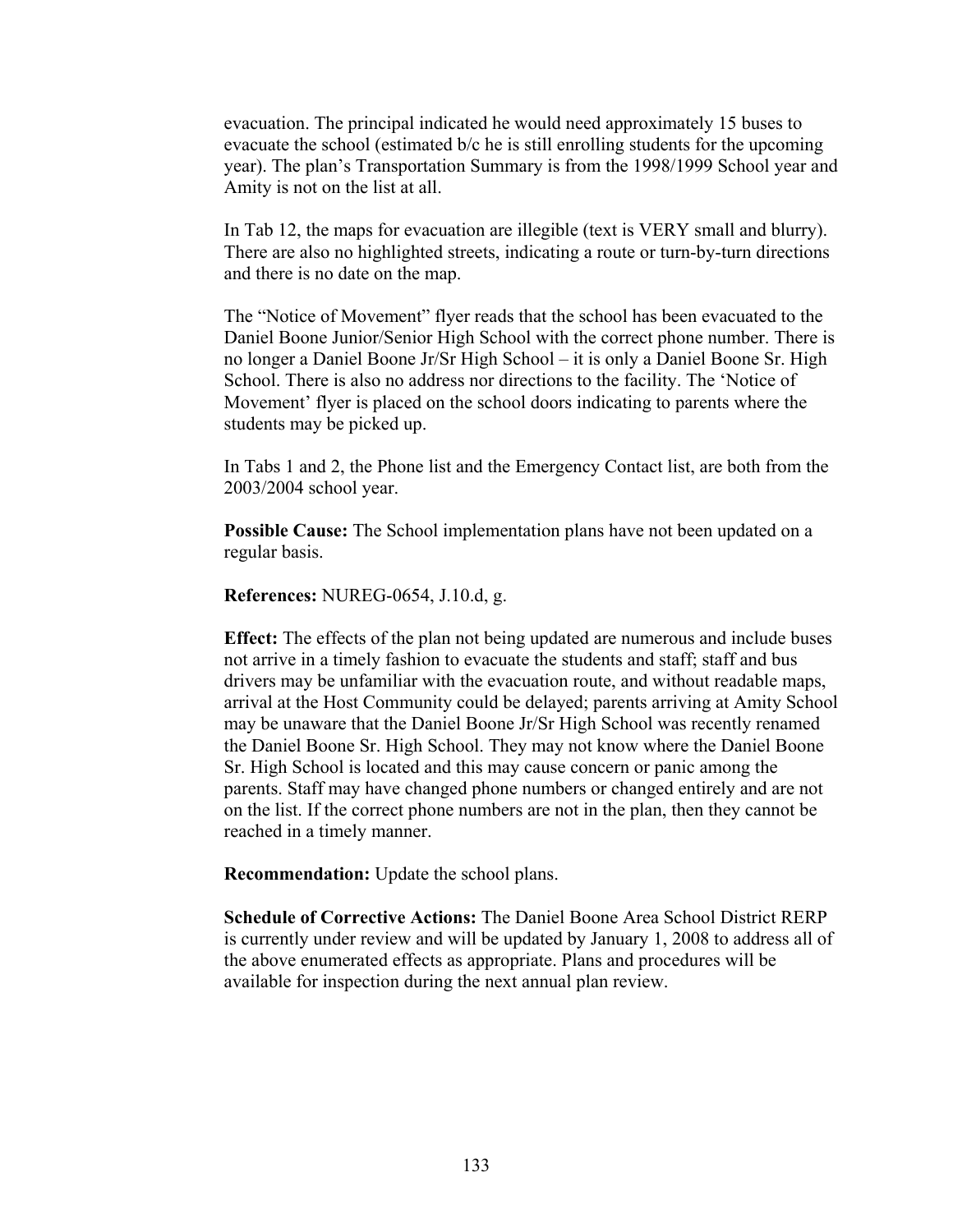#### **Berks County Schools – Daniel Boone Area School District, Daniel Boone Middle School**

#### **Issue Number: 35-07-3.c.2-P-12**

**Condition:** The Radiological Emergency Response Plan at Daniel Boone Middle School is from 2003 and does not include the fact that the school is now considered a risk school by the **Daniel Boone Area School District**.

**Possible Cause:** Daniel Boone Middle School has moved to a new school building since 2003. The new building is technically located outside the 10-mile EPZ, but is in close proximity to two other schools that are inside the 10-mile EPZ. The school district has opted to consider Daniel Boone Middle School as a risk school to avoid the confusion of having two risk schools located very close to a non-risk school. The Radiological Emergency Response Plan at the middle school has not been updated to reflect the change in status of the new middle school as a risk school from its previous designation as a non-risk school.

#### **Reference:** NUREG-0654, J.10.d.

**Effect:** The school staff may have improperly identified the protective actions for the students at Daniel Boone Middle School or reported an inaccurate number for students requiring transport had school been in session. The condition did not produce a problem during this drill because no students were present at the school.

**Recommendation:** The plan and implementing procedures should be revised to account for the status of Daniel Boone Middle School as a risk school that would require evacuation.

**Schedule of Corrective Actions:** Berks County EMA provided notice and instruction to Daniel Boone School District to ensure replacement of the outdated 2003 RERF plan with the updated 2007 RERF plan for the Daniel Boone Middle School. The 2007 plan recognizes Daniel Boone Middle School as a risk school. The commonwealth appreciates Berks County EMA's assistance in addressing this issue with Daniel Boone School District.

Additionally, the Daniel Boone Area School District RERP is currently under review and will be updated by January 1, 2008 to ensure all necessary plan changes are addressed. Plans and procedures will be available for inspection during the next annual plan review.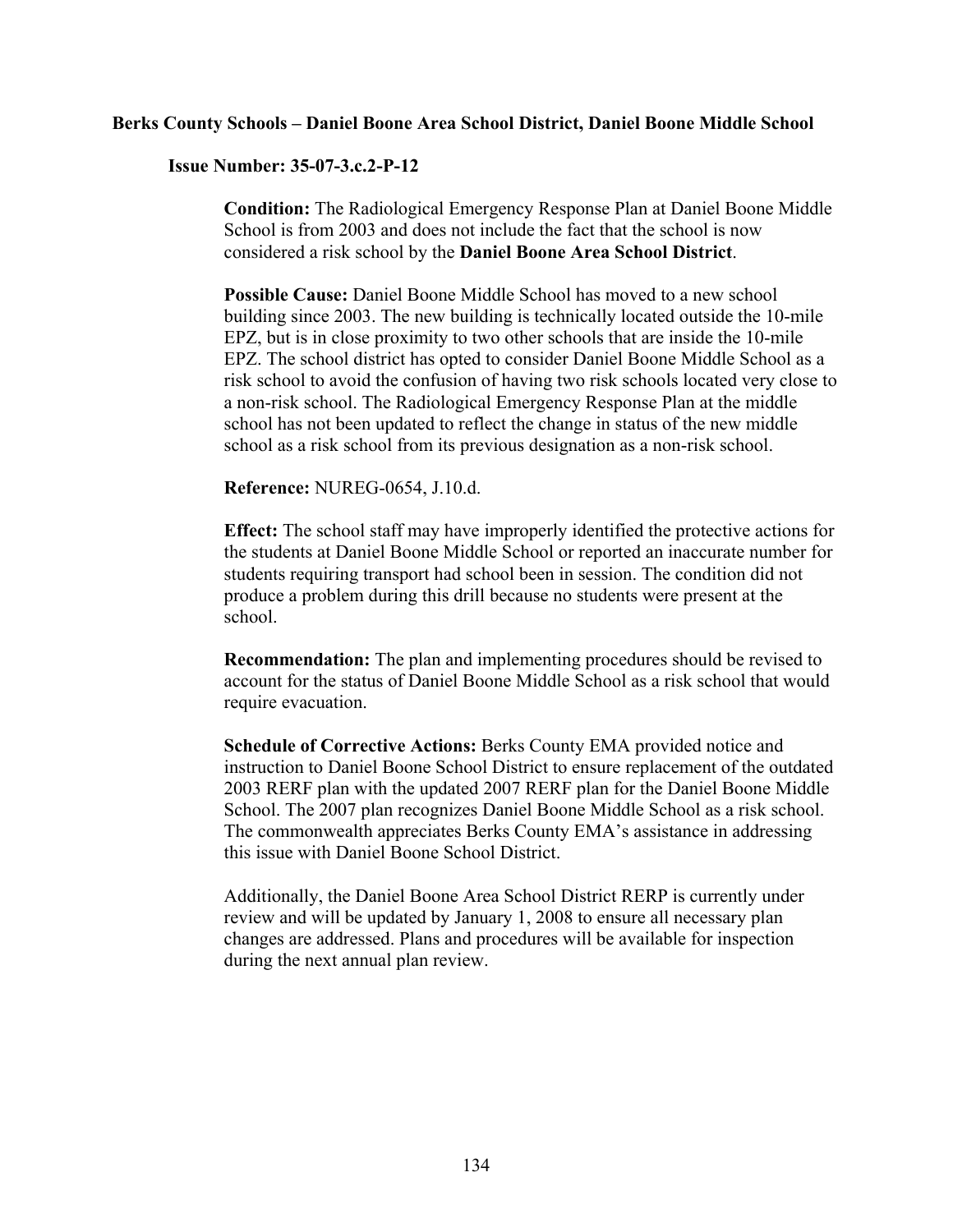#### **Chester County Schools – Owen J. Roberts School District, North Coventry Elementary School**

#### **Issue Number: 35-07-3.c.2-P-13**

**Condition:** The use of KI by adult school staff is not addressed in the school emergency procedures. There was no form for identifying the school staff who, at the last moment, decided to ingest a KI tablet.

**Possible Cause:** North Coventry Elementary school maintains 672 doses of KI. The school indicated that this was enough for both students and staff. Information was available for the students that did and did not have prior permission to take KI. However, there was no literature of dosage recommendation or potential side affects for distribution to the adult members of the school staff.

**References:** NUREG-0654, J.10.e, f.

**Effect:** Staff members deciding to ingest KI, would do so without understanding the medical risks from ingesting KI and may experience a negative reaction.

**Recommendation:** Provide information cards to adult staff members. Provide a log sheet or card that each individual must sign stating that they are accepting KI from the school district, and that they have been given information on the risks of ingesting KI.

**Schedule of Corrective Actions:** Pennsylvania Department of Health KI information was provided to Owen J. Roberts School District via Chester County EMA. The commonwealth appreciates Chester County EMA's assistance in addressing this issue with Owen J. Roberts School District. Plans and procedures will be available for inspection during the next annual plan review.

#### **Montgomery County Schools – Pottsgrove School District, Pottsgrove Middle School**

**Issue Number: 35-07-3.c.2-P-14** 

**Condition:** The Pottsgrove Middle School does not address Potassium Iodide (KI) in the Radiological Emergency Response Plan.

**Possible Cause:** The Plan has not been updated to address implementation of KI.

**References:** NUREG-0654, J.10.c, d, g.

**Effect:** The Principal described a process in place in the event KI is authorized for use. Staff might not understand the process during an emergency event without a procedure in place.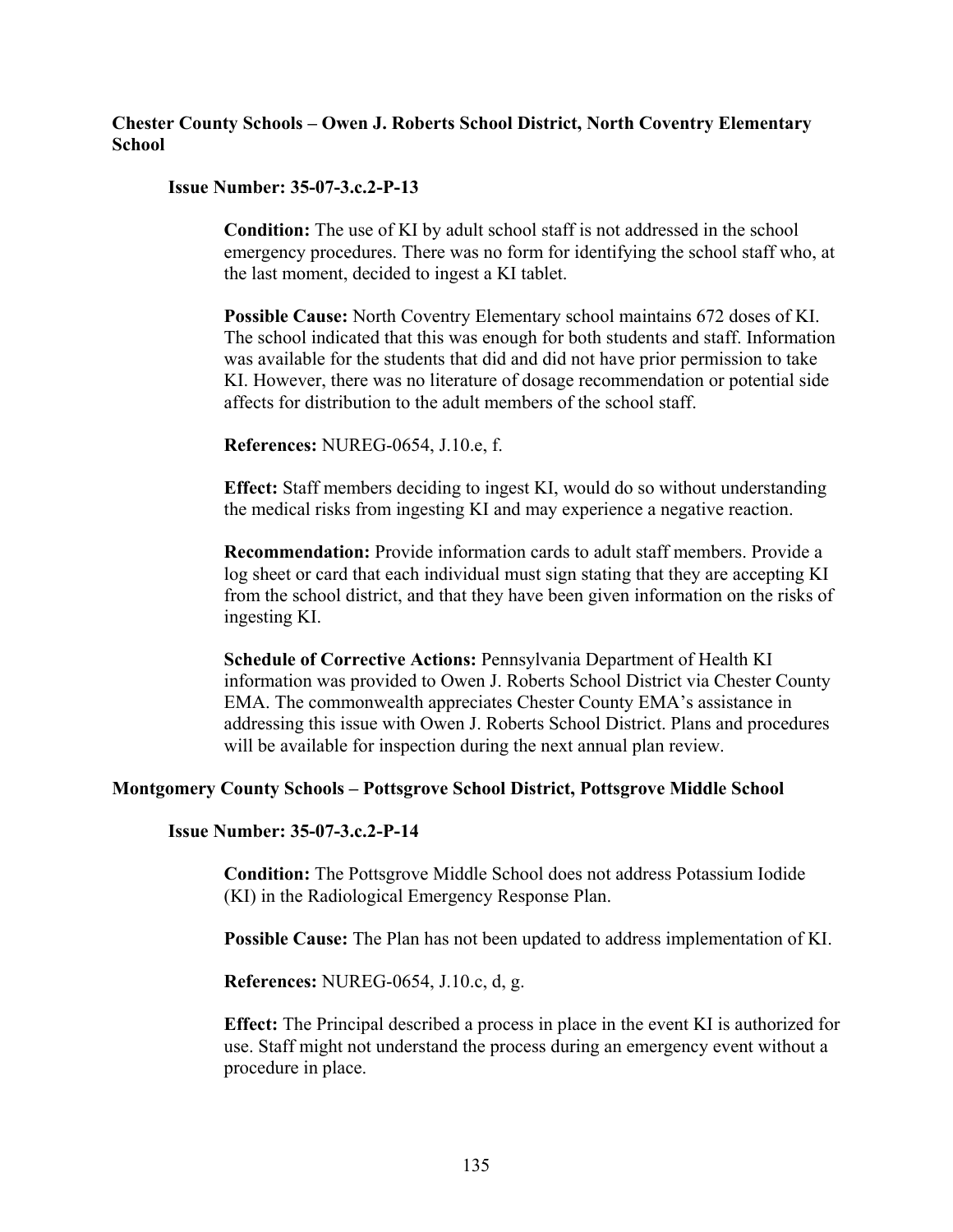**Recommendation:** The Pottsgrove Middle School should address KI use in their Radiological Emergency Response Plan.

**Schedule of Corrective Actions:** Pennsylvania Department of Health KI information was provided to Pottsgrove School District via Montgomery County EMA. The commonwealth appreciates Montgomery County EMA's assistance in addressing this issue with Pottsgrove School District. Plans and procedures will be available for inspection during the next annual plan review.

#### **Montgomery County Schools – Pottstown School District**

#### **Issue Number: 35-07-3.c.2-P-15**

**Condition:** The school plans used by the Pottstown do not include any instructions regarding KI deployment.

**Possible Cause:** The Plan has not been updated to include instructions on KI deployment.

**References:** NUREG-0654, J.10.c, d, g.

**Effect:** Inappropriate implementation of a protective action.

**Recommendation:** The Pottstown School District should include instructions for KI deployment in its Radiological Emergency Response Plan.

**Schedule of Corrective Actions:** Pennsylvania Department of Health KI information was provided to Pottstown School District via Montgomery County EMA. The commonwealth appreciates Montgomery County EMA's assistance in addressing this issue with Pottstown School District. Plans and procedures will be available for inspection during the next annual plan review.

#### **Montgomery County Schools, Pottstown School District – Rupert Elementary School**

**Issue Number: 35-07-3.c.2-P-16** 

**Condition:** There are not enough KI tablets at the nurse's station for the approximately 300 students in the school.

**Possible Cause:** Only one 200 count bottle of 65mg KI tablets for the children and 42 sealed 130 mg KI tablets (3 blister packs of 14 tablets each) for adults were in the locked cabinet in the nurse's station for the 300 students and 13 teachers and adults normally at the school.

**Reference:** NUREG-0654, J.10.e.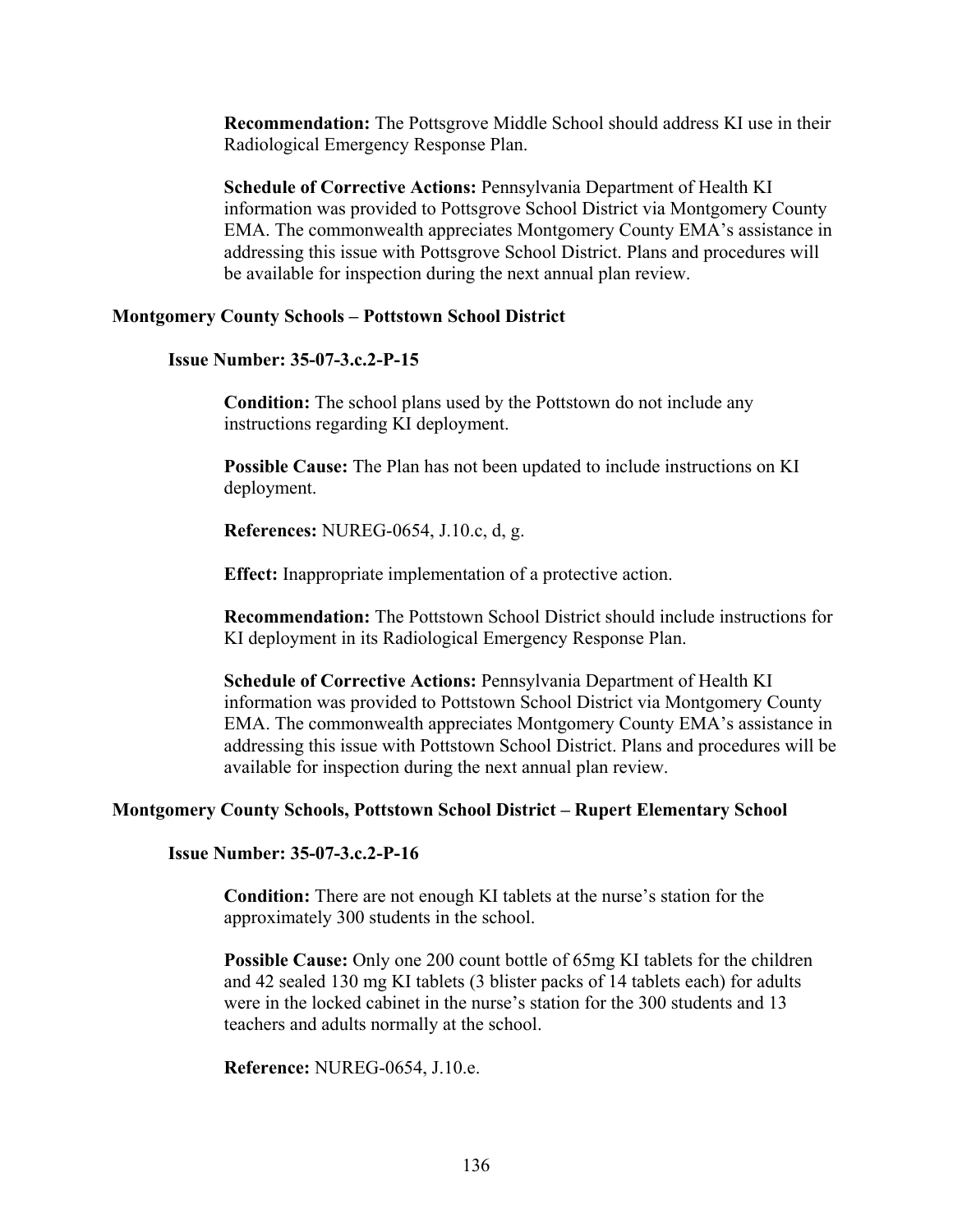**Effect:** Some children would not have received a KI tablet.

**Recommendation:** Obtain a sufficient supply of 65 mg KI tablets.

**Schedule of Corrective Actions:** Montgomery County EMA delivered KI to the Rupert Elementary School on 9/21/07 to ensure a sufficient supply of KI is available for students and staff. The commonwealth appreciates Montgomery County's efforts in facilitating the delivery of KI to the Rupert Elementary School.

#### **Montgomery County Schools, Pottstown School District – Rupert Elementary School**

#### **Issue Number: 35-07-3.c.2-P-17**

**Condition:** While the Principal is away from the school during normal class time, if an emergency is declared, a "Principal on Call" is available to report to the school and implement the procedures. During the "After School" program, from 3:30 until 5:30 each afternoon, the "Principal on Call" is not available for response. Further, the principal is not required to be at the school during The After School program as this is beyond his normal working hours.

**Possible Cause:** Rupert Elementary School has not identified any procedure for "After School" programs in its Radiological Emergency Plan.

**References:** NUREG-0645, J10, c, d, g.

**Effect:** There is no one available to implement protective actions during the "After School" program hours.

**Recommendation:** Designate and train backup personnel in the school for implementation and link the procedures such that off-hour activity information is known if needed.

**Schedule of Corrective Actions:** Montgomery County EMA is assisting Pottstown School District in a full plan review and update. Plans and procedures will be revised by school district officials, as appropriate, to address coverage and responsibilities of both in-session and out-of-session requirements. The commonwealth appreciates Montgomery County EMA's assistance and guidance in working with the Pottstown School District. Plans and procedures will be available for inspection during the next annual plan review.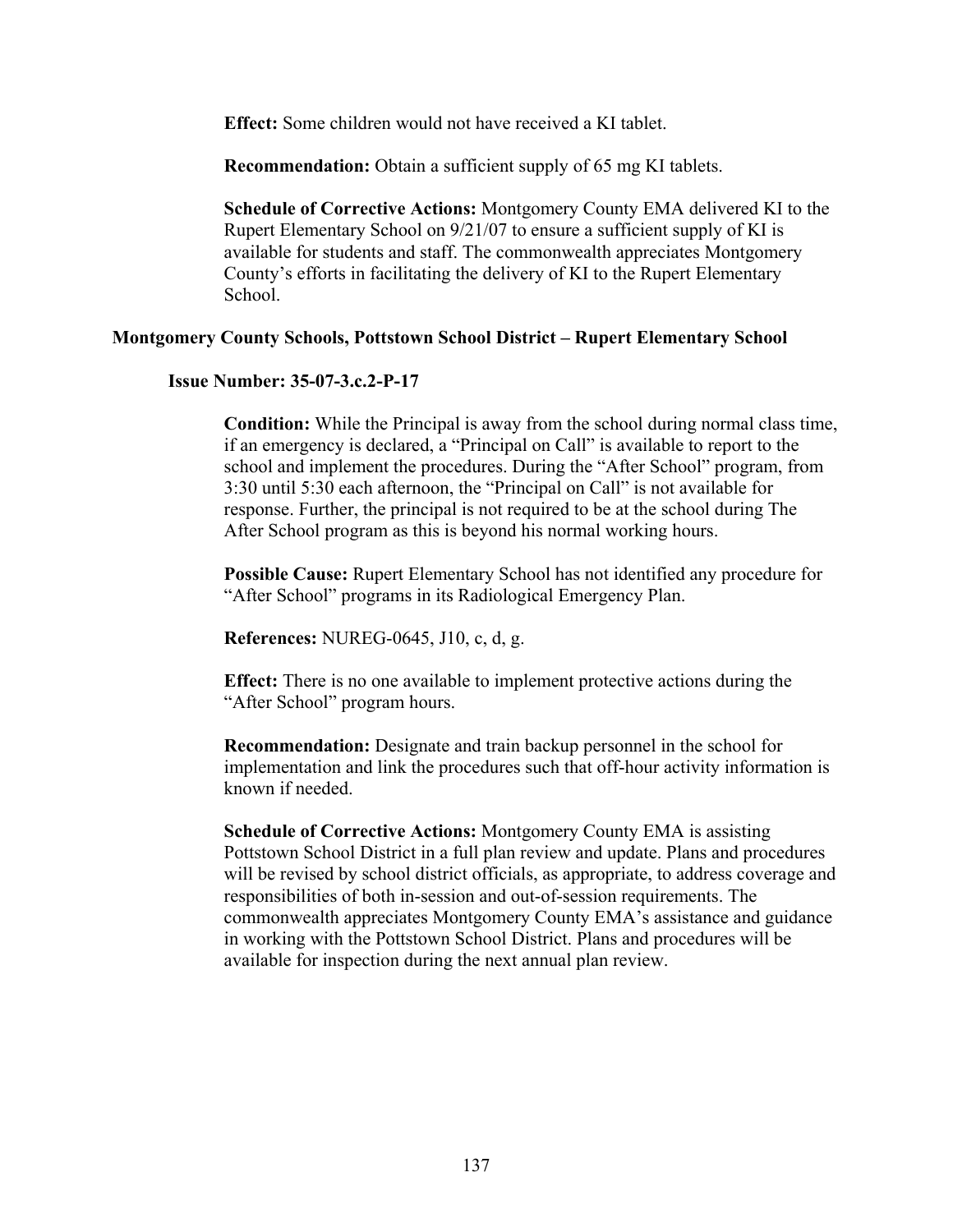## **PRIOR PLANNING ISSUES RESOLVED**

## **Berks County Emergency Operations Center**

## **Issue Number: 35-05-3.a.1-P-01**

**Condition:** Discrepancies exist between the dosimetry information on the emergency worker radiological briefing videotape and the Risk Township Radiological Emergency Response Plans.

**Corrective Action Demonstrated:** This issue has been resolved administratively at the county level. However, the issue is being reassigned to the State (see Prior Planning Issues Unresolved).

# **Berks County Mass Care (Antietam Junior & Senior High School and Kutztown Area Senior High School)**

## **Issue Number: 35-05-6.a.1-P-02**

**Condition:** Evacuees arriving at the Registration Area of the Hamburg High School Mass Care Center were not "designated according to plan" nor provided "authorization to allow admittance" to the facility.

**Corrective Action Demonstrated:** This issue was correctly demonstrated at two Mass Care sites.

At Antietam Junior & Senior High School, upon arrival at the shelter all evacuees and their vehicles would be screened for possible contamination by members of the Lower Alsace Township Fire Department before being allowed to enter the registration area. Strict segregation between "clean" and "contaminated" individuals would be assured via doors, security personnel, tape, and other means. Only when an individual received a red "Bingo" stamp on their hand – either by being initially screened or after being decontaminated – would they be permitted into the main part of the shelter, the school gymnasium. This conforms to the Berks County RERP, Appendix 12.

At Kutztown Area Senior High School, a Berks County Mass Care Center (MCC) was established and operated contiguous to a Berks County Monitoring and Decontamination Point at the Kutztown Senior High School. Each evacuee was monitored upon arrival at the High School. Those evacuees who were "clean" (not exhibiting contamination) were stamped with red ink on the back of one hand and authorized to proceed to the MCC entrance. A MCC staff person met each evacuee at the entrance to the MCC and confirmed each evacuee was stamped before allowing the person to enter the MCC. The MCC Manager stated the any evacuee presenting without a hand stamp would not be allowed to enter the MCC and would be directed back to the monitoring area.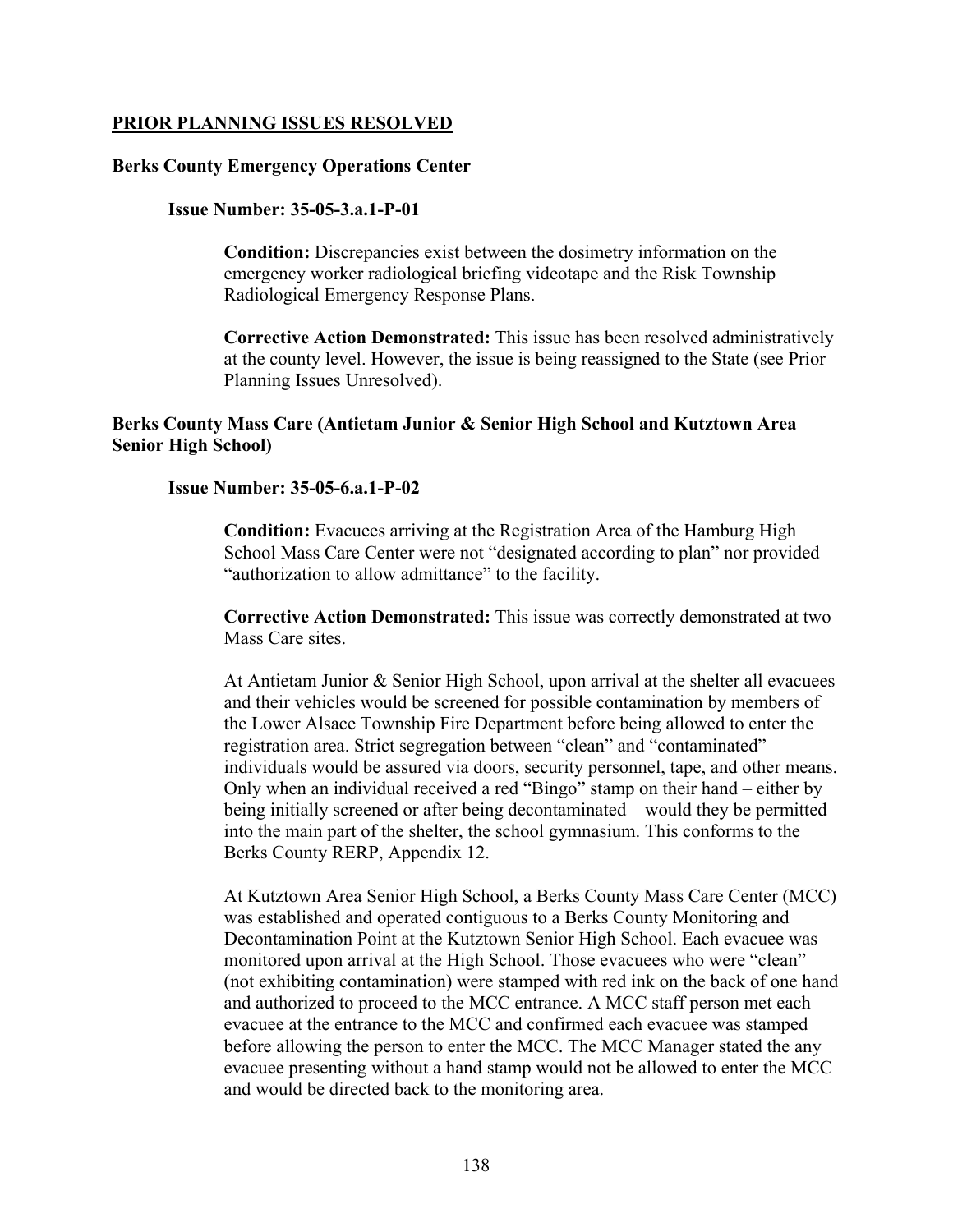### **Colebrookdale Township Emergency Operations Center**

#### **Issue Number: 35-05-1.c.1-P-03**

**Condition:** There are discrepancies in the Colebrookdale Radiological Emergency Response Plan as to the location of the alternate Emergency Operation Center.

**Corrective Action Demonstrated:** The Colebrookdale Township Radiological Emergency Response Plan for Incidents at the Limerick Generating Station was updated and revised in April 2007. Also, Implementing Procedure #1 to the Plan, Appendix 2 was updated. Both documents now show the location of the Colebrookdale Township alternate emergency operations center to be in the Earl Township Municipal Building, 19 Schoolhouse Road, in Earl Township. This resolves the prior issue of the two documents having different locations listed as the alternate EOC.

#### **Montgomery County Emergency Worker Monitoring/Decontamination Station**

#### **Issue Number: 35-05-6.a.1-P-04**

**Condition:** Female workers did not have a separate decontamination dressing/ undressing and shower stall arrangement.

The County HAZMAT Decontamination trailer and tent were used and set up in the parking lot of the Indian Valley Middle School. The decontamination trailer had one row of shower stalls separated by curtains. The other half of the trailer was not in use.

**Corrective Action Demonstrated:** The personnel decontamination trailer was configured to support the whole body decontamination of male and female personnel simultaneously. The interior was divided in half lengthwise by a heavy gauge plastic curtain. Both sides were identically configured. This allows for the separate dressing/undressing and showering of male and female personnel. There were separate entrance and exit doors for males and females.

### **Perkiomen Township Emergency Operations Center**

### **Issue Number: 35-05-3.a.1-P-05**

**Condition:** The Perkiomen Township Radiological Emergency Response Plan (RERP) specifies that the control Permanent Record Dosimeter (PRD) is to be delivered to the Schwenksville Emergency Operations Center (EOC) for pickup by Montgomery County Office of Emergency Preparedness (OEP). The